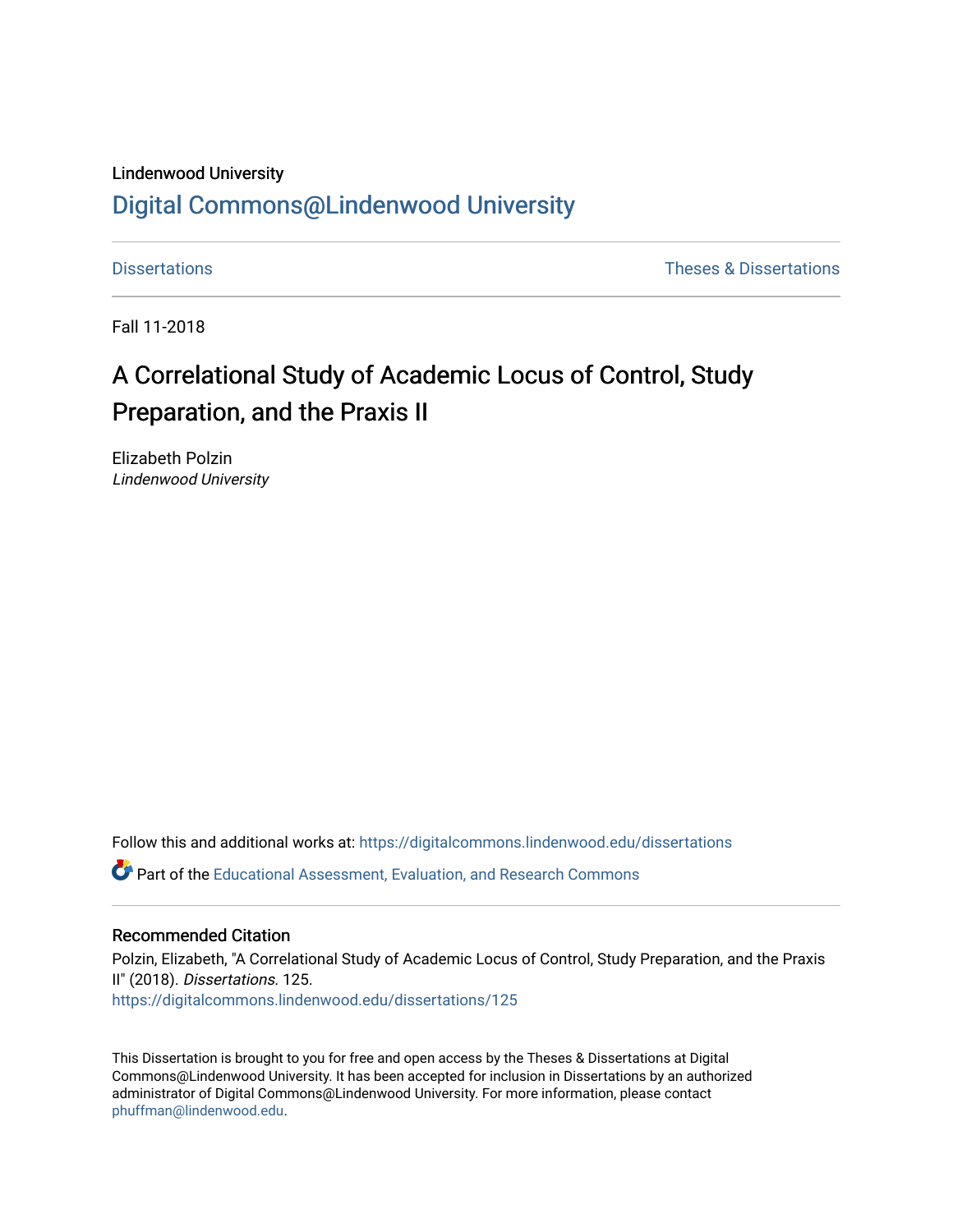A Correlational Study of Academic Locus of Control,

Study Preparation, and the *Praxis II*

by

Elizabeth Polzin

A Dissertation submitted to the Education Faculty of Lindenwood University

in partial fulfillment of the requirements for the

degree of

Doctor of Education

School of Education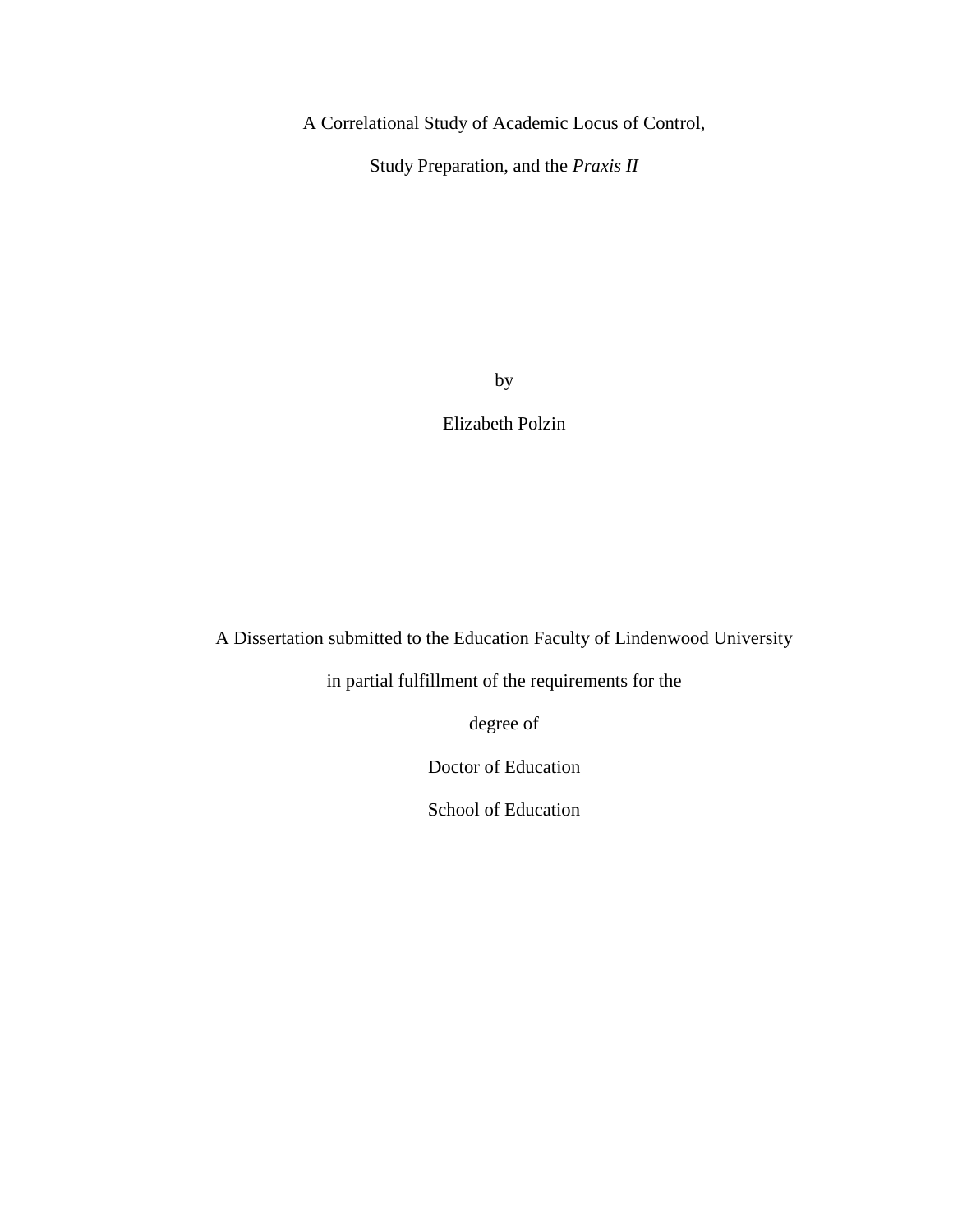A Correlational Study of Academic Locus of Control,

Study Preparation, and the *Praxis II*

by

## Elizabeth Polzin

This dissertation has been approved in partial fulfillment of the requirements for the

degree of

Doctor of Education

at Lindenwood University by the School of Education

Dissertation Chair

eth Kania-Gosche,

Dr. Michael Rankins, Committee Member

Dr. Sherrie Wisdom, Committee Member

Date

Date

Date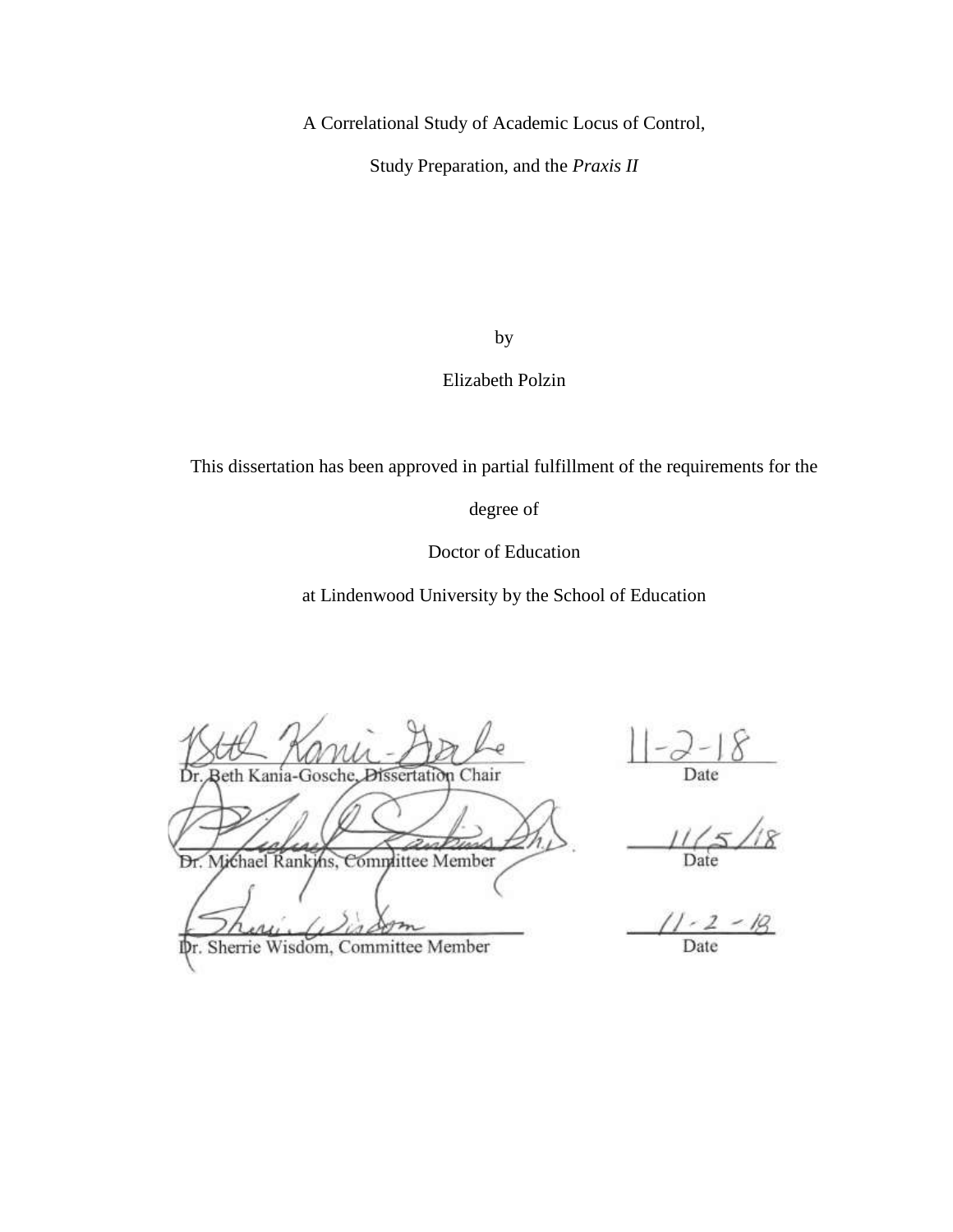## Declaration of Originality

I do hereby declare and attest to the fact that this is an original study based solely upon my own scholarly work here at Lindenwood University and that I have not submitted it for any other college or university course or degree here or elsewhere.

Full Legal Name: Elizabeth Ann Polzin

 $Signature: \n  
\n $Unc_1bcfu$ \n $P_0|_{c_1} \qquad Date: 11/2/15$$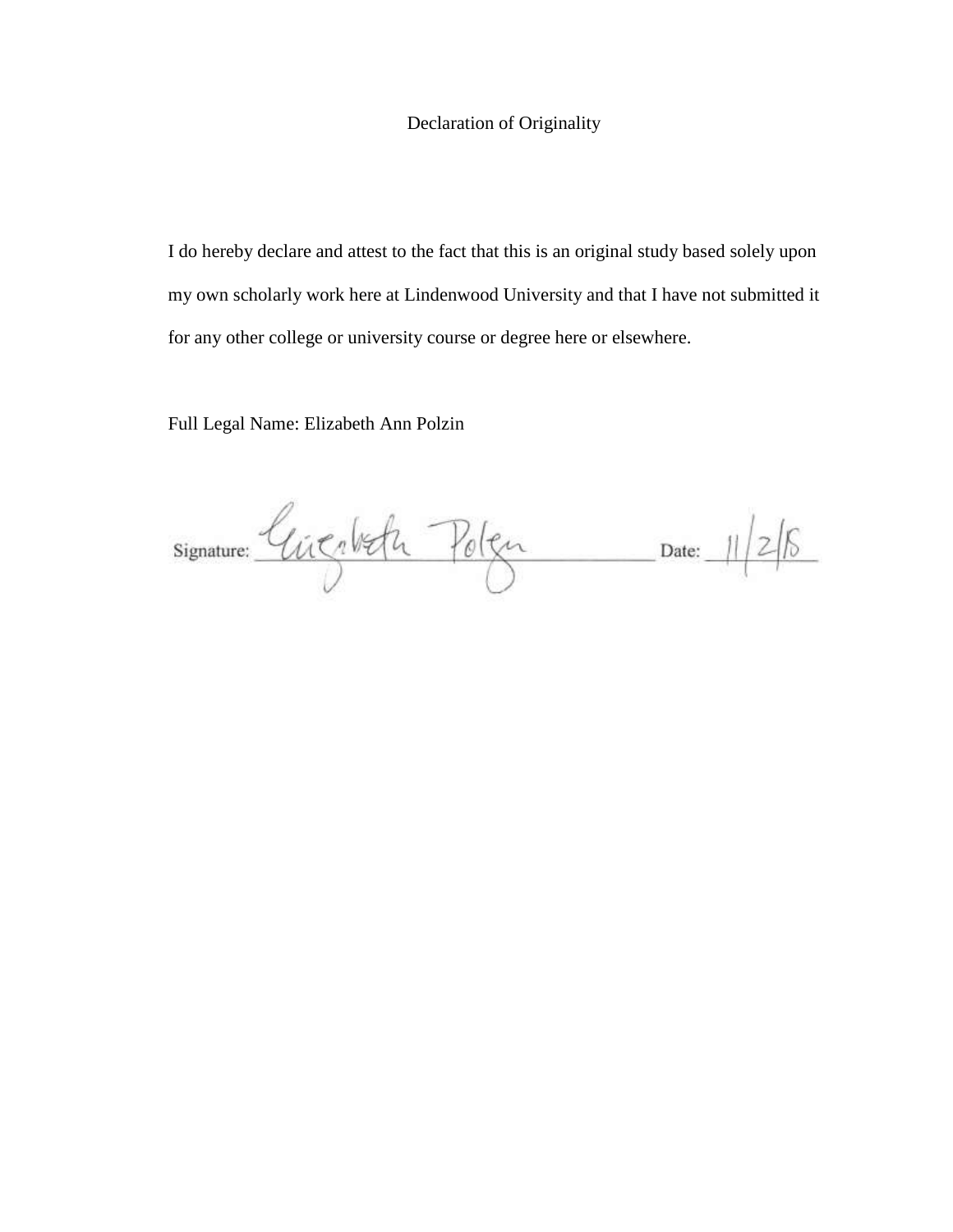#### **Acknowledgements**

<span id="page-4-0"></span>I would like to express my deepest gratitude to my committee chair Dr. Beth Kania-Gosche, who has been a source of knowledge, wisdom, and guidance. Without her support and instruction, this dissertation would have not been possible. She believed in my ability to accomplish a doctoral degree and early on, instilled confidence in my desire to pursue a doctorate. I would like to thank my committee members, Drs. Sherrie Wisdom and Michael Rankins, who sought to ensure I produced a worthy dissertation and regularly served as sounding boards.

I would also like to thank Dr. Todd Frauenholtz, Professor Tim Buckley, and Dr. Angela Walmsley, who supported me through their statistical genius. I am forever grateful for the time they endured with my questioning. I am also very thankful for Dr. Leah Dvorak and my Concordia colleagues who served as cheerleaders throughout the final stages of my dissertation, held me accountable, and regularly provided encouragement.

To my parents, Mark and Kathleen Baker, who love me unconditionally and continuously support my educational endeavors. To my children, Elias Robert and Ava Su, who have brought me such joy and served as inspiration to finish my dissertation when I felt like giving up. Finally, I would like to thank my husband and love of my life, Lewis Polzin. He walked alongside me through every celebration and setback and always spoke words of encouragement. He kept a sense of humor when I lost mine and sacrificed much so I could accomplish my dream: a doctoral degree.

i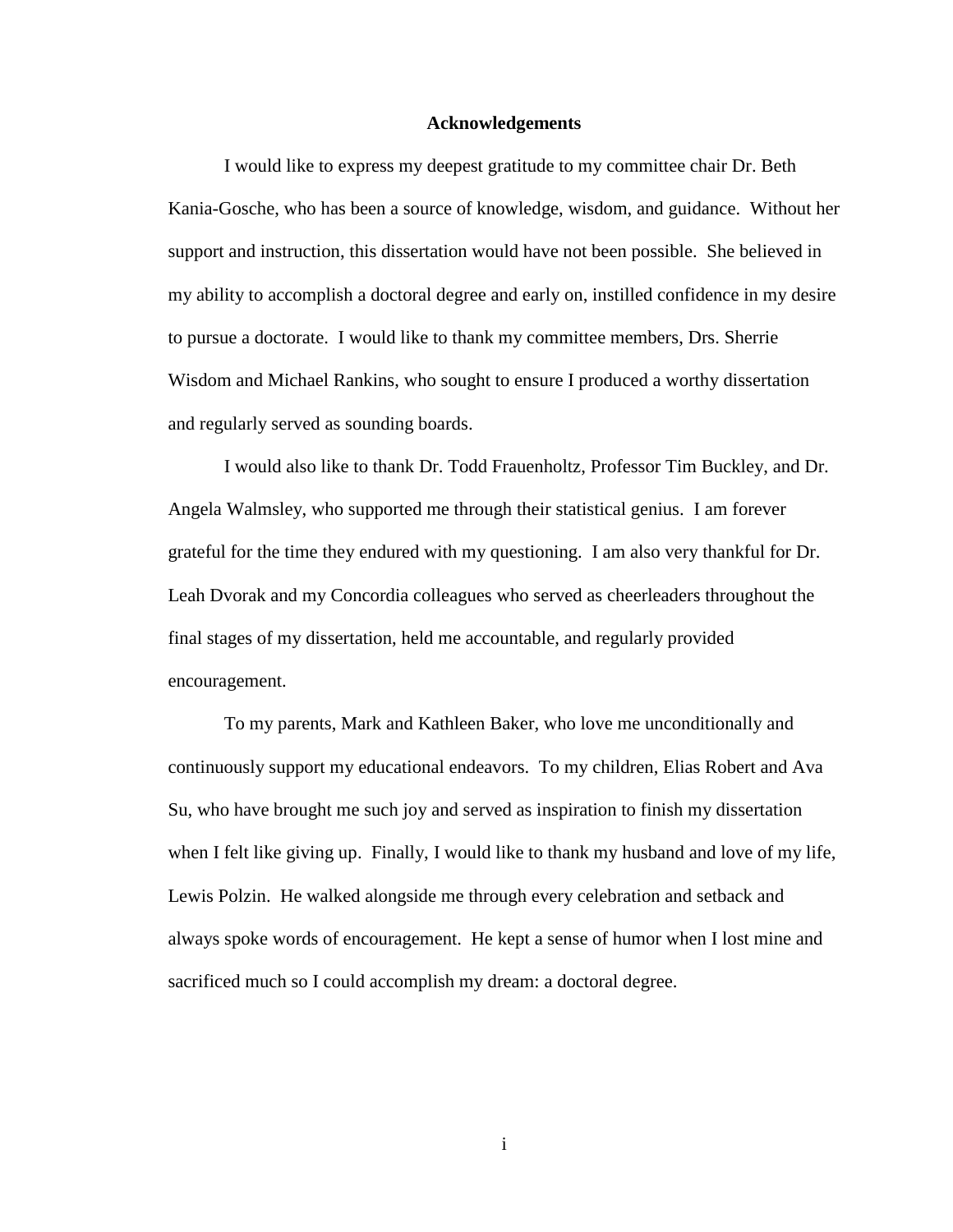#### **Abstract**

<span id="page-5-0"></span>For school counseling candidates, the culmination of the pathway to state certification and/or licensure lies in a passing score on a standardized test. Within the state of Missouri, this test is the *Praxis II*. Within the state of Missouri, an achievement gap on the pass rates of the *Praxis II* existed between Caucasian and African American students. Participants in this study, both male and female, attended a Midwestern, private university and spanned a wide range of ages, all older than 20 years. The participant population included African American and Caucasian students. This dissertation sought to explore potential contributors to the gap in passing scores on the *Praxis II*. Using a quantitative approach, the researcher investigated the relationship among students' perceptions regarding control over academic outcomes (locus of control) in relation to study preparation, *Praxis II* test results, and a variety of variables. The results from this study indicated that there were not significant relationships amongst locus of control, planned study preparation, actual study preparation, and *Praxis II* scores. Two variables, age and ethnicity, were identified as predictors of *Praxis II* scores. The research proposed implications for school counseling programs, as well as faculty within those programs to develop learner-centered approaches to teaching, including Universal Design for Learning and inclusive teaching.

*Keywords*: achievement gap, locus of control, study preparation, *Praxis II*, school counseling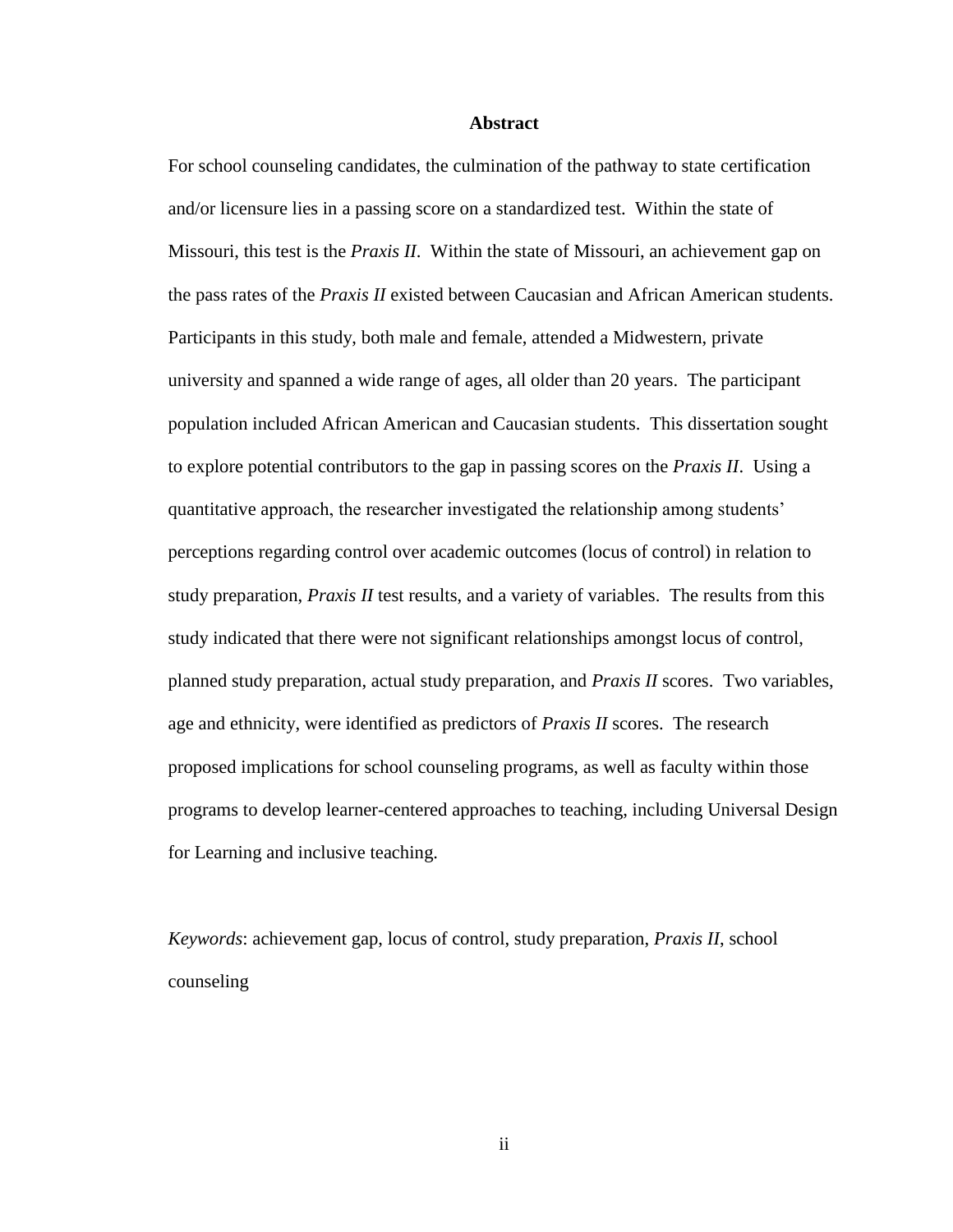<span id="page-6-0"></span>

| Limitations.<br>14 |
|--------------------|
|                    |
|                    |
|                    |
|                    |
|                    |

## **Table of Contents**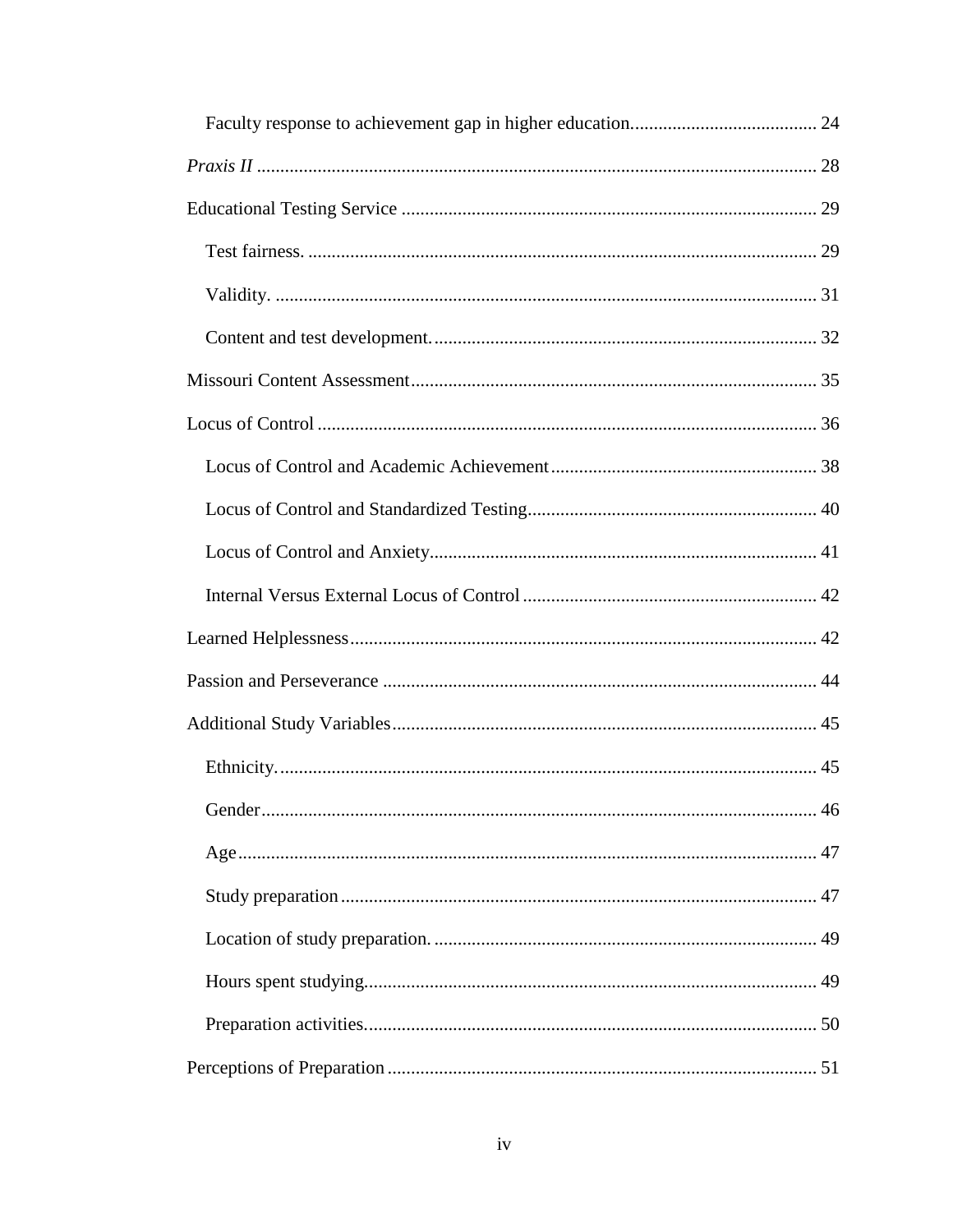| Actual Praxis II: Professional School Counselor preparation survey.  61 |  |
|-------------------------------------------------------------------------|--|
|                                                                         |  |
|                                                                         |  |
|                                                                         |  |
|                                                                         |  |
|                                                                         |  |
|                                                                         |  |
|                                                                         |  |
|                                                                         |  |
|                                                                         |  |
|                                                                         |  |
|                                                                         |  |
|                                                                         |  |
|                                                                         |  |
|                                                                         |  |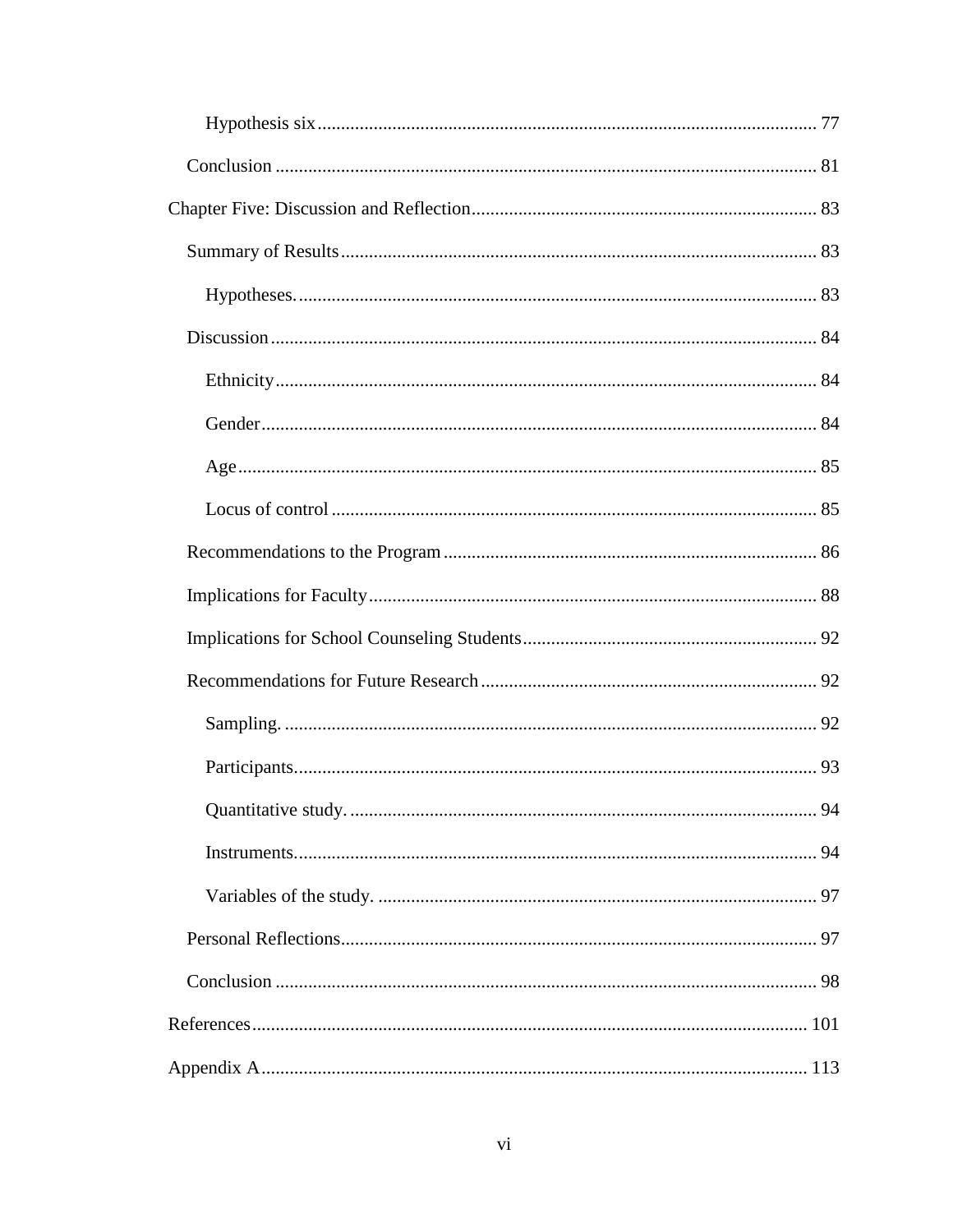<span id="page-10-0"></span>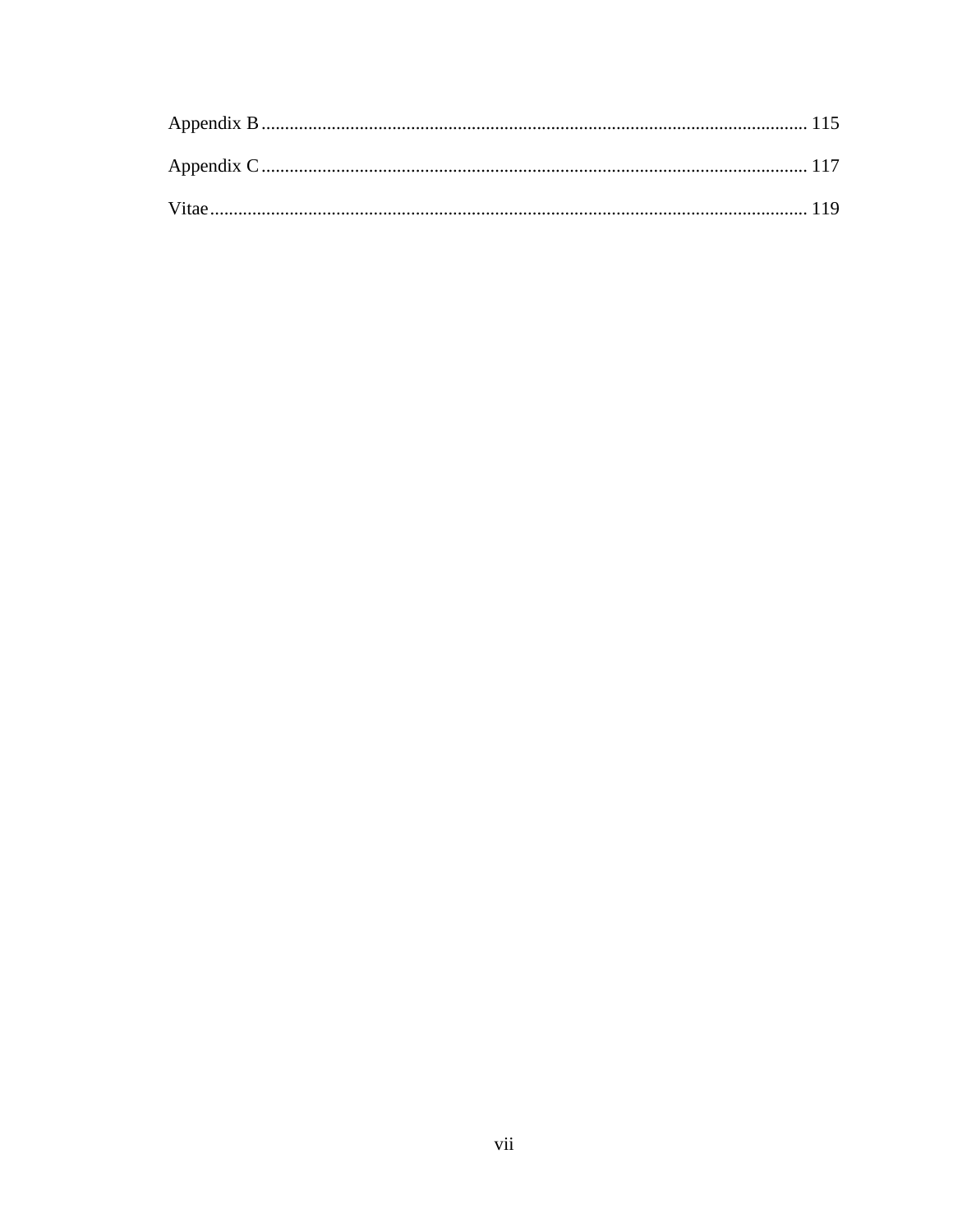## **List of Tables**

| Table 3. Anticipated Outcome of Faculty-Focused Development Regarding Teaching |
|--------------------------------------------------------------------------------|
| with an Emphasis on Disadvantaged Student's Academic Achievement 27            |
|                                                                                |
|                                                                                |
|                                                                                |
|                                                                                |
|                                                                                |
|                                                                                |
|                                                                                |
|                                                                                |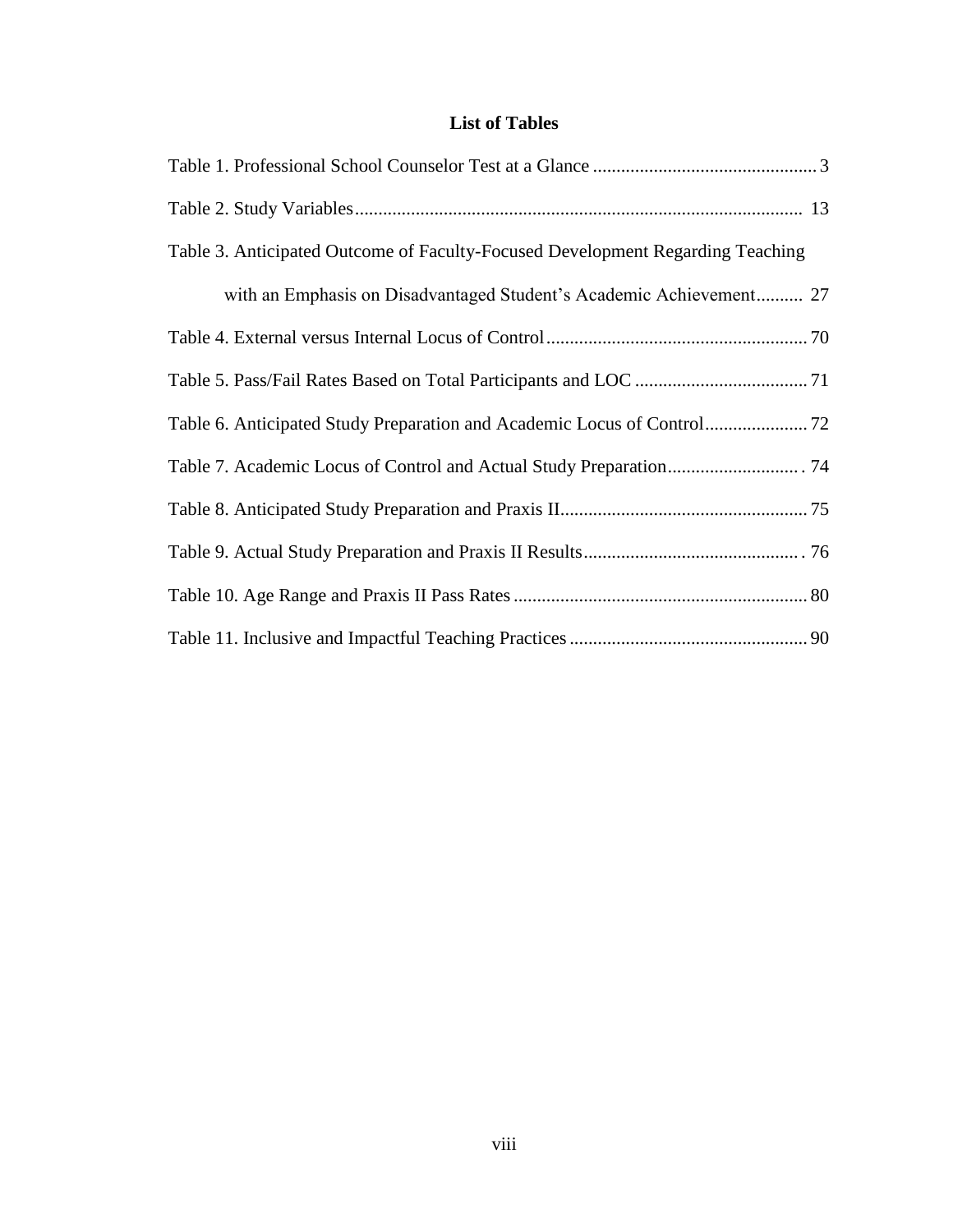# **List of Figures**

<span id="page-12-0"></span>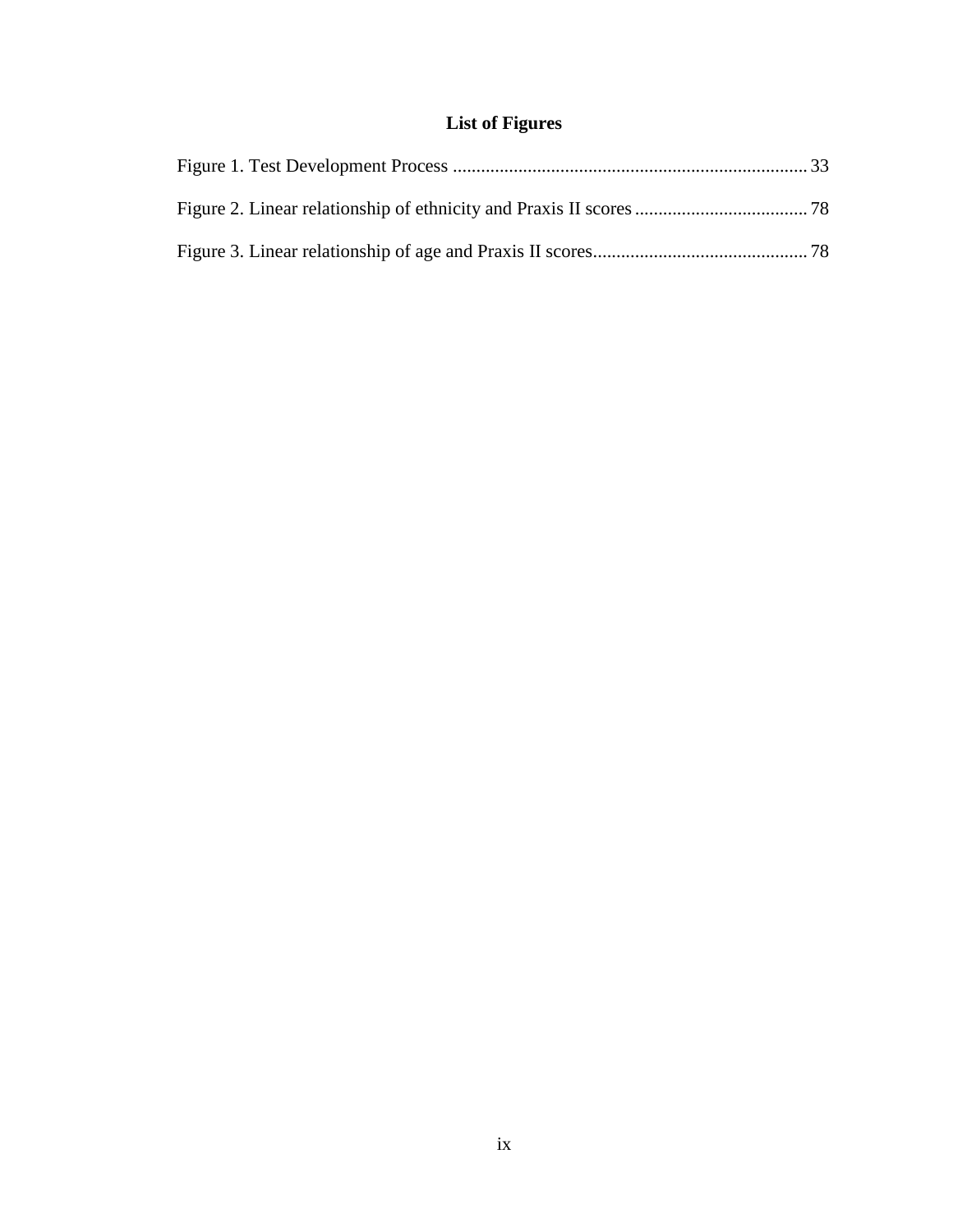#### **Chapter One: Introduction**

<span id="page-13-0"></span>Both public K-12 schools and higher educational institutions used standardized testing to assess students' competence and progress. Such testing tended to make educational institutions rely upon one score to determine whether students graduated and obtained licensure, and/or certification within their field of study. One such example of the aforementioned use of standardized testing was the *Praxis II* Subject Assessments, published by Educational Testing Service (ETS). The *Praxis II* Subject Assessments was a series of standardized tests used to measure subject-specific knowledge that K-12 educators would teach. One test of the *Praxis II Series*, the *Praxis II: Professional School Counselor (0421)* was used to measure student knowledge of counselor functions and skills related to school counseling (Educational Testing Services [ETS], 2012). Until September 1, 2012, those seeking certification as a school counselor in the state of Missouri were required to score equal to or higher than the Missouri qualifying score on the *Praxis II.* During that time, students took the *Praxis II: School Guidance and Counseling (0420)*. The qualifying score for the *Praxis II* at that time was 164 (Missouri Department of Elementary and Secondary Education [MODESE], 2012). Students that completed satisfactory coursework in counseling but were unable to pass the *Praxis II* could not apply for certification as a school counselor within the state of Missouri.

In September of 2012, the ETS updated the *Praxis II* test. Formerly called *Praxis II: School Guidance and Counseling (0420)*, the new *Praxis II* test, *Professional School Counselor (0421)*, was designed to better measure the role and responsibilities of school counselors. According to ETS (2012), the new version of the test measured "whether entry-level school counselors have the standards-relevant knowledge, skill, and abilities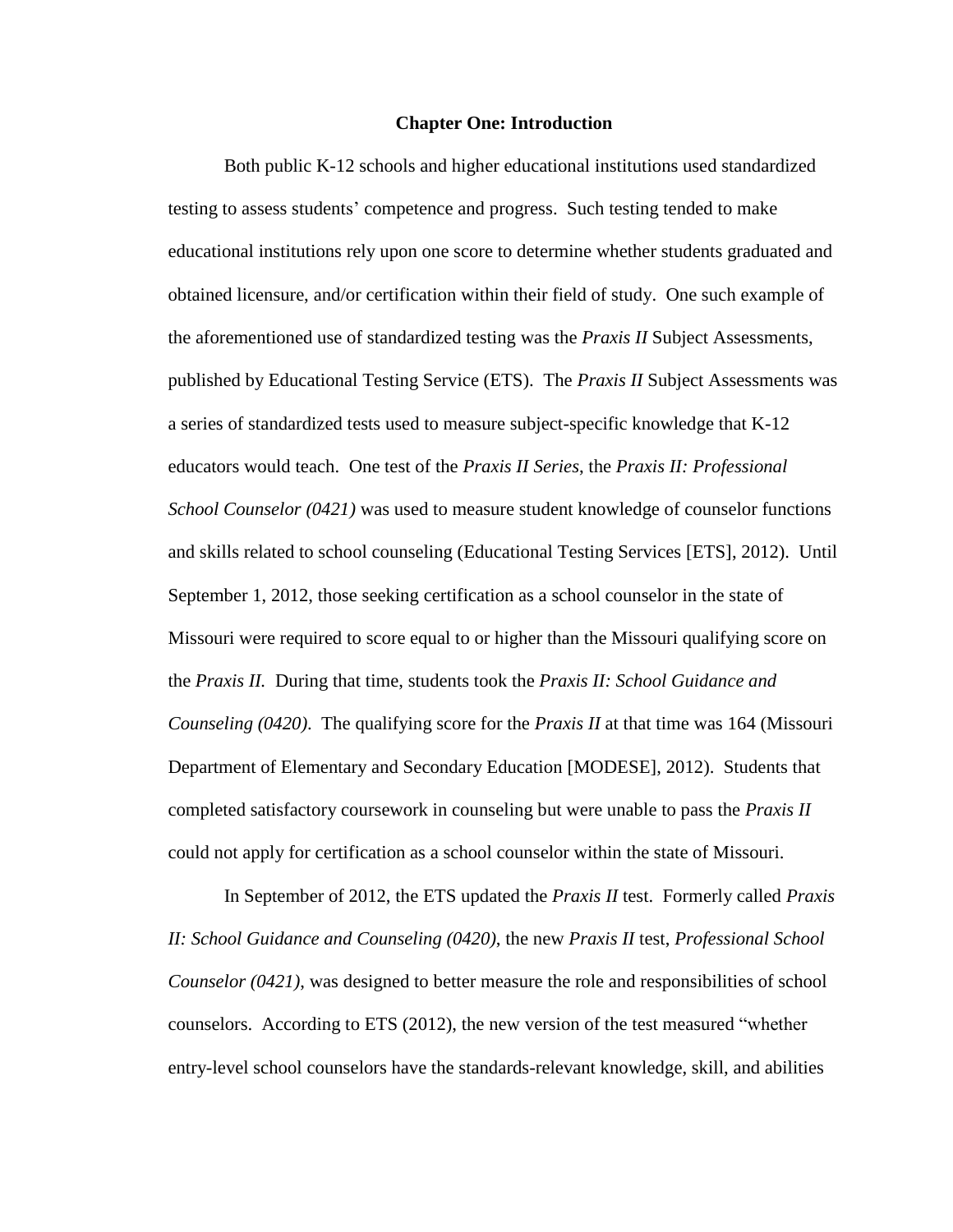believed necessary for competent professional practice" (p. 1). Among the changes, the most notable was the elimination of the Listening section of the test, changing the structure of the test. The Listening section on the *School Guidance and Counseling (0420)* test originally included a set of 40 questions that required test-takers to listen to a tape of client responses, client-counselor interactions, and counselor responses. Students were provided multiple-choice answers to address the items presented during the audio portion of the test.

In September of 2014, requirements for certification as a school counselor in the state of Missouri underwent additional modifications. The Missouri Department of Elementary and Secondary Education (MODESE) began requiring a passing score on the Missouri Content Assessment, in place of the *Praxis II*. Exceptions were given to students who had a passing score on the *Praxis II* on or before August 31, 2014. Degree candidates were given until December 2016 to complete their coursework and use their *Praxis II* scores for certification purposes. Students seeking school counseling certification in the state of Missouri then took the Missouri Content Assessment (MCA): Counselor (056) test of the Missouri Educator Gateway Assessments (MODESE, 2014).

While the state of Missouri no longer required the *Praxis II: Professional School Counselor*, 22 states continued to use the test for certification purposes and required a passing score ranging from 151 to 164 (ETS, 2015). The *Praxis II: Professional School Counselor* content related to four major, overarching categories: Foundations, Delivery of Services, Management, and Accountability (ETS, 2012). The Foundations section of the test included test items that addressed the history and role of the professional school counselor, human growth and development, ethics, and legal issues. The Delivery of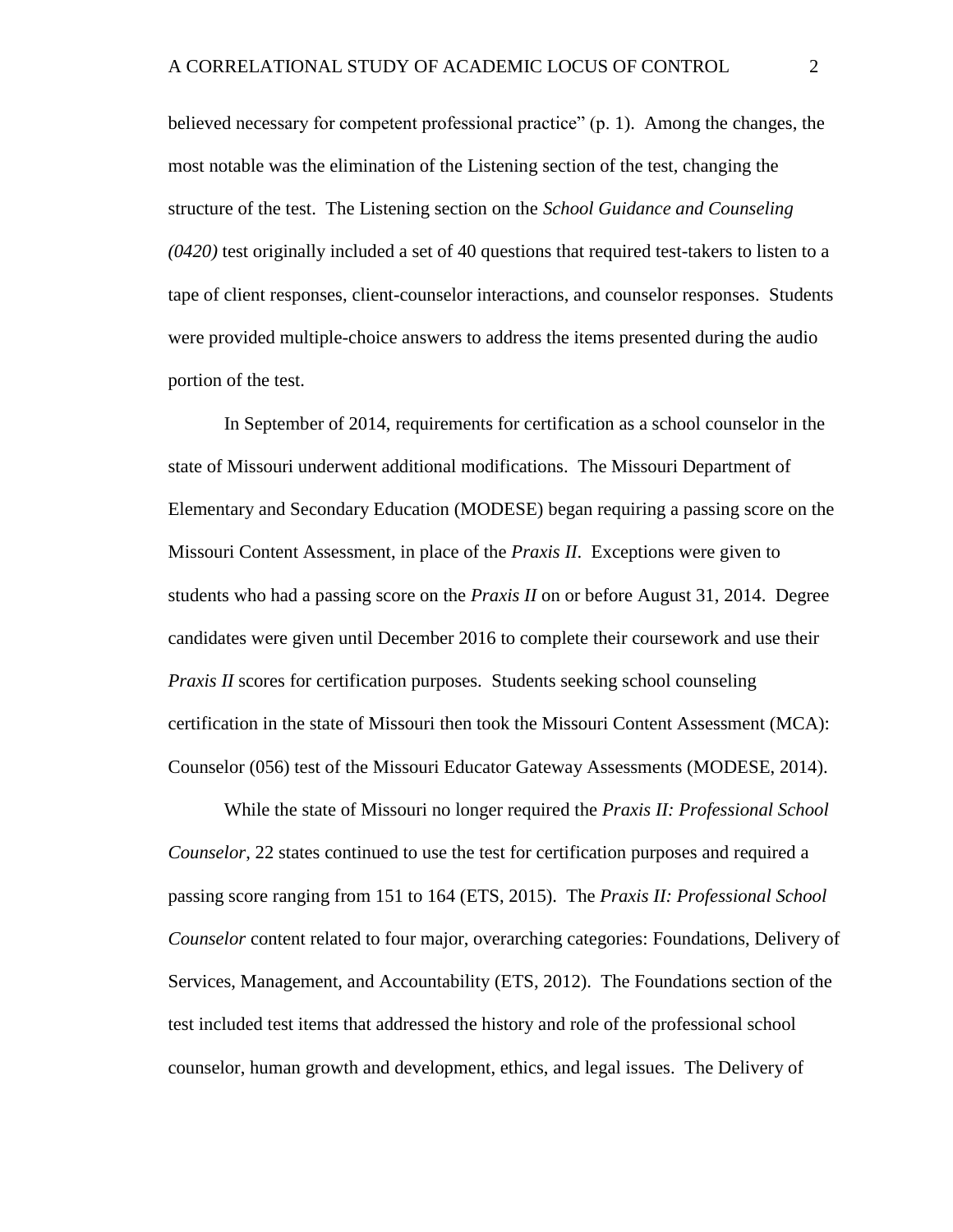Services section of the test included test items that addressed guidance and counseling, as well as consultation and collaboration. The Management section of the test included test items that addressed the management and organization of a comprehensive professional school counseling program, as well as the use of technology for program development and evaluation. Finally, the Accountability section included test items that addressed assessment, methods of program evaluation, and the use of data analysis to enhance a comprehensive school counseling program. Table 1 depicts the content categories of the *Praxis II: Professional School Counselor (0421)* and the number/percentage of questions applicable across all school levels.

Table 1

*Professional School Counselor Test at a Glance*

| <b>Content Category</b> | Approximate Number of | Approximate Percentage of |
|-------------------------|-----------------------|---------------------------|
|                         | Questions             | Examination               |
| Foundations             | 22                    | 18%                       |
| Delivery of Service     | 54                    | 45%                       |
| Management              | 18                    | 15%                       |
| Accountability          | 26                    | 22%                       |
|                         |                       |                           |

*Note*: ETS (2012).

The MODESE (2014) reported that the new MCA for school counseling candidates aligned with state and national standards. The test was computer based and included 100 multiple-choice questions that covered three school counseling domains: Student Development, Learning, and Guidance, Comprehensive School Counseling, and Professional Knowledge and Practice. The Comprehensive School Counseling domain constituted 40% of the test while the Student Development, Learning, and Guidance and Professional Knowledge and Practice domains made up 30% of the test. Then-currently,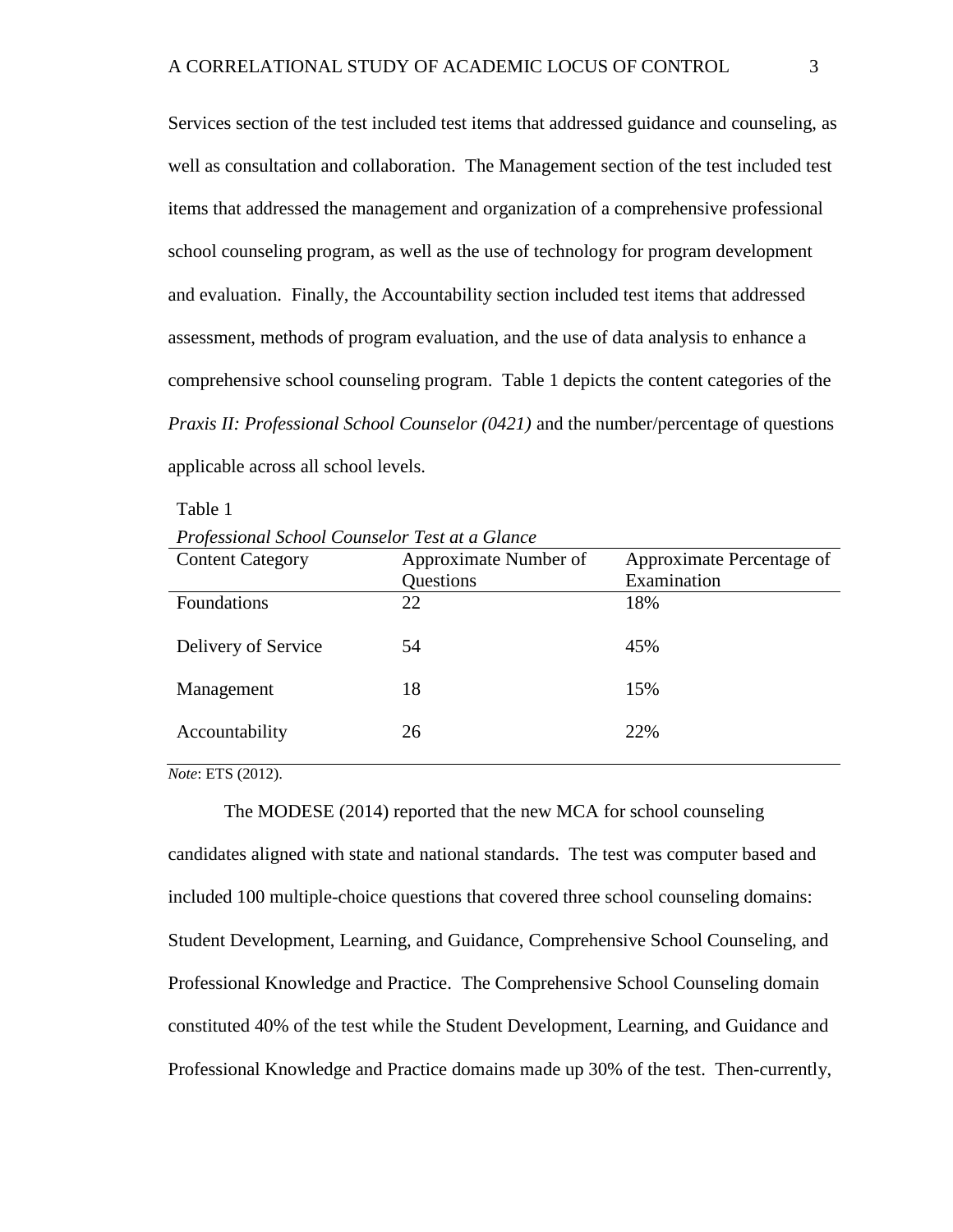school counseling candidates must earn a 220 to pass the test (Missouri Educator Gateway Assessments, 2015).

In November of 2016, the Missouri Advisory Board for Educator Preparation, who served as an advisor to the State Board of Education and the Coordinating Board for Higher Education, created the Equity Task Force and charged the task force with investigating the inequalities in K-12 education and teacher preparation. As part of the task force review, an investigation began regarding the "disparities that persist between White and Black teacher candidate performance on the Missouri Content Assessments" (MODESE, 2016, para. 1). While test content may be aligned with national standards, the issue of students of color failing to pass the exam continued to exist.

#### <span id="page-16-0"></span>**The Problem**

Failure to pass the *Praxis II* could result in consequences that affected not only the individual student, but also the schools in which they may eventually serve and the universities where they completed a school counseling preparation program. School counseling candidates who are unable to successfully pass the *Praxis II* are unable to become certified as school counselors in the state where they wished to practice. For many states, the data demonstrated that this often resulted in an underrepresentation of minorities relative to the population of students. Similar trends were prevalent in the teaching workforce with minority representation among the teaching workforce half the representation among the student population (Nettles, Scatton, Steinberg, & Tyler, 2011).

In April of 2010, the Counselor Educator Committee of Missouri, comprised of college and university faculty and staff responsible for educating school counselors in Missouri, examined the average scores obtained by students throughout the state, specific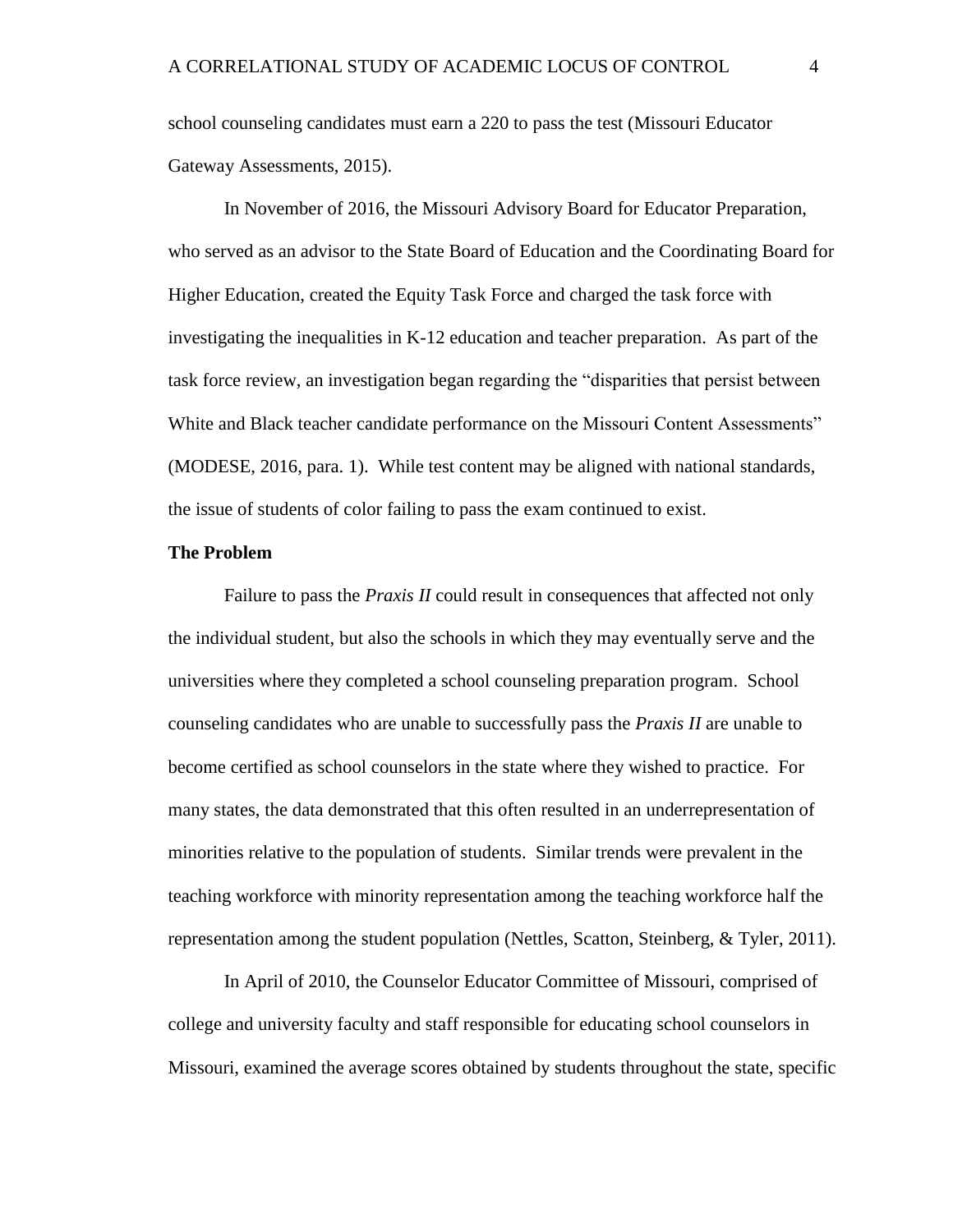to each university/college represented by the test-takers. In the state of Missouri, 13 schools offered master's level programs for students who intended to become counselors in primary or secondary schools. For the state of Missouri, scores were reported to MODESE.

During the presentation of scores dated from September 1, 2008, to August 31, 2009, a concern was noted regarding the gap in scores on the *Praxis II: School Guidance and Counseling* (0420) between African American and Caucasian students. Institutionally, only 68% of African American students passed the *Praxis II* on the first attempt, compared to 98% of Caucasian students. In Missouri, 61% of African American students passed as compared to 96% of Caucasian students. Within the 19 states that required a qualifying score on the *Praxis II* to become a certified school counselor at that time, 56% of African American students passed as compared to 95% of Caucasian students (Hairston, G., 2010, slide 84). Nationally, the average score of *Praxis II: School Guidance and Counseling* test takers was 660 with scores typically ranging from 620 to 700 (Hairston, 2010, slide 85). Concern regarding this initial gap contributed to the necessity of this study.

<span id="page-17-0"></span>**Issues of equality in standardized testing.** The most prominent issue regarding the use of standardized testing was perhaps the alarming achievement gap between African American students and Caucasian students (Jencks & Phillips, 1998; Lynch  $\&$ Engle, 2010). Over the years, the concern regarding the achievement gap in standardized testing among ethnic groups continued to grow among researchers and educators. Thencurrently, on every level of standardized testing, African American students as a whole scored lower than Caucasians on vocabulary, reading, and mathematics tests, as well as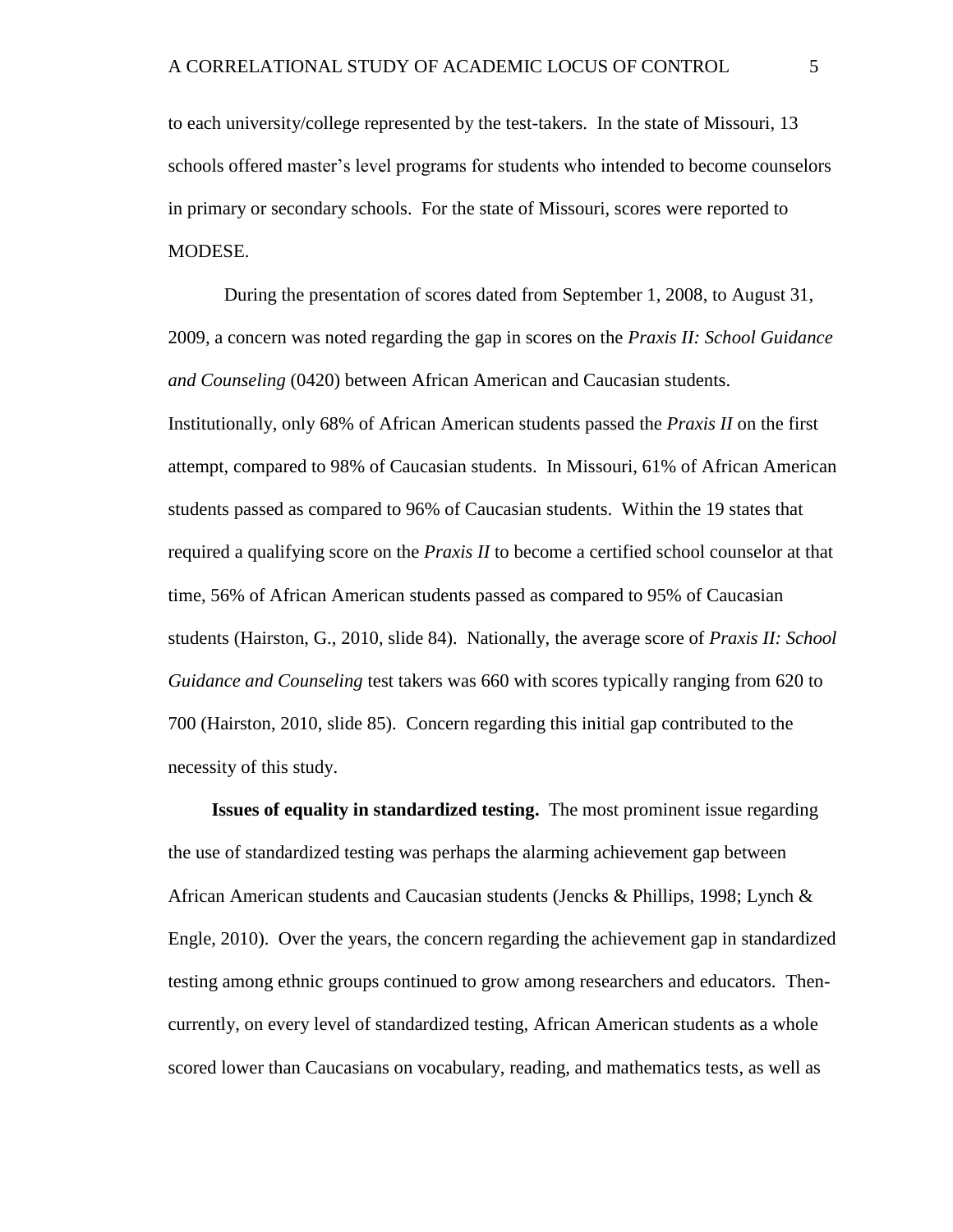tests that measured an individual's scholastic ability and intelligence (Nettles et al., 2011). This achievement gap began to appear in children before kindergarten age and continued into and through adulthood (Jencks & Phillips, 1998; Lynch & Engle, 2010). Within the realm of higher education, the achievement gap was affecting the rate at which African American students graduated from colleges and universities. In general, at the undergraduate level, African American students were earning their bachelor's degrees at rates 20 percentage points below their Caucasian peers (Lynch & Engle, 2010). Despite many efforts to close the gap with federal legislation, state legislative acts, and various programs, the achievement gaps persisted. Though the gap narrowed since 1970, African Americans typically still scored below 75% of Caucasians on standardized tests (Jencks & Phillips, 1998). Identifying chief contributors to the achievement gap was necessary to help educators and test publishers eliminate the gap.

A comprehensive understanding of the achievement gap between African American students and Caucasian students may help reduce racial inequality in educational success, which may eventually lead to different occupational and life outcomes for minority students. As seen in the case of the *Praxis II*, minority students who did not achieve a passing score did not progress in the school counseling field, limiting the number of minorities represented in the field.

Additionally, an increase in African American certificated/licensed school personnel would fulfill the need to have a more diverse teaching force in schools. Thencurrent demographic information indicated that while our school-aged population continued to grow in diversity, teaching workforce remained predominately White, middle-class, and female (Bennett, McWhorter, & Kuykendall, 2006; Latham, Gitomer,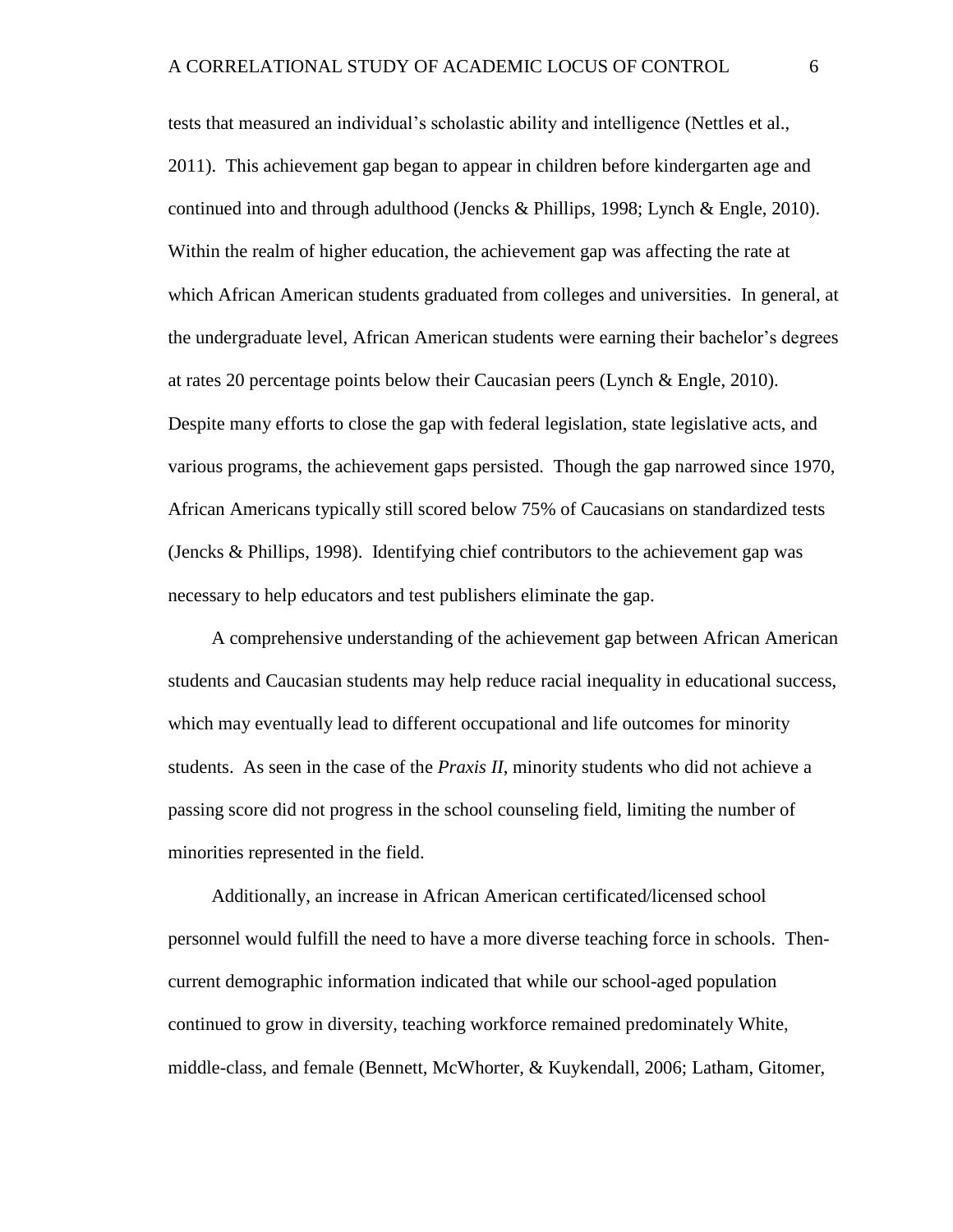& Ziomek, 1999). This demonstrated an urgent need to recruit more qualified minority individuals into the teaching workforce to reflect that of the school-age population and provide minority students with role models with whom they could identify.

<span id="page-19-0"></span>**Testing fairness.** In an essay written by Grant (2004), he referred to the use of standardized tests in schools as tools of oppression and privilege. Such words still resonated with some minority students as well as professionals who were inherently opposed to the use of a single standardized test to award certification and/or licensure to students who otherwise met all qualifications to become certified school counselors. According to Bennett, McWhorter, and Kuykendall (2006), "No single test can be universally applicable or equally 'fair' to all cultures, and every test tends to favor individuals from the culture in which it was developed" (p. 541). Such a statement required educators to ask if it was even possible to create a test that was free from cultural bias and its influences. Critics of standardized testing indicate it is not possible (Bennett et al., 2006).

Publishers of standardized tests continually emphasized the importance of assessment fairness in how they designed and updated existing instruments in order to maintain educational equality. Researchers, however, struggled to balance the phenomenon of achievement gap with publishers' remarks (Jencks & Phillips, 1998). While identifying chief contributors to the achievement gap was necessary to help educators and test publishers eliminate it, examining the practices and perceptions of African American, as well as Caucasian students, who were preparing to take a standardized test may prove to be beneficial for students. In addition, findings regarding student practices and perceptions may provide insight to university programs preparing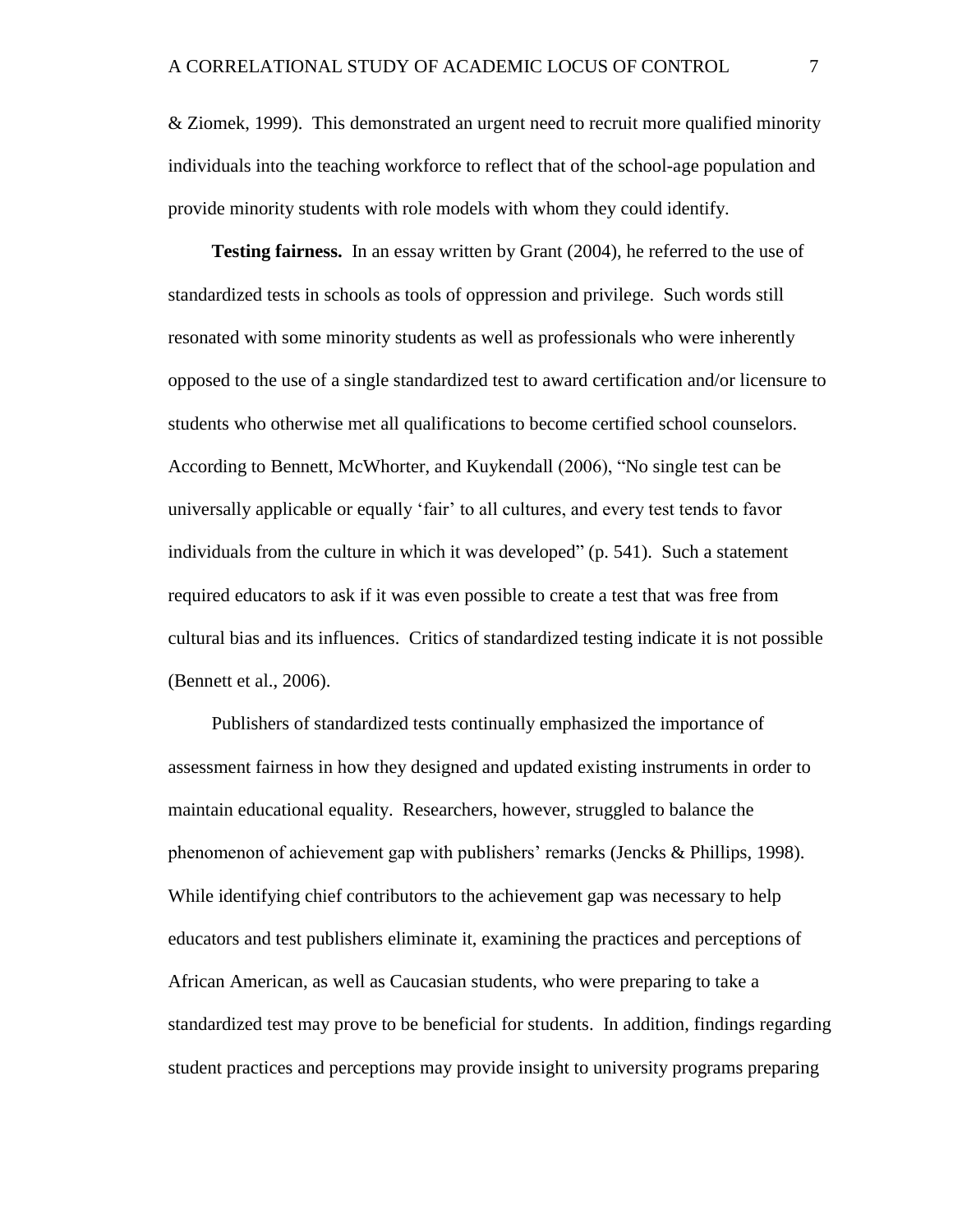students who would eventually be required to pass a standardized test for licensure and/or certification.

<span id="page-20-0"></span>**Financial barriers.** Adding to the financial burden of higher education was the student loan debt that accumulated due to the pursuit of a degree that may not result in licensure/certification should the student not successfully pass the *Praxis II*. Thencurrently, students enrolled at a private, nonprofit institution for a Master of Arts degree were charged between \$16,960 and \$21,680 on average to cover the cost of the tuition and related fees (U.S. Department of Education, 2018, Table 330.10).

The majority of African American students sought student loans to assist with college tuition. Specifically, 77% of African American students borrow federal student loans as compared to 57.5% of Caucasian students (Safier, 2018). In addition to higher rates of borrowing, African American students typically graduated with higher amounts of student debt. On average, African American students graduated with the "highest amount of debt from public colleges in 2012 at \$29,344" (Safier, 2018, para. 9). It is likely that the average student loan debt increased since 2012.

African American students also tended to have the lowest graduation rates when compared to other races. Among bachelor seeking students in 2008, "just 21% of Black students graduated from college in four years. Compare that to the 30% of Hispanic students, 44% of white students, and 48% of Asian students who graduated within that time frame" (Safier, 2018, para. 25). This meant that African American students were more likely to borrow to cover the cost of college, but often did not complete the degree for which they borrowed money.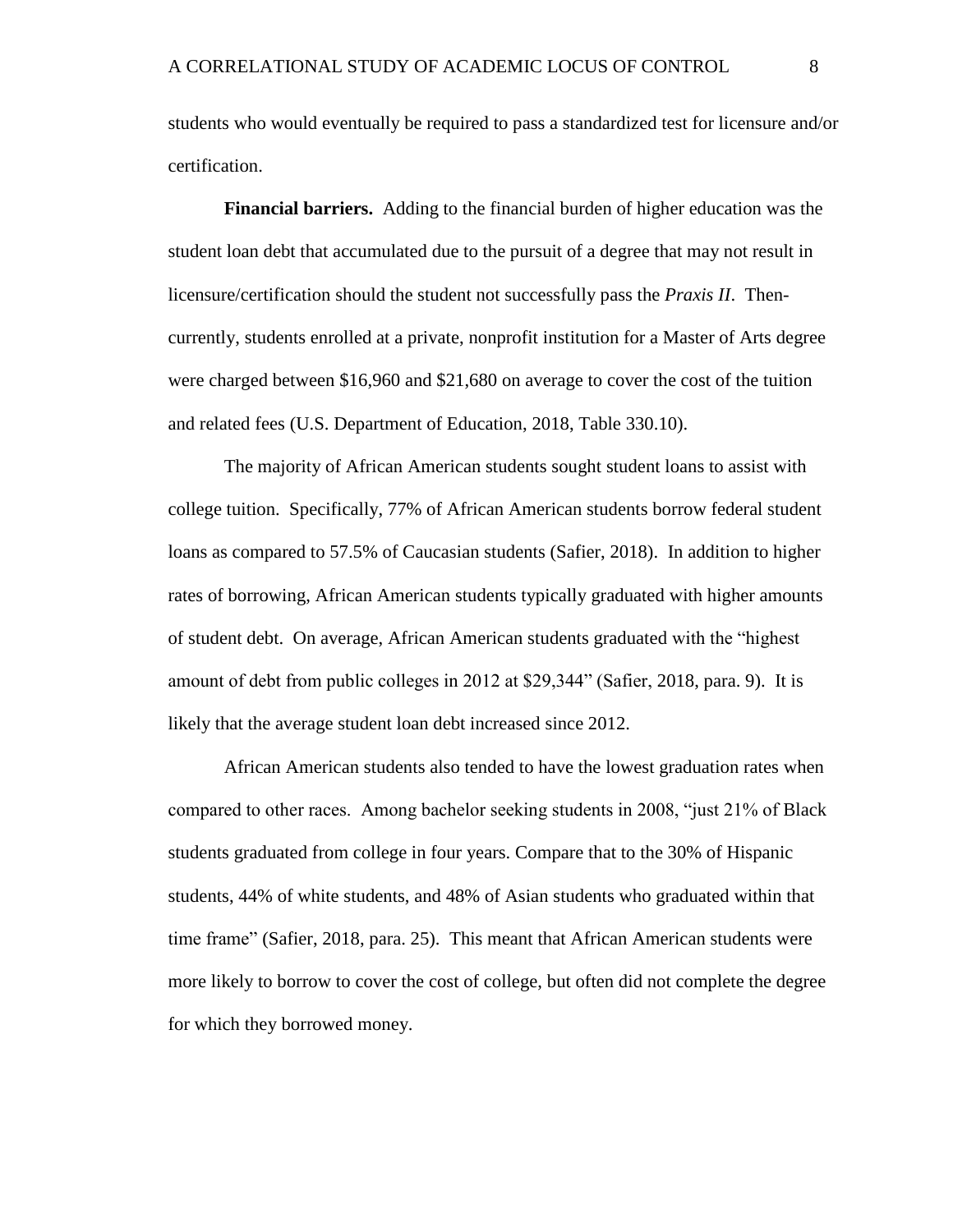Compounding the issue of student loan debt was average household income for minorities. On average, Caucasian households earned \$26,000 more than African American households. Repaying student loans became even less feasible when family members were unable to assist in repayment and individuals were unable to move up within their career to earn a higher paying salary, resulting in loan default (Safier, 2018).

College tuition alone did not include the additional costs students typically incurred while enrolled in a graduate program, such as student fees, textbooks, and school supplies, etc. Prior to the introduction of the MCA test, students who failed the *Praxis II* were required to pay to retake the test, which resulted in multiple test fees. Each test attempt required a \$115.00 fee for the student (ETS, 2013). With the then-current cost of higher education and college and university fees, the expense of taking an exit exam could appear steep, especially when the student continued to struggle with passing the test.

<span id="page-21-0"></span>**Student attitudes and perceptions toward testing.** Beyond the observed evidence of concerns related to testing, the achievement gap, and the financial burden of higher education, the researcher had anecdotal evidence that some students possessed the belief that study preparation had no bearing on the *Praxis II* test results. This evidence caused the researcher to question whether such beliefs had bearing on actual *Praxis II* test results and whether such beliefs tied to the students' ethnicity or gender. An investigation was warranted regarding students' perception regarding their control over academic outcomes, study preparation, and related variables.

<span id="page-21-1"></span>**University accreditation.** As part of university accreditation, the school counseling program at the Midwestern university was required to report a variety of data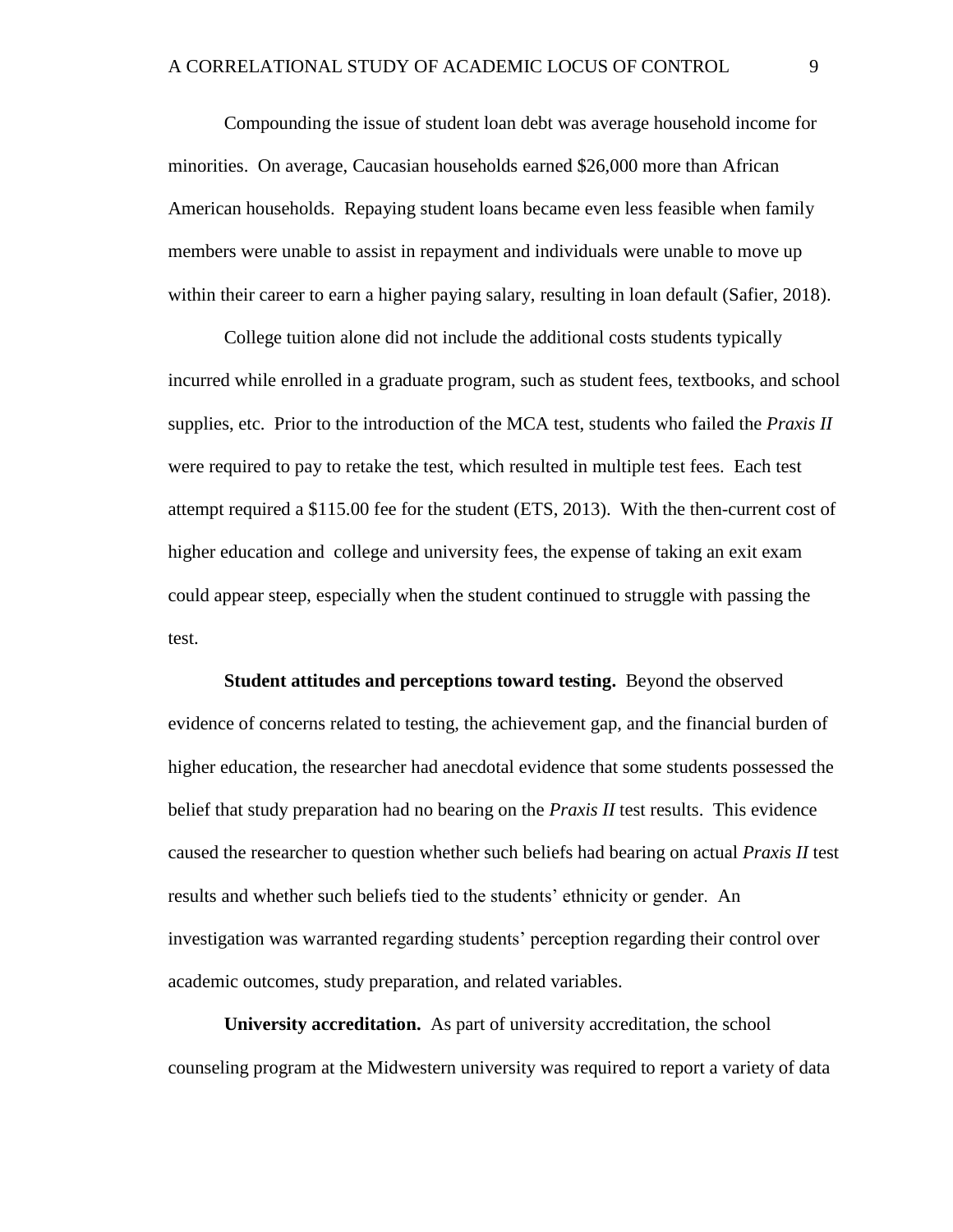annually, including the number of program completers, student entrance and exit grade point average, and the first-time pass rate for students who took the *Praxis II*. During the 2011-2012 academic year, the Midwestern university, were this study took place, reported 77.5% of school counseling candidates enrolled in their program successfully passed the *Praxis II* on the first attempt (Polzin, 2012).

Failure to pass tests required by the state for certification did not only affect the student, but could also have an effect on universities' accreditation. Universities who were unable to demonstrate they were adequately preparing students for the school counseling profession ran the risk of losing accreditation and/or additional negative consequences imposed by accrediting bodies within the region or program discipline.

#### <span id="page-22-0"></span>**Purpose of the Study**

After exploring possible research options, the researcher discovered that students' perceptions regarding control over academic outcomes may be determined by where the student placed the locus of control. In fact, research indicated that locus of control was one of the most internal motivational factors related to academic success (Gifford, Briceno-Perriott, & Mianzo, 2006). For the purpose of this study, the researcher investigated academic locus control in relation to study preparation, *Praxis II* test results, and a variety of variables, including student gender and ethnicity.

Little research existed regarding the correlation between internal and external loci of control and standardized testing. While research investigated the correlation between locus of control and academic achievement, the area of standardized testing, especially within the graduate student population, was largely ignored. Through this study, the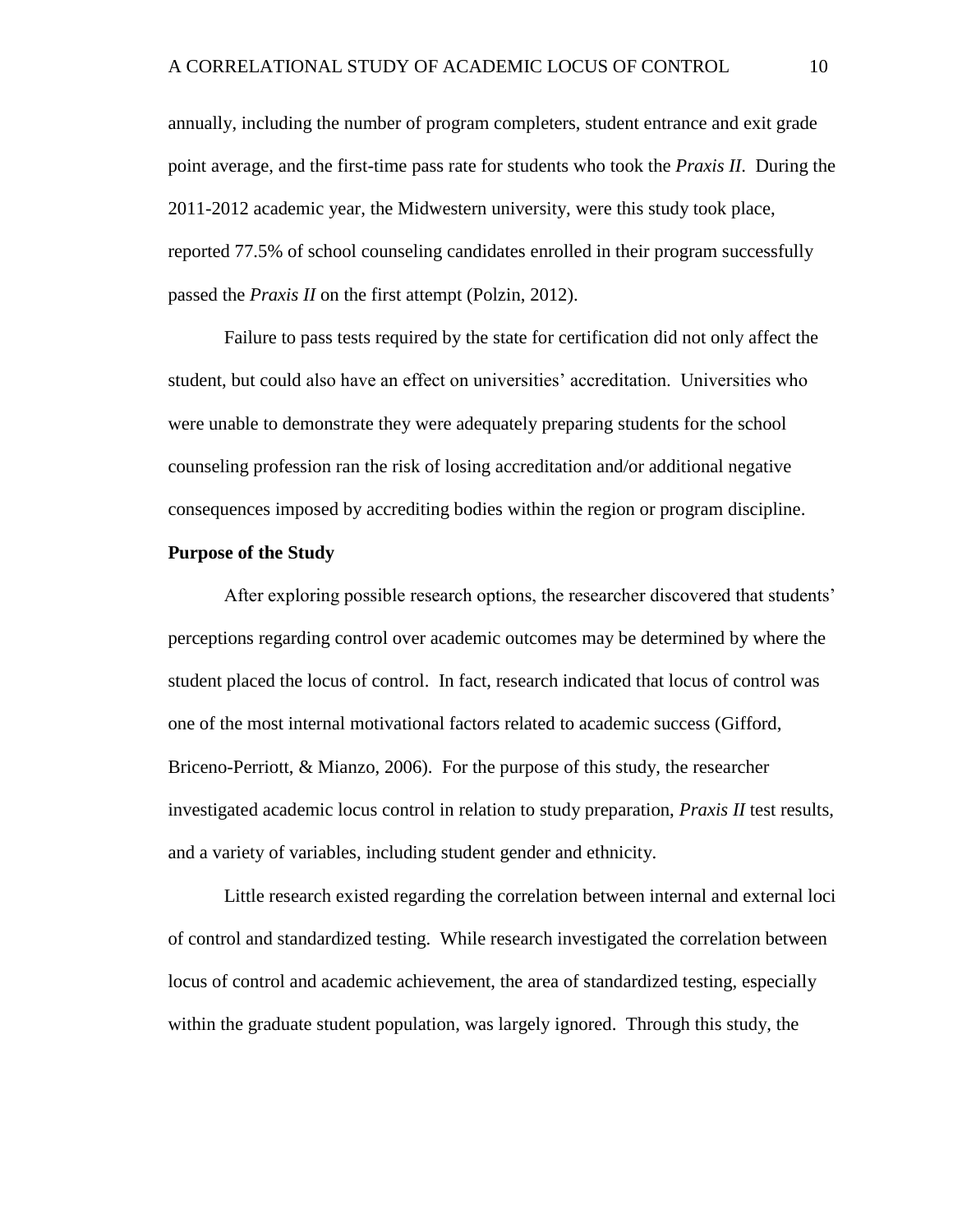researcher hoped to expand the body of knowledge regarding locus of control within the graduate student counseling population in relation to standardized testing.

The purpose of this research was to identify 1) whether students enrolled in the school counseling program field placement courses at a Midwestern university identified as having internal or external loci of control; 2) whether locus of control correlated with students' anticipated study preparation versus actual study preparation; 3) whether locus of control correlated with *Praxis II (0421)* results; 4) whether anticipated study preparation versus actual study preparation correlated with *Praxis II (0421)* results; and 5) to what degree the aforementioned variables can predict performance on the *Praxis II (0421)* results.

#### <span id="page-23-0"></span>**Rationale**

While a variety of studies document locus of control and its role in student achievement, no study, which focused on graduate students within school counseling licensure/certification programs was located. This research may aid in identifying if and how locus of control related to school counseling students' plans to study for the *Praxis II*; how they in fact studied for the *Praxis II*; how they performed on the *Praxis II*; and whether gender, ethnicity, age, exam delivery, location of study preparation, hours spent in preparation, and preparation activities were predictors of *Praxis II* results.

An understanding of academic locus and its relation to the aforementioned variables may help the faculty of school counseling programs understand the preparation strategies of students and their effects on the outcome of *Praxis II* scores. The results of the study may aid the faculty in implementing or redesigning exam preparation measures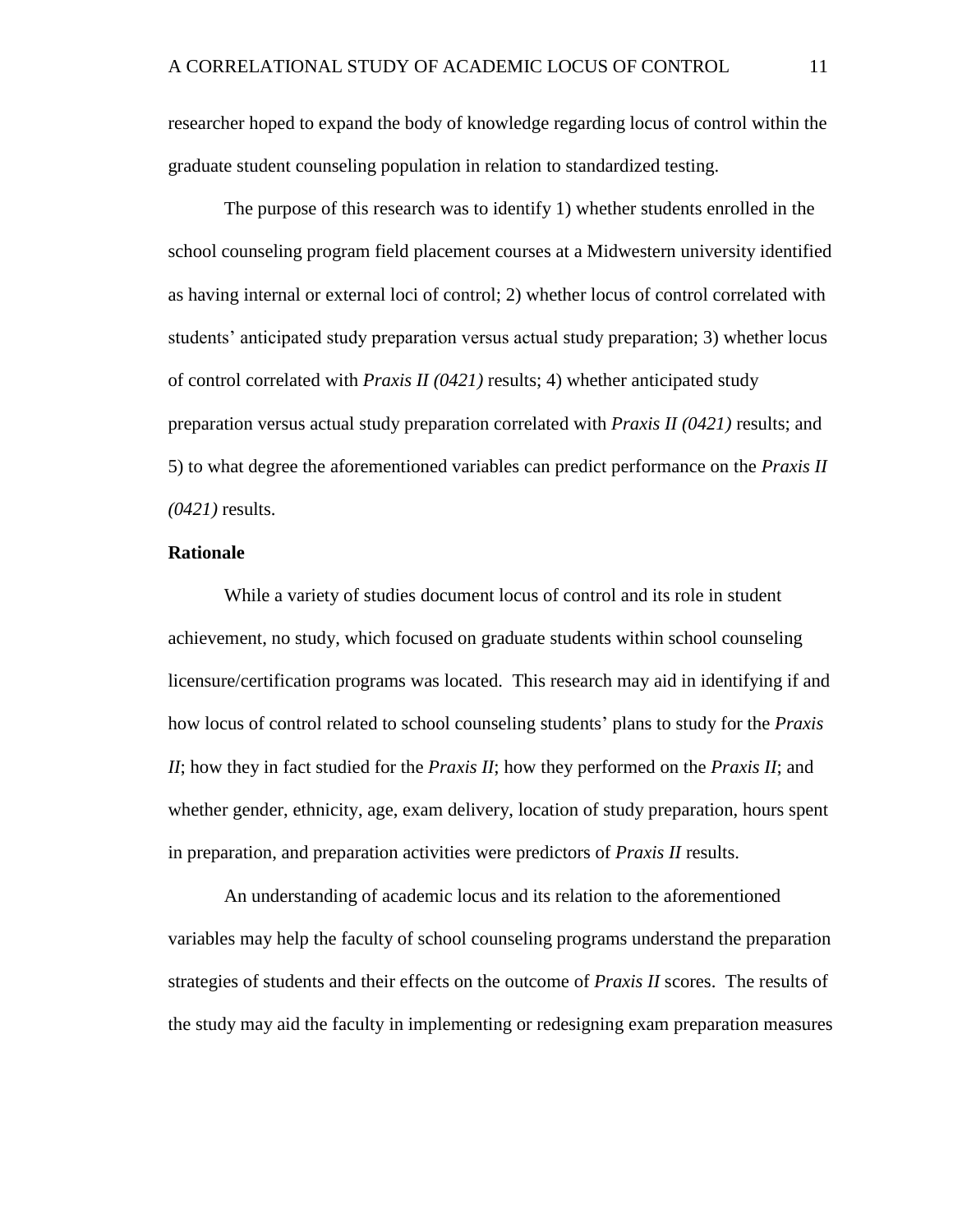for students. Such research can also inform faculty as to what role they may play, if any, in the support and guidance of students in preparation for the exam.

For students enrolled in school counseling programs, this study may alert them to test-taking trends within the student population regarding the *Praxis II*. Implications of the study may also serve as motivation for students to approach the exam in a different manner, based on the trends for their gender, ethnicity, and age. It could encourage students to modify their preparation strategy or encourage them to develop a preparation strategy should they learn that a particular number of hours of preparation, specific preparation activities, or a certain location of study preparation were all factors that proved to be beneficial to most of those who participated in the study.

<span id="page-24-0"></span>**Variables.** For the purpose of this study, the variables the researcher considered included the participants' gender, ethnicity, age, study preparation, exam delivery, location of study preparation, hours spent in preparation, preparation activities, academic locus of control, and *Praxis II* test results. Table 2 depicts the variables included in this study that other studies also included regarding locus of control and its relation to standardized testing or academic performance, providing additional rationale for the variable selection. Several variables were included in this study due to the curiosity of the researcher.

#### <span id="page-24-1"></span>**Hypotheses**

**Research hypothesis one.** There is a relationship between locus of control and anticipated study preparation for the *Praxis II*, as measured by the Academic Locus of Control scale and the Intended *Praxis II*: Professional School Counselor Preparation Survey.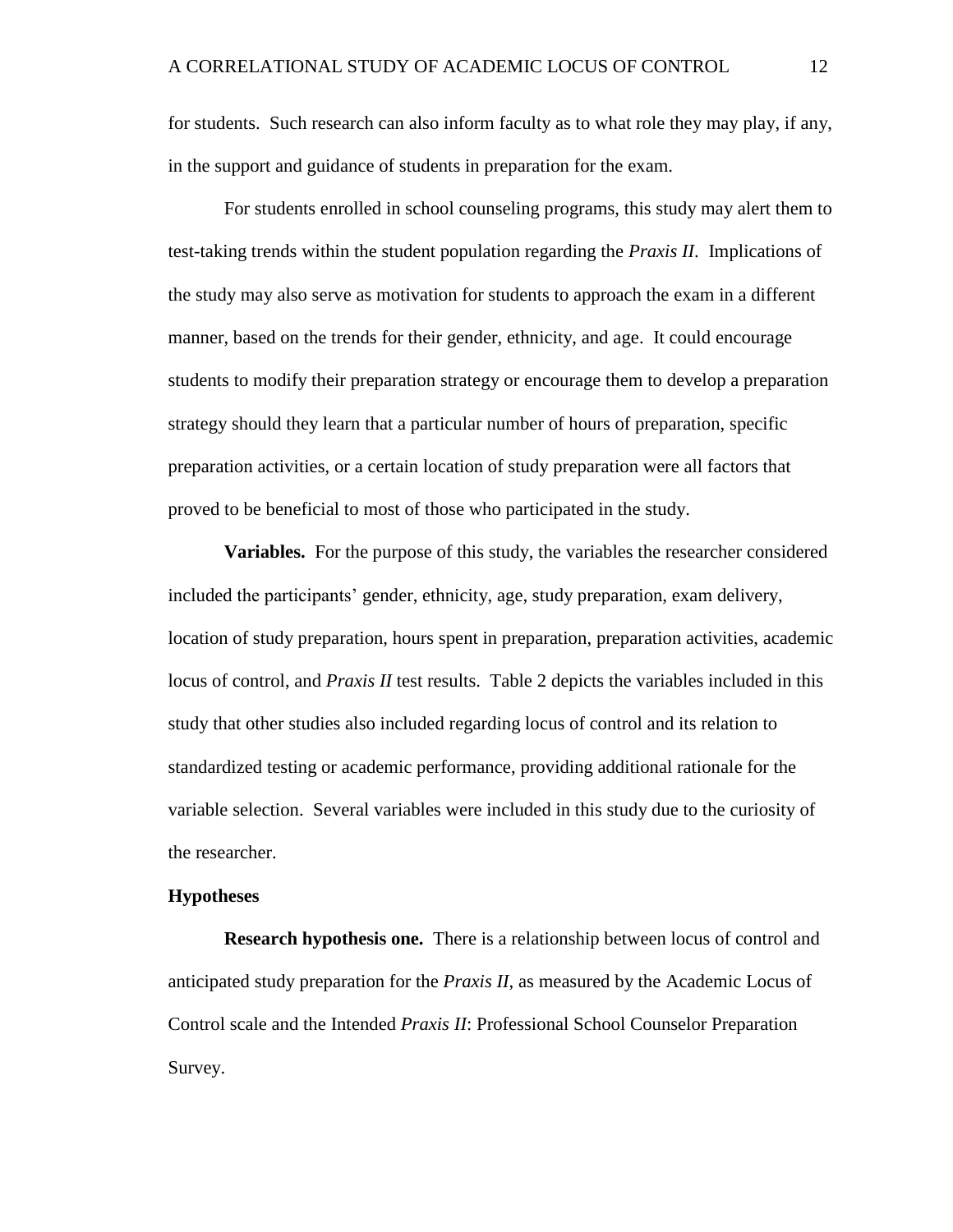#### A CORRELATIONAL STUDY OF ACADEMIC LOCUS OF CONTROL 13

| anie |  |
|------|--|
|------|--|

*Study Variables*

| <b>Variable</b>               | Source                                                                                                                                                                                                                                           |
|-------------------------------|--------------------------------------------------------------------------------------------------------------------------------------------------------------------------------------------------------------------------------------------------|
| Gender                        | Findley, M.J., & Cooper, H.M. (1983) Locus of<br><b>Control and Academic Achievement: A Literature</b><br>Review; Elpus, K. (2015). Music Teacher Licensure<br>Candidates in the United States. Journal Of<br><b>Research In Music Education</b> |
| Ethnicity                     | Findley, M.J., & Cooper, H.M. (1983) Locus of<br>Control and Academic Achievement: A Literature<br>Review; Elpus, K. (2015). Music Teacher Licensure<br><b>Candidates in the United States</b>                                                   |
| Age                           | Findley, M.J., & Cooper, H.M. (1983) Locus of<br><b>Control and Academic Achievement: A Literature</b><br>Review; Elpus, K. (2015). Music Teacher Licensure<br>Candidates in the United States.                                                  |
| Study preparation             | Researcher curiosity                                                                                                                                                                                                                             |
| Exam delivery                 | Researcher curiosity                                                                                                                                                                                                                             |
| Location of study preparation | Researcher curiosity                                                                                                                                                                                                                             |
| Hours spent in preparation    | Researcher curiosity                                                                                                                                                                                                                             |
| Preparation activities        | Researcher curiosity                                                                                                                                                                                                                             |
| Academic locus of control     | Findley, M.J., & Cooper, H.M. (1983) Locus of<br><b>Control and Academic Achievement: A Literature</b><br>Review; Baron, J., Cobb-Clark, D. (2010) Are Young<br>People's Educational Outcomes Linked to their<br>Sense of Control?               |
| <i>Praxis II</i> test results | Researcher curiosity                                                                                                                                                                                                                             |

**Research hypothesis two.** There is a relationship between locus of control and actual study preparation for the *Praxis II,* as measured by the Academic Locus of Control scale and the Actual *Praxis II*: Professional School Counselor Preparation Survey.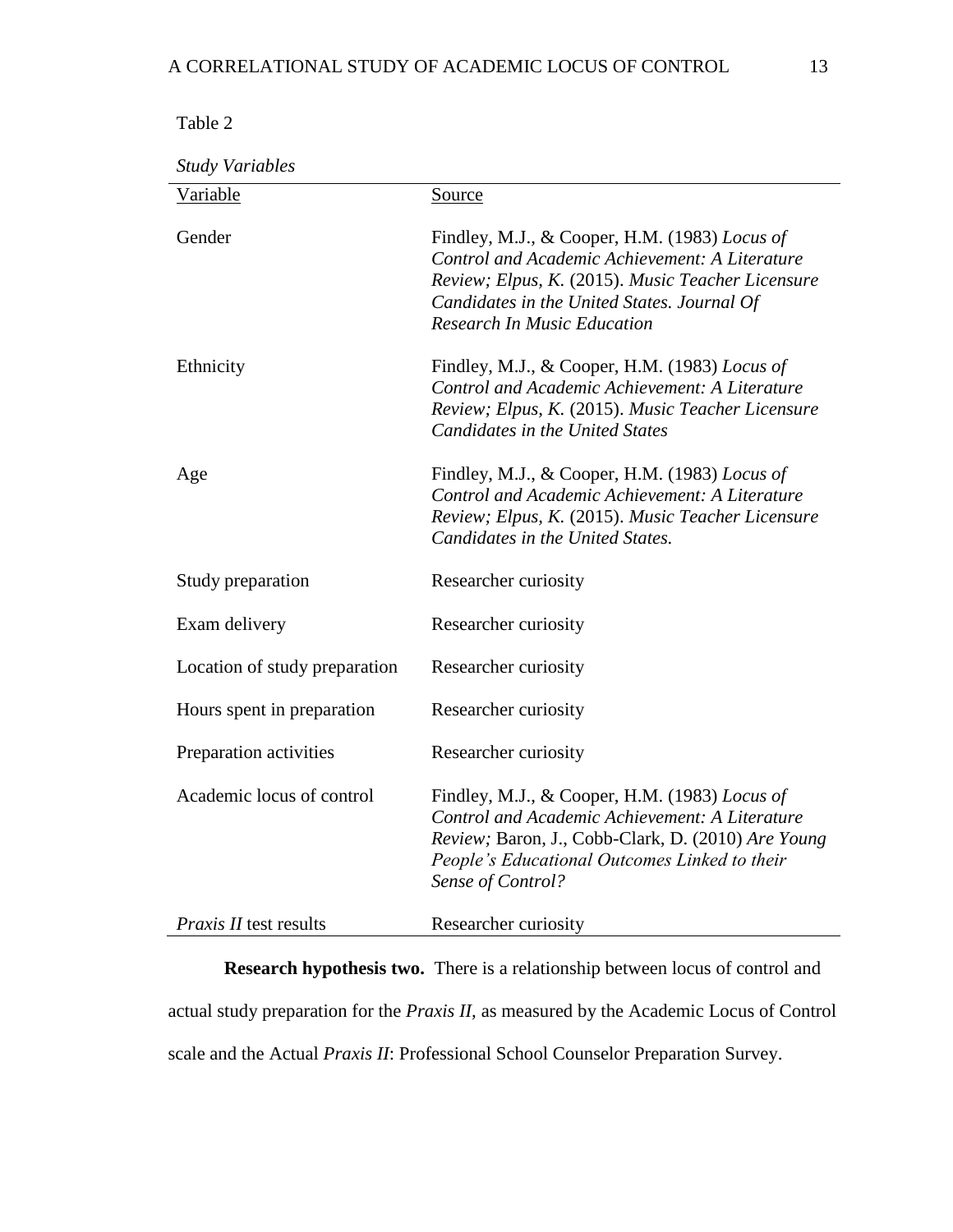**Research hypothesis three.** There is a relationship between locus of control and *Praxis II* results, as measured by the Academic Locus of Control scale and the obtained score on the *Praxis II* exam.

**Research hypothesis four.** There is a relationship between anticipated study preparation and *Praxis II* results, as measured by the Intended *Praxis II*: Professional School Counselor Preparation Survey and the obtained score on the *Praxis II* exam.

**Research hypothesis five.** There is a relationship between actual study preparation and *Praxis II* results*,* as measured by the Actual *Praxis II*: Professional School Counselor Preparation Survey and the obtained score on the *Praxis II* exam.

**Research hypothesis six.** Gender, ethnicity, age, exam delivery, location of study preparation, hours spent in preparation, and preparation activities are predictors of *Praxis II* results.

#### <span id="page-26-0"></span>**Limitations**

Including participants from a single university within a specific discipline may affect the results of this study and limit generalizability. A difference in results could exist if other universities and graduate students from various disciplines had participated in the study. Additionally, the participating university was a private, liberal arts university located in the Midwest. Additional research including a different locale or orientation may yield dissimilar results.

This study's participants were also limited in ethnicity. Due to the university population, the researcher investigated differences between the two most common ethnicities represented. This study may yield different results should a researcher include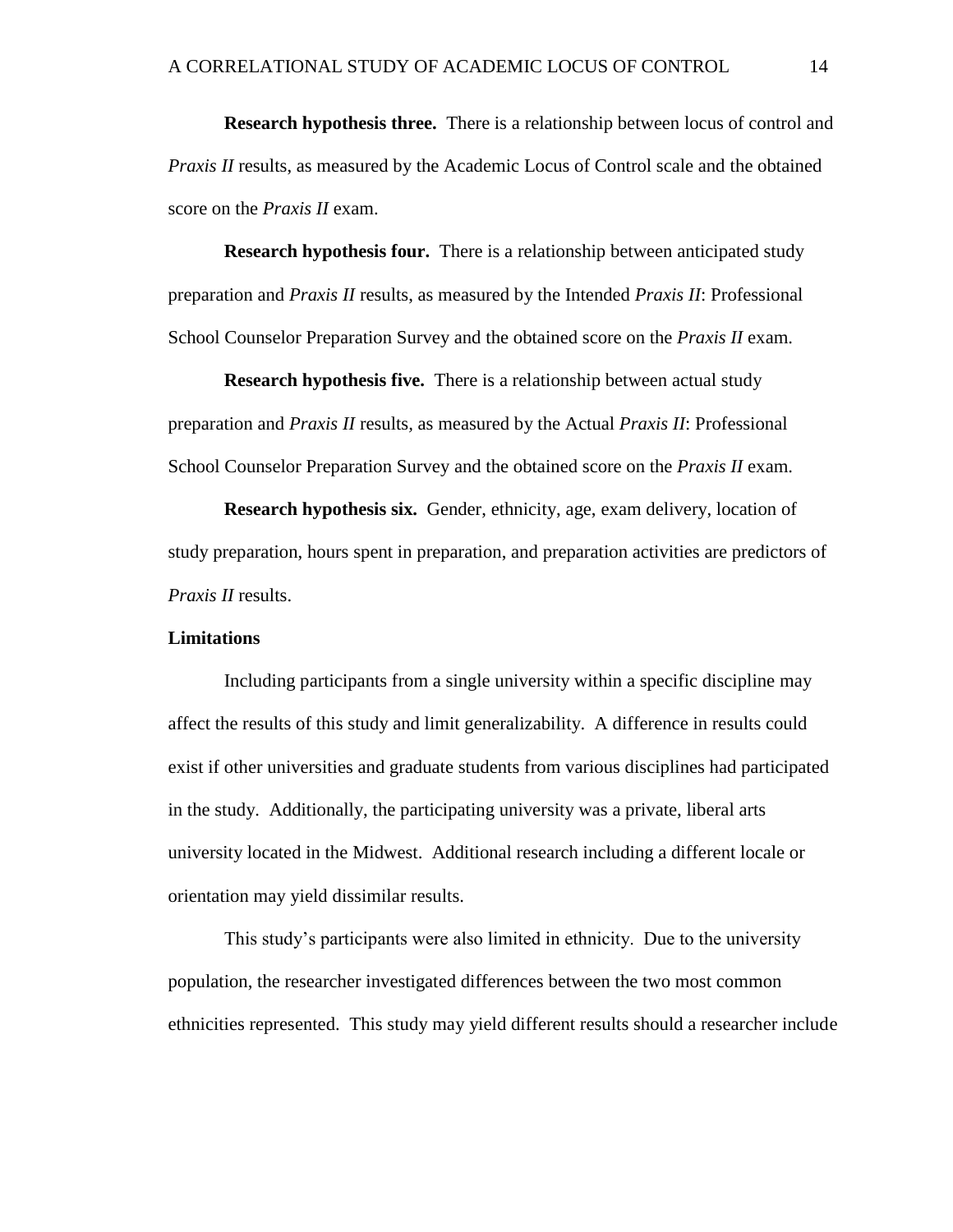a more diverse student population. Because of the ethnicities represented in this study, the results were also limited to generalizability within more densely diverse universities.

The researcher surveyed participants at the beginning of the semester regarding their intended preparation for the *Praxis II* and on a weekly basis regarding their actual preparation for the *Praxis II*. Participants were surveyed on a weekly basis to provide the best opportunity for students to accurately depict the week's preparation activities; however, because the information collected through the surveys was strictly based on what the student reported, the accuracy of the student report was subject to the student's recollection and honesty in responses. Unbeknownst to the researcher, participants may have wished to distort their answers to survey questions in an effort to exhibit a specific guise as factual. The data captured by the surveys must be interpreted with this limitation in mind.

A concern regarding participant honesty in responses results from the researcher's potential relationship with some of the participants. At the time of data collection, the researcher was an adjunct professor within the school counseling program; therefore, students may have reflected their preparation inaccurately, as though they spent more time in preparation for the *Praxis II* than factual. Some participants may have had the researcher as a professor while enrolled in the program or may be aware that they would have the researcher as a professor in the future. Participants may prefer to demonstrate a different level of preparation due to their interaction with the researcher as a professor or their interaction with the department as a whole.

This study was dependent on weekly involvement from participants; however, due to school breaks and participant absences from class, the researcher often had to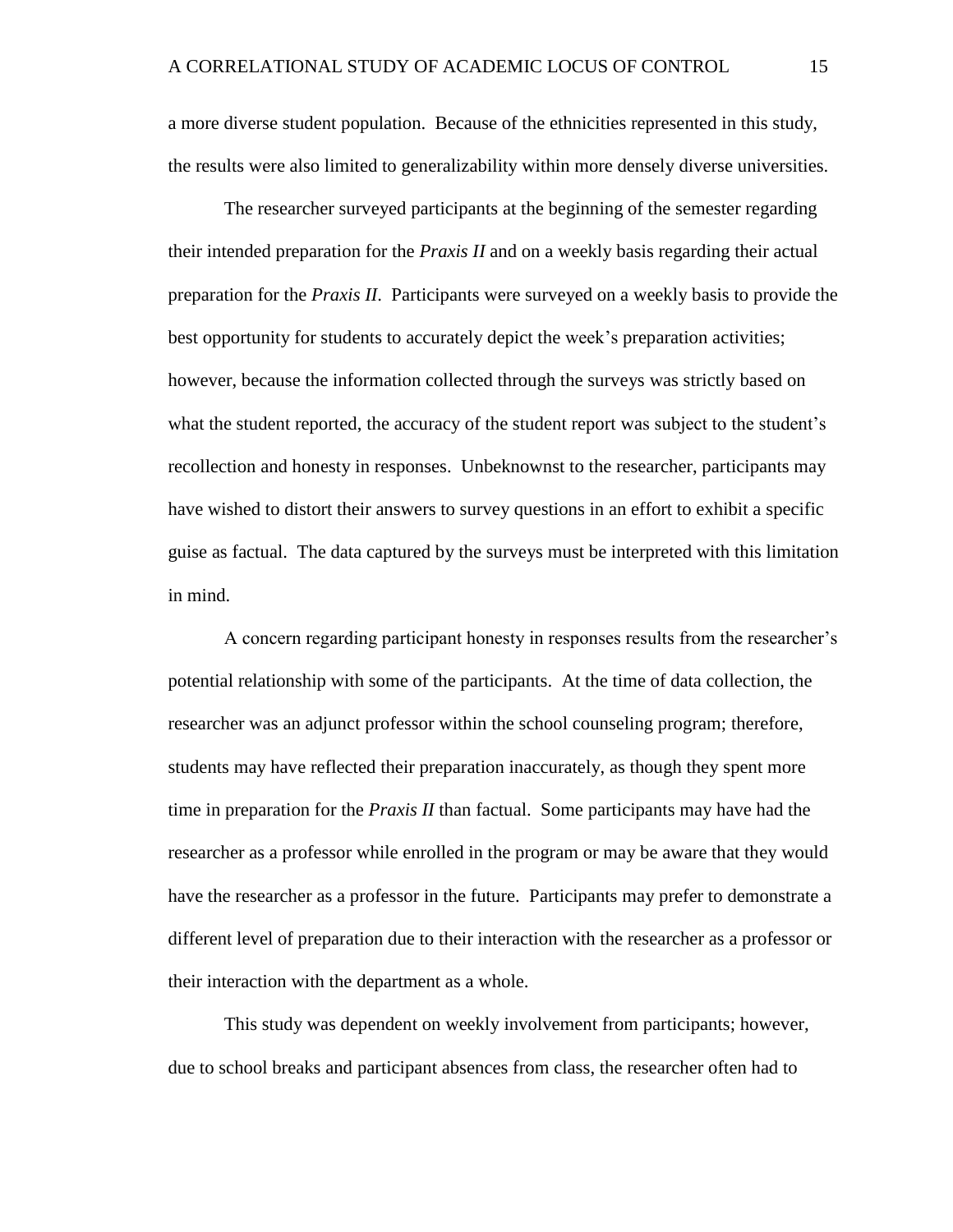contact absent participants to collect weekly survey responses. The researcher eliminated data of individuals who failed to complete a total of four or more surveys conducted on a weekly basis. This resulted in the loss of data due to participant absences and failure to complete weekly surveys.

This study took place for the duration of a year, including the spring semester of the 2012-2013 academic year and the fall semester of the 2013-2014 academic year. Conducting the same study for an extended period of time, to include more participants, may lead the researcher to establishing more and/or different trends among the student body. Investigating such variables over an extended period of time may also allow the researcher to identify whether the variables interacted contrarily with a different group of participants.

While the instrument used to measure participants' academic locus of control was found to demonstrate a great deal of reliability and validity, the researcher created the Intended *Praxis II*: Professional School Counselor Preparation Survey and the Actual *Praxis II*: Professional School Counselor Preparation Survey used in this study. While the surveys were designed to collect data regarding the participants' preparation for the *Praxis II*, the lack of established reliability and validity must be taken into consideration as a limitation of this study.

It is also possible that because participants were asked to share about their weekly preparation for the *Praxis II* that the survey served as a reminder for participants to prepare for the exam, thereby changing their weekly responses. In this study, it is possible that because participants were reminded on a weekly basis to complete a survey regarding their study preparation, their behavior changed. In social research, the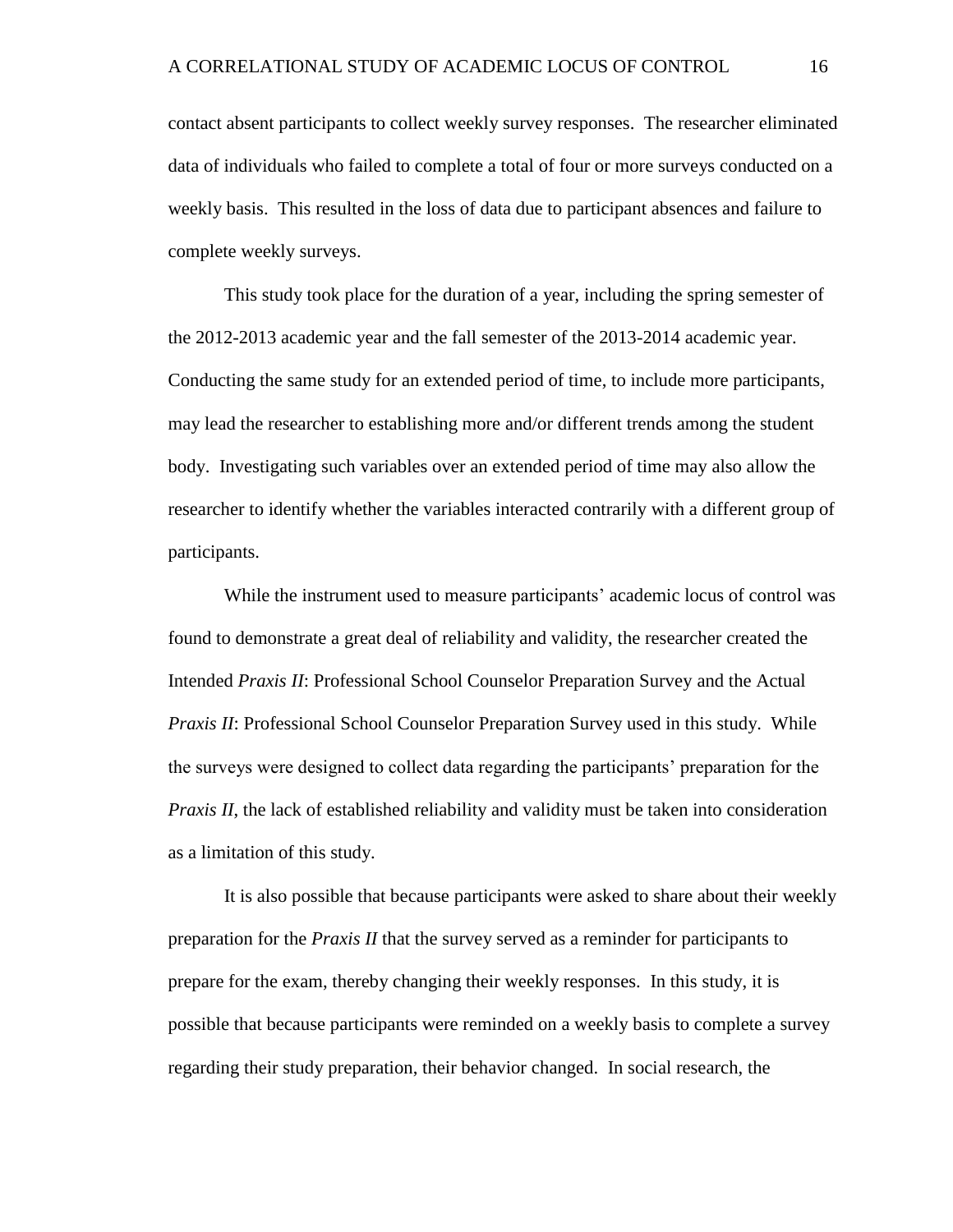Hawthorne Effect may explain this potential shift in behavior. Though an understanding and definition of the Hawthorne Effect may vary in different disciplines, within social research, it was commonly defined as "an influence that can occur in experiments when subjects know they are being studied and change their behavior as a result" (Chiesa  $\&$ Hobbs, 2008, p. 69). In this study, the Hawthorne Effect may have been an underlying variable that indirectly influenced participant preparation and perceptions.

Finally, over the course of this research, the test by which institutions of higher education measured successful completion of a school counseling program changed several times. Due to the changes in the *Praxis II* content by the ETS and the subsequent change from the *Praxis II* to the MCA test by MODESE, the *Praxis II* results included in this research may be limited in their application to the MCA test.

#### <span id="page-29-0"></span>**Definition of Terms**

The term *locus of control* is an individual's belief regarding his or her control over outcomes in life (Rotter, 1954). In Rotter's original research, he distinguished between an internal and external control of reinforcement. Rotter explained that outcomes of an event or action were reinforcements that individuals understand differently (as cited in Marks, 1998). Individuals with an *internal locus of control* are said to believe that positive and negative outcomes in life were due to the individual's behavior and often perceived as dependent on the individual's ability. Such individuals tended to accept responsibility for their behavior and outcomes. Those with an *external locus of control* are said to believe that outcomes in life were dependent on luck, chance, or fate; thereby projecting blame on other individuals, circumstances, or events (Gifford,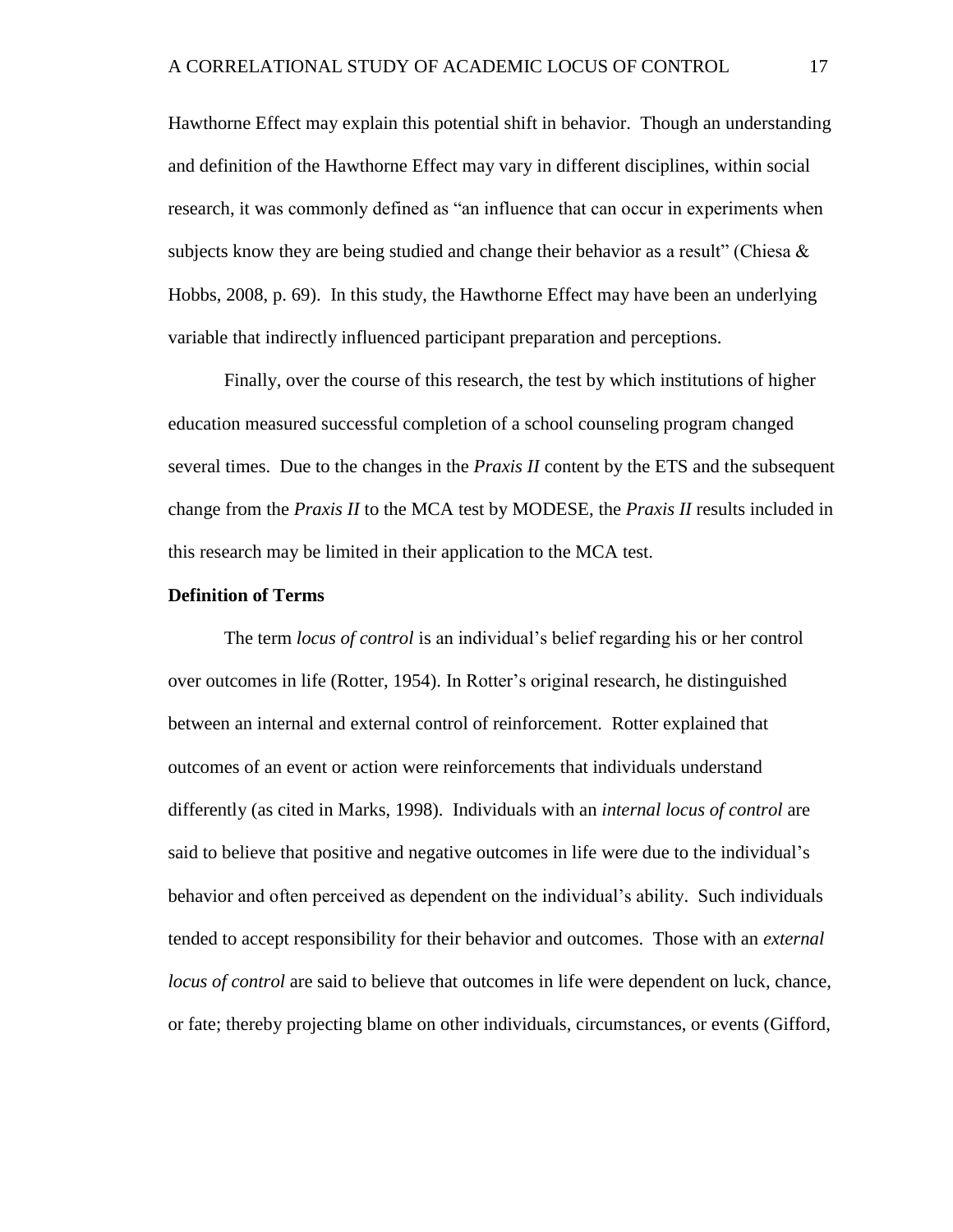et al., 2006). In this study, *academic locus of control* refers to an individual's belief about academic outcomes.

*Praxis II* was a series of standardized tests used to measure subject specific knowledge that K-12 educators would teach. One test of the *Praxis II Series*, the *Praxis II (0421): Professional School Counselor*, was used to measure student knowledge of counselor functions and skills related to school counseling. Successful completion of the *Praxis II: Professional School Counselor* was required for school counseling certification in Missouri until September 1, 2014 (ETS, n.d.).

Students enrolled in the Midwestern university's school counseling program were required to complete two semesters of what was refered to by the university as 'Field Placement.' During Field Placement, students worked in a school setting under the supervision of a certified school counselor to learn the roles and responsibilities of a school counselor. In addtion to the field experience, students were required to attend the Field Placement course on a weekly basis during the semester.

#### <span id="page-30-0"></span>**Conclusion**

This study sought to determine whether relationships among a variety of variables existed with respect to participants' academic locus of control, gender, ethnicity, age, study preparation, exam delivery, location of study preparation, hours spent in preparation, preparation activities, and *Praxis II* test score. By investigating these relationships, the researcher hoped to gain insight into how the above-mentioned variables interacted, if at all.

Chapter One revealed the concerns regarding student failure to pass the *Praxis II*, including evidence of an achievement gap among Missouri school counseling candidates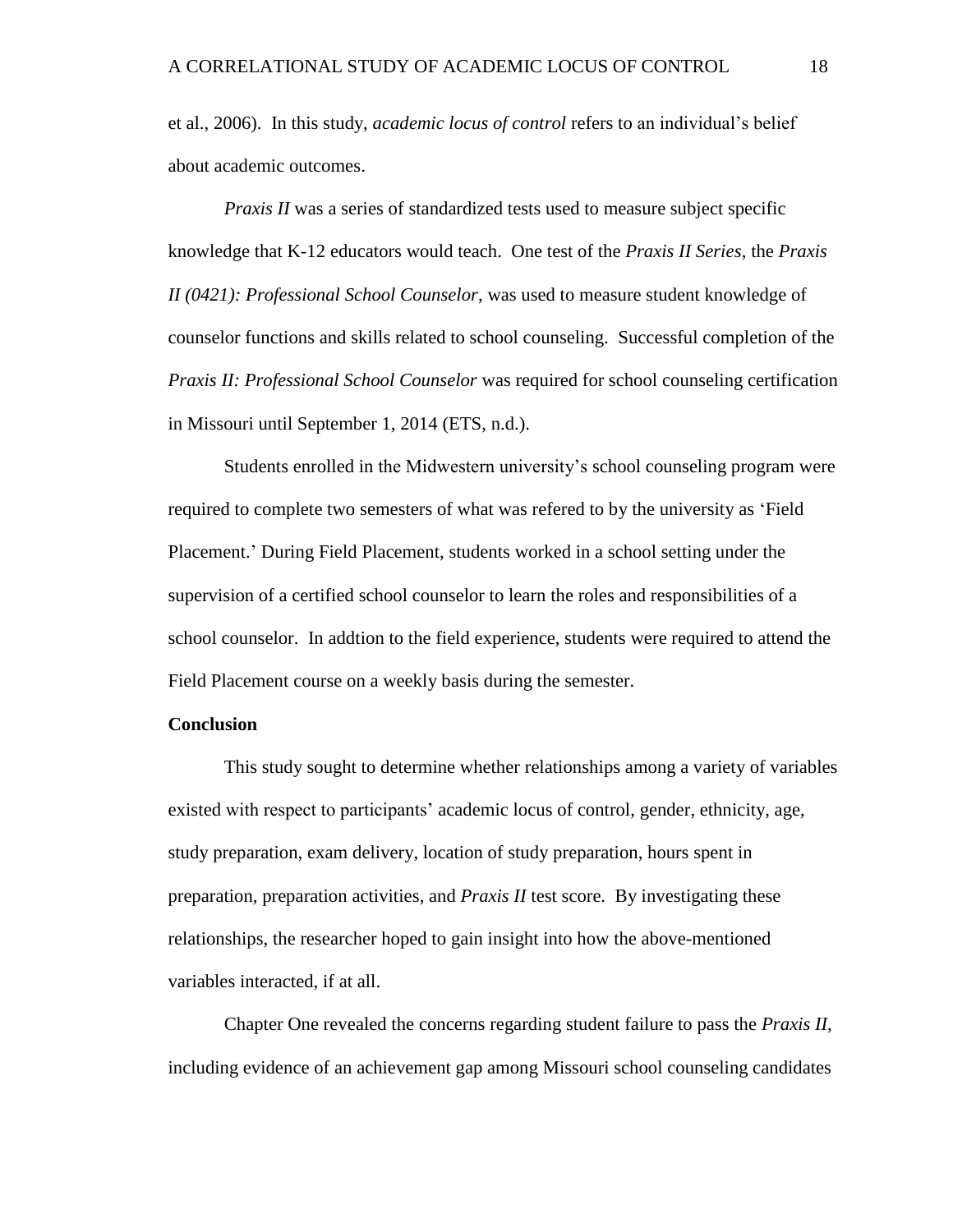seeking certification as a school counselor. Initial review of *Praxis II* scores from September 1, 2008 to August 31, 2009 indicated significant disparities in pass rates between African American and Caucasian students. Such scores prompted the researcher's curiosity and need for investigation.

Upon further study, the researcher discovered other issues and potential contributors to the achievement gap within standardized testing. Specific issues discussed in Chapter One included issues of equality in standardized testing, testing fairness, student attitudes and perceptions toward testing, the financial barriers that many students face, and the impact of standardized testing on university accreditation. Additionally, the researcher had anecdotal evidence that some students possessed the belief that study preparation had no bearing on the *Praxis II* test results. This led the researcher to explore whether perceptions of testing affected plans for test preparation, how students studied, and whether there was a direct relationship to *Praxis II* scores. Research suggested that locus of control, a psychological construct, was one of the internal motivational factors that was most related to academic success (Gifford et al., 2006).

Little research existed regarding locus of control within the graduate school counseling student population. For this purpose, the researcher chose to include locus of control, along with several other variables as the foundation for this study. This research will aid university faculty in developing a more thorough understanding of variables that may influence *Praxis II* and assist with a foundation for developing proper *Praxis II* preparation strategies that may be included in a counseling program. Additionally, this research will aid school counseling students with an understanding of how variables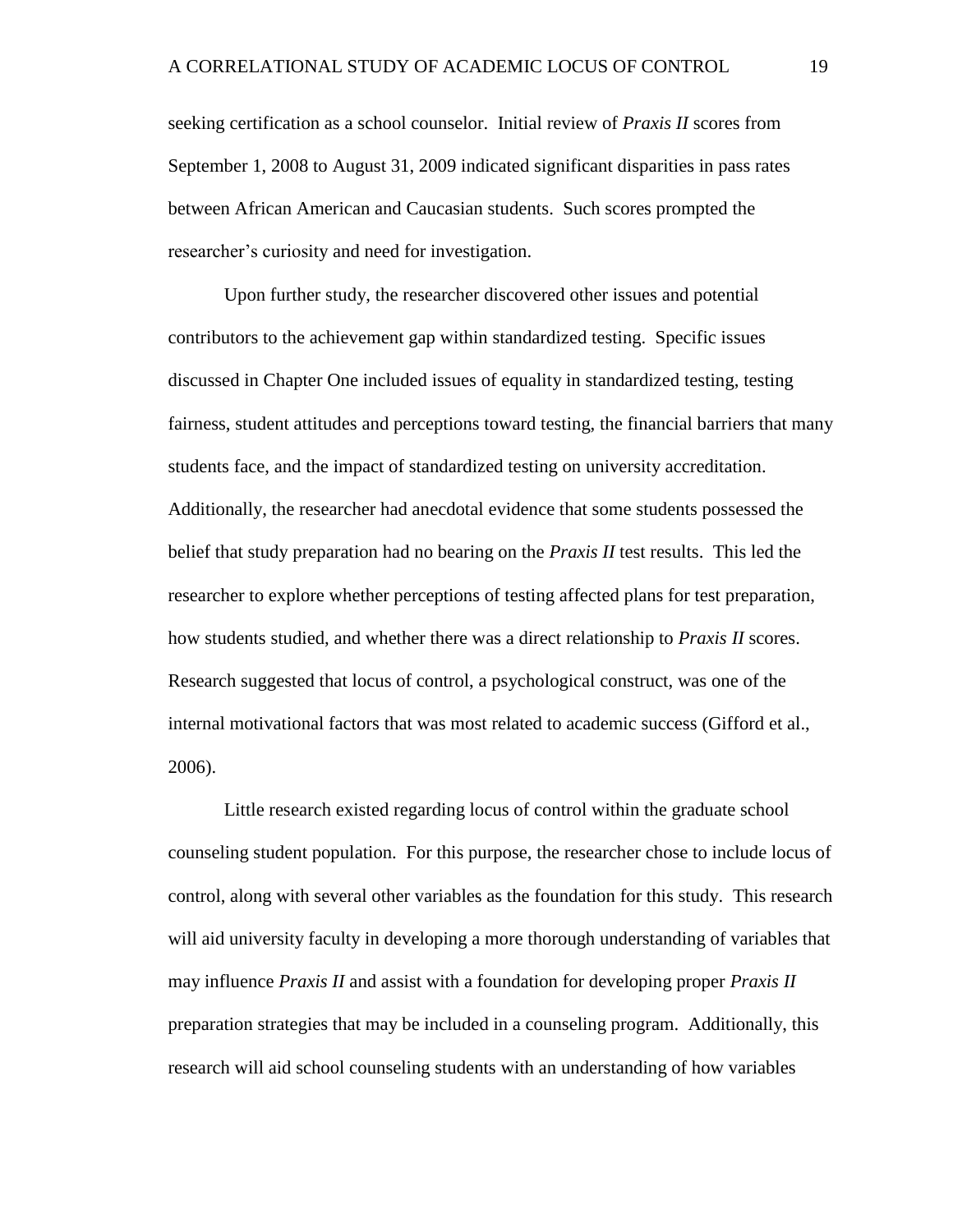within and outside of their control may contribute to their success or failure on the *Praxis* 

*II*.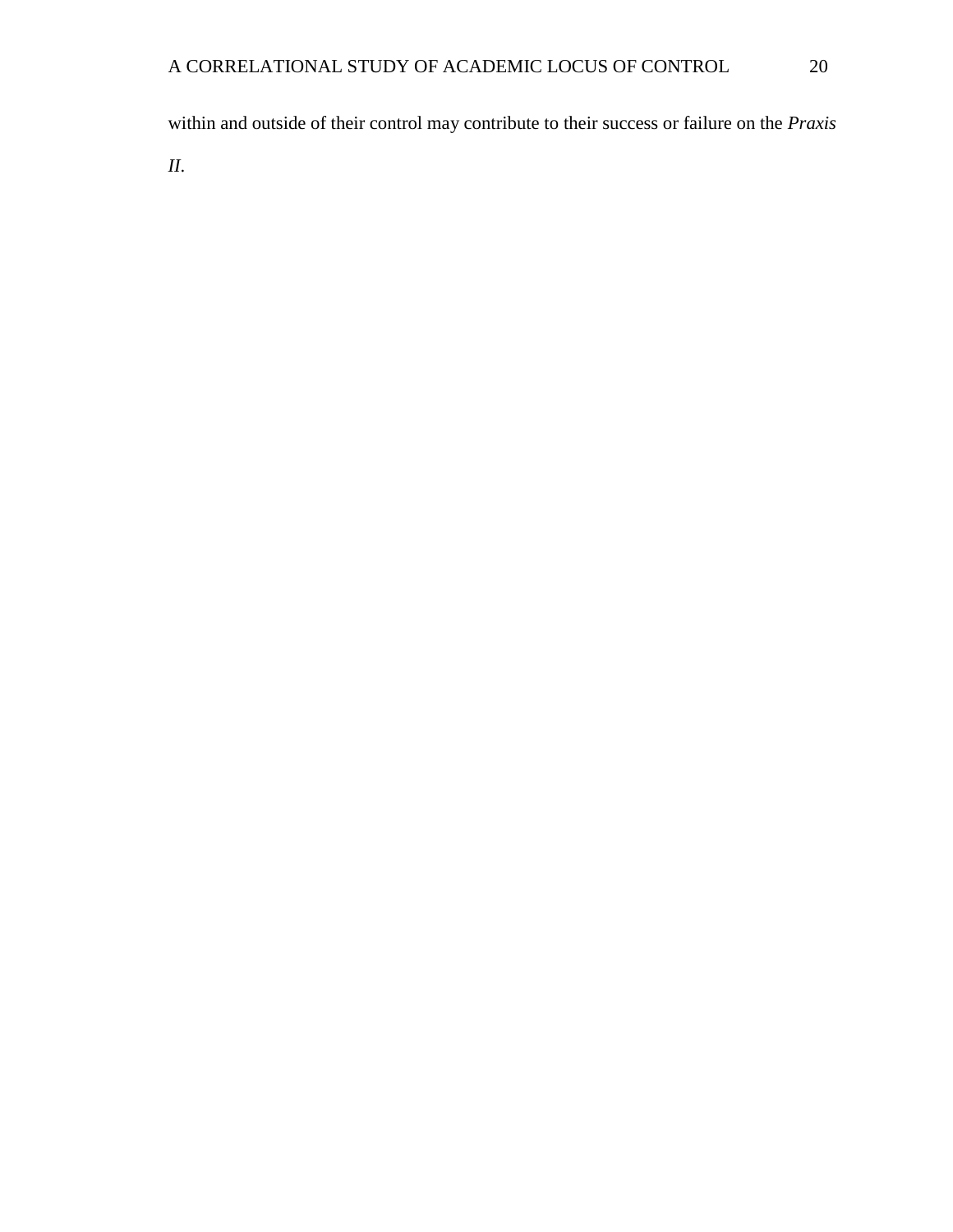#### **Chapter Two: The Literature Review**

#### <span id="page-33-1"></span><span id="page-33-0"></span>**Achievement Gap**

Literature regarding the achievement gap among the Black and White population abounded at the time of this writing. Research indicated that a gap between these two races of people existed for some time in the United States of America. Barton and Coley (2010), in a report regarding causes of the achievement gap, implied the long-living history of such an issue by stating, "The gap is as old as the nation itself" (p. 2). Historically, perhaps reflecting the nature of the country itself, the achievement gap affected all levels of education, including K-12, as well as higher education. One such case of the achievement gap effect on higher education was the *Praxis II*.

In 2010, Barton and Coley published a report regarding changes in the size of the achievement gap between the Black and White populations, with research studies dating back to the 1970s. The report also addressed periods of time when progress took place to narrow the gap and when the narrowing began to halt. The gap was specifically investigated among K-12 students.

During the 1970s, the United States experienced the largest reduction in the achievement gap between the Black and White populations. In this period, competency testing was minimal in each state, and strides were taken to reduce the average class size; however, Barton and Coley (2010) indicated challenges in attempting to determine whether specific changes to practices had direct impact on the narrowing of the gap or if they happened naturally or through some other uninvestigated factor. In their report, Barton and Coley (2010) examined the impact of family demographics, health/nutrition of low-income families, course taking/tracking, desegregation, class size, and minimum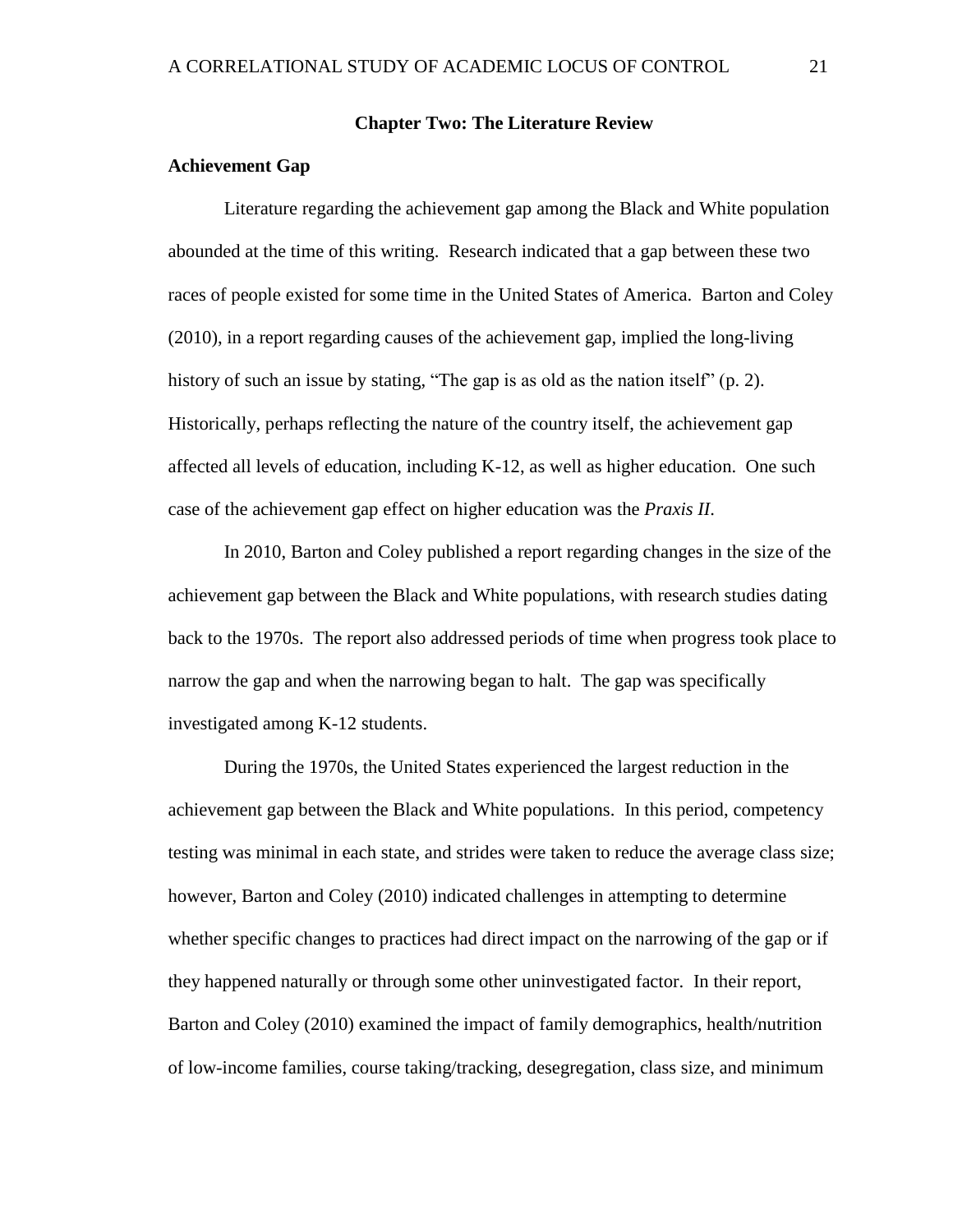competency testing on the narrowing of the gap. While these factors appeared to be important and impact the achievement gap, the authors were unable to conclude these elements had direct impact on the narrowing of the gap, due to a lack of proper evidence to follow up the initial research in 2010 (Barton & Coley, 2010).

Literature demonstrated that the gap in academic achievement began far earlier than in the process of earning a college degree. At the high school level, African American students were earning high school diplomas at a lower rate than their Caucasian peers. In 2012, only 73% of African Americans in Missouri were earning their high school diploma, as compared to 89% of their Caucasian peers (Ginder, Kelly-Reid, & Mann, 2018, table 104.10). In a similar article by Barton and Coley (2009), the authors expanded on additional factors that may have contributed to the achievement gap that involved an individual's background. The authors discussed factors, such as birth weight, parent participation in a child's education, parent-child ratio, students' perceived safety at school, and other factors that began at birth and may have had a home and school connection. Barton and Coley (2009) argued that minority students often had very different life experiences than majority students, leading to disadvantages in school and adding to the factors that may contribute to the achievement gap. The authors advocated for equal access to quality education for all students, as well as a focus on the challenges students faced outside of the classroom (Barton & Coley, 2009).

<span id="page-34-0"></span>**Achievement gap within higher education.** Within higher education, 40% of African American students completed their degree requirements and graduated within six years, as compared to 62% of Caucasian students (Minding the Gap, 2013, p. 1). In 2018, the National Center for Education Statistics reported the enrollment of African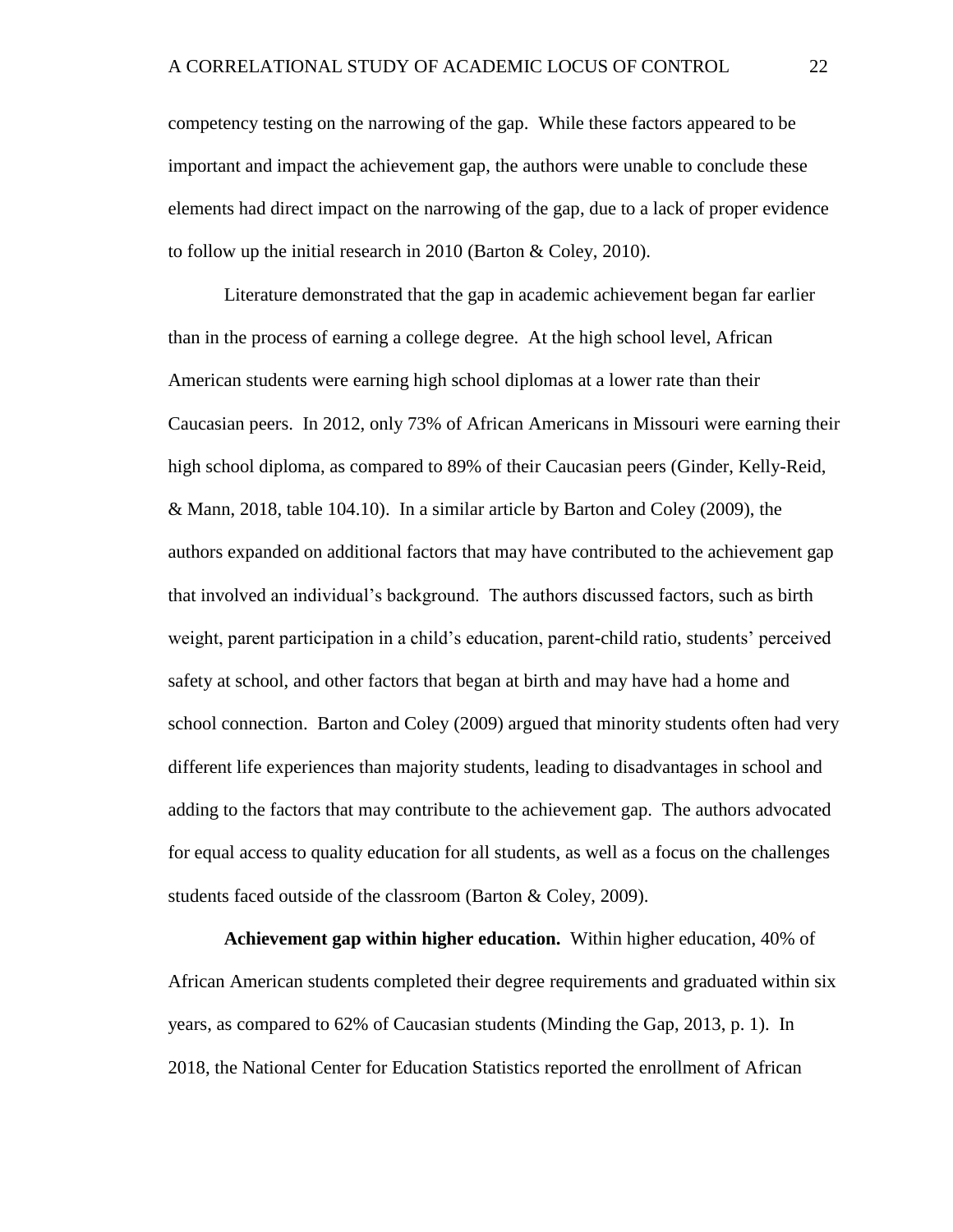American students in undergraduate programs continued to decline; however, enrollment of African American students in graduate programs increased. Then-currently, African American students made up 11.7% of the graduate student population (Ginder, Kelly-Reid, & Mann, 2018, table 306.10.); however, the success of African American students enrolling in higher education was questionable. "At the college level, Black and Latino students experience lower graduation rates, take longer to complete their degrees, and have lower average grades than do White or Asian students" (Martin, Spenner, & Mustillo, 2016, pp. 617-618).

Such statistics indicated the urgency to investigate barriers to success for African American students who enrolled in degree programs, but were unable to complete a college degree. Failure to alleviate the causes of retention issues among African American students only contributed to the achievement gap in higher education. Furthermore, poor retention of African American students at the undergraduate level meant fewer students matriculated into graduate programs, compounding the lack of diversity in the teaching workforce.

As younger generations continue to increase in diversity, the demand for a diverse educator workforce in the United States will grow. Barna's research indicated that Generation Z (individuals born between 1999 and 2015), those then-currently in their teenage years, was the most ethnically diverse generation yet (as cited in Barna Group  $\&$ Impact 360 Institute, 2018). Additionally, Generation Z was also the second largest generation alive at the time of this writing, following Millennials (Barna Group & Impact 360 Institute, 2018). Not only would Generation Z students be looking for educators of similar ethnic backgrounds in their classrooms and schools, but as Generation Z aged,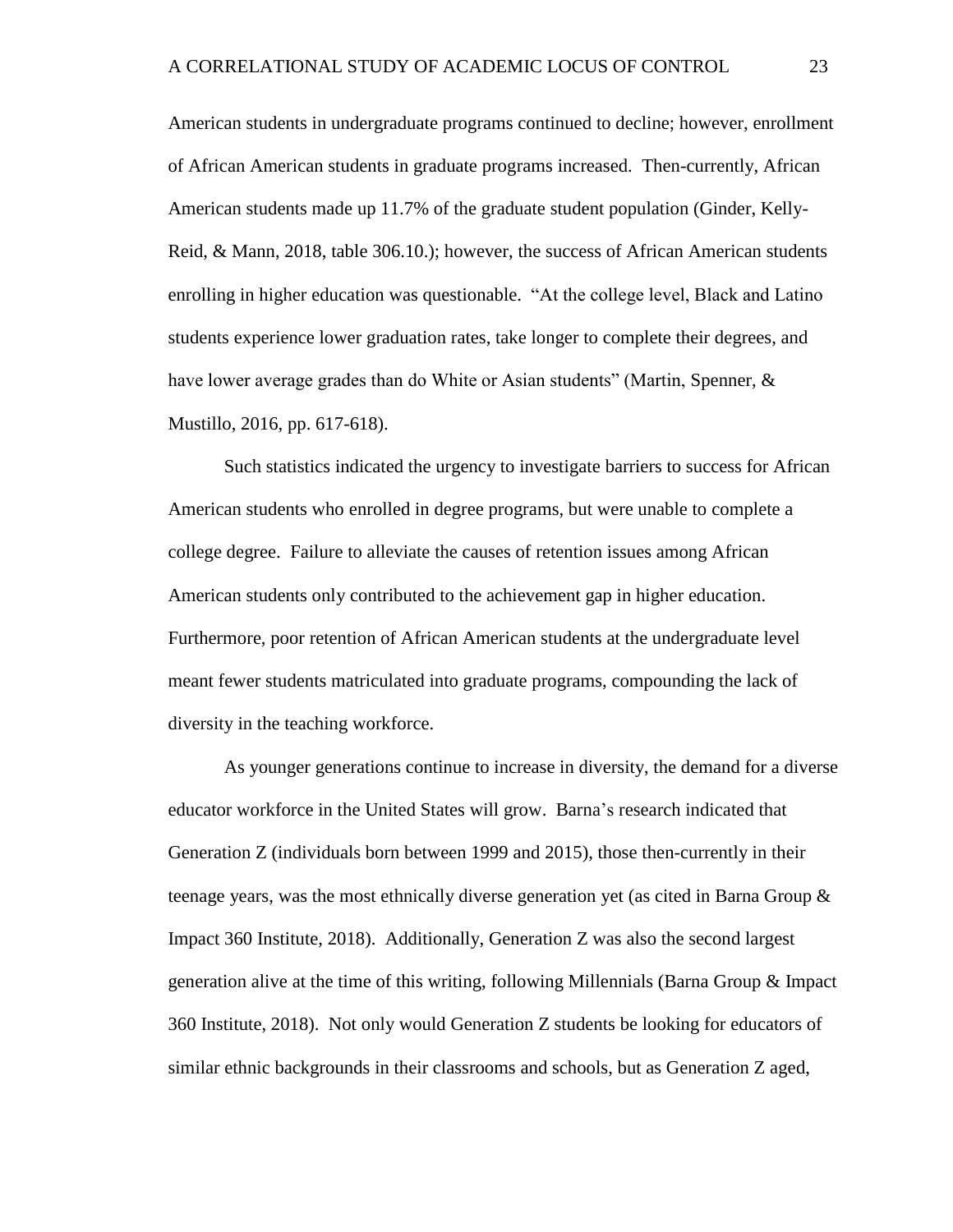institutions of higher education would be welcoming a more diverse student body. This required that higher education institutions determine how to ensure the success of all students, especially minorities, as well as how to diversify the racial makeup of their faculties.

Perhaps the most visible consequence of the achievement gap was the shortage of minority teachers, school counselors, and administrators in the workforce across the country. Failure to pass standardized tests for licensure and/or certification was not the only obstacle facing minority students. Madkins (2011) cited that there were several reasons as to why researchers believed such a shortage existed. In addition to standardized testing requirements that minority candidates struggled to meet, Madkins (2011) also suggested that limited educational opportunities and more profitable careers for minority students contributed to the disparity between Caucasian and African American teachers. This indicated there were many elements to the achievement gap yet to be unpacked, especially within higher education and graduate programs.

**Faculty response to achievement gap in higher education.** Research was consistent in concluding a multitude of factors existed that likely contributed to the achievement gap (Barton & Coley, 2009; Gewertz, 2004; Gillian-Daniel & Kraemer, 2015; Steele, 1997). Gillian-Daniel and Kraemer (2015) published that family demographics, stereotype threat, and non-cognitive experiences were likely contributors to the achievement gap and often had long-lasting effects on student performance, beginning at young ages and progressing well into college-aged years. Gillian-Daniel and Kraemer (2015) proposed that the structure, culture, and faculty members' lack of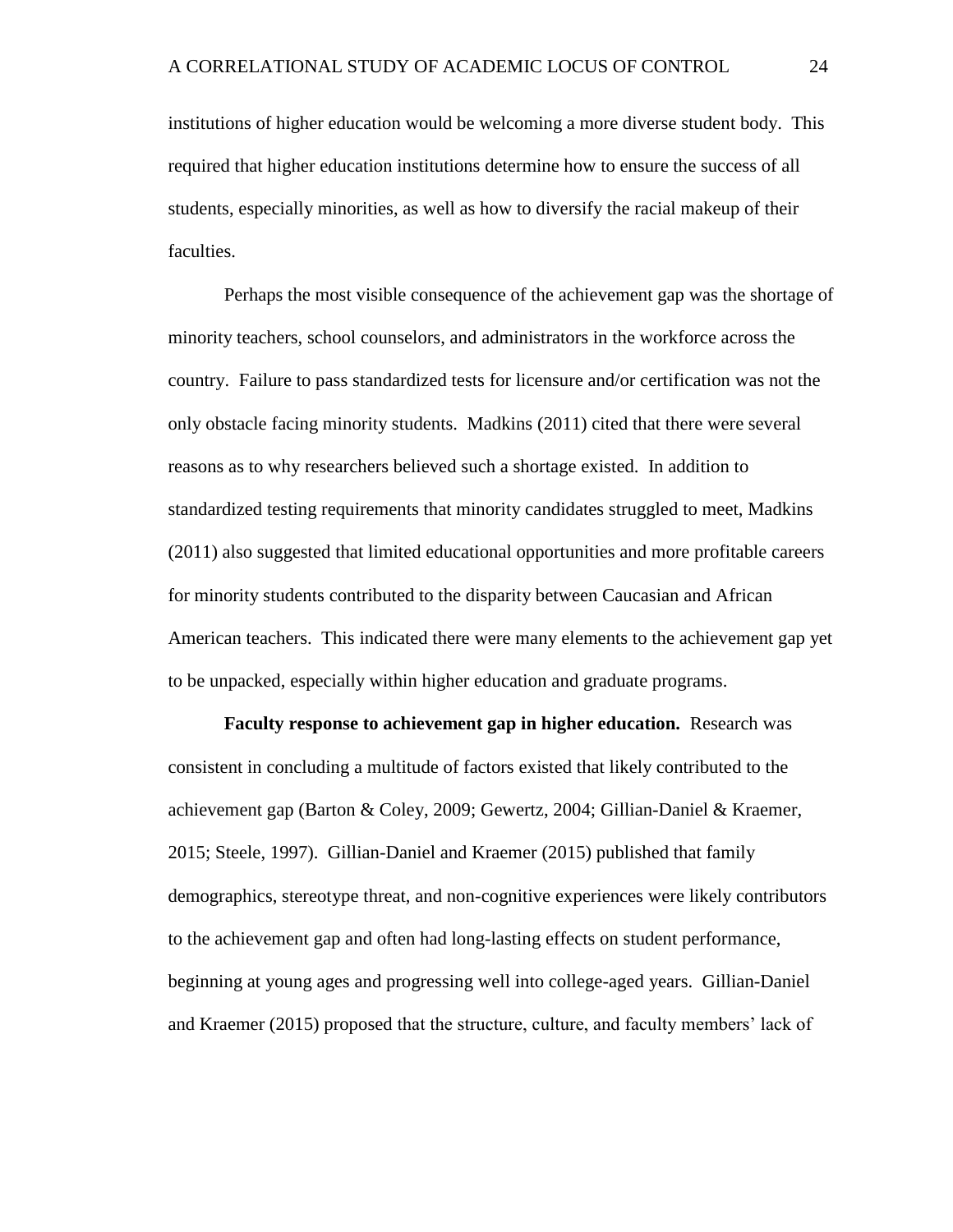preparation for teaching within institutions of higher education also contributed to the achievement gap.

Specifically, Gillian-Daniel and Kraemer (2015) stated several elements that contributed to the gap in higher education. For students, Gillian-Daniel and Kraemer (2015) suggested "stereotype threat, early cognitive and non-cognitive experiences, family structure, K–12 educational disparities, identity development, digital divide, token status, microaggressions, and few positive role models in the disciplines" (p. 33) all may have differing effects on disadvantaged students' academic achievement. Gillian-Daniel and Kraemer (2015) also posited the following effect on the disadvantaged student with regard to an instructor: "unconscious bias, white privilege, degree of student-centered instruction, assessment style, degree of multicultural knowledge, use of culturally relevant pedagogy" (p. 33). Finally, the institution was seen as a contributing factor to the lack of success disadvantaged students experienced due to the following: "[lack of] faculty diversity, admissions and standardized testing, access to majors, class size, campus climate, campus support programs" (Gillian-Daniel & Kraemer, 2015, p. 33).

To address these issues within higher education, faculty at the University of Wisconsin-Madison, piloted faculty development specific to the achievement gap between majority and minority students. With the foundational belief that "the single largest factor that affects student learning that is under control of an institution is instructor quality" (Gillian-Daniel & Kraemer, 2015, p. 32), the University of Wisconsin-Madison sought to create dialogue regarding the achievement gap in higher education. In addition, the program sought to review literature pertaining to teaching diverse student populations and implement best practices into classrooms across disciplines.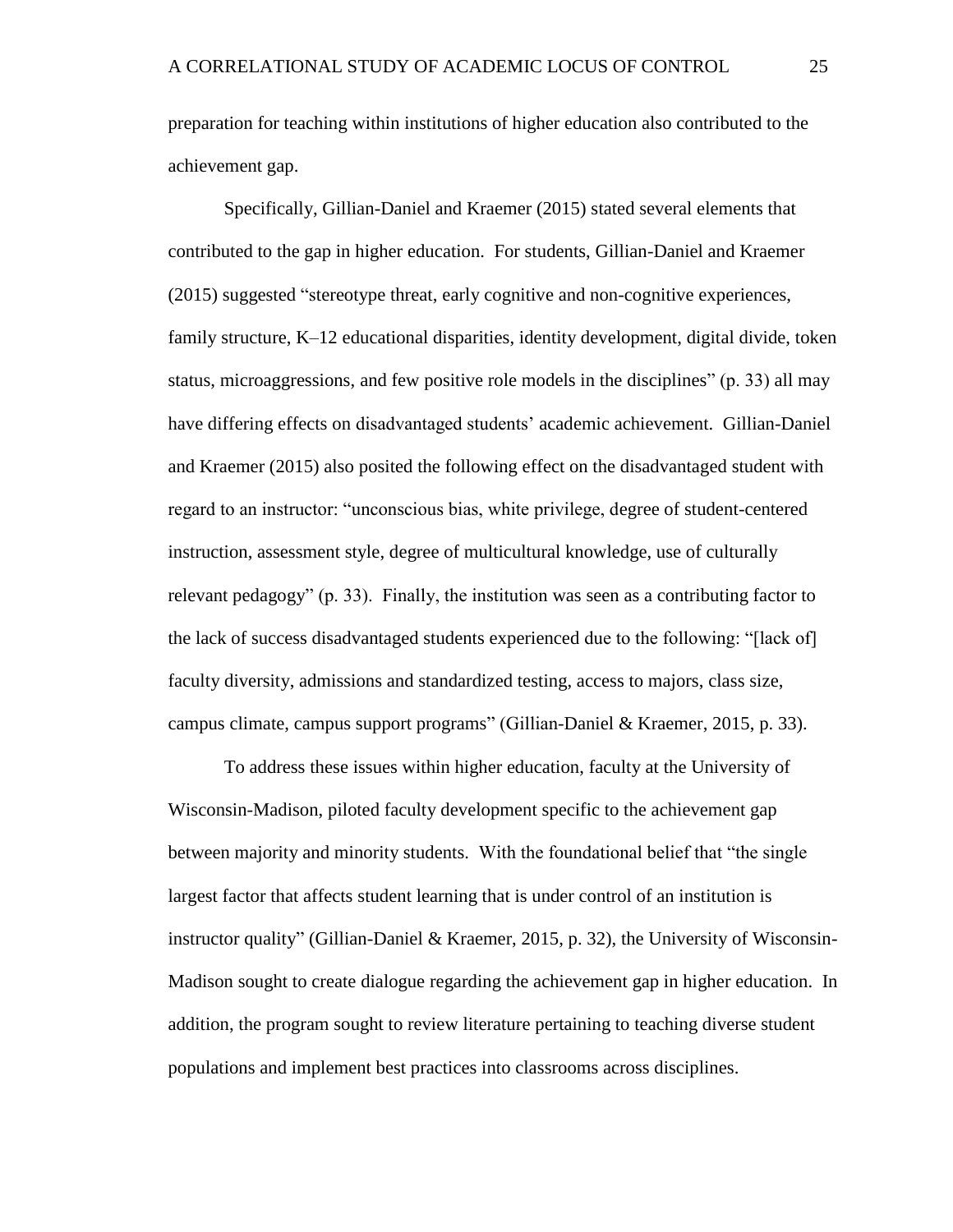Based on the varying aspects of faculty development, Gillian-Daniel and Kraemer (2015) found the following pedagogical practices to be most effective when working with undergraduate, disadvantaged students:

- 1) Include culturally relevant content;
- 2) Address students' feelings of intimidation by faculty;
- 3) Connect students with opportunities for supplemental instruction;
- 4) Teach effective group-work strategies to promote success in the course;
- 5) Practice inclusive teaching strategies;
- 6) Include teaching assistants in the process of reform. (pp. 37-38)

While this type of faculty development served only as an initial step for the institution to address the achievement gap, preliminary evaluation indicated, the majority of faculty members who participated indicated their understanding of the achievement gap had changed. More specifically, faculty cited their understanding of inclusive teaching practices had expanded and had practical strategies moving forward to implement such practices into their teaching and classroom (Gillian-Daniel  $\&$  Kraemer, 2015). As for long-term goals with respect to faculty development, Gillian-Daniel and Kraemer (2015) listed the outcomes displayed on Table 3. The authors acknowledged that the process of resolving and providing solutions to the achievement gap on a university campus would take time. In addition to involving faculty in the dialogue regarding the achievement gap, Gillian-Daniel & Kraemer (2015) noted that this project was an undertaking of the entire university, involving staff, administrators, and had informed university strategic planning. Lastly, improving the educational experience for minority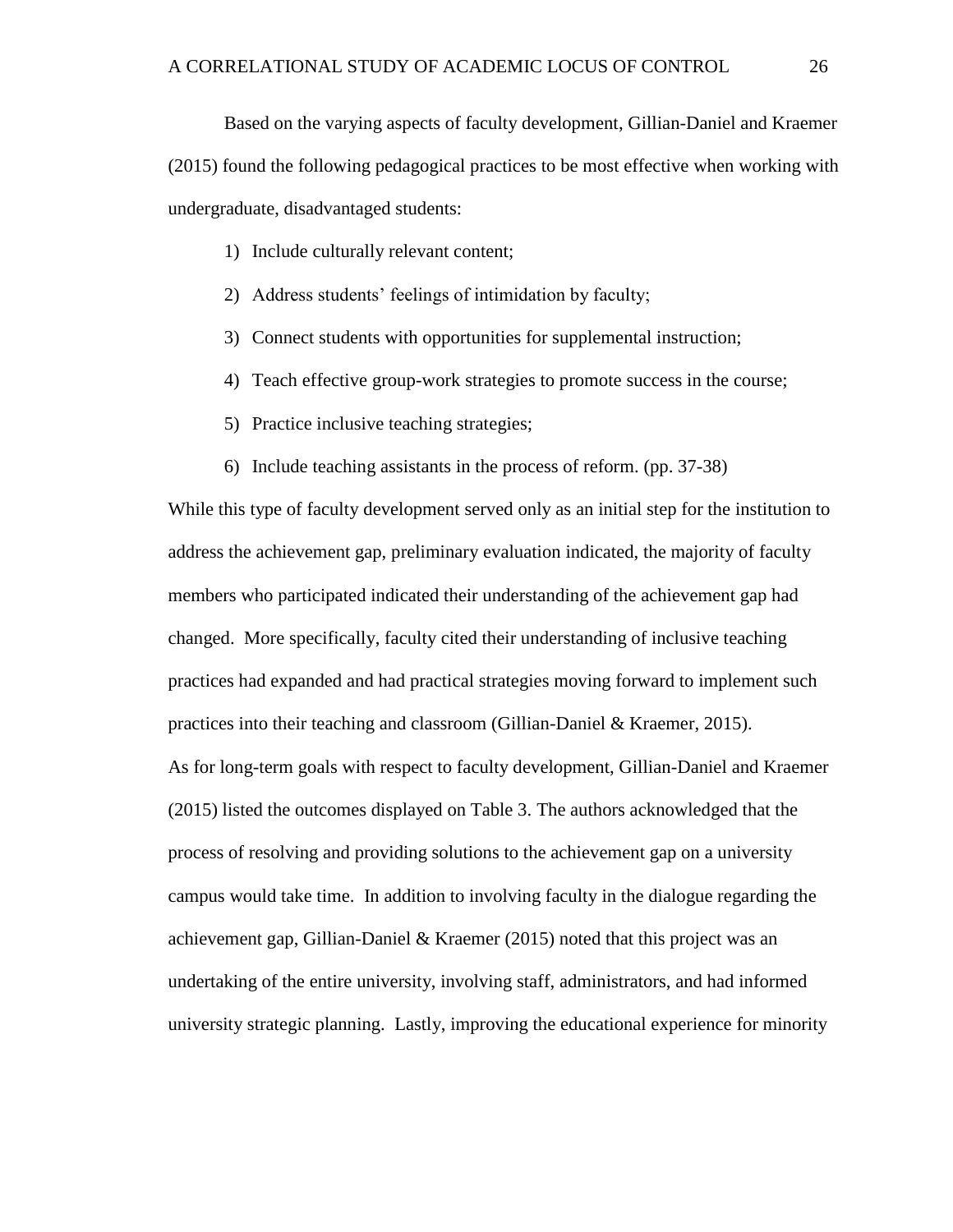students may improve the educational experience for all students, making such

university-wide initiatives incredibly worthwhile.

Table 3

*Anticipated Outcome of Faculty-Focused Development Regarding Teaching with an Emphasis on Disadvantaged Students' Academic Achievement* 

| Institutional position/role                                      | <b>Anticipated outcomes</b>                                                                                                                                                                                |
|------------------------------------------------------------------|------------------------------------------------------------------------------------------------------------------------------------------------------------------------------------------------------------|
| Disadvantaged undergraduates<br>and their non-minority peers     | improved end-of-semester grades<br>improved attitudes about classroom climate and<br>$\bullet$<br>learning                                                                                                 |
| Graduate students, postdocs, and<br>graduate teaching assistants | increased awareness of the achievement gap<br>$\bullet$<br>training on teaching with a focus on<br>disadvantaged-student achievement<br>changes implemented in a greater number of<br>$\bullet$<br>courses |
| <b>Current faculty</b>                                           | professional development in teaching with a<br>$\bullet$<br>focus on disadvantaged students' academic<br>achievement                                                                                       |
|                                                                  | greater capacity to effect change via trainings<br>and work with future faculty                                                                                                                            |
|                                                                  | greater number of classroom-based projects as<br>$\bullet$<br>a result of enhanced involvement                                                                                                             |
| Departments & colleges                                           | engaged faculty who are actively focused on<br>this issue                                                                                                                                                  |
|                                                                  | improved student academic achievement<br>improved disadvantaged students' entry into the<br>$\bullet$<br>major                                                                                             |
|                                                                  | improved disadvantaged students' retention<br>$\bullet$<br>within the major                                                                                                                                |
| Institution                                                      | improved collaboration among campus groups<br>$\bullet$<br>working on this issue                                                                                                                           |
|                                                                  | improved graduation rates<br>$\bullet$<br>improved hiring of graduate students and<br>postdocs                                                                                                             |

*Note*. Copyright © 2015 Gillian-Daniel & Kraemer (2015). Used with permission.

Faculty development, with respect to teaching diverse learners, was essential on college campuses. In higher education, most faculty were hired because they demonstrated competency within their field and area of expertise, but often lacked adequate teaching background and/or training to teach. Basic pedagogical approaches for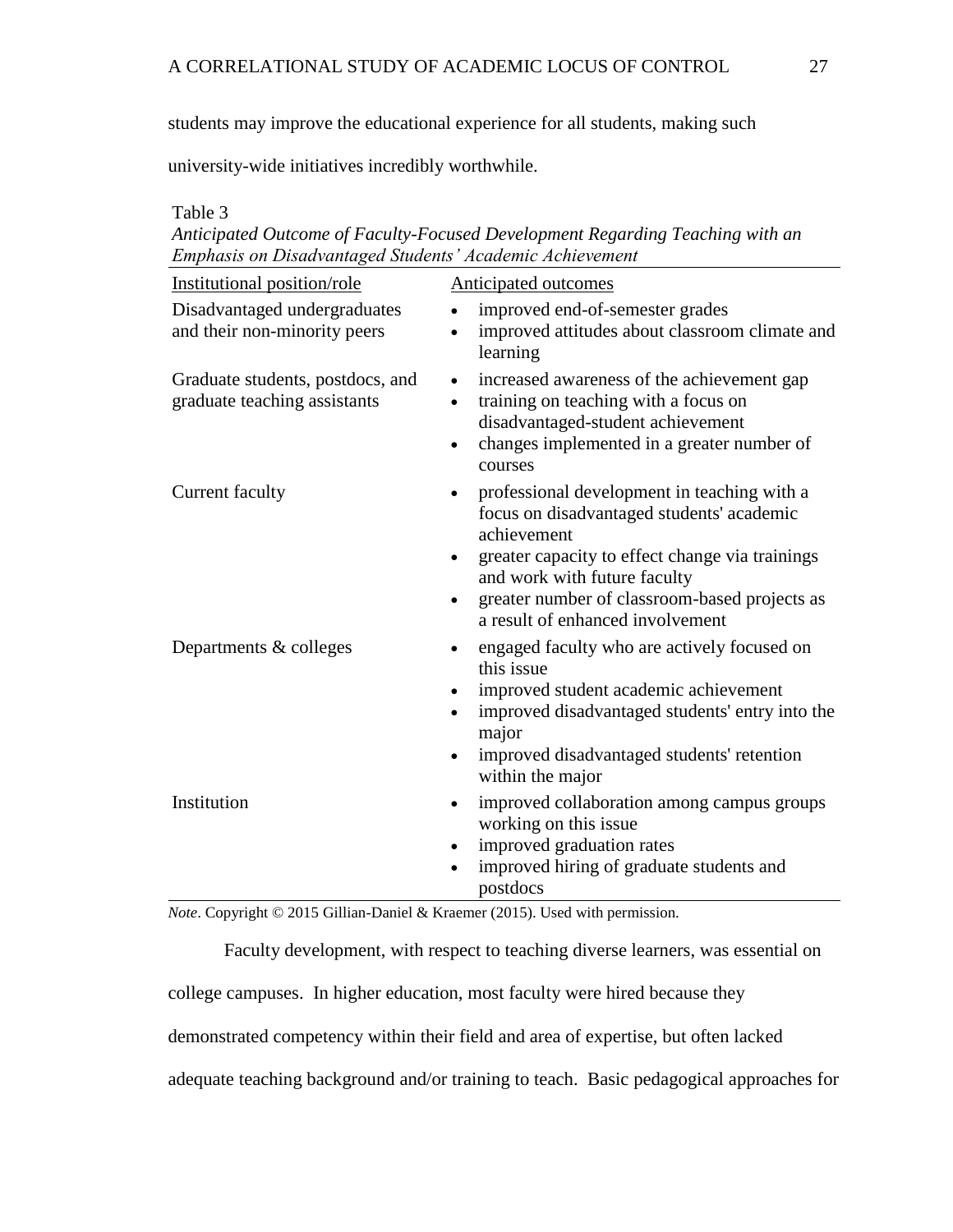university faculty must be addressed to ensure classroom practices provide appropriate environments for learning, as effective teaching strategies were found to be directly correlated to student achievement (Beckerman, 2010).

The body of research regarding potential contributors to the achievement gap was vast; however, exploring the relationship among variables that may contribute to the achievement gap, as this study investigates, was limited, specifically within higher education. Solutions for the achievement gap were few, because the contributing factors to this disparity were vast. In an effort to determine the extent of relationship between variables contributing to the achievement gap on the *Praxis II*, a more thorough understanding of the *Praxis II*, its development, and its publisher, was necessary.

# *Praxis II*

The *Praxis Series* of tests includes three groups of tests: Subject Assessments (formerly known as *Praxis II*), Principles of Learning and Teaching tests, and Teaching Foundation tests. The *Praxis* test, once required for school counseling candidates, was a Subject Assessment. The Subject Assessments measured an individuals' knowledge using one of two approaches. The first approach included measuring ones' knowledge of a "wide range of subjects across elementary school, middle school, or high school" (ETS, 2010, p. 10). The other approach involved measuring one's knowledge of pedagogy at different grade levels using a case-study approach (typically related to the field of study). The *Praxis II (0421)* was a subject assessment test and involved the case-study approach to measure knowledge of school counseling among those entering the school counseling field upon completion of a graduate degree program.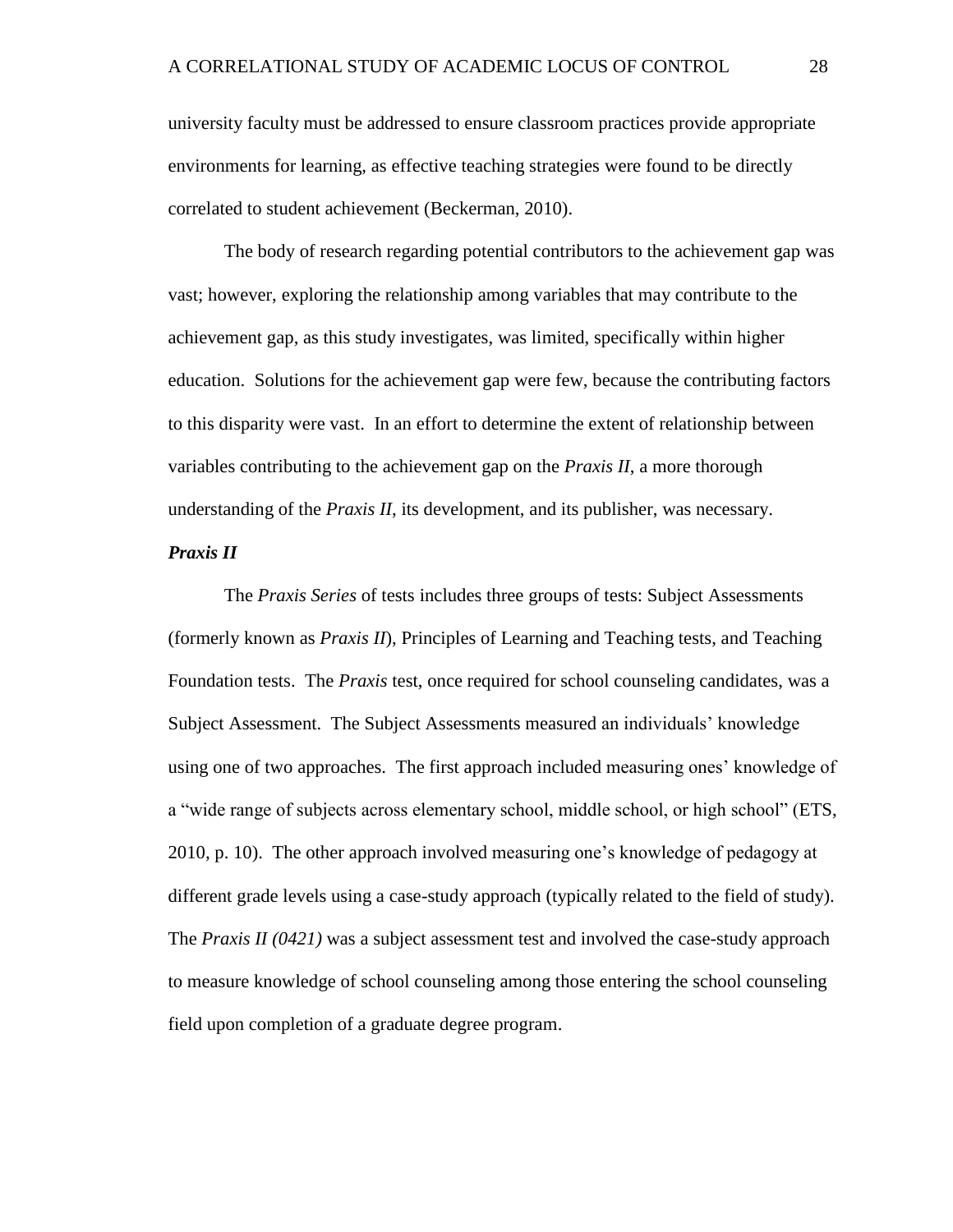States that used the *Praxis* Subject Assessments did so as part of the state licensure process. According to the technical manual, the "test provides states with a standardized mechanism to assess whether prospective teachers have demonstrated knowledge believed to be important for safe and effective entry-level practice" (ETS, 2010, p. 10). Additionally, several professional organizations required the *Praxis* as part of their professional certification requirements.

### **Educational Testing Service**

The publisher of the *Praxis Series* tests, ETS, was established in 1947 as a nonprofit. In addition to publishing The *Praxis Series*, ETS administered and scored over 50 million tests annually in 180 countries. K-12 and higher education institutions used tests published by ETS; however, ETS also worked with businesses and governments to conduct research and develop assessments based on need. ETS cited five areas of expertise, including research, assessment development, test administration, test scoring, and instructional products and services. Then-currently, ETS was the "world's largest private educational testing and measurement organization" (ETS, 2016, para. 1).

**Test fairness.** Test fairness was crucial, especially for tests that carried significant implications for test takers and publishing companies. In cases where a single test could prevent students from entering a desired workforce, it was commonplace for testing fairness to be questioned and challenged by test takers and university and college administrators.

In an effort to hold fairness in testing to a high esteem with regard to test development, design, and scoring, the ETS adopted the *ETS Standards for Quality and Fairness* in 1981. The standards were revised on a regular basis to maintain alignment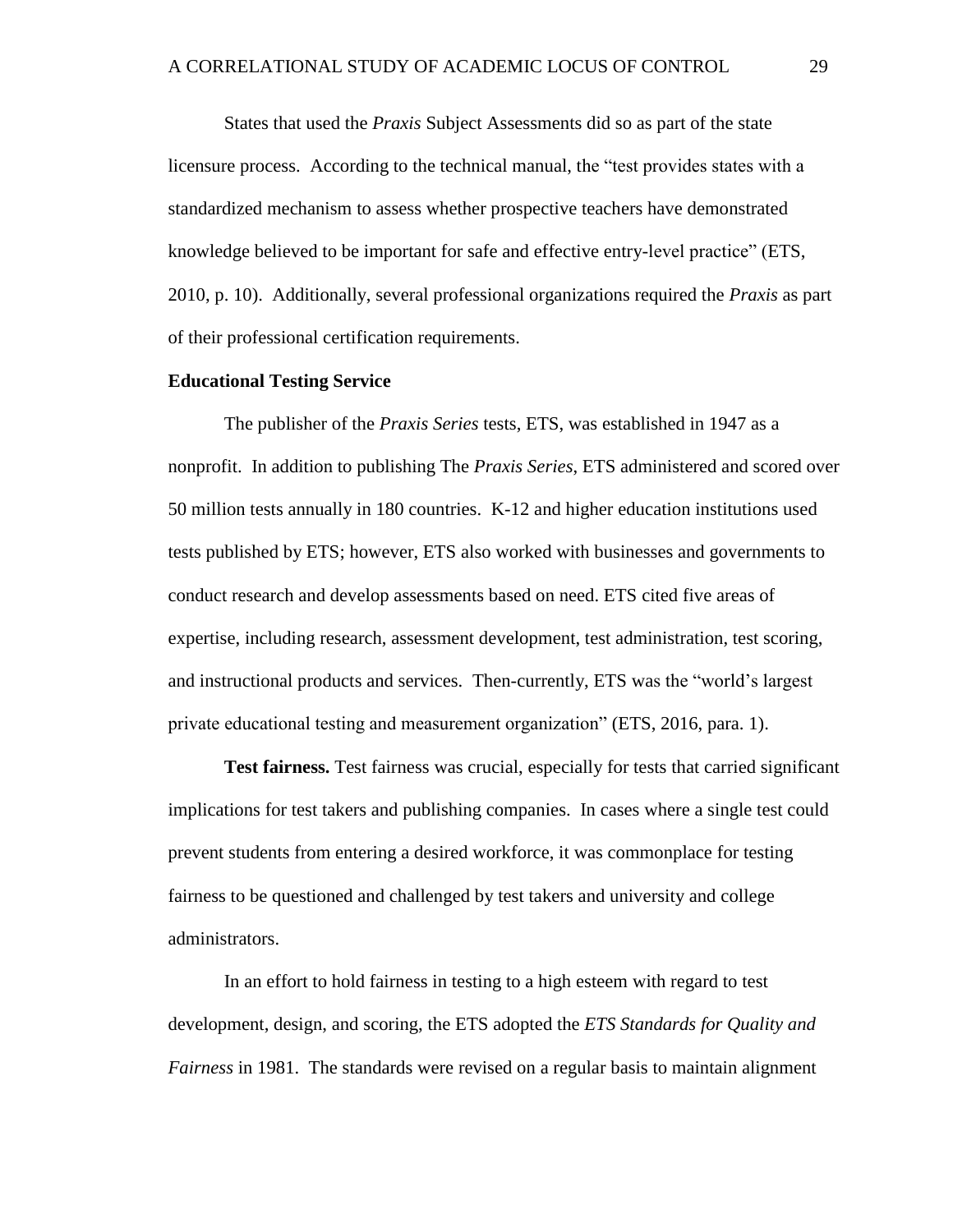with the Standards for Educational and Psychological Testing, published by the American Educational Research Association, the American Psychological Association, and the National Council on Measurement in Education. The document outlined 13 standards adhered to by ETS when developing, designing, publishing, or scoring a test, or when providing additional instructional materials. It also outlined the rights and responsibilities of test takers (ETS, 2014).

ETS (2010) stated that the company followed a seven-step process when developing questions to ensure fairness for their test takers. The first step involved defining the objectives by engaging educators, licensing boards, and professional associations in determining the skills and knowledge to be measured by a test. Committee work was the focus of step two. During this phase, committee members (educators and other professionals) reviewed to determine if bias in questioning existed, determined the format of the test, wrote new test questions, and reviewed those already written.

In step three, the committee reviewed questions again to ensure one answer to each question, though open-ended questions underwent a similar review. Following a series of question reviews, a pretest took place as step four for developing test questions. The results from the pretest assisted the committee in reviewing the difficulty of each question, if questions were misleading in some way, whether that should be revised, and if alternative answers should be revised. In step five, through the work of statisticians, the removal of unbiased questions from the test took place. Lastly, the test was assembled with the seventh and final step: a continual review of tests to insure fairness and reliability of each test.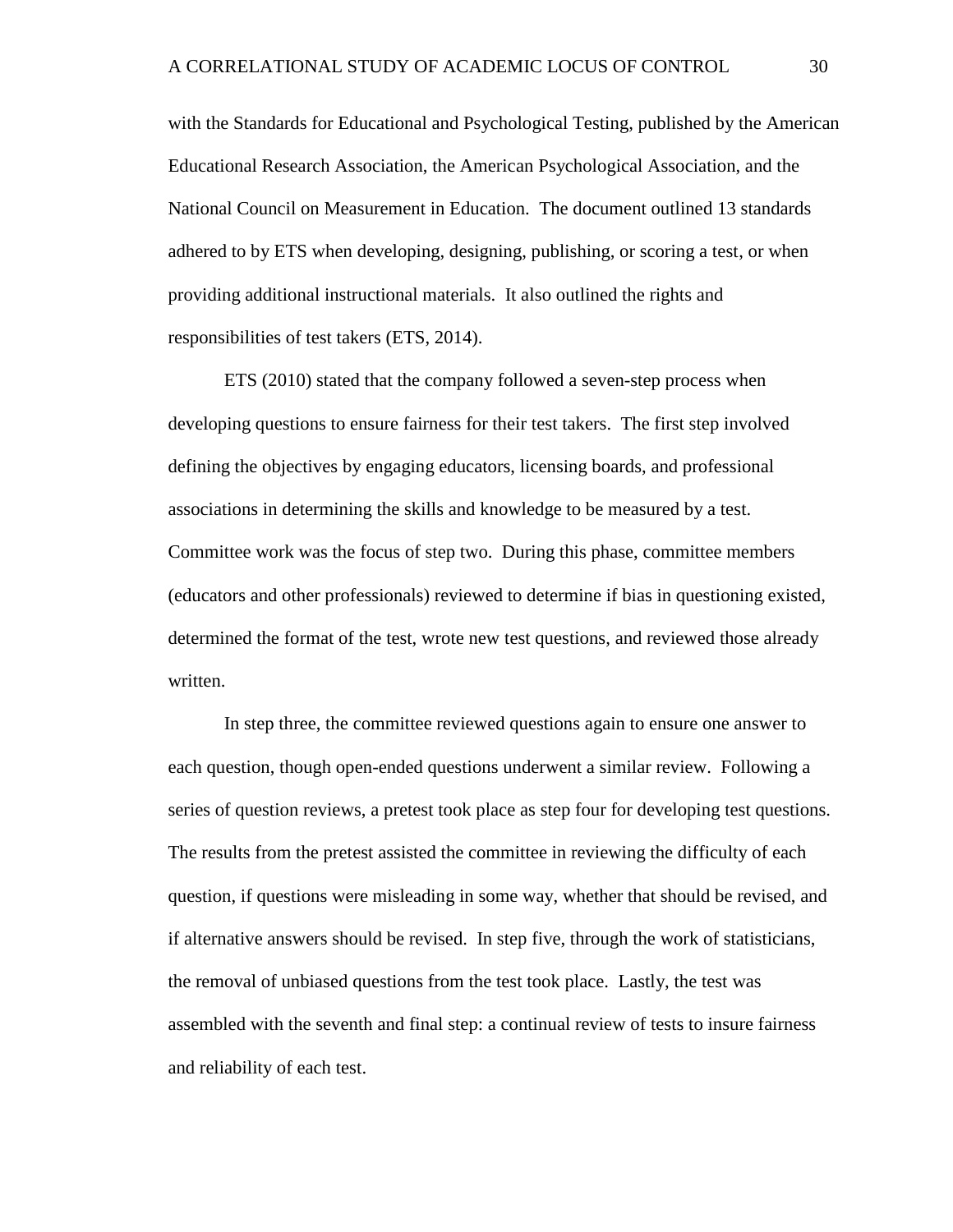**Validity.** To ensure the validity of a test, there must be evidence that

demonstrated the test "measures what it was intended to measure and that the meaning and interpretation of the test scores are consistent with each intended use" (ETS, 2010, p. 14). Because licensure tests were designed to protect the public from mental, physical, or economic hardship, a test designed to inform licensing decisions must demonstrate that test takers possessed the knowledge necessary for the occupation, and that the test takers could practice such knowledge in a safe and effective manner (ETS, 2010).

The Technical Manual for *The Praxis Series* and Related Assessments, published by ETS (2010), stated "the main source of validity evidence for licensure tests comes from the alignment between what the profession defines as knowledge and/or skills important for safe and effective practice and the content include on the test" (p. 15). To link the occupational content and test content for the sake of validity, ETS sought expert practitioners and stakeholders in the profession to conduct a job analysis to develop an understanding of the necessary occupational knowledge and/or skills.

According to ETS (2010), the evidence-centered design process (or constructcentered approach) was used to develop specific test items on the *Praxis* Subject Assessments. In this type of approach to test item development, test developers identified what factors would reveal the constructs identified in the job analysis and what behaviors would illicit the specific constructs. Messick (1994) explained the concept in the following:

> A construct-centered approach would begin by asking what complex of knowledge, skills, or other attributes should be assessed, presumably because they are tied to explicit or implicit objectives of instruction or are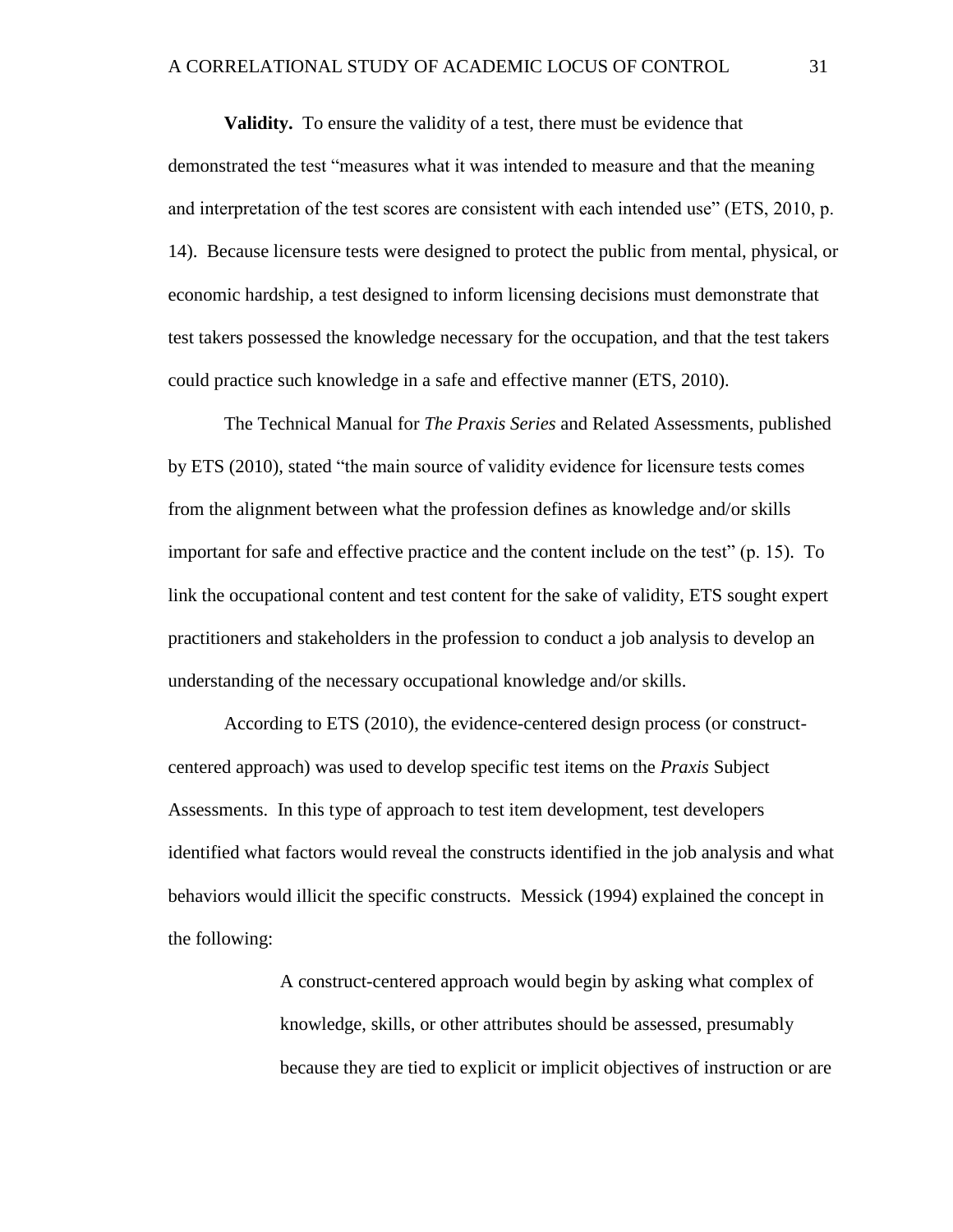otherwise valued by society. Next, what behaviors or performances should reveal those constructs, and what tasks or situations should elicit those behaviors? Thus, the nature of the construct guides the selection or construction of relevant tasks as well as the rational development of construct-based scoring criteria and rubrics. (p.17)

Following initial test development, ETS monitored test validity periodically. Unless warranted by significant advancements in a specific occupation, ETS typically reviewed test validity every five years. Ongoing review required ETS to determine whether test items continued to reflect the then-present-day knowledge and/or skills required for specific occupations (ETS, 2010).

**Content and test development.** When developing tests or determining if a state was interested in adopting a test, ETS oversaw a rigorous process of test development. According to the ETS Technical Manual (2010), Figure 1 displays the process for test development.

An outline of the steps in Figure 1 includes the following:

- Research national, state, and professional standards and curricula to verify alignment with the claims made for the test and the test takers.
- Recruit and convene a National Advisory Council (NAC) to help develop the job analysis claims.
- Conduct job analysis/content validation survey.
- Reconvene the NAC to develop test specifications and blueprints, using the results of the job analysis survey.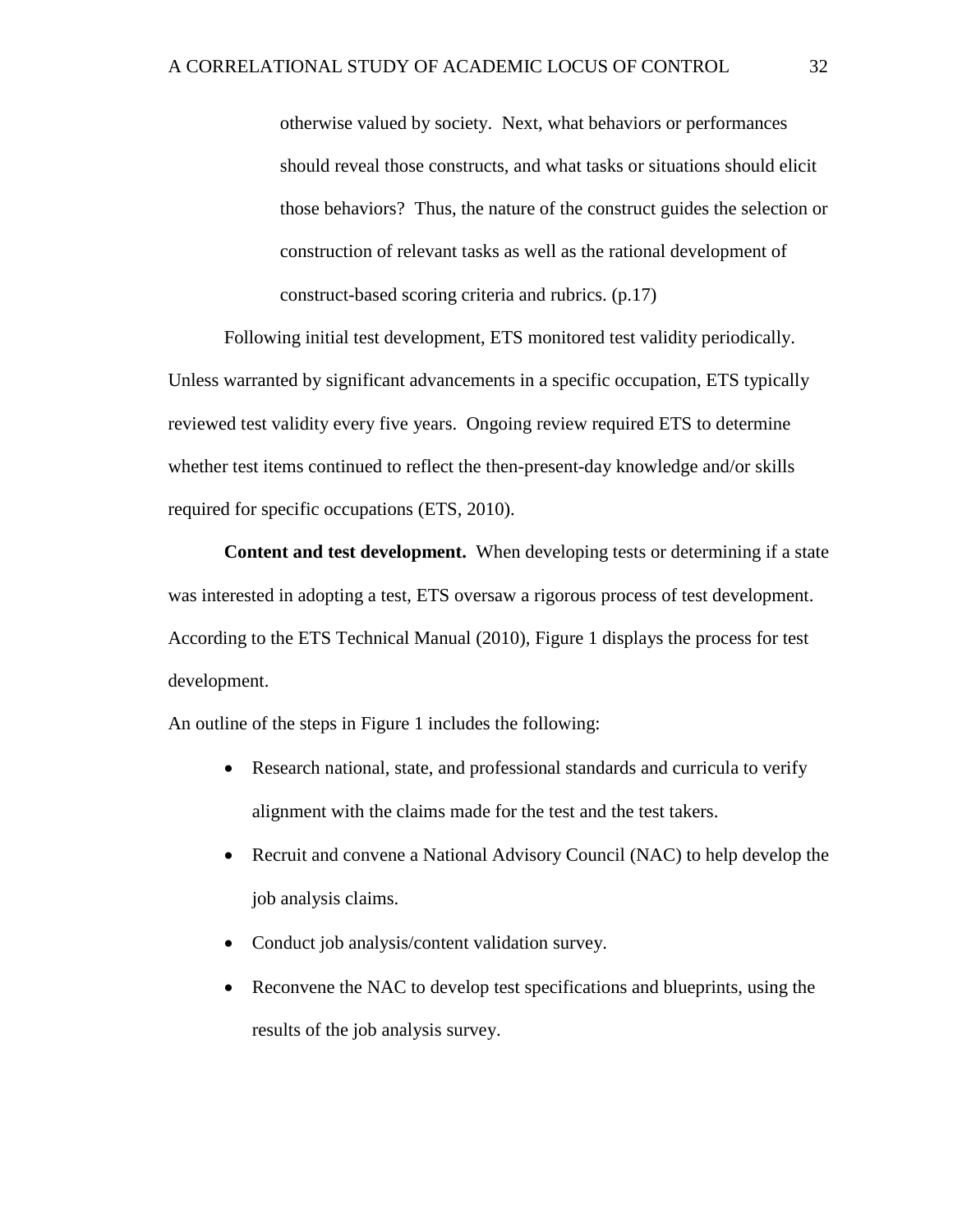

*Figure 1*. Test development process. (Copyright © 2010 Educational Testing Service. Used with permission.)

Recruit expert practitioners, who teach the potential test takers and understand

the job defined in the job analysis, to write items for the test.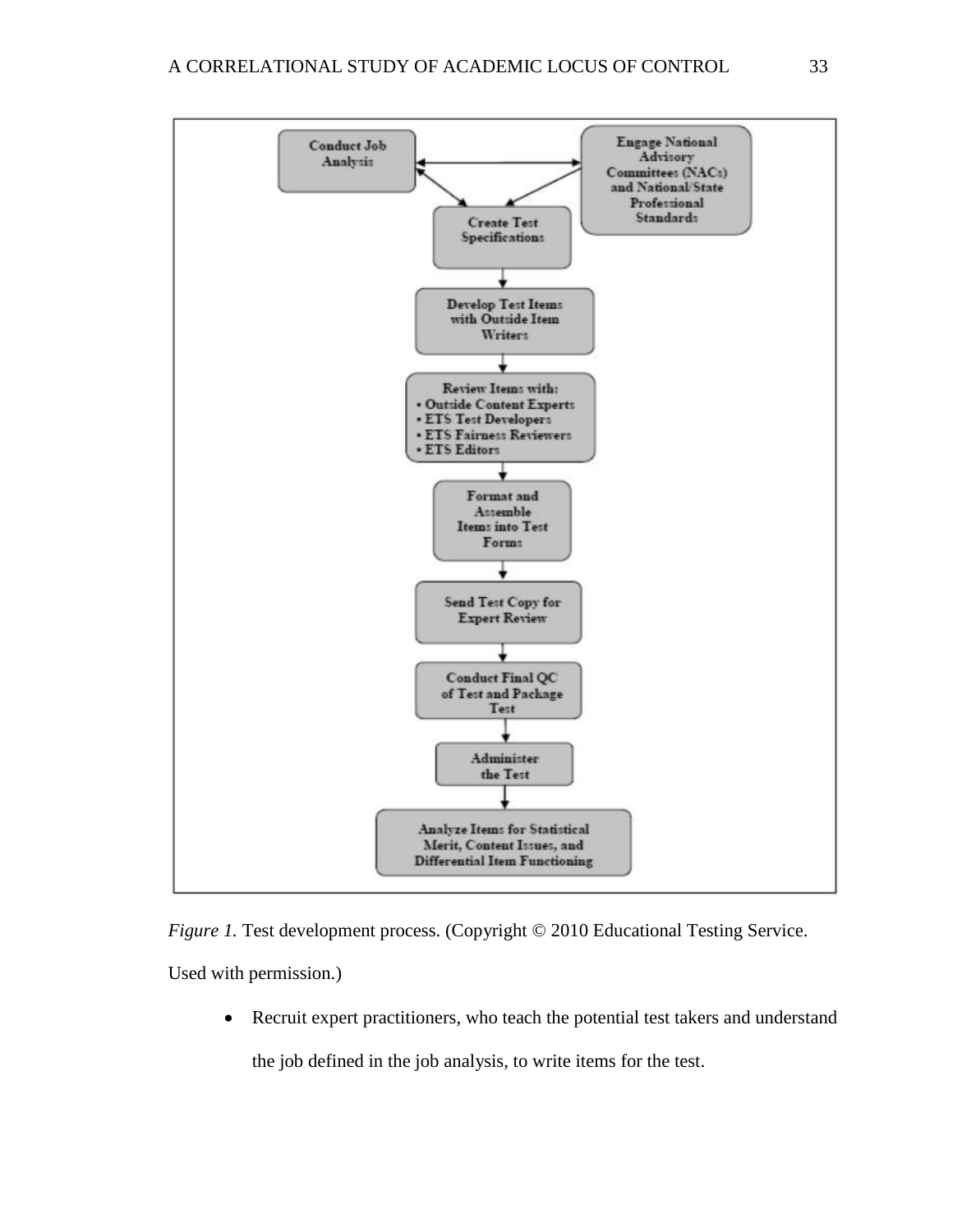- Develop sufficient numbers of test items to form a pool from which parallel forms can be assembled.
- Review the items developed by trained writers, applying and documenting ETS Standards for Quality and Fairness (2014) and editorial guidelines. Item reviews are also done by practitioners in the field who may not be trained writers but who have the content expertise to judge the accuracy of the items.
- Prepare the approved test items for publication and assemble them into operational forms.
- Send assembled test(s) to appropriate content experts for a final validation of the match to specifications, importance to the hob, and accuracy of the correct response.
- Perform final quality control checks according to the program's standard operating procedures to ensure assembled test(s) are ready to be administered.
- Administer a pilot test if it is included in the development plan.
- Analyze and review test date from the pilot or first administration to verify that items are functioning as intended and present no concerns about the intended answers or impact on subgroups. (pp. 17-18)

While ETS could demonstrate thorough test development, administrators at state level within the Department of Elementary and Secondary Education sought to improve the rigor of exit exams by revisiting the usefulness of tests, like the *Praxis II*, for licensure exams in the state. In an effort to evaluate a candidate's work to demonstrate competency within the discipline, a new standardized test was developed within the state of Missouri.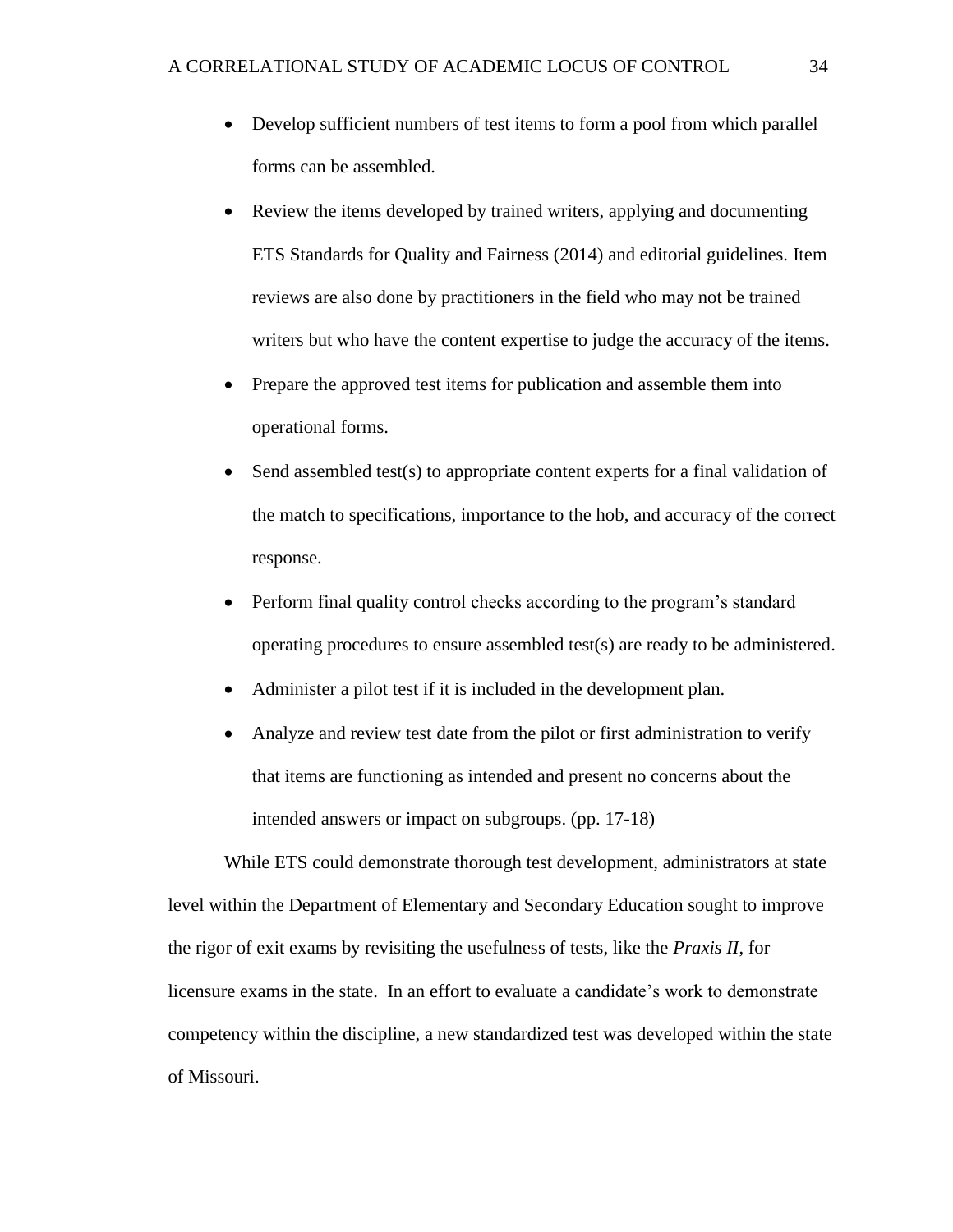### **Missouri Content Assessment**

As mentioned in Chapter One, in September of 2014, the standardized testing requirement for certification as a school counselor in the state of Missouri changed. The MODESE began requiring a passing score on the *Missouri Content Assessment*, in place of the *Praxis II*. Students seeking school counseling certification in the state of Missouri then took the *Missouri Content Assessment (MCA): Counselor (056)* test of the Missouri Educator Gateway Assessments. The qualifying passing score on the *Counselor (056)* was then 220 (MODESE, 2014).

Unfortunately, despite the change in standardized testing for school counselor certification, the gap between Caucasian and African American student performance continued to exist. In 2015, MODESE reported that of the first test taking attempts for *Counselor (056)*, 70% of school counselor candidates passed the test. When ethnicity was considered, 82% of Caucasian students passed, while only 24% of African American students passed on the first attempt (slide 84). Even when multiple attempts to pass the *Counselor (056)* took place, a total of 73% of school counselor candidates passed the test. When ethnicity was considered, 84% of Caucasian students passed while only 30% of African American students passed (MODESE, 2015, slide 85). These pass rates proved to be lower than those on the *Praxis II* (Missouri Advisory Board for Educator Preparation, 2015).

In addition to understanding the test construction of the *Praxis II* and the continued achievement gap on the MCA, a consideration of psychological factors must be explored to determine whether such were compounding variables in the achievement gap. Determining factors that were within a university's control may assist universities in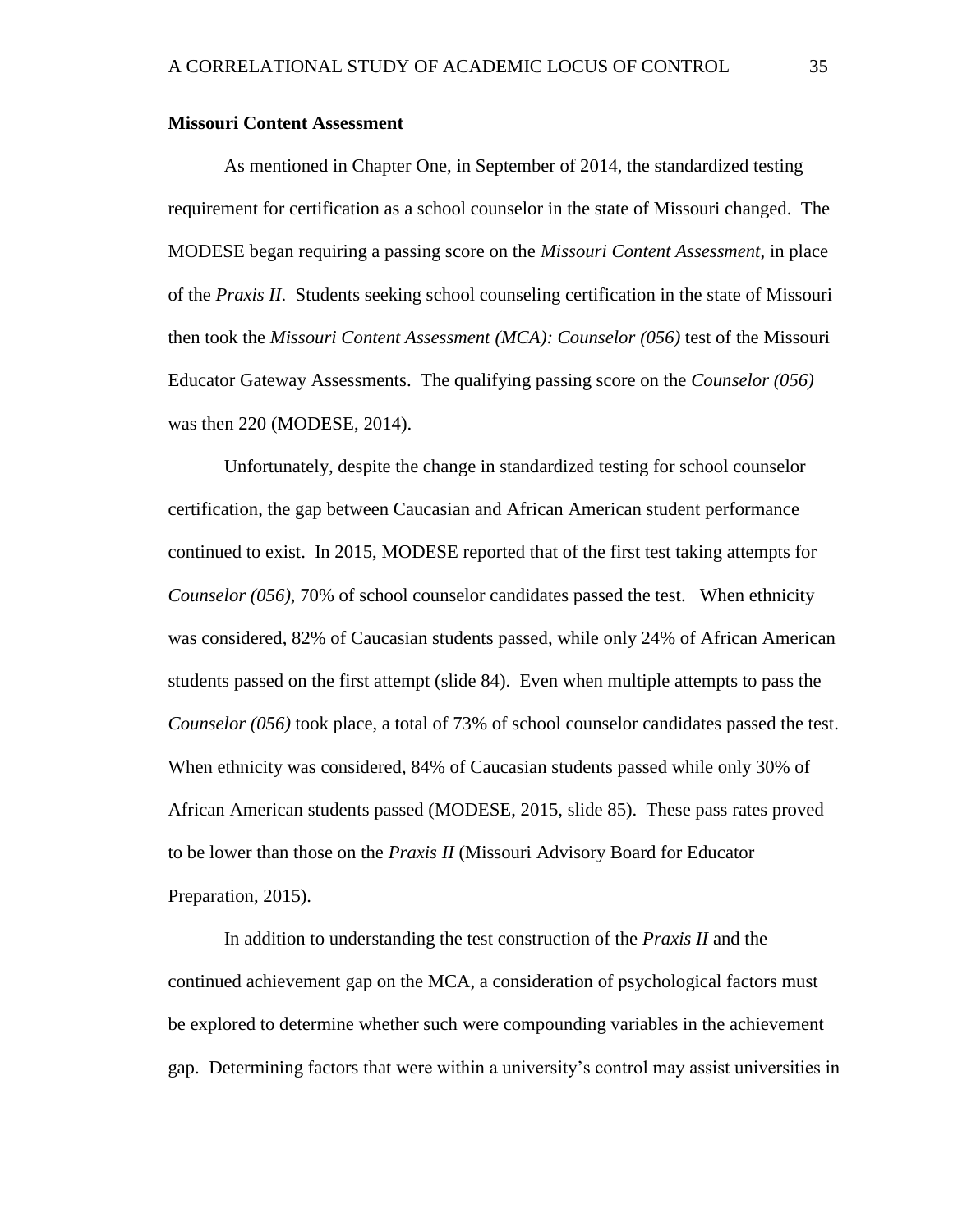identifying students who may be at-risk for poor performance on the *Praxis II* or the MCA.

## **Locus of Control**

Originally coined in the 1950s by Rotter (1966), the term locus of control found its origins in social learning theory. At the time, the dominant perspectives of Social Learning Theory included clinical psychologists who attempted to explain human behavior by delving into the unconscious. Rotter, however, chose to investigate different factors, including behaviorism and personality, to explain individuals' motivations. In Rotter's Social learning theory, he emphasized environmental factors and stimuli influenced an individual's behavior (as cited in Mearns, 2009). As defined by Rotter (1966) himself, "Internal versus external control refers to the degree to which persons expect that a reinforcement or an outcome of their behavior is contingent on their own behavior or personal characteristics versus the degree to which persons expect that the reinforcement or outcome is a function of chance, luck, or fate, is under the control of powerful others, or is simply unpredictable" (p. 489).

The construct, locus of control, was first introduced within Rotter's (1966) research regarding behavior reinforcement in his journal article, *Generalized Expectancies for Internal Versus External Control of Reinforcement*, as an aspect of his social learning theory. In his article, Rotter (1966) defends locus of control as an aspect of personality. Through his studies, Rotter (1954, 1966) concluded that a definitive law for learning does not exist because every task performed by an individual is on a continuum, between internal and external locus of control. Seemingly, each task for individuals would occur on the continuum. Where each task occurs on the continuum is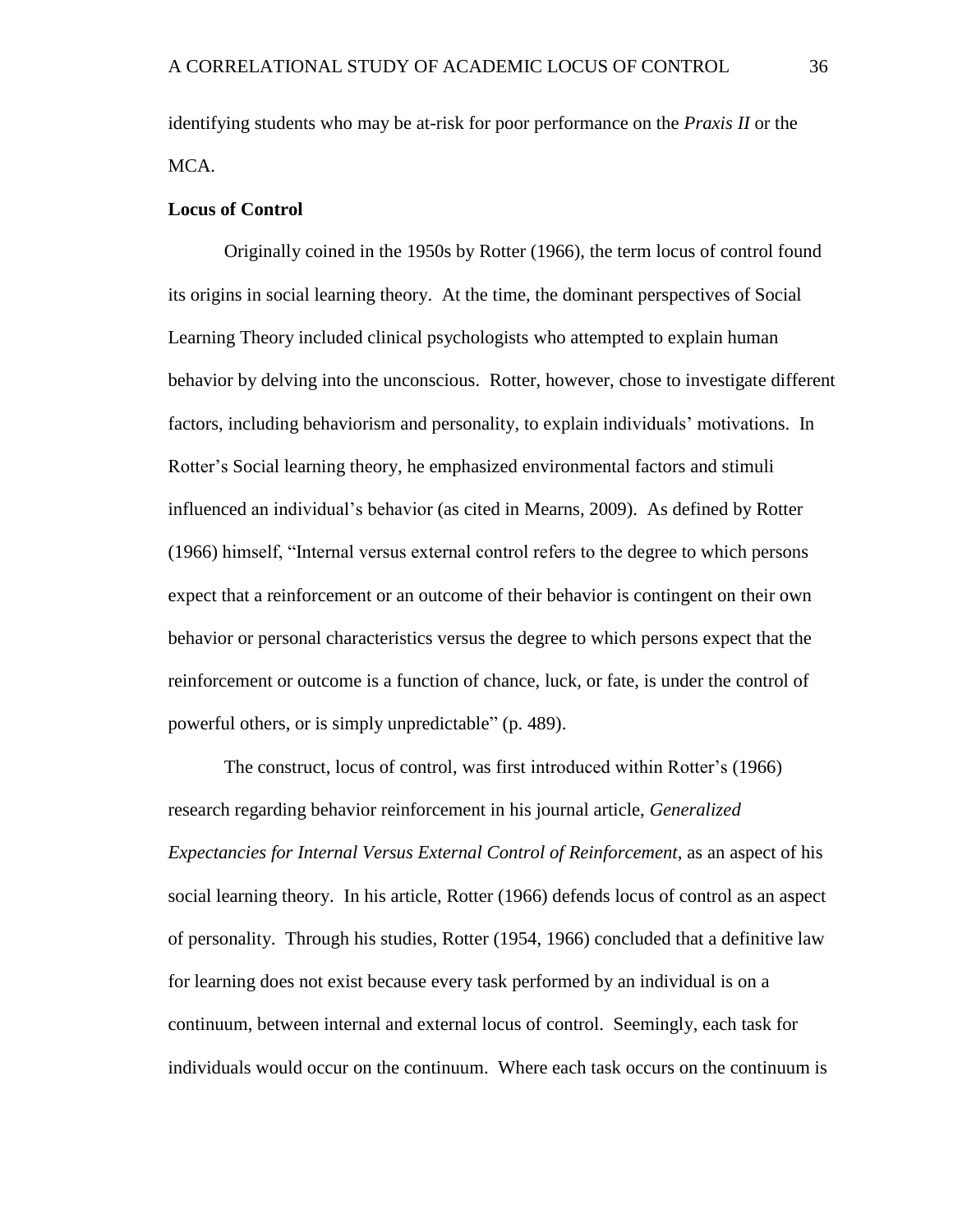unpredictable for the researcher, providing further justification for the need to research a specific task within the continuum. Furthermore, Rotter's (1966) research during this time also verified, "internal-external attitudes are not generalized across the board" (p. 21).

In 1957, Phares conducted one of the initial studies regarding expectancy of control to determine whether an individual's perception of control mattered (Lefcourt, 1982). In his study, participants identified whether a colored line matched a paint patch. Phares designed the experiment to be nearly impossible for the participants in that they had no way of knowing whether they were correct. In the instructions for the experiment, half of the participants were told that the task was so difficult that success was a matter of luck, more so than skill, while the other half of the participants were told that the task was a matter of skill and that only some participants would be successful. After each given verdict, Phares would provide the participants with feedback regarding whether they were correct or incorrect. Following the feedback, the participants wagered a poker chip to indicate their expectancy of being correct on the following attempts (Lefcourt, 1982).

Because of his study, Phares found that individuals who believed skill was involved in being successful in the task were more likely to use the experience from preceding events to determine the likelihood of success or failure for the future attempts. The participants who were told their success or failure was simply a matter or luck ignored feedback and began "behaving in a manner similar to that of a gambler" (Lefcourt, 1982, p. 38). The chips wagered for individuals receiving feedback based on skill varied far more than those receiving feedback, who believed the task was based on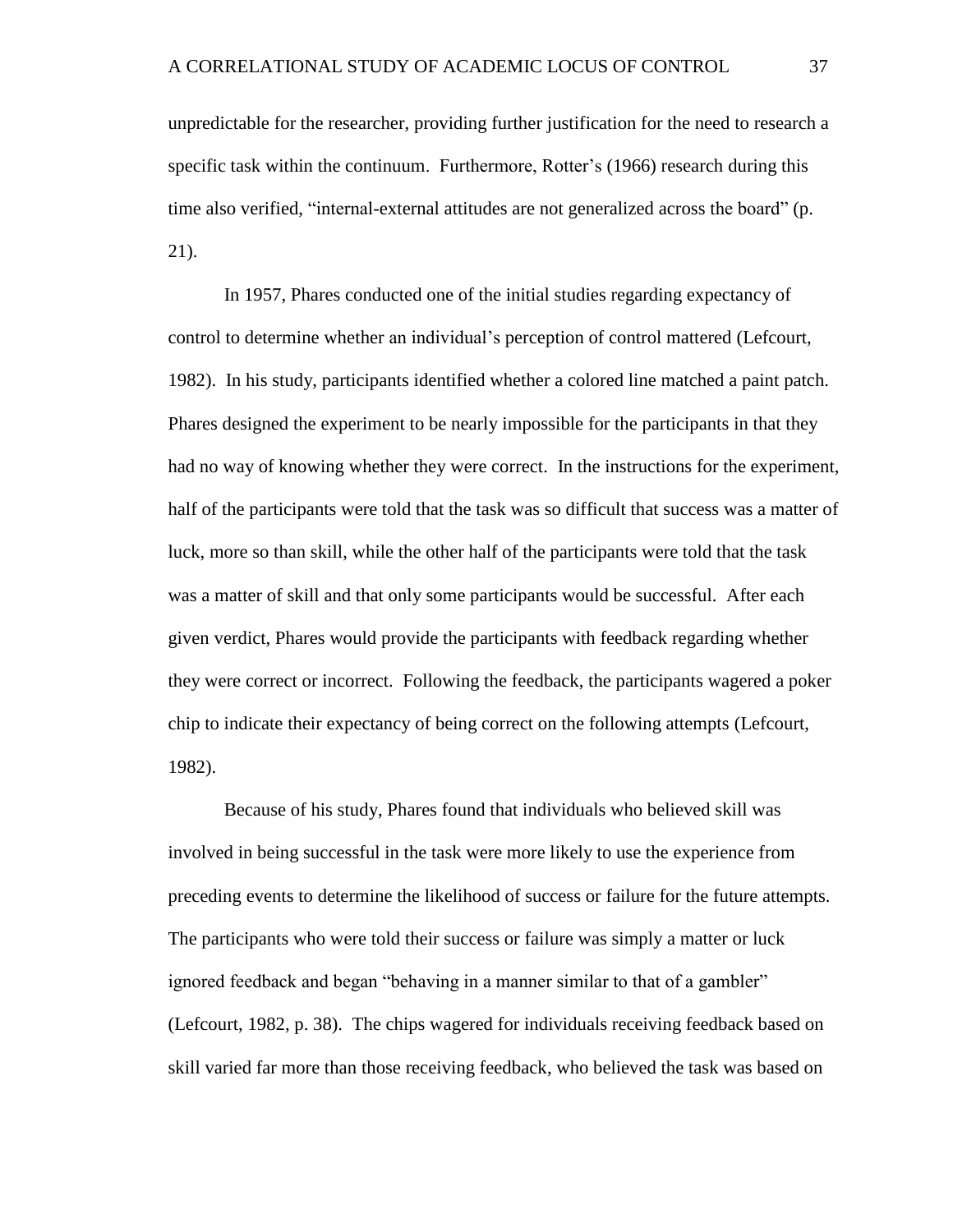luck. Phares' study supported his hypothesis that knowledge of his participants' "perception of control was useful for predicting the type of judgments he would make in response to success and failure in a given task" (as cited in Lefcourt, 1982, p. 38).

Phares' findings through his chip-wagering experiment indicated that an individual's belief about success had bearing on behavior. Findings like Phares' prompting a host of studies regarding locus of control and other variables, one of which was of particular interest to educators: academic achievement (Lefcourt, 1982).

**Locus of Control and Academic Achievement**. Close after its conception, locus of control became the focus of a variety of research studies, most of which involved relating locus of control to other variables associated with the field of education. Initially, research surrounding locus of control and academic achievement regarding college students demonstrated little to no relationship between the two variables (Nord, Connelly, & Daignault, 1974). Additionally, Hjelle (1970) determined that no relationship existed between the Scholastic Aptitude Test and locus of control; however, as the 1970s continued, research began to demonstrate that locus of control may be a predictor of academic success. Much of this research indicated that locus of control, as a predicator of academic success, was more statistically significant within the male population than the female population (Nord et al., 1974).

Findley and Cooper's (1983) literature review of locus of control, in relation to academic achievement, indicated that hundreds of studies suggested a link between locus of control and academic achievement. In an effort to determine the strength of the relationship between locus of control and academic achievement, and to what degree the relationship existed, Findley and Cooper (1983) reviewed all literature available from the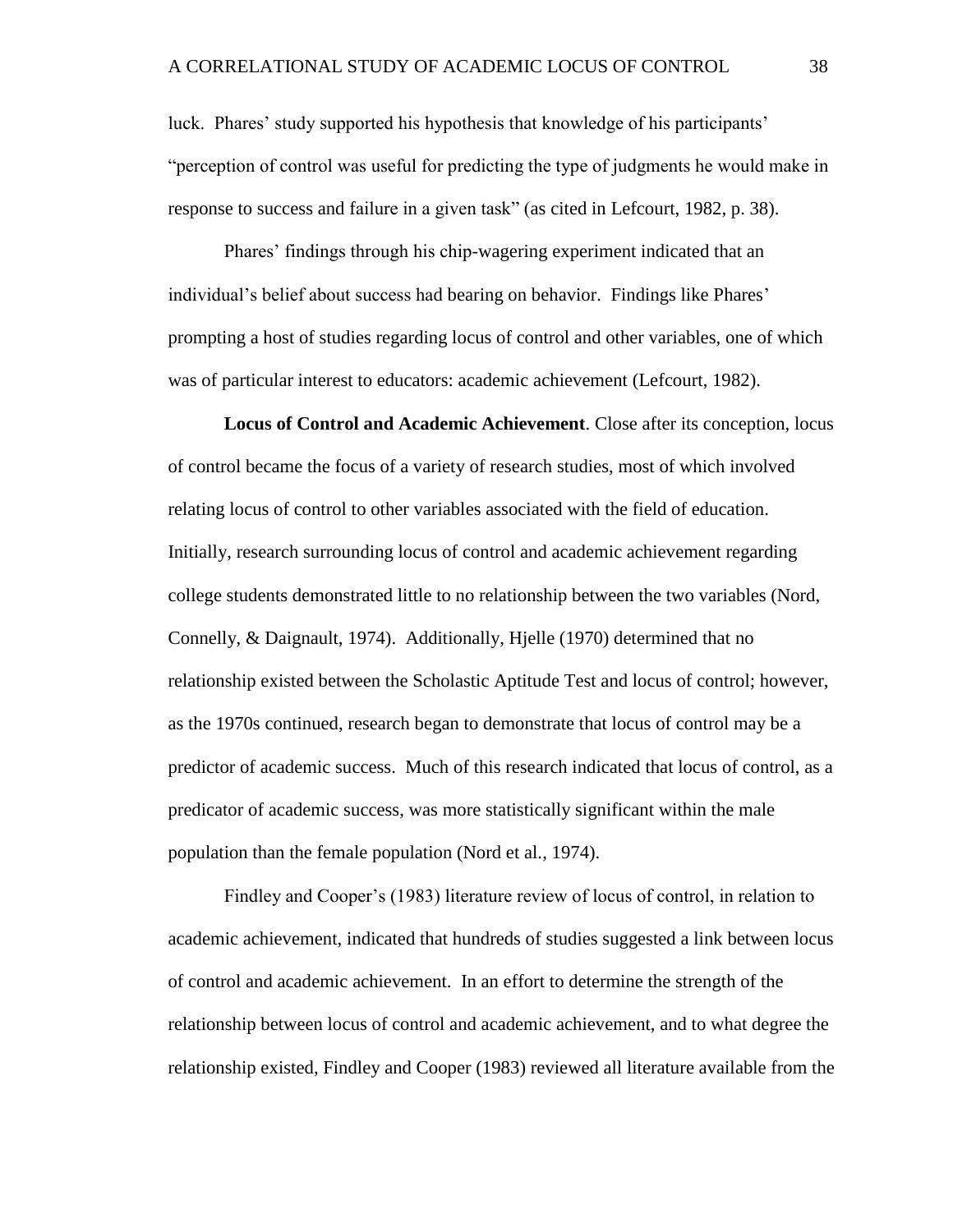1970s regarding locus of control in relation to academic achievement. A review of 98 studies and 275 hypothesis tests, of which all measured the relationship between locus of control and academic achievement in a variety of settings with differing genders and ethnicities, indicated 126 significant positive findings in contradiction to nine negative findings (Findley & Cooper, 1983).

Then-current research indicated that locus of control may still be considered a predicator of student achievement. Gifford, Briceno-Perriott, and Mianzo (2006), studied whether locus of control, as well as ACT scores, acted as predictors of academic success of first-year college freshmen. The study involved 3,026 freshman students at a large public university. Using the students' first year cumulative GPA to determine academic success, the researchers determined that both ACT scores and locus of control were significant predictors of academic success.

While research among college students indicated that academic achievement and locus of control were related, there was a lack of literature regarding how these variables interacted within the African American college student population. Most research regarding academic achievement and locus of control among college students was conducted at a time when fewer minority students were attending higher education institutions (Bar-Tal, 1977).

Bar-Tal's (1977) research reiterated the subjectivity of perception of locus of control based on particular situations. Additionally, Bar-Tal (1977) summarized that changing the structure of the environment could indeed modify the perception of locus of control. In several studies involving children, educational programming caused a shift in perception of locus of control. Additionally, these shifts often resulted in improved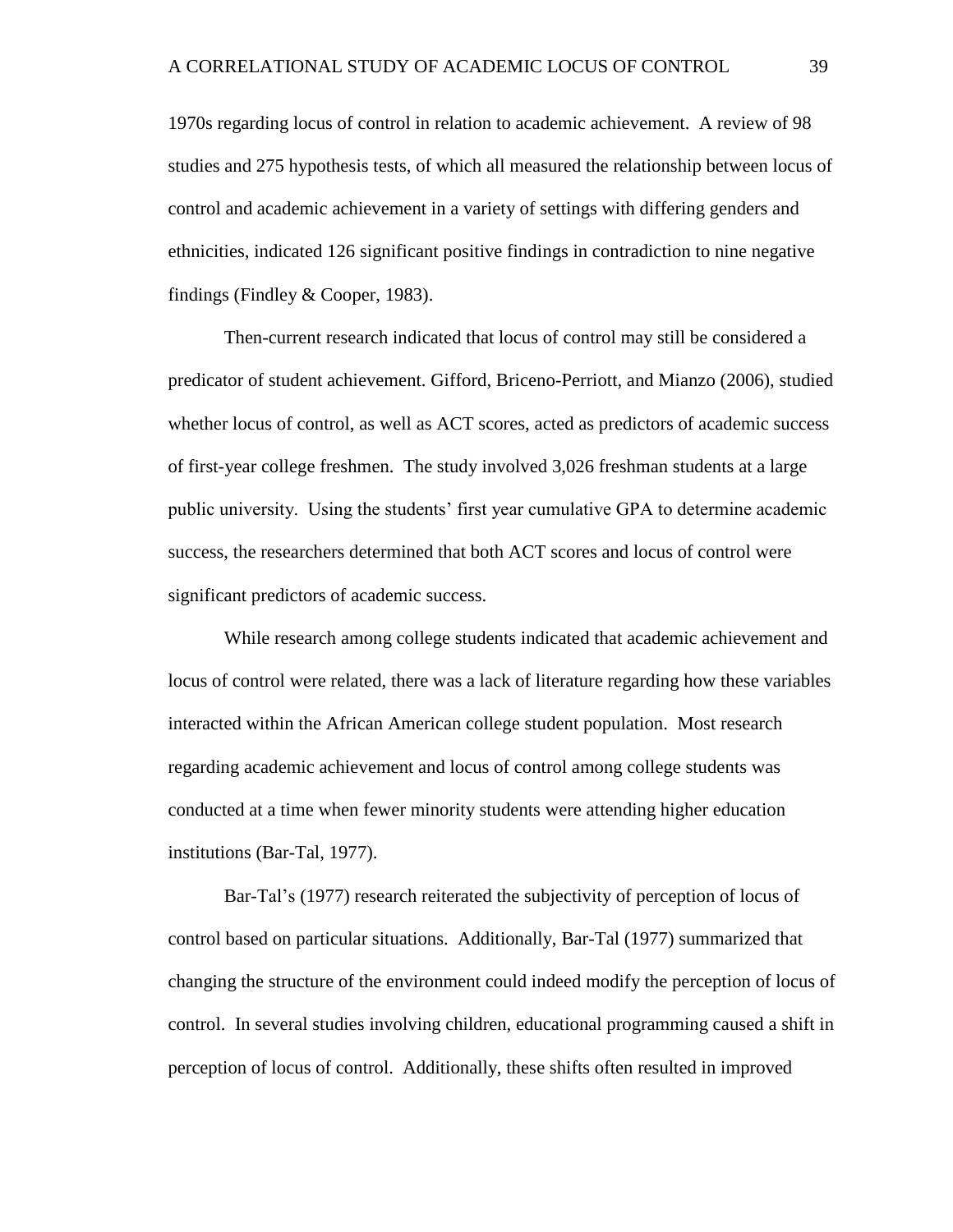academic achievement (Bar-Tal, Bar-Tal, & Leinhardt, 1975; Hunt & Hardt, 1969; Milgram, 1971; Mischel, Zeiss, & Zeiss, 1974). Such findings indicated that an individuals' locus of control may change with an environment modification. While such research involved only children, it demonstrated the need for further research regarding locus of control and graduate students. Findings of additional research had potential to alter program design at the graduate level.

**Locus of Control and Standardized Testing**. Nord, Connelly, and Daignault (1974) investigated the relationship among academic achievement in graduate school, perceived locus of control, and a relevant aptitude test (Admissions Test for Graduate Study in Business) of male students enrolled in a graduate business school. The researchers found that both the aptitude test and students' locus of control related to success in graduate school, adding to the body of literature an additional study confirming the positive relationship between an internal locus of control and achievement.

In a study conducted by Nordstrom and Segrist (2009), the researchers examined the likelihood of participants attending graduate school using grade point average (GPA), locus of control, and consumer orientation. Using the Academic Locus of Control Scale (Trice, 1985), researchers found that of all variables, locus of control "emerged as the most potent predictor of likelihood of going to graduate school" (Nordstrom & Segrist, 2009, p. 203). Nordstrom and Segrist's (2009) study demonstrated the use of the Academic Locus of Control Scale as a predicting variable regarding students' education.

Several studies demonstrated little to no relationship between student GPA and locus of control. In a study of degree attainment and academic performance amongst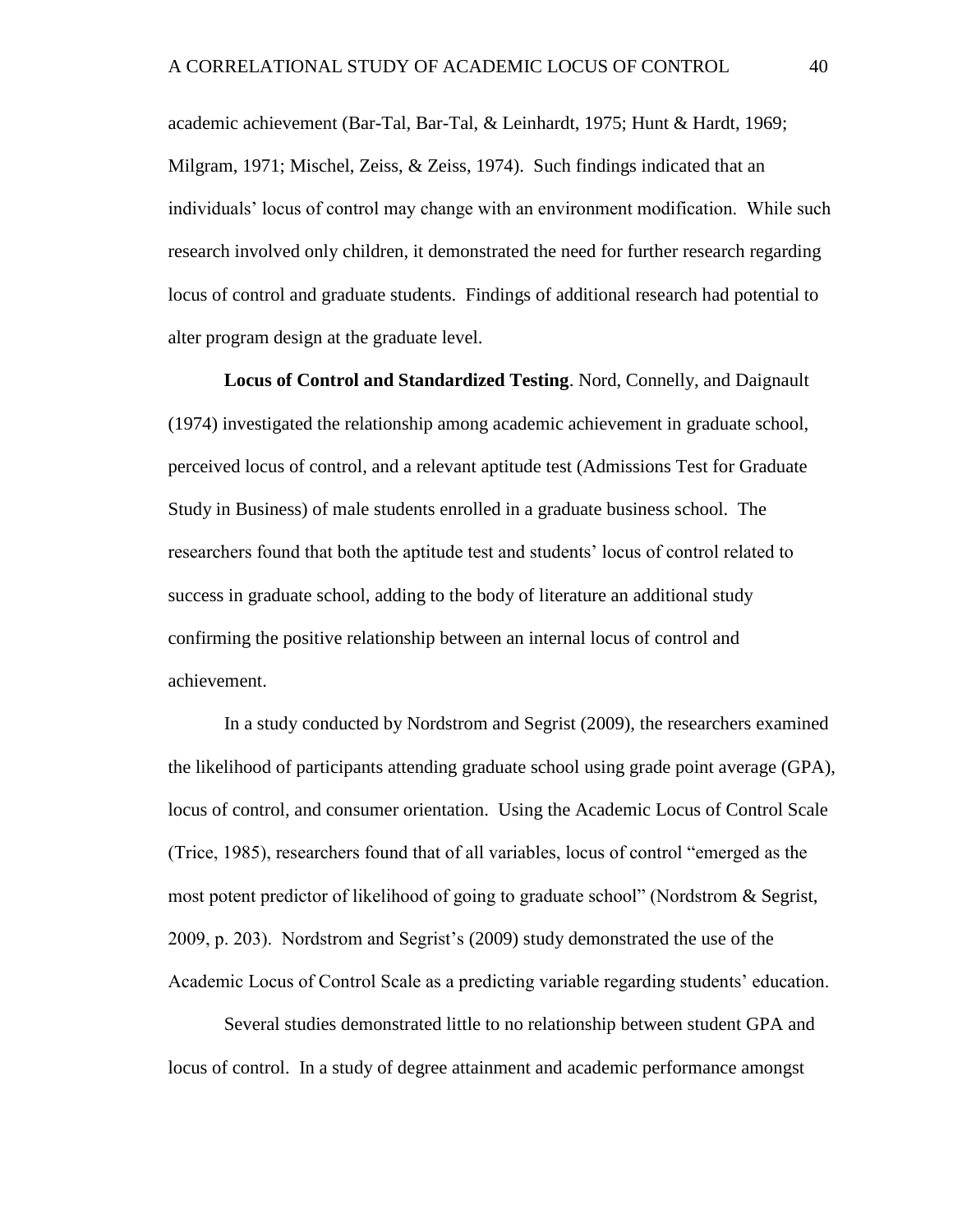graduate students, the strongest relationship for predicting academic performance involved the students' locus of control, as measured by Rotter's (1954, 1966) Locus of Control Scale. In addition, GPA had the least correlation to locus of control (Otten, 1977). Additionally, in the Nordstrom and Segrist (2009) study, GPA failed to demonstrate any significant prediction of whether students would attend graduate school.

Brown, Brown, and Brown (2008) conducted a study using Scholastic Aptitude Test (SAT) scores and Quality Point Average to determine correlation to *Praxis II* (Fundamental Subjects: Content Knowledge) scores for teacher candidates. Results indicated no significant findings between Quality Point Average and the *Praxis II*. Such studies indicated little rationale for investigating student GPA or QPA when predicting future performance.

**Locus of Control and Anxiety**. In addition to determining how locus of control may effect achievement, researchers also investigated its influence over test anxiety and test format. Choi (1998) included undergraduate students at a large Midwestern university as participants in the study. No African American students were included in the sample population.

Choi (1998) found that the student's locus of control did not influence his or her anxiety level across different test formats (essay and multiple choice); however, students who were identified to have an external locus of control demonstrated significantly higher test anxiety than students identified to have an internal locus of control. This finding supported Rotter's (1954) original thought that those with an internal locus of control "maintain the belief that they can control their performance in a given environment to a certain extent" (p. 618). Several other studies found similar results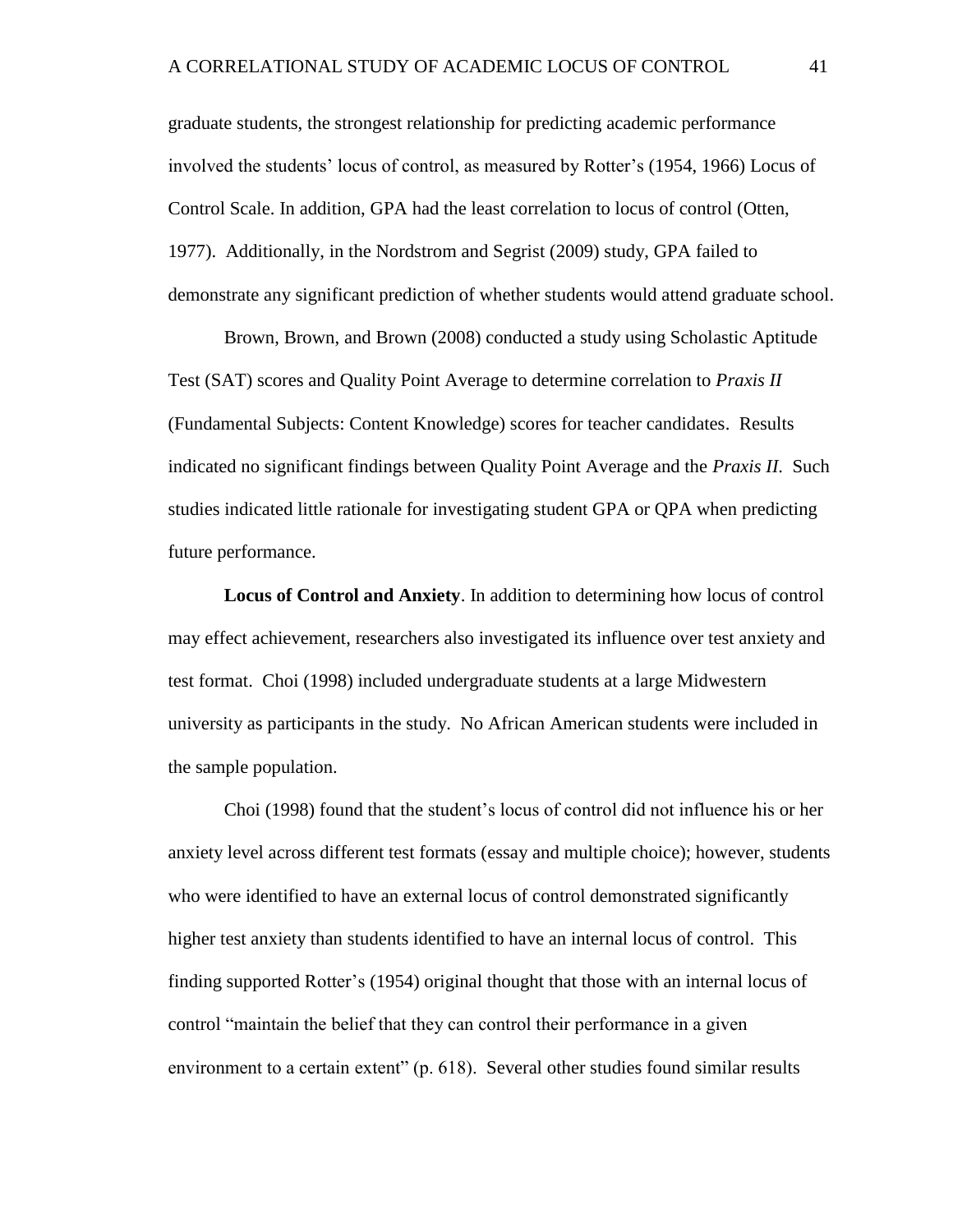regarding the correlation of test anxiety and external locus of control (Butterfield, 1964; Watson, 1967). Watson (1967) and Butterfield (1964) both concluded a significant correlation between one's external locus of control and the level of anxiety reported, indicating the more external an individual, the more anxiety one reported.

**Internal Versus External Locus of Control**. In one study including postgraduate participants, researchers investigated participants' attribution of success or failure in examination. Results of the study demonstrated that high achieving students associated their success mostly "to ability and effort" while low achieving students associated their failure "to luck or task difficulty" (Shaukat, Abiodullah, & Rashid, 2010, p. 96). A study conducted in Australia regarding 18 year-old students concluded that individuals within the same age range with "a more internal locus of control have a higher probability of finishing secondary school," (Baron & Cobb-Clark, 2010, p. 1); thereby, demonstrating that individuals with an internal locus of control may possess higher levels of motivation when it comes to education. Research indicated that an internal locus of control was typically associated with higher self-motivation, superior academic performance, social maturity, and greater independence (Gurin, Gurin, Loa, & Battie, 1969; Nelson & Mathia, 1995; Nowicki & Strickland, 1973), and greater academic achievement in college (Nelson & Mathia, 1995); whereas, those with an external locus of control obtained lower grades than individuals with an internal locus of control (Nelson & Mathia, 1995).

#### **Learned Helplessness**

Learned helplessness, described as an 'induced trait,' also had the potential to impact students' perception and motivation for completing tasks. Learned helplessness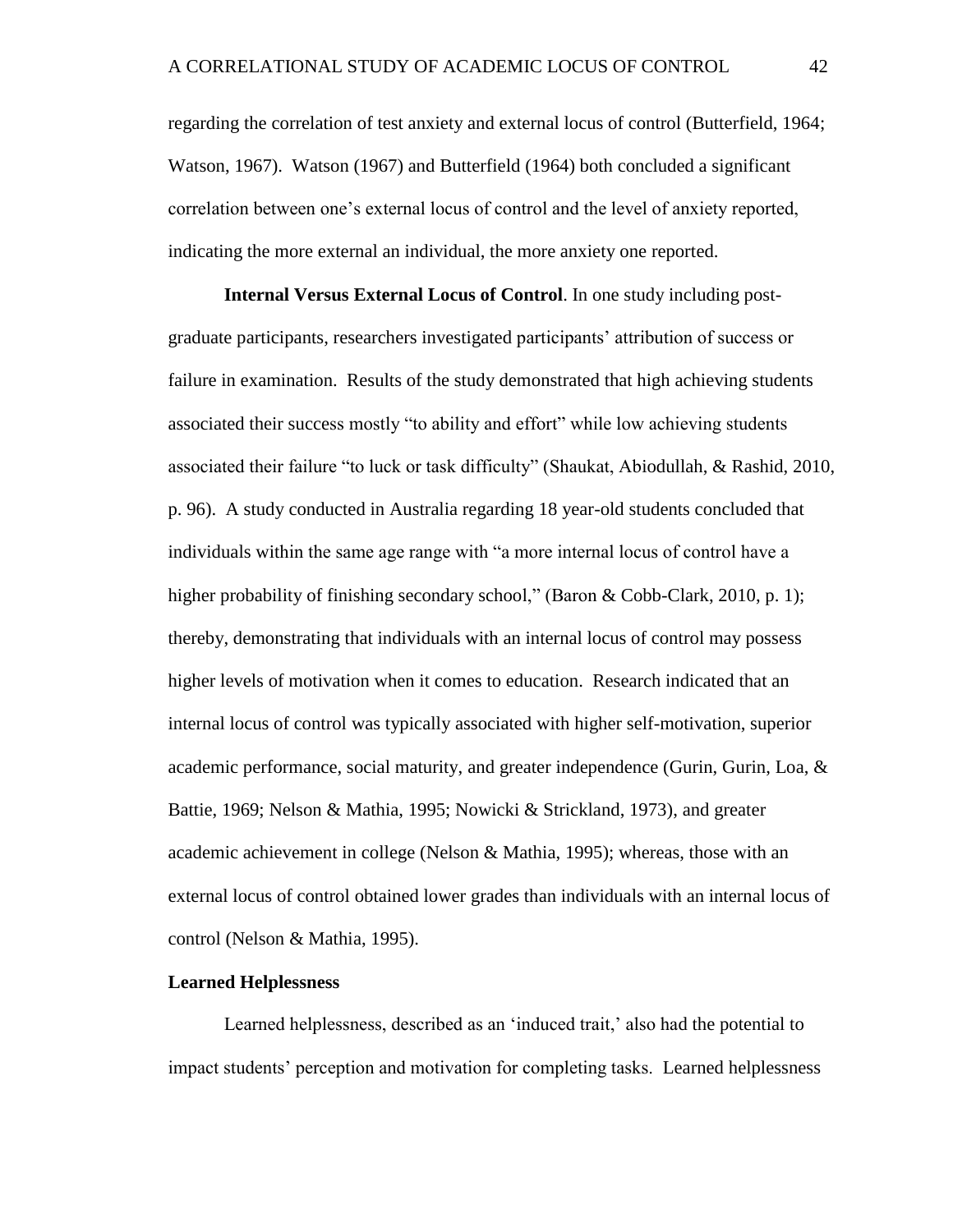referred to an individual's "tendency to give up or easily or fail more often at somewhat easier tasks" (Firmin, Hwang, Copella, & Clark, 2004, p. 688). Originally, Seligman, a psychologist interested in depression, investigated learned helplessness in the late 1960s. Through his research, Seligman determined that learned helplessness existed in animals and humans, identifying it as a psychological condition. In his research regarding classical conditioning with dogs and humans, he learned that those with learned helplessness believed that outcomes were uncontrollable (Nolan, 2017).

In one study of undergraduate college students, researchers Firmin, Hwang, Copella, and Clark (2004) divided students into two groups. One group of students were given a test with easy questions to answer early in the test. The second group of students were given difficult questions to answer early in the test. Firmin et al. (2004) hypothesized that those with difficult questions early on the test would question their intelligence and give up more easily on the test, eliciting learned helplessness. Their research confirmed their hypothesis: Those who began with the hard questions on the test scored lower on easier test items than those given a test with easy questions at the beginning of the test. The two groups of students scored comparably on hard test items. Firmin et al. (2004) concluded that negative prior experiences on test items could affect future experiences on test items. In their study, they also concluded that the perception of failure was enough to induce learned helplessness.

In studies by Hiroto, who studied locus of control and learned helplessness, he concluded that college students with an external locus of control displayed greater helplessness than those with an internal locus of control (as cited in Cohen, Rothbart,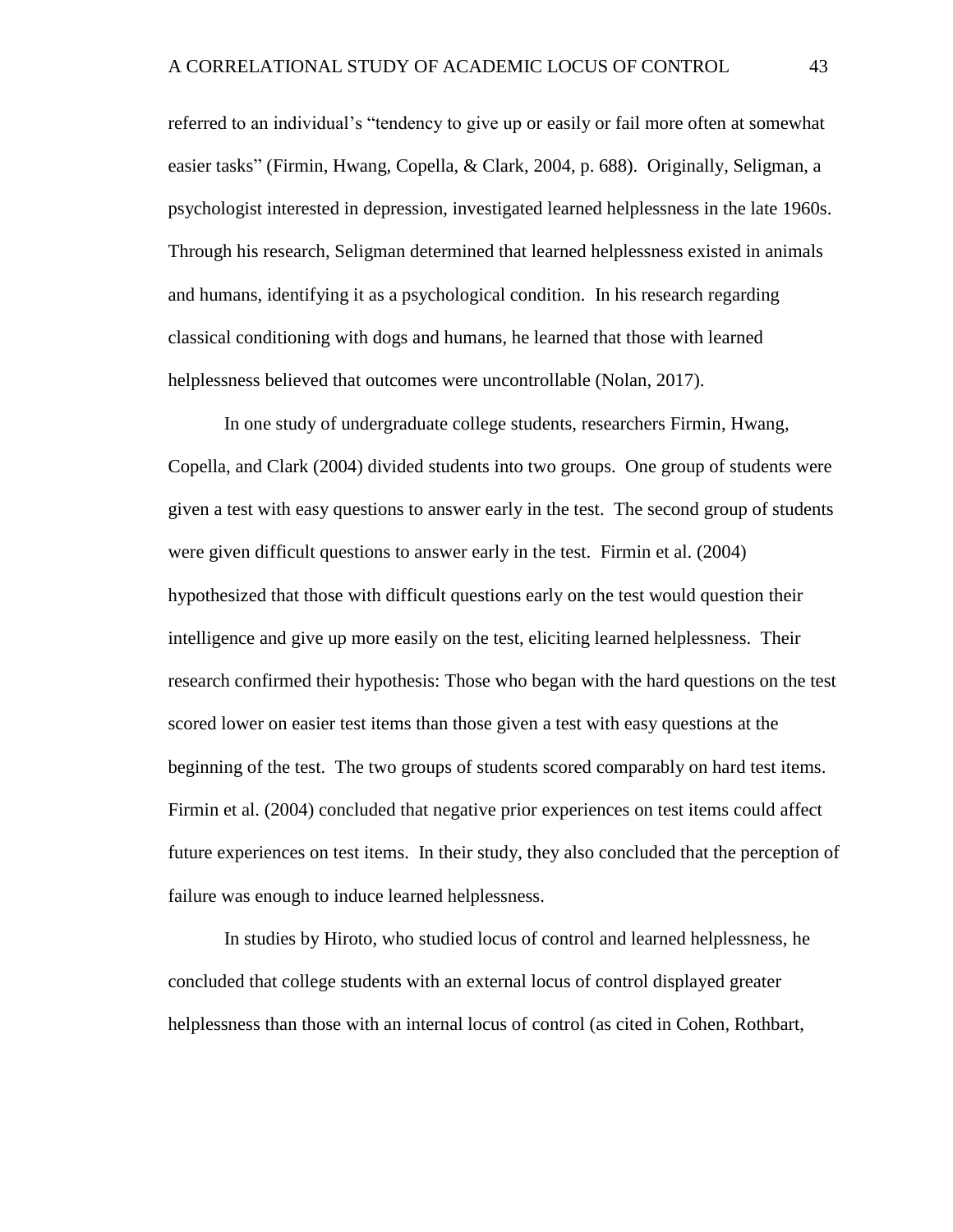Phillips, 1976). Additionally, those who experienced learned helplessness also selfreported higher levels of depression, anxiety, and hostility (Pittman & Pittman, 1979).

While several studies involved the investigation of learned helplessness alongside locus of control, the two were descriptors of different behavior. Locus of control referred "to the amount of perceived control a person believes they have over their environment" (Donenfeld, 2008, p. 28). Specifically, locus of control often looks to future outcomes based on an individual's actions whereas learned helplessness looks to prior experience to predict future outcomes (Donenfeld, 2008).

# **Passion and Perseverance**

Modern, positive psychology contributed to the conversation of internal and external motivation through its investigation of personality dimensions. One example is the research of Duckworth, professor of psychology at University of Pennsylvania, who set out to explain why some individuals "accomplish more than others of equal intelligence" (as cited in Duckworth, Peterson, Matthews, & Kelly, 2007, p. 1087).

'Grit,' a term coined by Professor Duckworth, was defined as perseverance and passion for long-term goals. Through her research with undergraduate students at an elite university, those who had greater levels of grit (as determined by the Grit Scale) were associated with higher GPAs. In this specific study, *Grit: Perseverance and Passion for Long-Term Goals*, Grit scores were associated with lower SAT scores, implying that "among elite undergraduates, smarter students may be slightly less gritty than their peers" (Duckworth et al., 2007, p.1093). Duckworth, Peterson, Matthews, and Kelly (2007) concluded that those who were identified as "less bright than their peers compensate by working harder and with more determination" (p. 1093).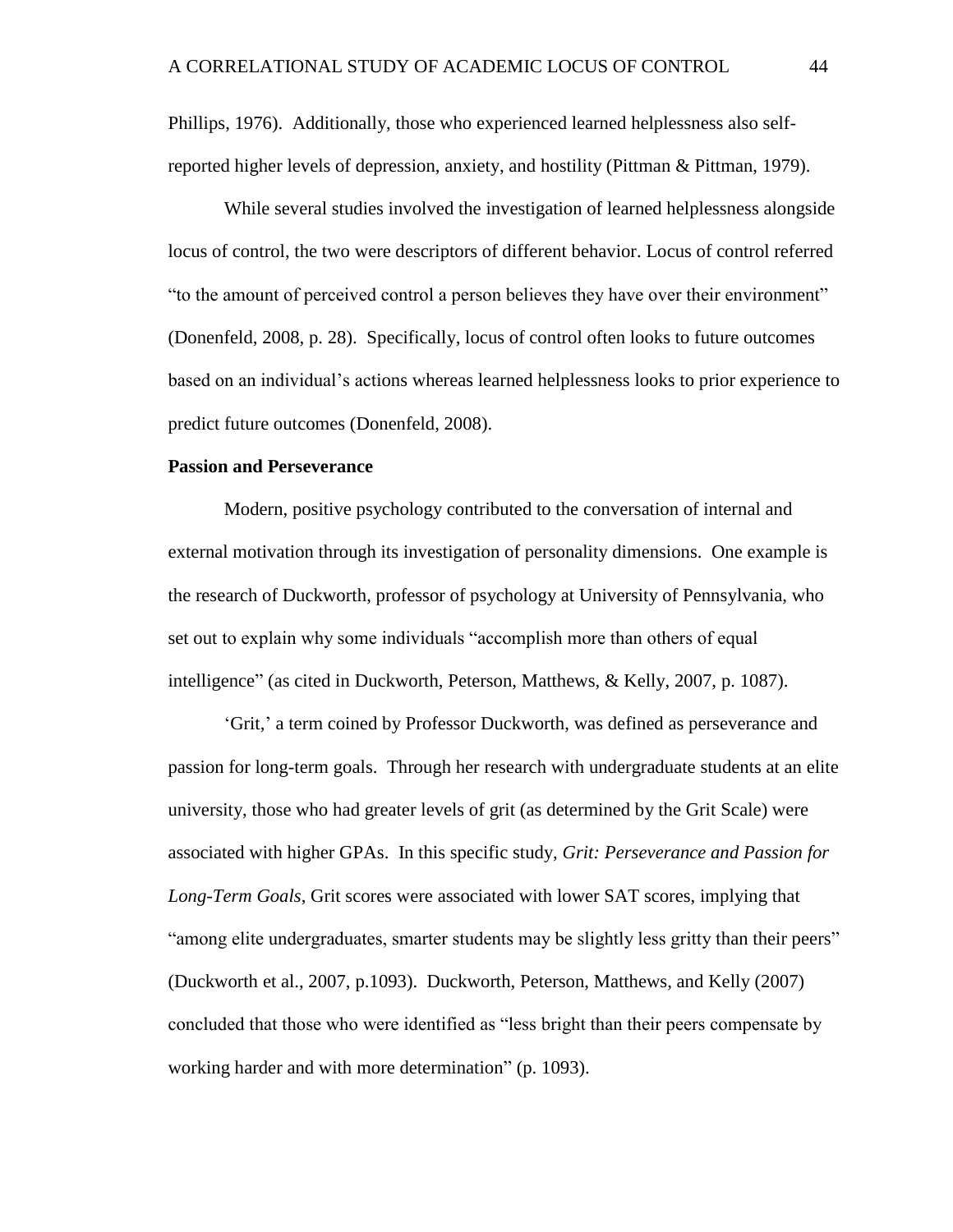Through research of grit, Duckworth et al. (2007) found that individuals with more education were higher in grit than the same age individuals with less education. Additionally, one study conducted demonstrated that scores obtained on the Grit Scale served as the best predictor of cadets who were retained following their rigorous summer regimen at West Point Academy.

Perhaps the most pertinent to this study were the results from a study involving finalists at the 2005 Scripps National Spelling Bee. Participants in the spelling bee ranged in age from seven to fifteen- years-old. Through use of the Grit Scale and review of study time of each participant, "gritty finalists outperformed their less gritty peers at least in part because they studied longer" (Duckworth et al., 2007, p. 1097). The research of Duckworth et al. (2007) was imperative because it suggested that achievement (even that outside of academics), was the result of not only talent, but also effort.

# **Additional Study Variables**

**Ethnicity.** Ethnicity as a factor in standardized testing pass rates was identified in other studies (Edmonds, 2014; Elpus, 2015; Graham, 2013; Wall, 2008). In a study regarding music teacher candidates who took the *Praxis II* for music educator licensure, Elpus (2015) found that Caucasian students earned higher scores on the *Praxis II* than their African American counterparts. Specifically, the Caucasian participant pass rates were double that of African American students, resulting in 85.8% of Caucasian participants passing as opposed to 41.7% of African American participants (Elpus, 2015, para. 32).

Such disparity also existed on the *Praxis I*. The *Praxis I* tested preservice teachers on reading, writing, and mathematics (ETS, 2018). Madkins (2011) stated: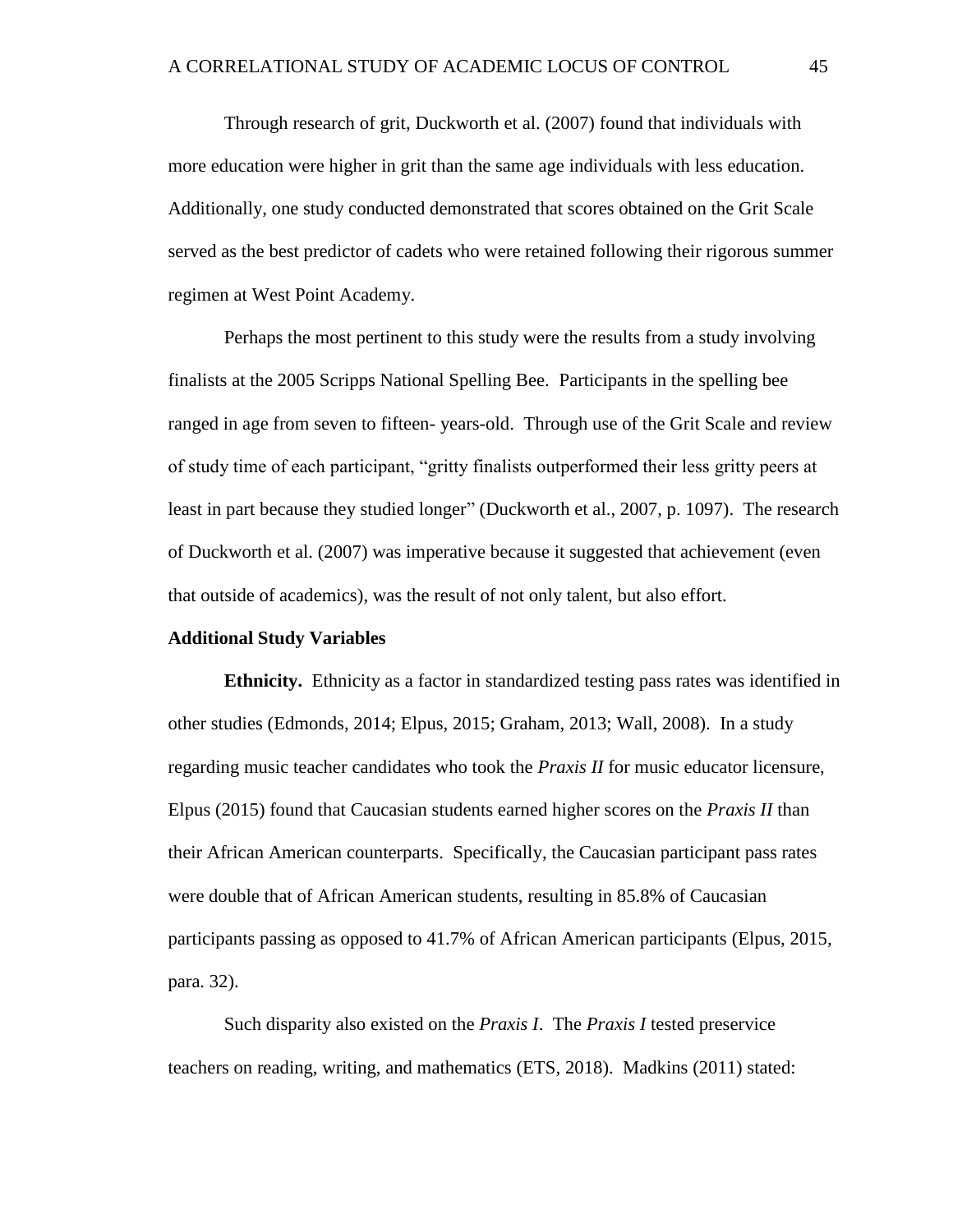Between 1994 and 1997, Black candidates had the lowest rate of passing the Praxis I when compared to other subgroups. About 74% of Black candidates passed the test compared to 94% of White candidates. For the 2002-2005 cohort, the rate dropped from 52% to 84% passing for Black and White candidates, respectively. (p. 421)

Madkins (2011) stated that historically, teacher candidates at historical Black colleges also have the lowest pass rate on the *Praxis I*. Because of her findings, Madkins (2011) suggested researchers and school administrators continue to seek alternative pathways to certification for minority candidates.

In 2014, Missouri removed the requirement of passing the *Praxis II* for school counselor certification. In place of the *Praxis II*, Missouri began requiring a passing score on the MCAs. Edmonds (2014) researched pass rates on the Missouri Educator Gateway Assessments (MoGEA), one version of the MCAs, and found that the gap between ethnicities continued to exist. Additionally, he concluded that gender and ethnicity served as predictors of MoGEA performance. Edmonds (2014) recommended Missouri not use the MoGEA to screen teacher candidates, as the disparity in pass rates eliminated a number of minority candidates from the teaching workforce.

**Gender**. In addition to a gap in pass rates based on ethnicity, Elpus (2015) found that gender was also factor in *Praxis II* pass rates for music educators. Male students performed better on the *Praxis II* than females. Similar findings were discovered in research regarding the MoGEA as well as the *Praxis I*. Male candidates typically performed better on the MoGEA and *Praxis I* than females (Edmonds, 2014; Gitomer, Brown, & Bonett, 2011). Researchers hypothesize that such discrepancies in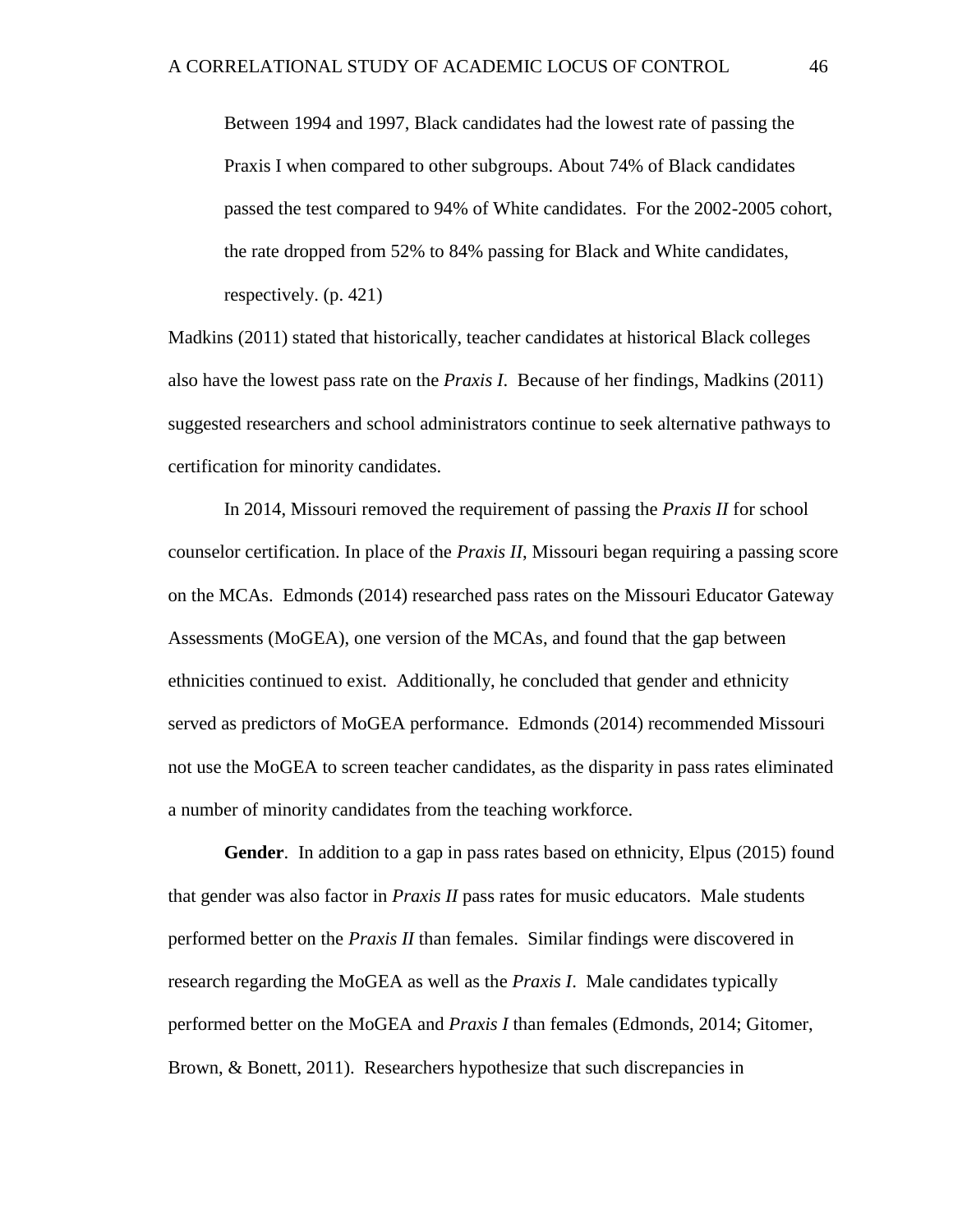performance based on gender is due to test bias (Bennet et al., 2006; Gitomer, Brown, and Bonett, 2011). Similar to inequalities in ethnicity, such findings regarding gender demonstrated the necessity to investigate gender as a variable in *Praxis II* performance among school counseling candidates.

**Age.** Within the nursing profession, "approximately 3,000 graduates of schools of nursing fail the licensure exam (NCLEX-RN) and are unable to enter the nursing workforce" (Simon, McGinniss, & Krauss, 2013, p. 18). A study regarding predictors of success on the NCLEX-RN found that older students (identified as those who had transferred credits into the program) were 1.19 times more likely to pass the NCLEX-RN (Simon et al., 2013). While age was a predictor in the study regarding nursing students, it indicated that older students performed better than younger students.

Literature suggested that typically, older students possessed more internal motivation and self-efficacy, resulting in favorable educational outcomes (O'Shea, 2003; Rothes, Lemos, & Gonçalves, 2017). Additional study regarding age as a predictor on the *Praxis II* was necessary to determine the relationship between age and *Praxis II* scores for school counseling candidates.

**Study preparation.** Activity related to studying can vary. "The term 'study' refers to the amount of time spend on any academic-related activities. Such activities may include, but are not limited to, doing homework, preparing for a quiz or an exam, conducting research, writing a reflective journal, writing a research report, and preparing for an oral presentation" (Lei, 2015, p. 195). Both research and common knowledge illustrated that in order to perform well on a test, students must understand and be able to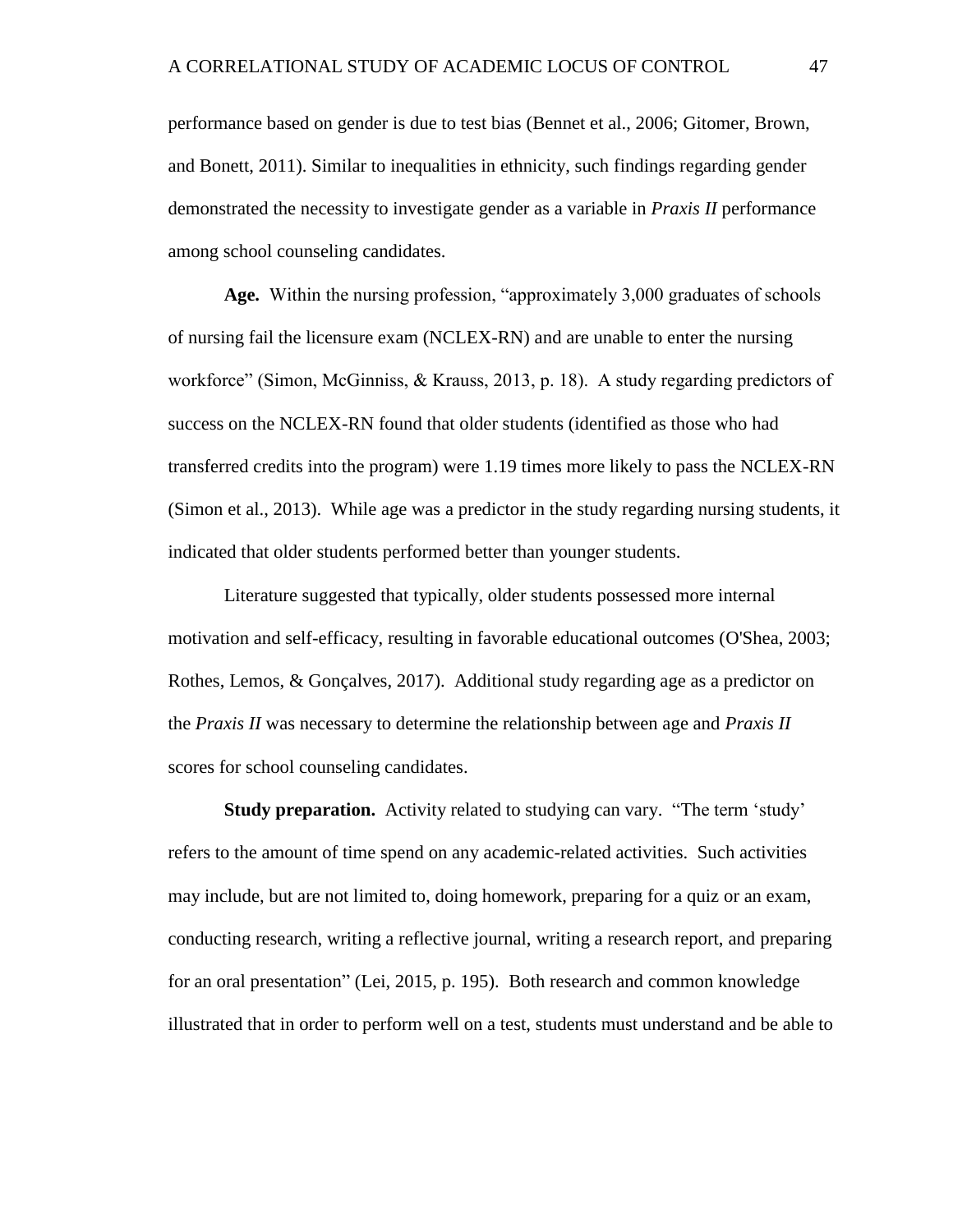recall information presented in class. The ability to do so involved monitoring one's own learning and understanding what he/she mastered and what he/she had yet to learn.

Self-regulation, "the self-generated thoughts, feelings, and actions for attaining one's goals" (Cohen, 2012, p. 892), involved the interaction between the individual, environment, and his/her behaviors. All individuals had the ability to self-regulate; however, the degree of self-regulation could vary among individuals. Self-regulated learners "set clear and realistic goals, use strategies, self-monitor, and evaluate their progress, as well as complete tasks on time, report high levels of motivation, and exhibit skill acquisition" (Cohen, 2012, p. 892). Research indicated that self-regulation could often affect "performance, such as goal setting, self-monitoring, self-evaluating, selfconsequences, environmental structuring, and help seeking" (Cohen, 2012, p. 893). Such constructs could have significant impact on test preparation and academic success.

In a study of 62 college students, those who scored higher on a test reported more self-regulatory processes before taking a test (study preparation), during test taking (reviewing responses), and following test taking (reviewing a test and determining what help was needed to improve). Such a study highlighted the effect of self-regulation on learning and test taking. Students who failed to use self-regulation in study preparation may be overly confident in their knowledge and/or test taking abilities, ultimately proving to be a hazard to themselves (Cohen, 2012).

Beyond measuring locus of control and its relationship with academic performance, this study sought to determine if specific study techniques related to locus of control and a pass/fail score on the *Praxis II*. Study preparation could include a variety of tasks from proper note taking to reviewing materials before a test. For this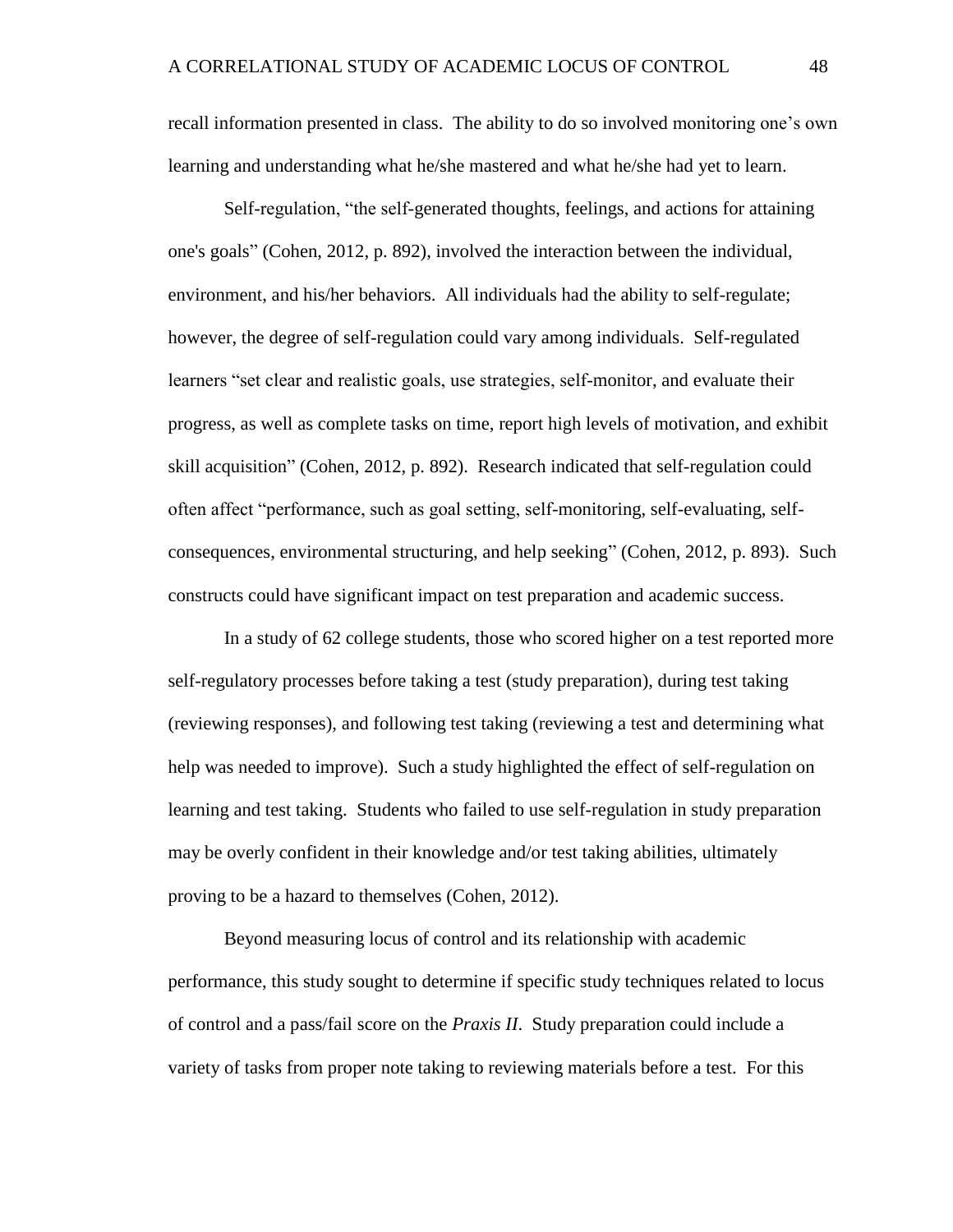study, the researcher sought to determine if study location, the amount of time dedicated to studying, or study activities influenced students' performance on the *Praxis II*.

**Location of study preparation.** Research was limited in determining whether study location could influence a student's academic performance. Ideally, study location would provide students an environment appropriate for learning and reviewing of materials. Lei (2015) indicated in his research that changing locations of where one studied could help prevent burnout; however, areas such as small libraries, academic department buildings, or public libraries tended to be more conducive to learning as opposed to dormitories or personal living space where students became easily distracted.

While this variable was of interest to the researcher, little to no research existed regarding the influence of study location on test outcomes, nor the relation to locus of control. The researcher concluded that investigating the use of technology for preparation might have been more beneficial than study location. Due to the demands on most graduate students (course work, job responsibilities, family responsibilities, etc.), there was little variation in study location.

**Hours spent studying.** In his review of literature, Lei (2015) also indicated that studying was most effective between "when [students] wake up and when they eat dinner" (p. 196). He suggested that time management was most imperative and that students should have a designated study time to develop the habit of studying regularly. This suggested that students who had a plan to study may be more effective in systematically setting aside time to study on a regular basis; however, a study conducted among college students by Hammonds and Mariano (2015) found that study time did not correlate with student grades on classroom tests. The authors were uncertain as to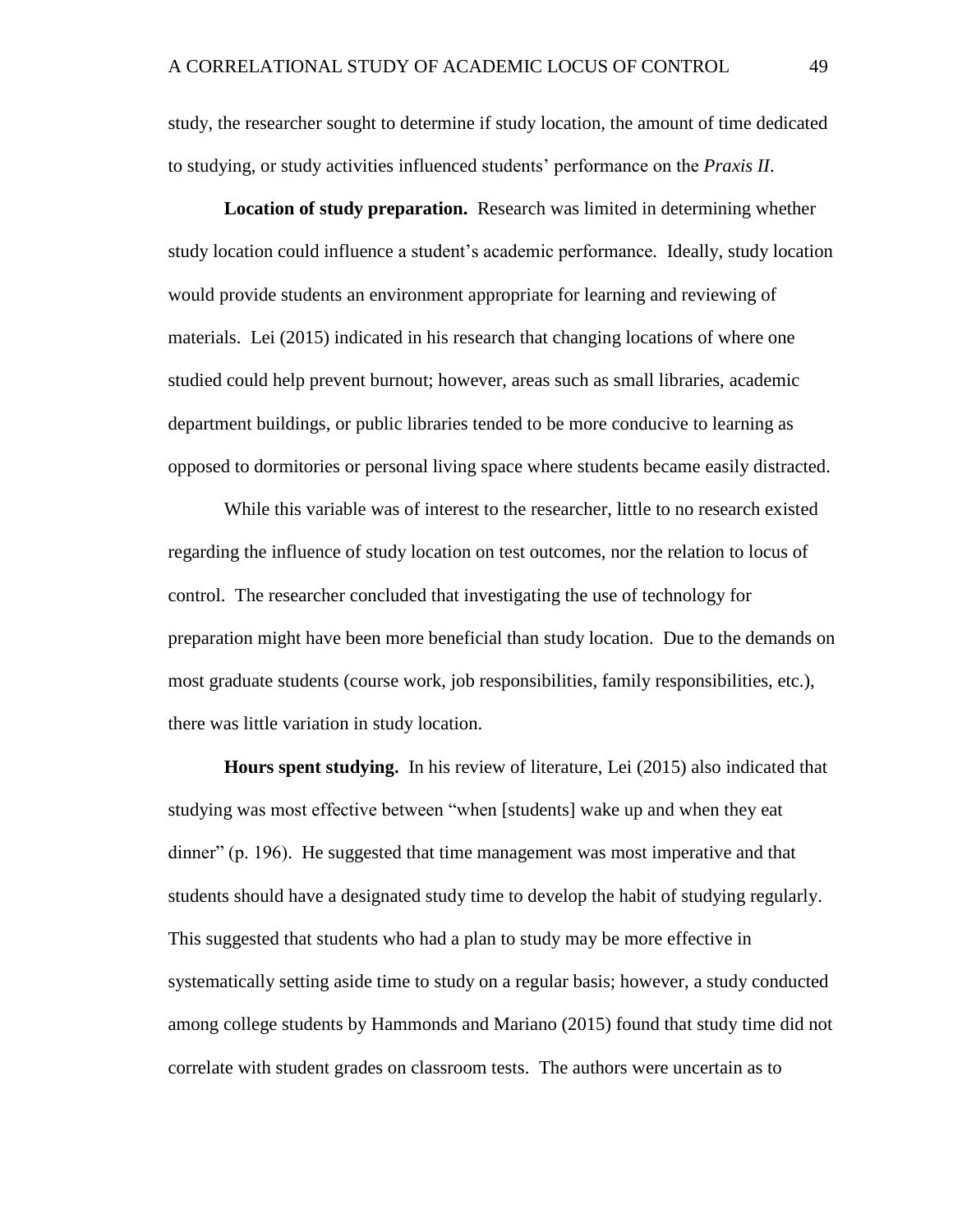whether such a finding was accurate or if students failed to accurately report time spent studying. Such findings indicated the need for further investigation with regard to an exit exam rather than a classroom test.

**Preparation activities.** In an article by Schoenherr (2006), he discussed the benefit of study groups and its reinforcement of material learned in class. He stated in his article that when students "work together in collaborative teams in classrooms, they learn material better than when they sit alone at their desks" (para. 5). Potthast conducted a study in 1999 to investigate how study groups in an introductory statistics course influenced student learning. In her study, Potthast (1999) found that students who participated in collaborative learning performed better on tests. Additionally, the collaborative work with peers increased communication with the course professor, which resulted in an increased learning experience.

With the ever-growing use of technology, students' use of available study materials and the activities they engaged in for study purposes continued to evolve. Collaborative learning could take place via technology platforms, rather than face-to-face interaction. Additionally, technology also provided avenues for test preparation that had not historically been available. In this study, the researcher did not consider whether students participated in a study group, unless otherwise specified by an individual student.

For this study, the researcher was specifically interested in whether students reviewed the 'Test at a Glance' material available on the ETS website, reviewed other textbooks and/or study materials, participated in a test preparation/study activity or course organized by a university or other institution, and whether students chose not to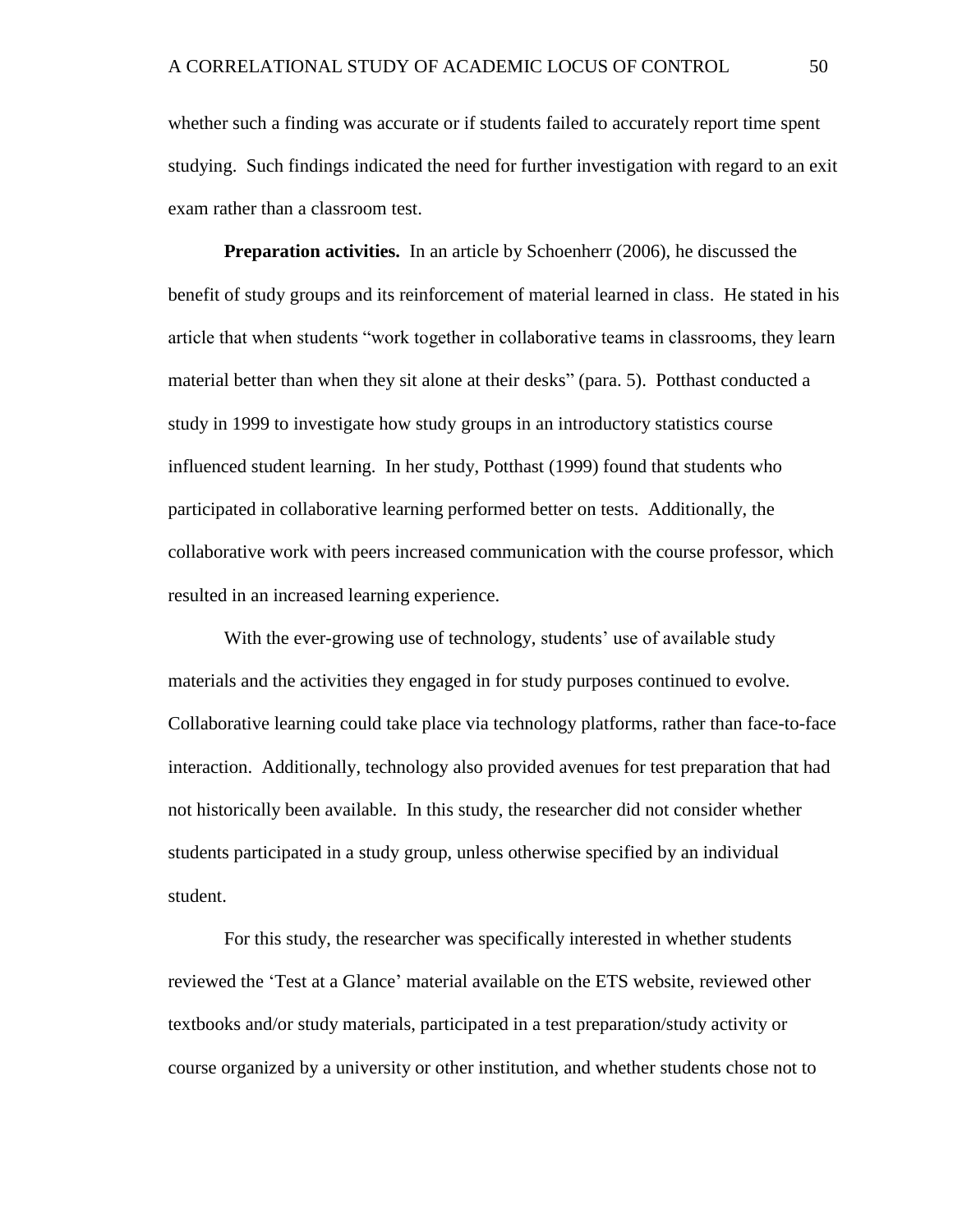engage in a study activity at all. For many school counseling programs, the aforementioned materials were commonly suggested tools for proper test preparation. While investigating the use of study groups among participants may have demonstrated another beneficial study technique, the researcher was interested in whether the materials students were encouraged to use were indeed beneficial tools for *Praxis II* preparation.

### **Perceptions of Preparation**

While worthwhile to investigate elements of preparation for standardized testing, perhaps equally valuable was the perception of preparation for a standardized test. In a study of African American students and their preparation for the *Praxis I*, Graham (2013) found through informational interviews that many most African American students in his study felt comfortable taking a standardized test; however, students felt inept to properly prepare for the *Praxis I.* Graham's (2013) study cited that students either were unaware of how to prepare for the exam or did not possess the resources necessary to secure assistance with exam preparation.

Additionally, in Graham's (2013) study, students shared the belief that standardized tests (such as the *Praxis I*), were not typically biased in questions and answers; however, they believed that such standardized tests were only measures of knowledge, not an indication that any one person would be a good teacher. One student was quoted, a first semester student enrolled in a teacher education program, "I didn't study [for the SAT]. I just went — I didn't really know what to study. It's such a broad test. I was like: I'm not going to sit here and worry about what to study. I just went in there and took the test" (Graham, 2013, p. 11). Such a belief dated back to standardized testing in high school and the perceived belief regarding study preparation.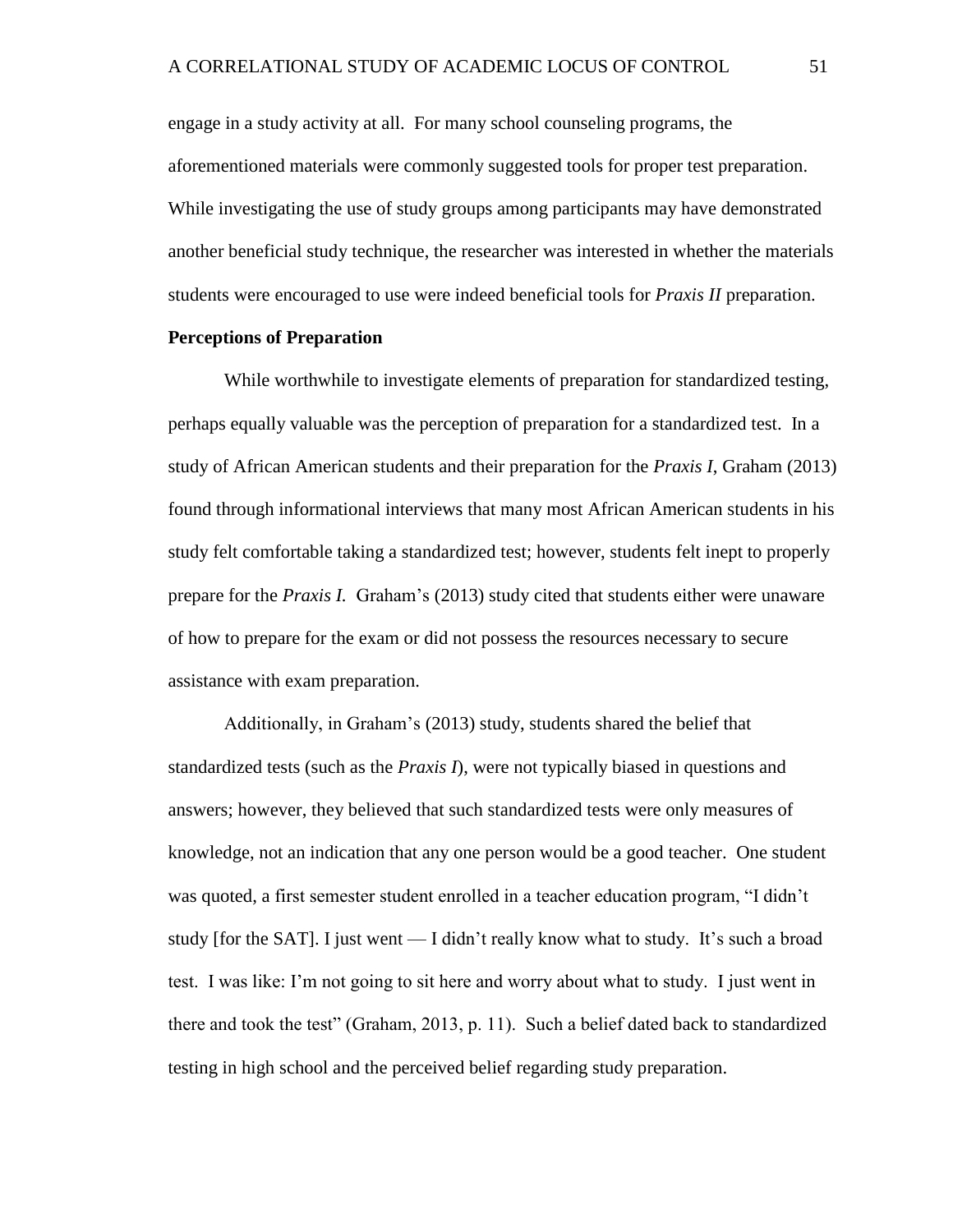Literature indicated that developing effective preparation programs may be beneficial to students when preparing to take standardized tests (Chittooran & Miles, 2001; Mee, 2000; Miyasaka, 2000; Taylor, 1992). Specifically, elements of effective preparation programs included "improving content knowledge, increasing knowledge of effective test-taking skills, referred to as test-wiseness, acknowledging the effects of test anxiety and reducing them" (Wall, 2008, p. 128). In Wall's (2008) study of preservice teacher candidates, those who participated in a preparation program for the CBASE and *Praxis II* performed at a better rate than those who did not participate.

In some cases, studies concluded that gains in test scores did not take place, despite the use of a preparation course and/or program (Rainey, 1996; Robb  $\&$ Ercanbrack, 1999; Scholes & Lain, 1997); however, most professionals concluded that intentional preparation for test taking can improve candidate self-efficacy; thereby, improving test outcomes (Wall & Symonds, 2012). Wall (2008) suggested that institutions should spend more time investigating how to best assist students in preparation for high stakes testing through preparation programs. Additionally, he suggested that more research was warranted regarding ACT/SAT scores as predictors of performance on tests like the *Praxis II*. Wall (2008) believed that identifying such would allow programs to be proactive in their advising of students who were more likely to be at-risk for failing the certification test.

# **Summary**

Chapter Two is a review of literature that supported the necessity of this study and research that closely related to the study of locus of control and the *Praxis II*. More specifically, Chapter Two examined the issue of the achievement gap between Caucasian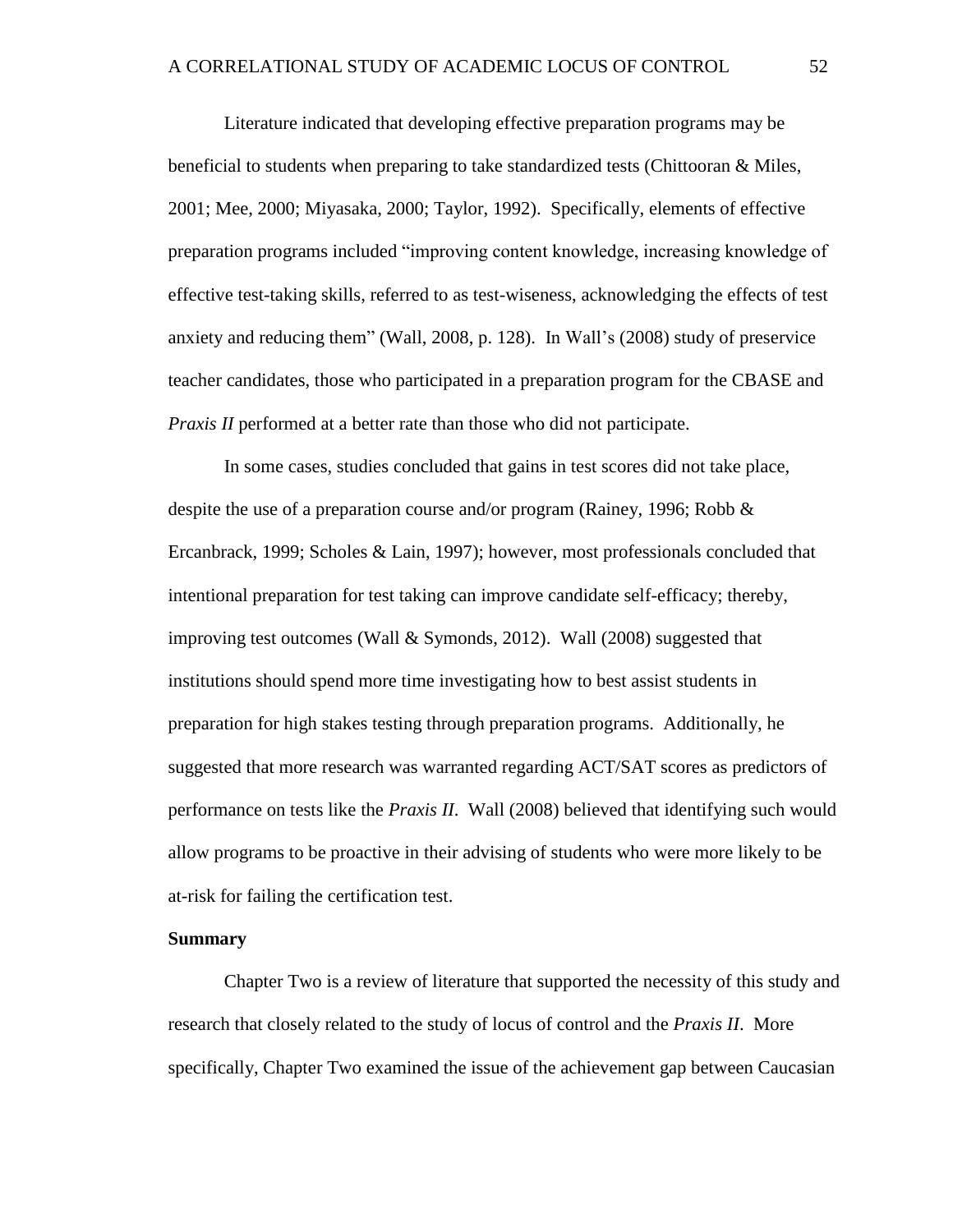and African American students throughout history and into higher education. Best practices for faculty seeking to close the achievement gap are provided.

Chapter Two includes definitions of key terms, including locus of control as well as academic locus of control. The researcher examined several studies implicating locus of control as a predicator of academic success as well as the rationale for utilizing locus of control within the study. Other psychological elements, including learned helplessness, passion, and perseverance were highlighted as other areas of research within a similar field.

The development and design of the *Praxis II* by the ETS, including its validity as a gatekeeper exam was also included in Chapter Two. The researcher details the validity, content development, and standards for testing fairness as it relates to the *Praxis II*. Because of changes within the state of Missouri regarding licensure exams, the MCA was discussed; however, despite the desire to minimize the achievement gap within the MCA, results from the MCA indicated that the achievement gap continued to exist.

While the achievement gap was widespread in the United States, and had historically been so, the relationship among variables that may contribute to the achievement gap were limited, specifically within higher education. Literature reviewed in Chapter Two indicates that locus of control could influence academic achievement, prompting the need for an investigation of locus of control and its relationship to the *Praxis II*.

The researcher had anecdotal evidence to suggest that students often spent little to no time preparing for the *Praxis II*. In addition to exploring the relationship between locus of control and the *Praxis II*, the researcher investigated other variables as part of the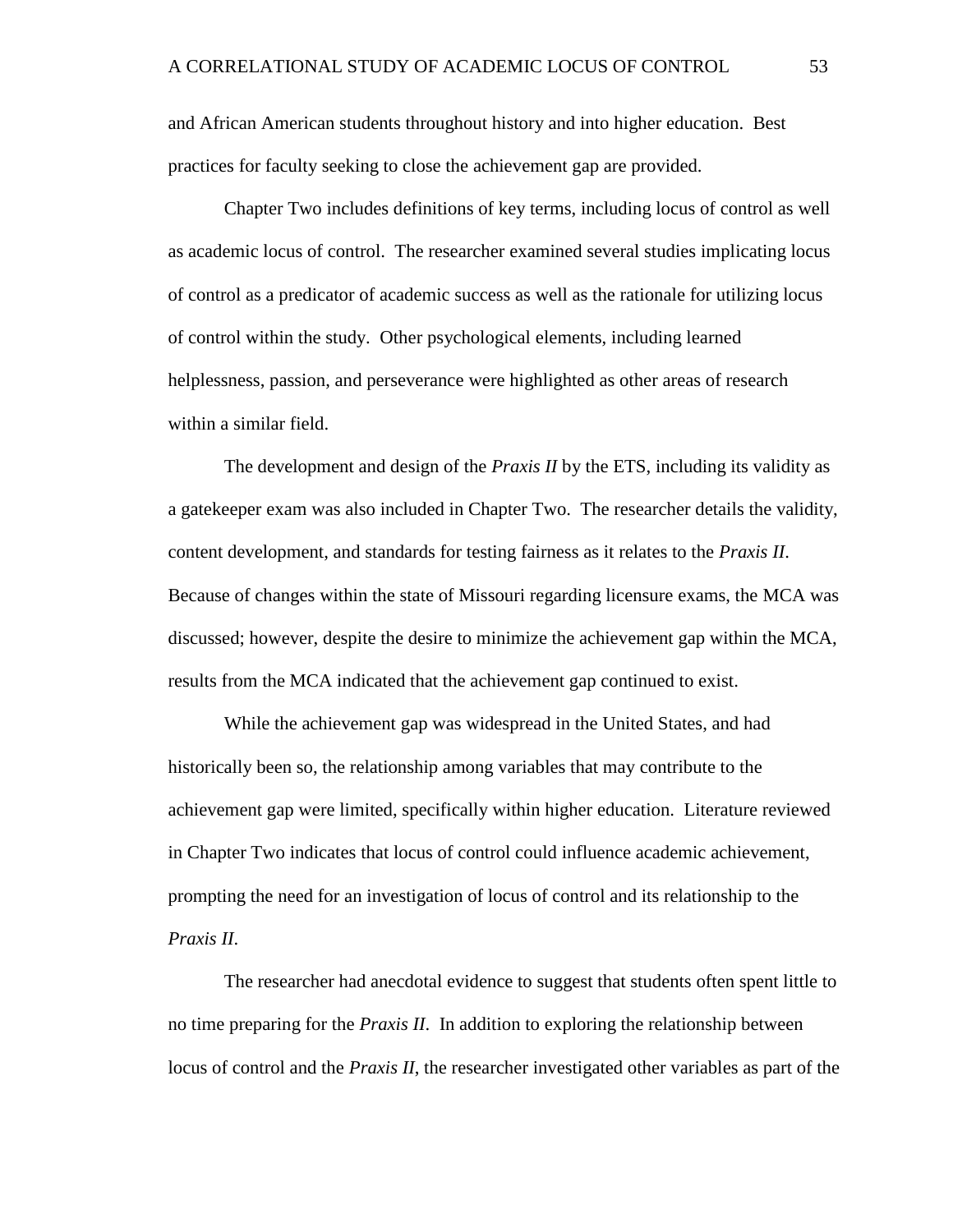study, heavily based on curiosity, though research supported the need to include some of the variables in the study. Specifically, the researcher sought to understand whether ethnicity, age, gender, study preparation, study location, hours spent studying, and preparation activities related to a student's *Praxis II* score. The role that locus of control could play in academic achievement, coupled with the anecdotal information the researcher possessed, demonstrated sufficient evidence to do further research, especially within the graduate student population, where literature was then-currently lacking.

Through this study, the researcher hoped to yield results that would aid in establishing indicators of risk for graduate student populations with regard to standardized testing, specifically, the *Praxis II*. A preliminary study could potentially aid faculty within school counseling programs in determining what content of the *Praxis II* to emphasize or discuss in class, as well as provide information for faculty to guide students in specific study habits proven to have an impact on *Praxis II* scores. Lastly, for administrators, the researcher hoped to yield results that would contribute to the literature that may later aid further study regarding intervention for students at risk of not passing the *Praxis II*.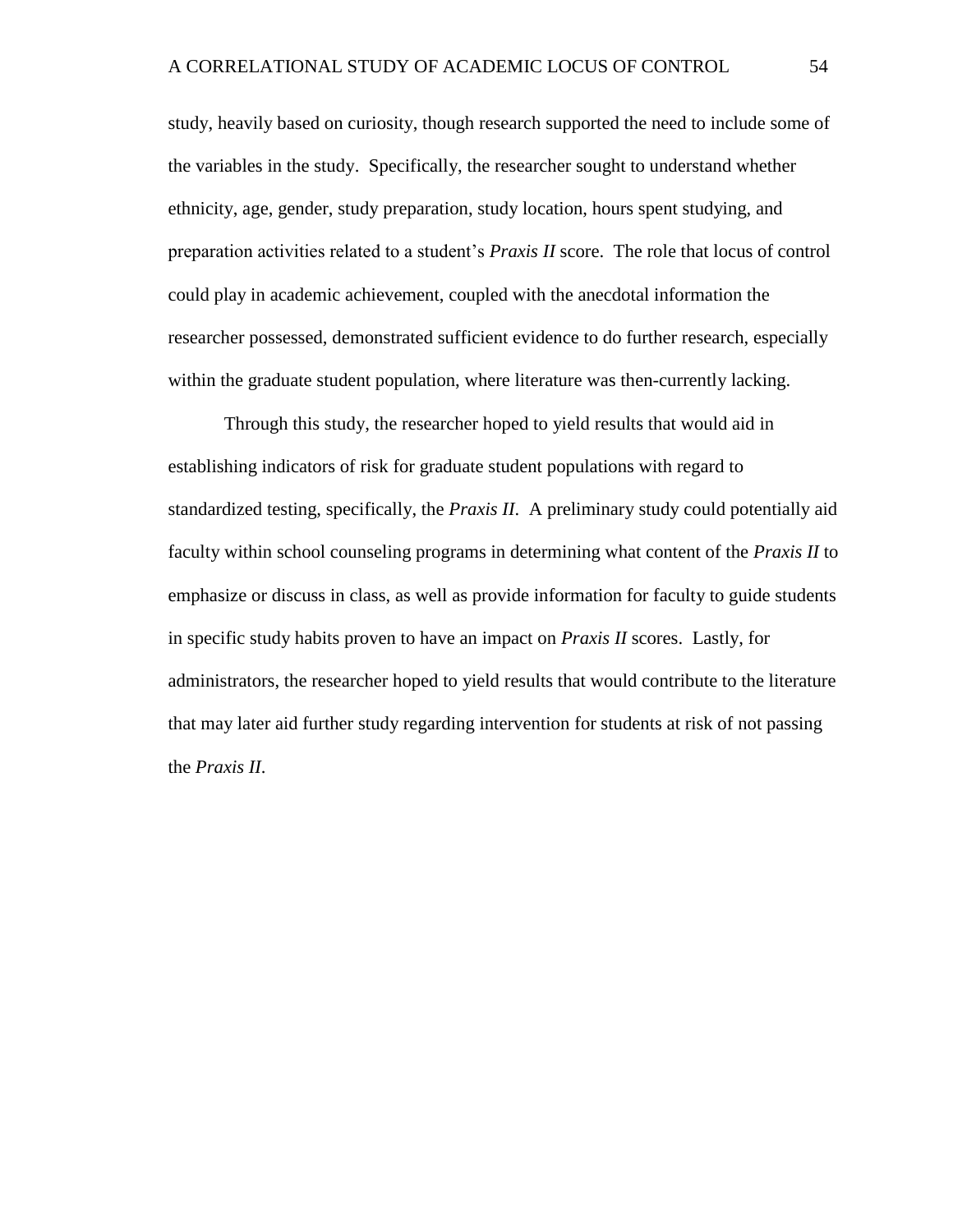### **Chapter Three: Methodology**

# **Introduction**

The purpose of this research was to develop an understanding of academic locus and its relationship to several variables, including preparation strategies of students, and its effect on the *Praxis II* score. The researcher sought to determine whether students enrolled in school counseling program Field Placement courses at a Midwestern university identified as having an internal or external loci of control and whether locus of control correlated with students' anticipated study preparation versus actual study preparation. Additionally, the researcher sought to identify whether locus of control correlated with *Praxis II (0421)* results; whether anticipated study preparation versus actual study preparation correlated with *Praxis II (0421)* results; and to identify to what degree the aforementioned variables could predict performance on the *Praxis II (0421)* results.

Studies investigating the relationship among locus of control and other variables utilized a quantitative approach to research (Findley & Cooper, 1983; Mischel et al., 1974; Nord et al., 1974; Nordstrom & Segrist, 2009; Watson, 1967). To determine whether a relationship among the variables and locus of control existed, the researcher conducted a quantitative study, utilizing hypothesis testing to determine the relationship among variables potentially influencing *Praxis II* scores. Data for this study included responses from participants on surveys, including the Academic Locus of Control measure, the Intended *Praxis II*: Professional School Counselor Preparation Survey, and the Actual *Praxis II*: Professional School Counselor Preparation Survey. Lastly, *Praxis II*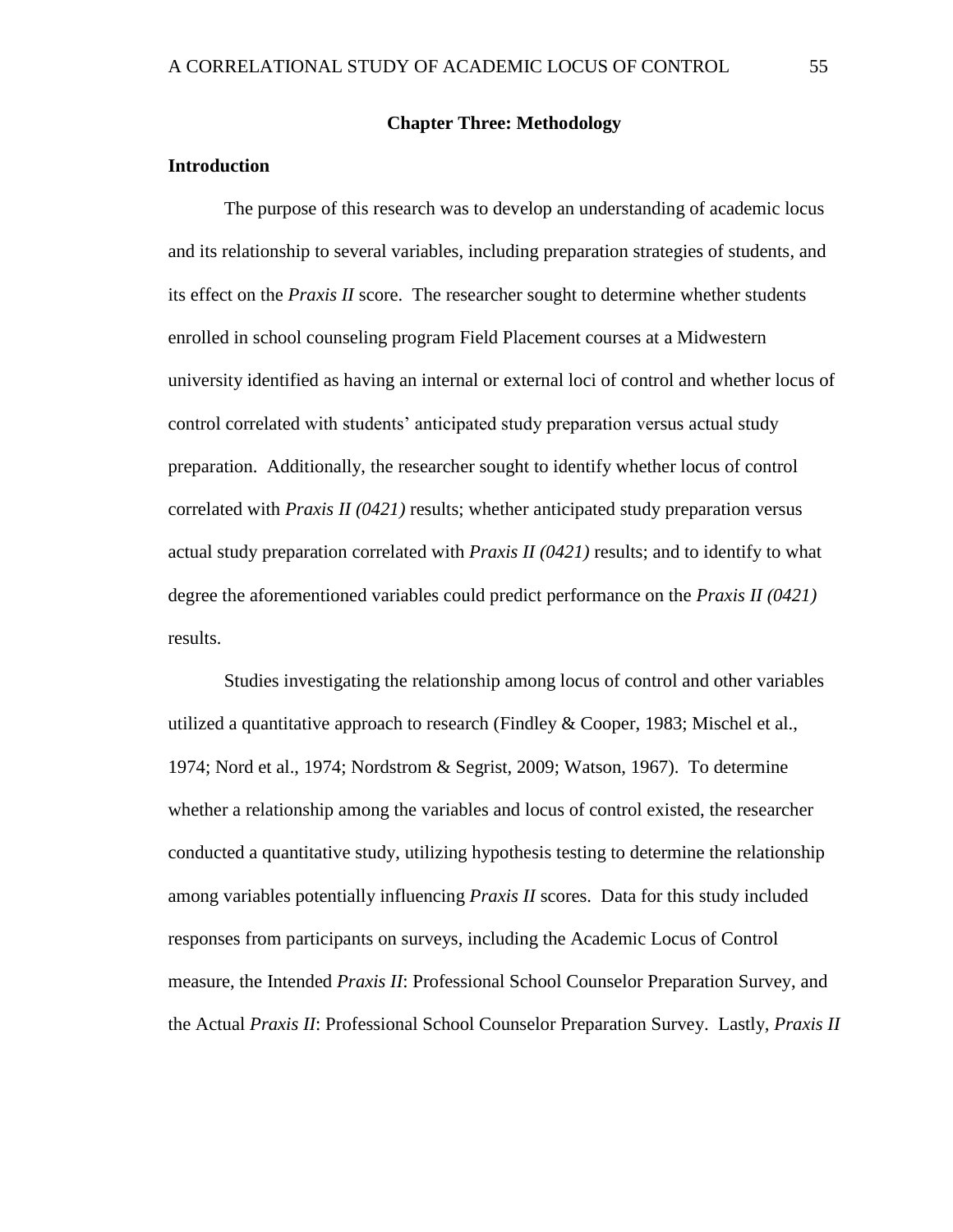scores from participants were collected to correlate them to variables identified on each survey instrument.

The researcher used convenience sampling to determine the sample. Bluman (2008) explained that in convenience sampling, the researcher "uses subjects that are convenient" (p. 13). Convenience sampling allowed the researcher to include all participants willing to participate in the study; however, convenience sampling does limit the ability to generalize findings in this study to a larger population. Convenience sampling was used, due the difficulty in recruiting school counseling participants across the state, because of the limited number of school counseling programs. In this study, criteria to be considered a participant included enrollment in a Field Placement course, completion of the *Praxis II*, completion of the Academic Locus of Control measure, completion of the Intended *Praxis II*: Professional School Counselor Preparation Survey, and completion of the minimum number of Actual *Praxis II*: Professional School Counselor Preparation surveys.

#### **Research Participants**

This study involved participants attending a Midwestern, private, Liberal Arts University. All participants were enrolled in graduate level school counseling courses and were seeking certification as a school counselor within the state. Originally, 85 individuals consented to participate in the study; however, the researcher deemed 35 participants ineligible to be considered in the study results, because the individuals completing the surveys failed to complete a minimum of 12 surveys over the course of one semester. Additionally, one participant failed to report his/her *Praxis II* score to the institution, which also eliminated the participant from the study.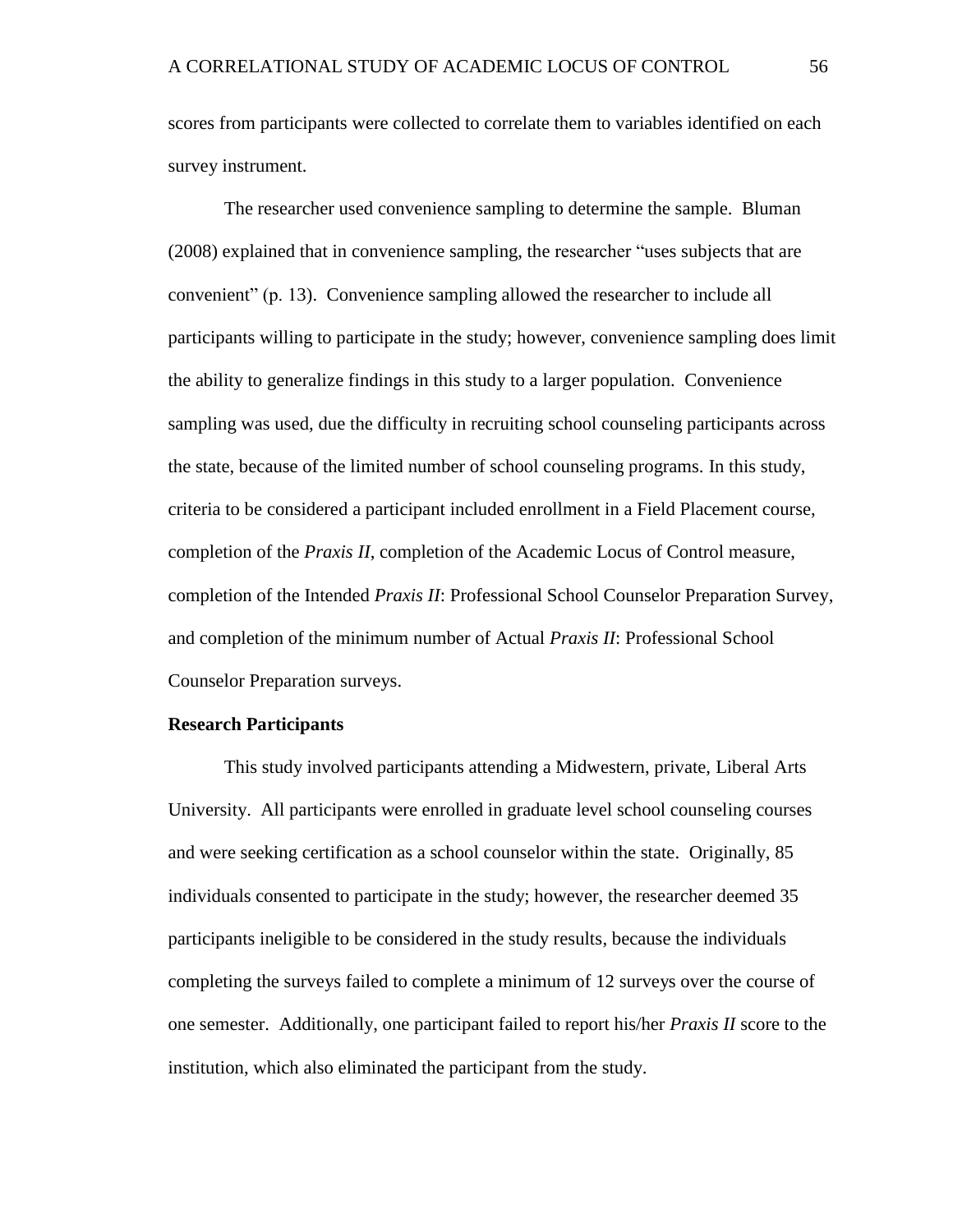The data gathered for this study reflected duplicate information for five participants, resulting in 44 participants. Given participant responses may vary from semester to semester, data collected from the same participants during different semesters was included in the results. Due to the inclusion of duplicate participants from semester to semester, 49 respondents were included in the study.

Of the 44 unique study participants, 9% were males ( $n = 4$ ) and 91% were females  $(n = 40)$ . The ethnicity of the sample was 71% White  $(n = 31)$  and 29% African American ( $n = 13$ ). Half of the participants (50%) in this study were between the ages of 20 and 30 ( $n = 22$ ), 39% were between the ages of 31 and 40 ( $n = 17$ ), 6% were between the ages of 41 and 50 ( $n = 3$ ), and 5% were between the ages of 51 and 60 ( $n = 2$ ). No participants identified themselves as being over the age of 60. The participants of the study were comparable in makeup to the characteristics of students enrolled in the school counseling program at the Midwestern university.

Contact was established with eligible participants via classroom visits to request involvement in the study. Professors teaching the Field Placement course were able to integrate the Academic Locus of Control measure, the Intended *Praxis II*: Professional School Counselor Preparation Survey, and the Actual *Praxis II*: Professional School Counselor Preparation surveys into the Field Placement course. Prior to visiting any Field Placement classrooms to request consent from students for participation, the Lindenwood University Institutional Review Board approved this study.

The researcher initially collected data from participants using their names and their student identification numbers. The researcher then removed student names, leaving only student identification numbers to align all data for each participant with the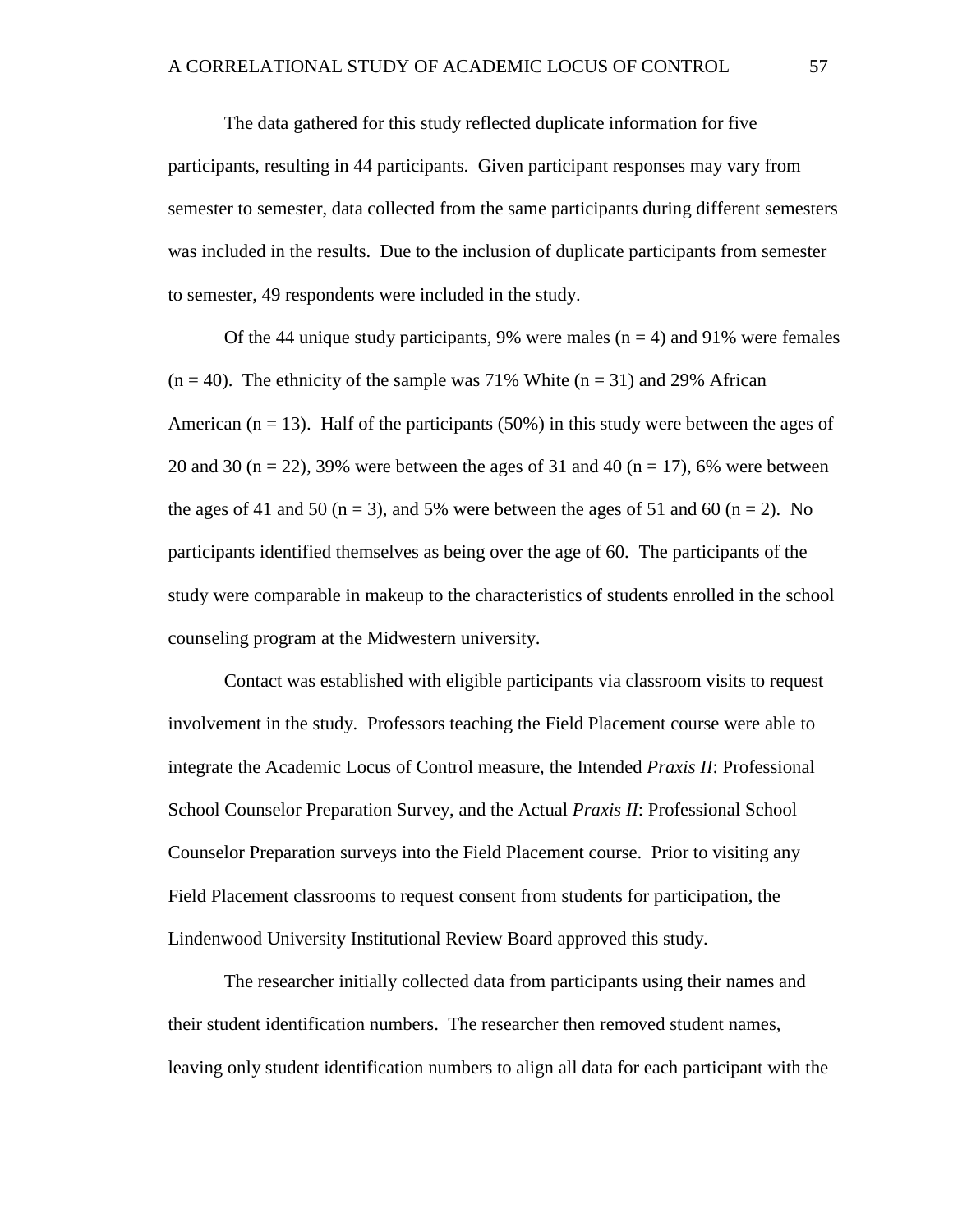proper student identification number. Once all collected data were aligned with the appropriate participant, student identification numbers were replaced with random numbers in descending order to eliminate any type of participant identification.

# **Hypotheses**

The researcher investigated the following six hypotheses. The first hypothesis investigated the relationship between locus of control and anticipated study preparation, with the null hypothesis stating that there is no relationship between locus of control and anticipated study preparation for the *Praxis II*, as measured by the Academic Locus of Control scale and the Intended *Praxis II*: Professional School Counselor Preparation Survey.

The second hypothesis investigated the relationship between locus of control and actual study preparation as reported by students themselves. The null hypothesis stated that there is no relationship between locus of control and actual study preparation for the *Praxis II,* as measured by the Academic Locus of Control scale and the Actual *Praxis II*: Professional School Counselor Preparation Survey.

The third hypothesis for this study investigated the relationship between locus of control and the *Praxis II* test results, with the null hypothesis stating that there is no relationship between locus of control and *Praxis II* results, as measured by the Academic Locus of Control scale and the obtained score on the *Praxis II* exam.

The fourth hypothesis investigated the relationship between anticipated study preparation and *Praxis II* results. The null hypothesis stated that there is no relationship between anticipated study preparation and *Praxis II* results, as measured by the Intended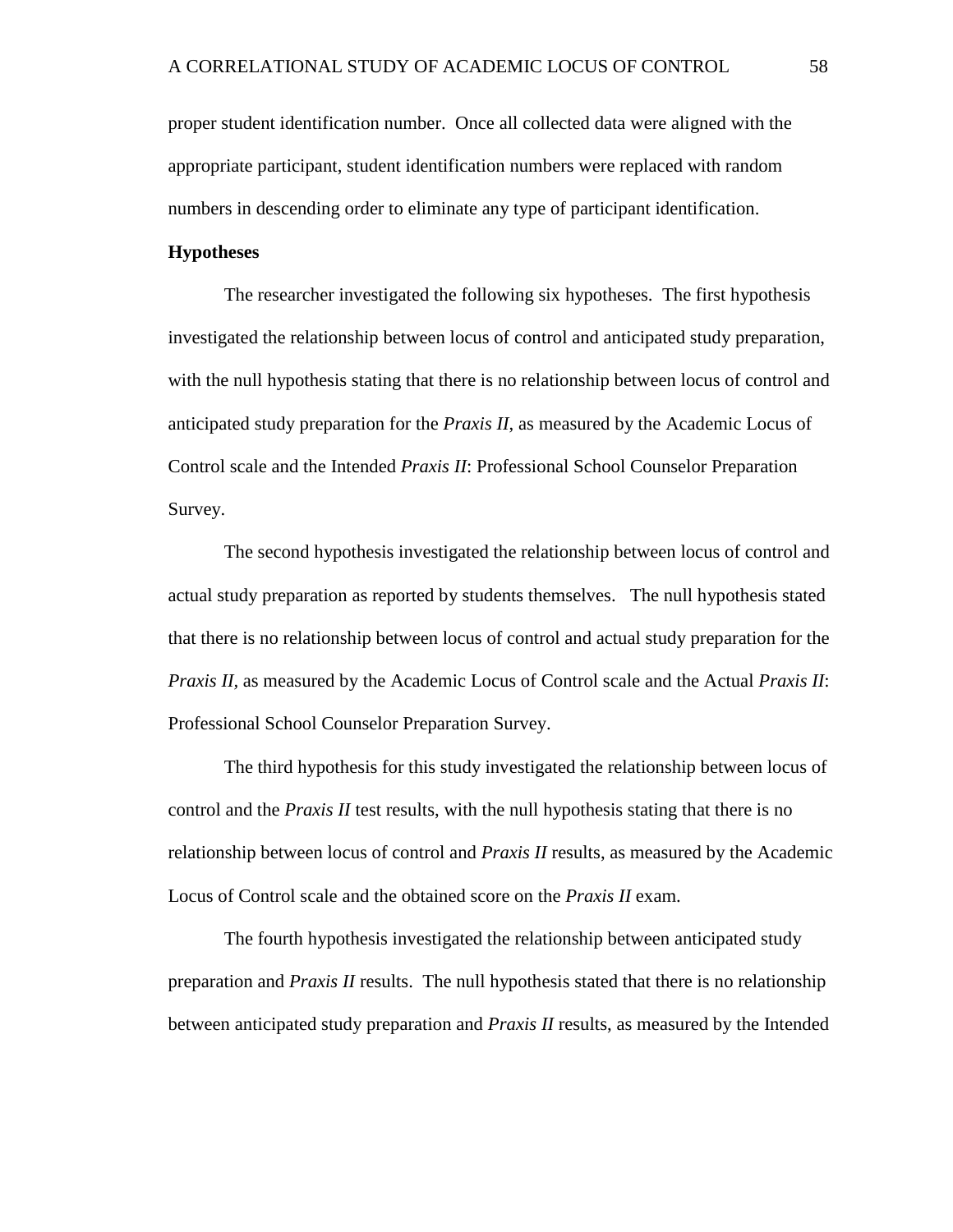*Praxis II*: Professional School Counselor Preparation Survey and the obtained score on the *Praxis II* exam.

The fifth hypothesis investigated the relationship between self-reported actual study preparation of students and the *Praxis II* test scores. The null hypothesis stated that there is no relationship between actual study preparation and *Praxis II* results, as measured by the Actual *Praxis II*: Professional School Counselor Preparation Survey and the obtained score on the *Praxis II* exam*.*

The final hypothesis investigated the relationship among gender, ethnicity, age, exam delivery, location of study preparation, hours spent in preparation, preparation activities and the *Praxis II* test scores. The null hypothesis stated that the variables are not predictors of the *Praxis II* test results.

#### **Research Instruments**

**Academic Locus of Control.** Originally developed by Trice in 1985, The Academic Locus of Control Scale for College Students (see Appendix A) was designed to better "predict a wide range of relevant behavior of college students" (Trice, 1985, p. 1043) building from the framework set forth by Rotter (1954, 1966) and his design of locus of control instruments. The researcher chose to use the Academic Locus of Control Scale for College Students for this study due to its high test-retest reliability and its significant correlation to achievement motivation (Trice, 1985).

According to later studies conducted by Trice (1987), the Academic Locus of Control Scale for College Students was found to have significant correlation with variables typically regarded as important to success in college, specifically in the studies conducted by Trice, class participation, study time, and homework. Trice (1987)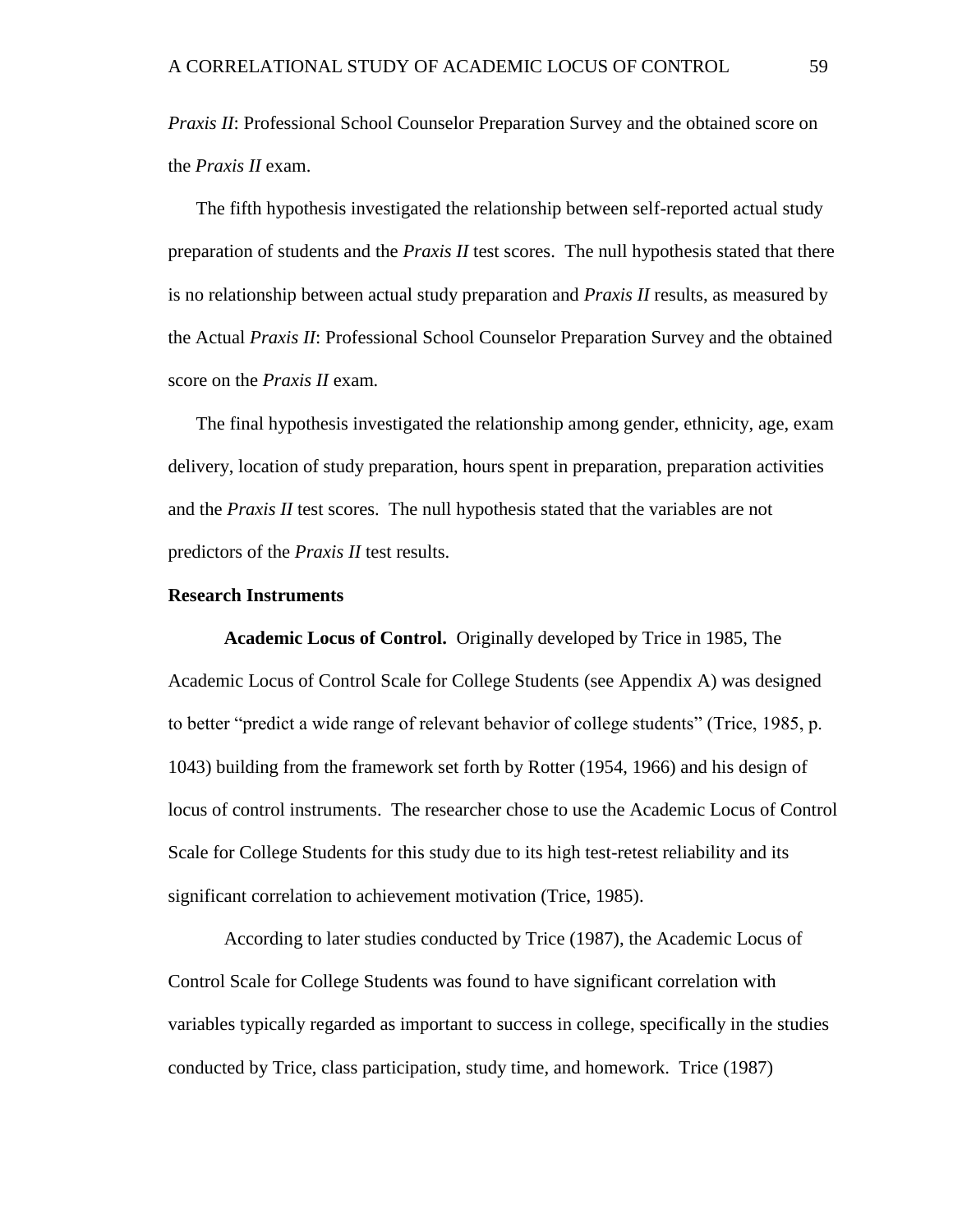concluded that such results supported "the validity of the scale as a useful measure of college students' beliefs in the contingency between their actions and success or failure in college" (p. 485).

The instrument consisted of 28 statements about various academic topics. For each statement, participants indicated whether the statement reflected their personal belief by selecting true (T) or false (F). The researcher emphasized that participants should respond to statements based on what was true of their behavior, rather than what the participants would like to be true. The researcher also explained to the participants that there were not 'right or wrong' answers to select.

**Intended** *Praxis II***: Professional School Counselor preparation survey.** The researcher generated the tool used to assess participants' intended preparation for the *Praxis II*, which consisted of 12 survey questions (see Appendix B). Individual survey items on the Intended *Praxis II*: Professional School Counselor Preparation Survey were created primarily based on the researcher's interest. Anecdotal information gathered by the researcher contributed to the design of the individual survey items, as the researcher sought to collect information regarding participant perspectives. Literature regarding locus of control indicated that differences existed between those who had internal versus external locus of control, indicating an individual perspective regarding the outcome of behavior (Rotter, 1966). The researcher designed the survey to collect participants' perspective regarding their intended preparation for the *Praxis II* through a series of multiple-choice questions.

The Intended *Praxis II*: Professional School Counselor Preparation Survey required participants to specify their plans to study for the *Praxis II* through a series of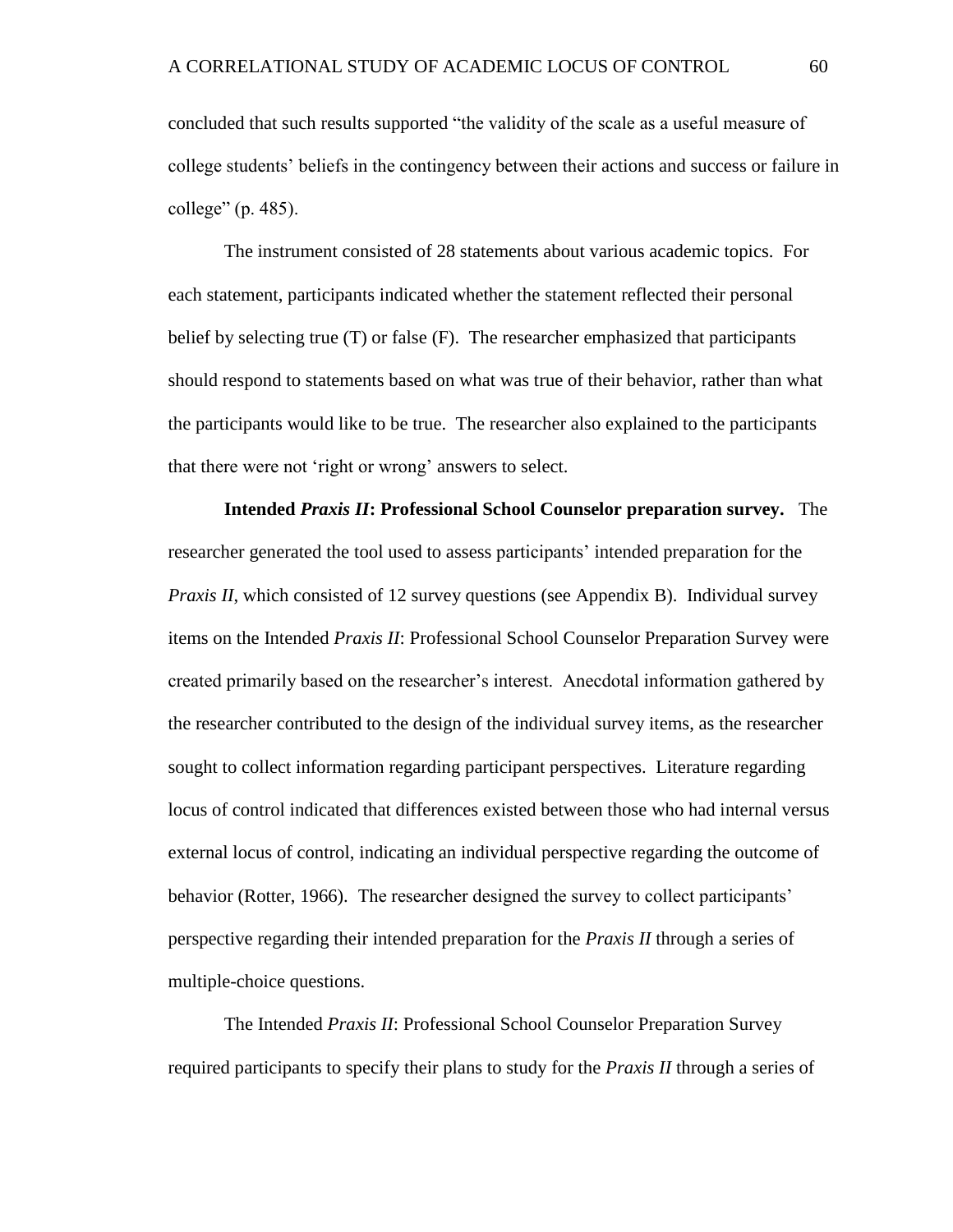multiple-choice questions. Specific survey items inquired about how much time participants planned to prepare, where participants planned to prepare, with whom (if anyone) participants planned to prepare, programs/materials participants planned to use to prepare, as well as gathering demographic information for the purpose of data analysis. To evaluate its reliability, the researcher piloted the survey prior to its use in this study, with students enrolled in the Field Placement class during a prior semester.

**Actual** *Praxis II***: Professional School Counselor preparation survey.** The researcher generated the tool used to assess participants' actual preparation for the *Praxis II*, which consisted of four survey questions (see Appendix C). Individual survey items on the Actual *Praxis II*: Professional School Counselor Preparation Survey were created primarily based on the researcher's interest. Anecdotal information gathered by the researcher contributed to the design of the individual survey items, as the researcher sought to collect information regarding participant perspectives. Literature regarding locus of control indicated that differences existed between those who had internal versus external locus of control, indicating an individual perspective regarding the outcome of behavior (Rotter, 1966). The researcher designed the survey to collect participants' perspective regarding their actual weekly preparation for the *Praxis II* through a series of multiple-choice questions.

The Actual *Praxis II*: Professional School Counselor Preparation Survey required participants to specify the time spent and activities they engaged in while preparing for the *Praxis II* by surveying them on a weekly basis. Survey items included questions regarding whether the participants studied, how much time the student spent preparing within the last week, where the participant spent time preparing within the last week, with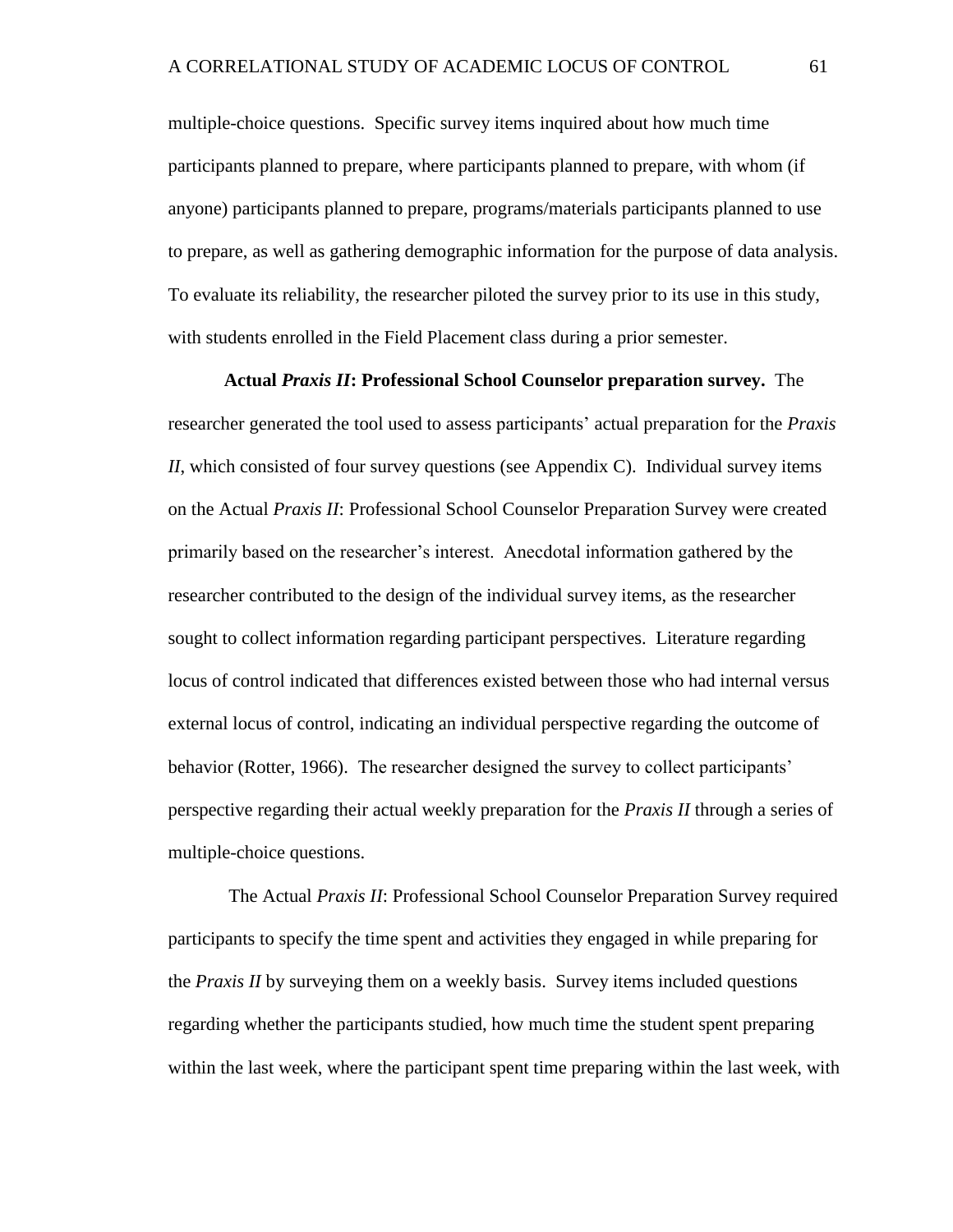whom (if anyone) they prepared alongside within the last week, and if they used any programs/materials to assist with preparation within the last week. To evaluate its reliability, the researcher piloted the survey prior to its use in this study, with students enrolled in the Field Placement class during a prior semester.

## **Data Collection and Analysis Procedures**

Due to the nature of the research regarding the *Praxis II,* the researcher chose to use the school counseling program capstone class, Field Placement, to identify potential study participants. Students enrolled in the school counseling program were required to complete two semesters of Field Placement. During Field Placement, students worked in a school setting under the supervision of a certified school counselor to experience the roles and responsibilities of a school counselor, and demonstrate their competency as a school counselor under supervision. In addition to the field experience, students were required to attend the Field Placement course on a weekly basis during the semester to receive supervision from a faculty member at the Midwestern university in addition to the certified school counselor under which they worked in the school setting. It was also during the two semesters of Field Placement that students were encouraged to take the *Praxis II* exam, as the Field Placement courses were typically the remaining two courses students took as part of the school counseling. Lastly, successful completion of the *Praxis II* was a graduation requirement.

Initially, the researcher visited each section of the Field Placement course offered during the spring 2013 semester during the first week of class. Due to the multiple sections of the course, the researcher included participants from two separate campuses of the Midwestern university in the study. The researcher extended the invitation for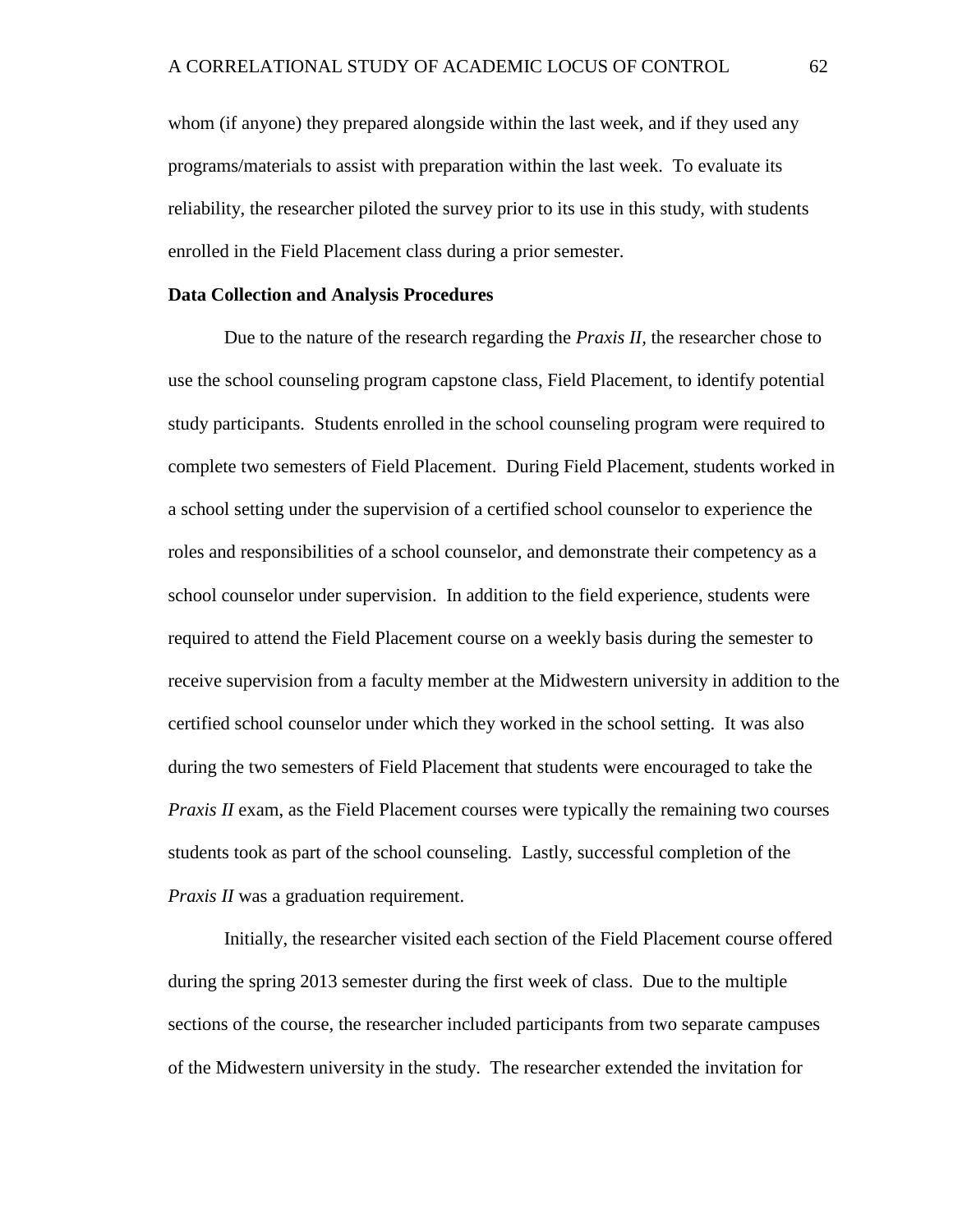participation in the study to students enrolled in the Field Placement during these classroom visits, following an explanation of the study. Potential participants were given a consent form and, if willing to participate, were asked to read the form, sign the form, and return it to the researcher.

During the same class visit, those who consented to participate in the study completed the Academic Locus of Control measure. Immediately following the Academic Locus of Control measure, participants completed the survey, Intended *Praxis II*: Professional School Counselor Preparation Survey, regarding their intended plans for preparing to take the *Praxis II.* Following their completion, the researcher collected all forms and surveys during the class session.

Subsequently, participants completed the survey, Actual *Praxis II*: Professional School Counselor Preparation Survey, regarding their preparations to take the *Praxis II,*  on a weekly basis during their Field Placement class session. The professor of the course distributed the surveys during class*.* Following each course session, the professor returned the completed surveys to the researcher.

On occasion, participants missed class or classes were cancelled due to school breaks; therefore, some participants did not participate in the weekly survey. For these students, the researcher contacted the participants and requested they complete the weekly survey. The researcher contacted absent participants through e-mail. The researcher provided the participants the survey and the option to reply with their answers by e-mail or to print out the survey and return personally. The researcher eliminated data of individuals who failed to complete four or more surveys conducted on a weekly basis. Over the course of the semester, participants were expected to complete 16 surveys (one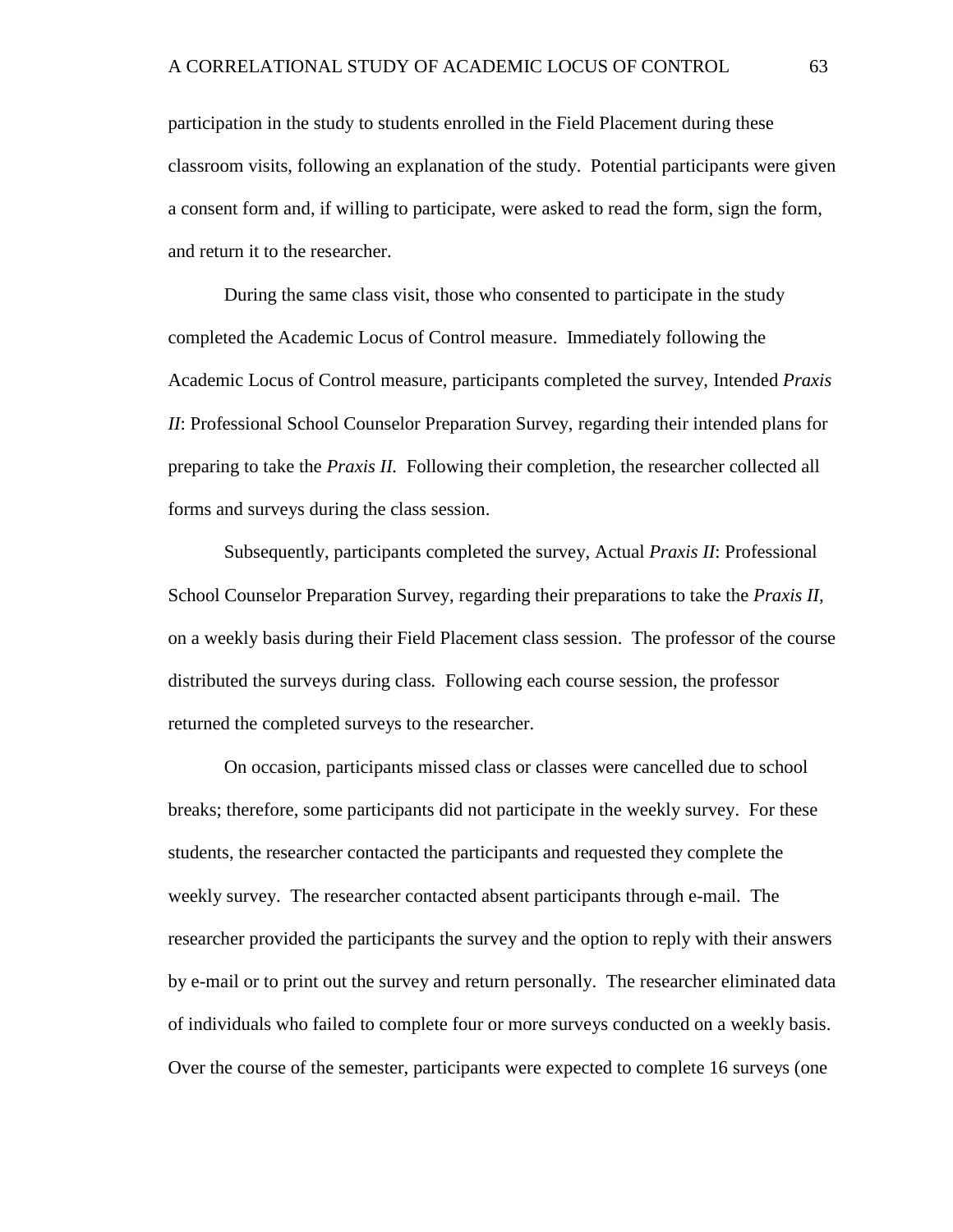Intended *Praxis II*: Professional School Counselor Preparation Survey; 15 Actual *Praxis II*: Professional School Counselor Preparation Surveys) and a minimum of 12 surveys to remain as participants in the research.

During the fall 2013 semester, the researcher repeated the aforementioned steps during the first week of classes. Following the fall 2013, the researcher determined which participants to eliminate from the study based on their lack of participation in survey completion. Eligible participants for the study successfully met requirements through completion of the appropriate number of surveys and the Academic Locus of Control measure. The researcher collected *Praxis II* scores of those participants who remained eligible to partake in the study. Following the collection of all data, the researcher statistically analyzed data using a Pearson Product Moment Correlation Coefficient (PPMCC) for the first five hypotheses, as well as logistical regression for the sixth hypothesis.

**Calculating Academic Locus of Control.** The researcher calculated whether participants possessed an internal or external academic locus of control by comparing the true and false responses of participants on the Academic Locus of Control Scale for College Students to determine to Trice's (1986, 1987) key. For each response that matched Trice's (1986, 1987) key, the researcher granted a point, resulting in a total score on the Academic Locus of Control Scale. Scores identifying internal locus of control ranged from zero to 13. Scores identifying an external locus of control ranged from 14 to 28.

**Coding for survey responses.** The researcher used numerical coding for all responses, because participants designated answers to survey items using an alphabetical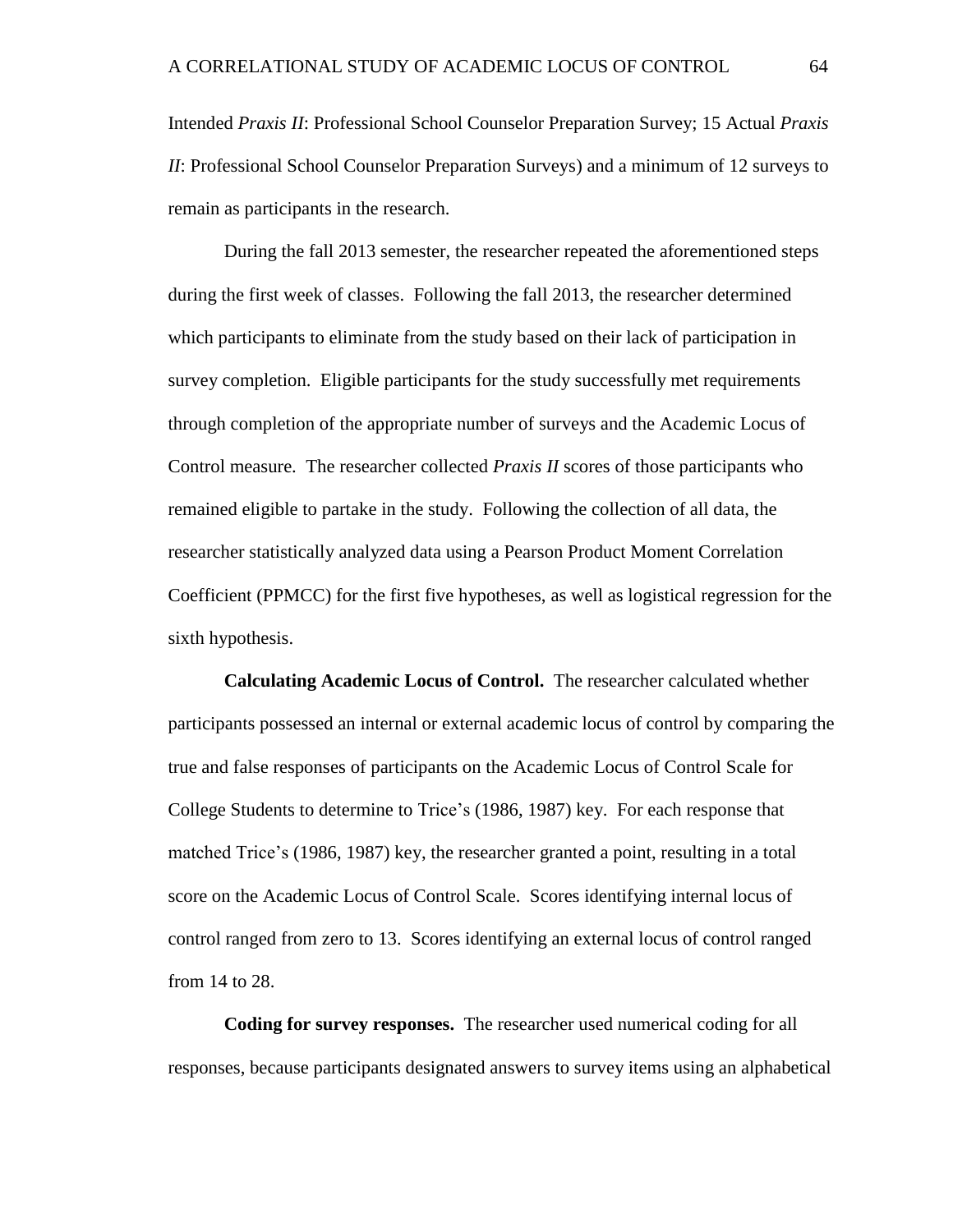indicator. Each letter was given a number in ascending order (i.e.  $A=1$ ,  $B=2$ , etc.). In some cases, survey items elicited more than one response for each statement. When participants provided more than one answer to a single survey statement, the researcher coded the response to match the number of answers the participant provided. For example, if the participant endorsed A, B, D, options on a survey, the researcher coded the response with a number three.

When coding gender responses, the researcher coded responses for those who identified as males with a number one. The researcher coded responses for those who identified as females with a number two. For ethnicity, the researcher coded responses for those who identified as African American with a number one. The researcher coded responses for those who identified as White with a number two. No students identified as Asian, Hispanic, Native American, or Other, eliminating coding through use of numbers three through six.

When coding age responses, the researcher coded responses for those who identified as 20 to 30-year-olds with a number one. The researcher coded responses for those who identified as 31 to 40-year-olds with a number two. The researcher coded responses for those who identified as 41 to 50-year-olds with a number three. The researcher coded responses for those who identified as 51 to 60-year-olds with a number four. The researcher coded responses for those who identified as 60 or older with a number five.

**Data analysis.** Following the collection of all data, the researcher statistically analyzed data using a PPMCC for hypotheses one through five and a logistical regression for hypothesis six. According to Bluman (2008), determining the relationship between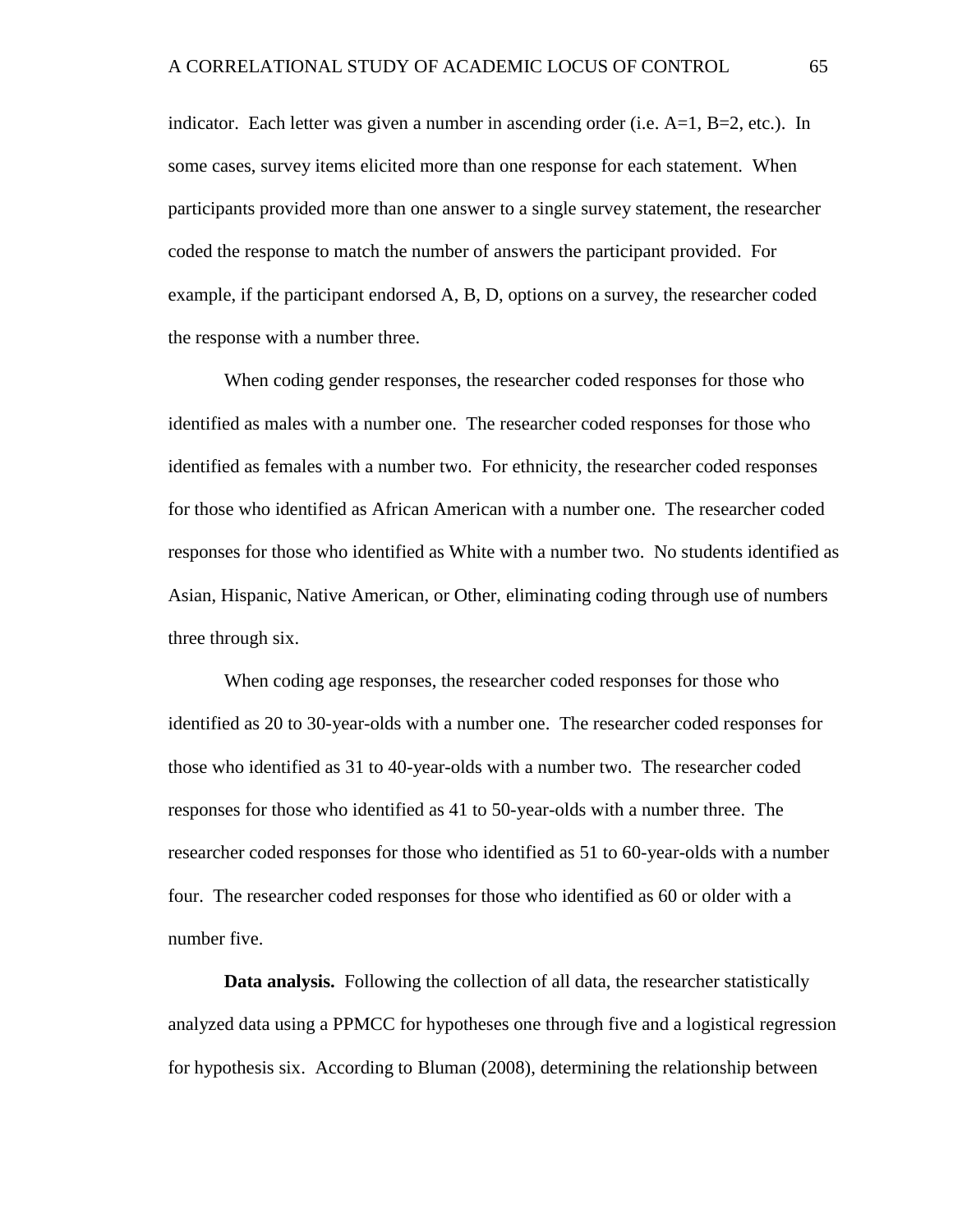variables was accomplished through the technique of a correlation analysis. Such an analysis aided the researcher in determining the strength of the relationship, should one exist, between the variables. Additionally, through a correlation analysis, the researcher could determine whether the relationship between variables, should one exist, was positive or negative. Studies investigating the relationship among locus of control and other variables utilized a correlation to determine whether a relationship between variables existed and to what degree (Findley & Cooper, 1983; Mischel et al., 1974; Nord et al., 1974; Nordstrom & Segrist, 2009; Watson, 1967).

The researcher also chose to use a regression analysis in this study for hypothesis six to determine the relationship among variables. Different from a correlation, a regression analysis aided the researcher in determining whether the independent variable could predict the dependent variable (Bluman, 2008). In this study, the researcher sought to determine whether any variables measured in the study could predict passing scores on the *Praxis II*. Similar to a correlation, completing this type of analysis aided the researcher in identifying whether a positive or negative relationship existed between variables.

## **Conclusion**

The purpose of this research was to develop an understanding of academic locus and its relationship to several variables, including preparation strategies of students and its relationship to *Praxis II* scores. Utilizing a quantitative approach with hypothesis testing, the researcher measured the relationship among participants' academic locus of control, their plans to prepare for the *Praxis II*, weekly preparation for the *Praxis II,* and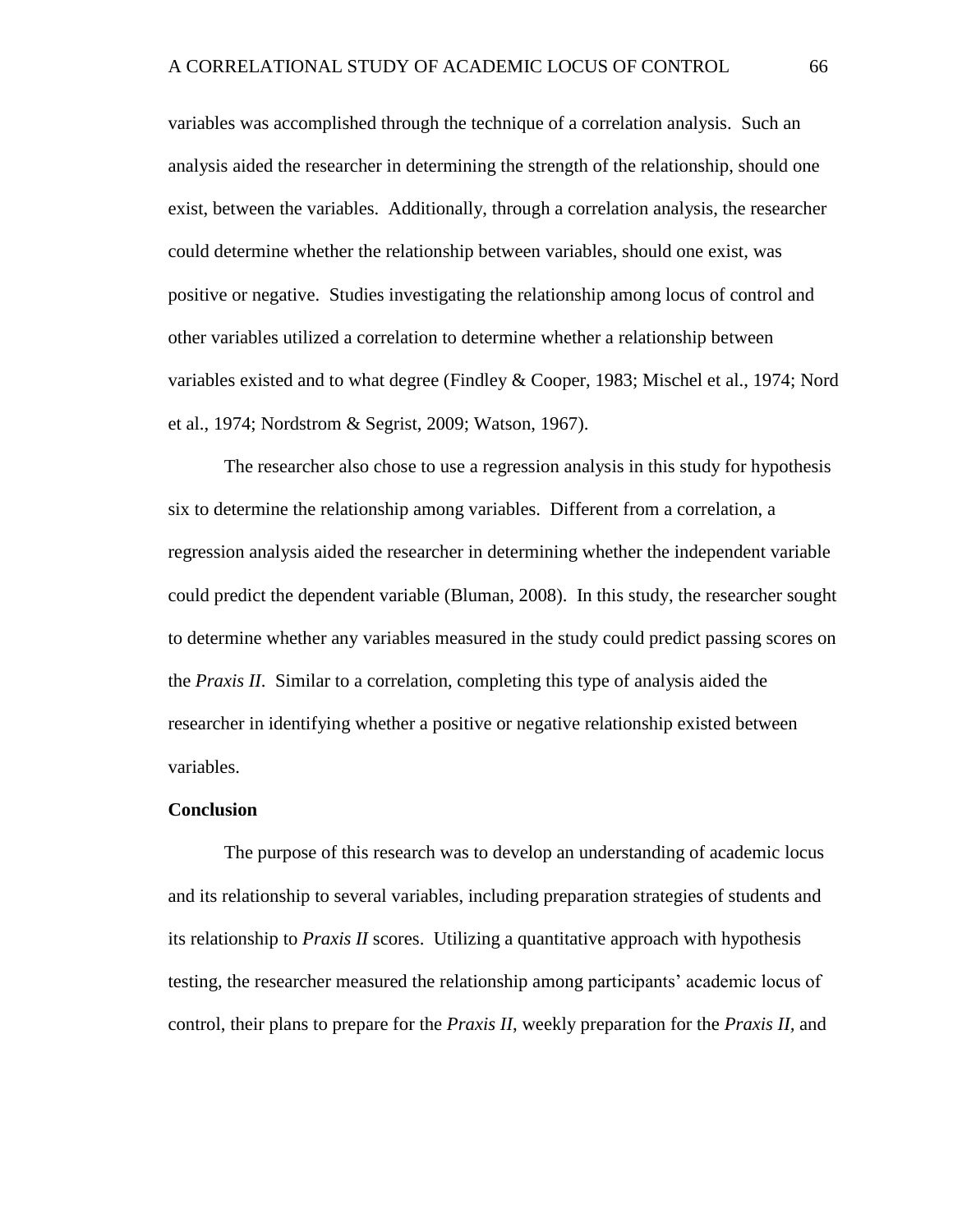*Praxis II* scores. In addition, the researcher determined whether these variables were predictors of *Praxis II* scores for participants.

The researcher utilized convenience sampling to determine the participant sample. In this study, convenience sampling allowed the researcher to include all participants in the study, but did limit the ability to generalize findings to a larger population. A total of 49 respondents were included in the study, including five duplicate participants, due to their enrollment in the Field Placement course for more than one semester.

Chapter Three discussed the six hypotheses the researcher investigated, all of which sought to determine whether a relationship among the *Praxis II*, study preparation, and locus of control existed, and if so, to what degree. The researcher explained the study design, including the process followed for contacting participants enrolled in Field Placement courses and data collection through survey instruments. As part of the study, the researcher developed two survey instruments to evaluate participants' intended study preparation for the *Praxis II,* as well as what participants actually did on a weekly basis to study for the *Praxis II*. Both survey instruments were piloted prior to the beginning of this study.

Chapter Three also highlighted the process for data collection, including the calculation of academic locus of control based on Trice's (1986, 1987) instrument and coding of survey responses. With regard to data analysis, the researcher used a PPMCC for the following hypotheses: 1) There is no relationship between locus of control and anticipated study preparation for the *Praxis II*, as measured by the Academic Locus of Control scale and the Intended *Praxis II*: Professional School Counselor Preparation Survey; 2) There is no relationship between locus of control and actual study preparation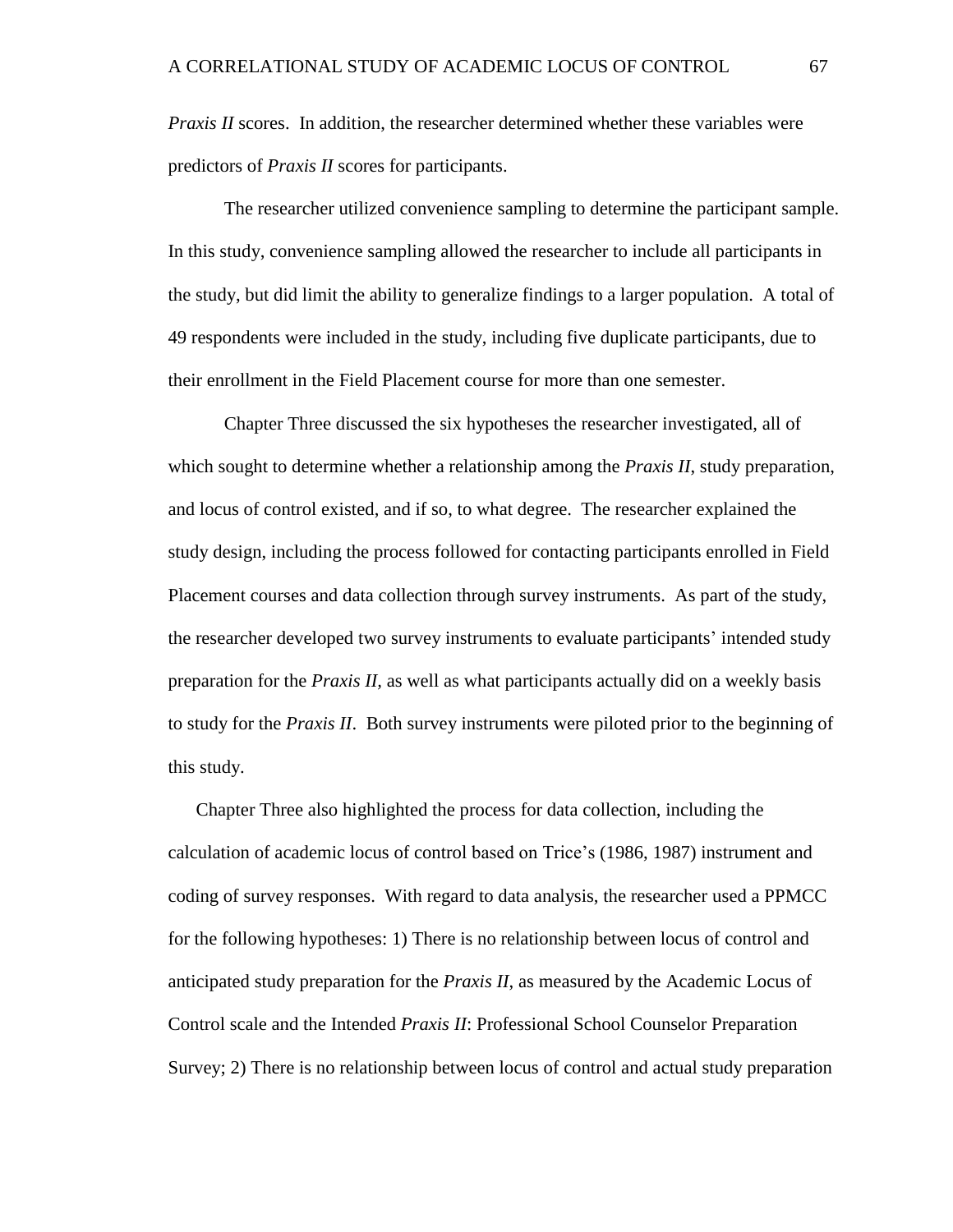for the *Praxis II,* as measured by the Academic Locus of Control scale and the Actual *Praxis II*: Professional School Counselor Preparation Survey; 3) There is no relationship between locus of control and *Praxis II* results, as measured by the Academic Locus of Control scale and the obtained score on the *Praxis II* exam; 4) There is no relationship between anticipated study preparation and *Praxis II* results, as measured by the Intended *Praxis II*: Professional School Counselor Preparation Survey and the obtained score on the *Praxis II* exam; and 5) There is no relationship between actual study preparation and *Praxis II* results, as measured by the Actual *Praxis II*: Professional School Counselor Preparation Survey and the obtained score on the *Praxis II* exam*.*

The researcher used a logistical regression for the final null hypothesis: Gender, ethnicity, age, exam delivery, location of study preparation, hours spent in preparation, preparation activities are not predictors of *Praxis II* test scores. Utilizing such analyses allowed the researcher to determine the strength of the relationship among the variables, should one exist, and whether the relationship was positive or negative.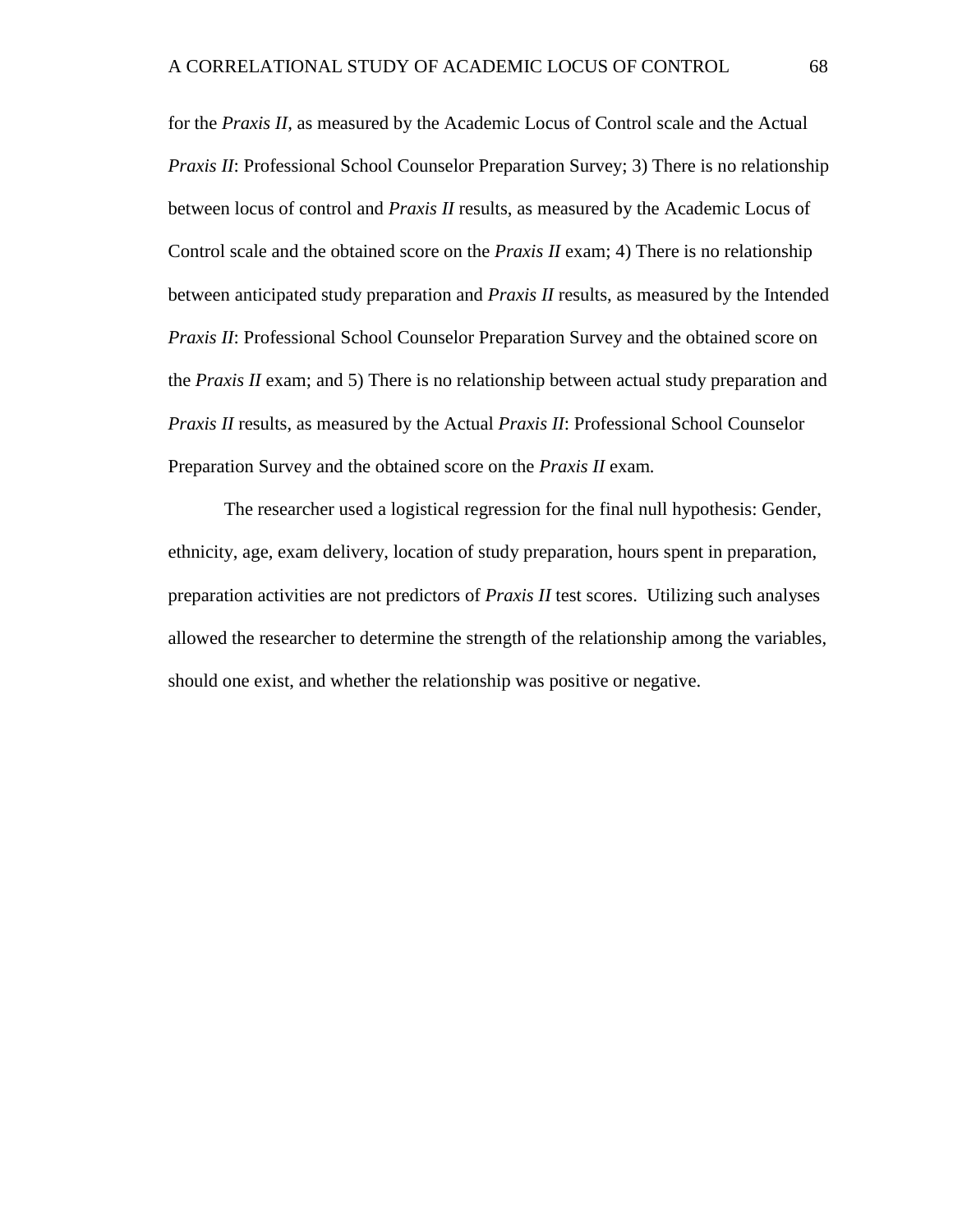## **Chapter Four: Results**

The purpose of this research was to develop an understanding of academic locus and its relationship to several variables, including preparation strategies of students and its influence on the *Praxis II* score. The researcher sought to determine whether students enrolled in school counseling program Field Placement courses at a Midwestern university identified as having an internal or external loci of control and whether locus of control correlated with students' anticipated study preparation versus actual study preparation. Additionally, the researcher sought to identify whether locus of control correlated with *Praxis II* results; whether anticipated study preparation versus actual study preparation correlated with *Praxis II* results; and identified to what degree the aforementioned variables can predict performance on the *Praxis II* results.

Chapter Four includes results from data analyzed using PPMCC and regression analysis. A total of 85 series of responses were recorded for the study. Of the 85 responses, the researcher did not consider 35 students in the study results, because the individuals completing the surveys failed to complete a minimum of 12 surveys over the course of one semester. Lastly, one participant failed to report his or her *Praxis II* score to the institution, which also eliminated the participant from the study.

The data reflected duplicate information for five participants, resulting in 44 unique participants. Given that participant responses may vary from semester to semester, data collected from the same participants during different semester is included in the results. Due to the inclusion of duplicate participants from semester to semester, 49 respondents, henceforth referred to as participants, were included in the study.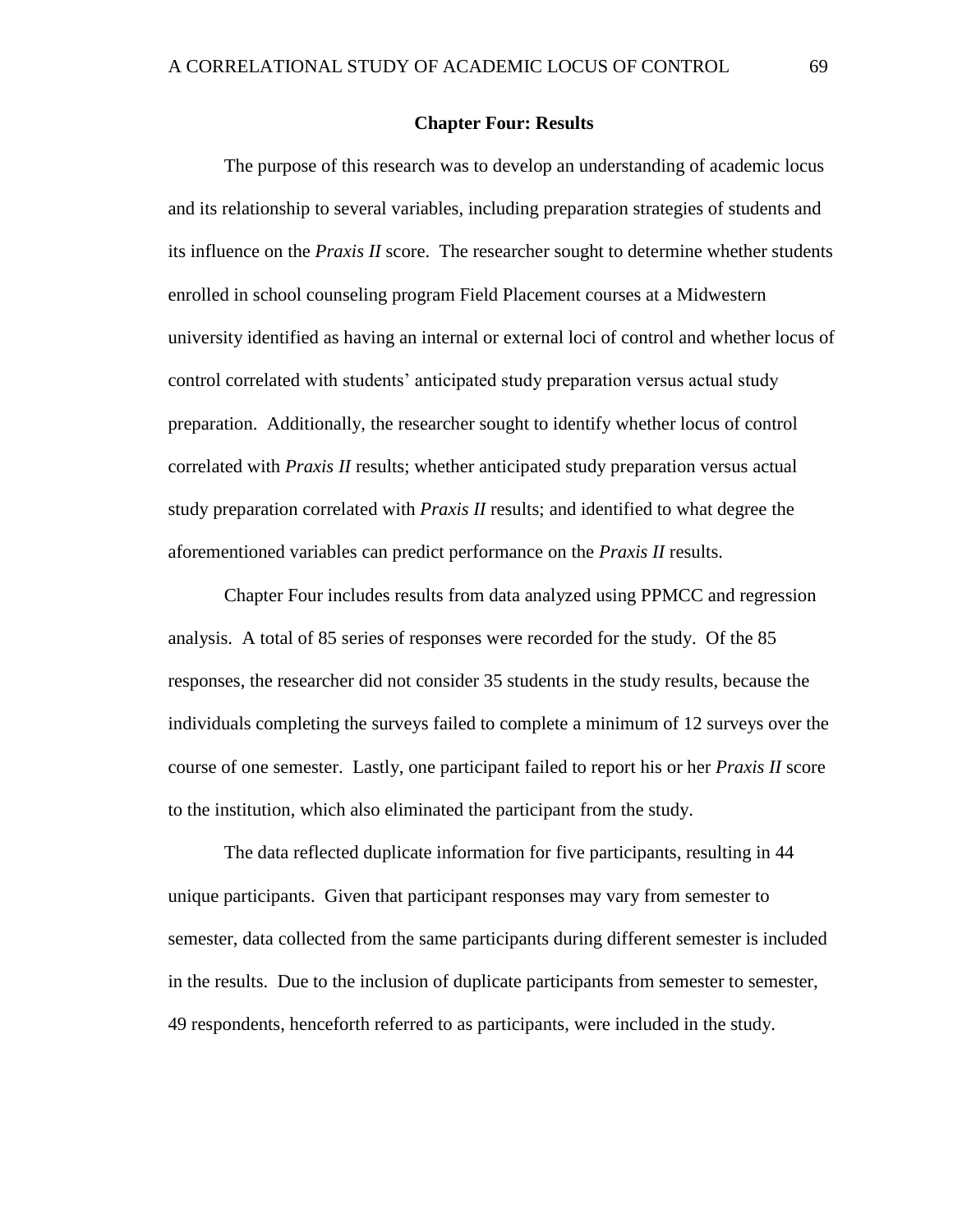# **Locus of Control Among Participants**

*External versus Internal Locus of Control*

Of the eligible study participants, 40 identified as having an internal locus of control (ILOC), while nine participants identified as having an external locus of control (ELOC) according to the Academic Locus of Control Scale for College Students. The Academic Locus of Control Scale for College Students scores identified ILOC range from zero to 13. The average locus of control score for those identifying with an ILOC was 8.6.

Participants with scores ranging from 14 to 28 had an ELOC according to the Academic Locus of Control for College Students. Of the participants who identified as having an ELOC, the average score was 14.9. Overall, 82% of the participants identified as having an ILOC, while 18% identified as having an ELOC (Table 4).

Table 4

| <b>Executive Verbus Internate Locus of Control</b> |                                 |            |  |
|----------------------------------------------------|---------------------------------|------------|--|
|                                                    | Number of Participants $(N=49)$ | Percentage |  |
| <b>ELOC</b>                                        |                                 | 18%        |  |
| <b>ILOC</b>                                        | 40                              | 82%        |  |

Participants' locus of control score was determined using the Academic Locus of Control Scale for College Students. Responses to the survey provided a sum of all responses and in turn, identified whether the student possessed an ILOC or ELOC. According to the Academic Locus of Control Scale for College Students, a sum of survey responses ranging from 1 to 13 indicated an ILOC, while a sum of survey responses ranging from 14 to 28 indicated an ELOC.

A total of 9 participants possessed an ELOC, 44% (n=4) of which were African American and 56%  $(n=5)$  of which were Caucasian. Of those with an ELOC, 22%  $(n=2)$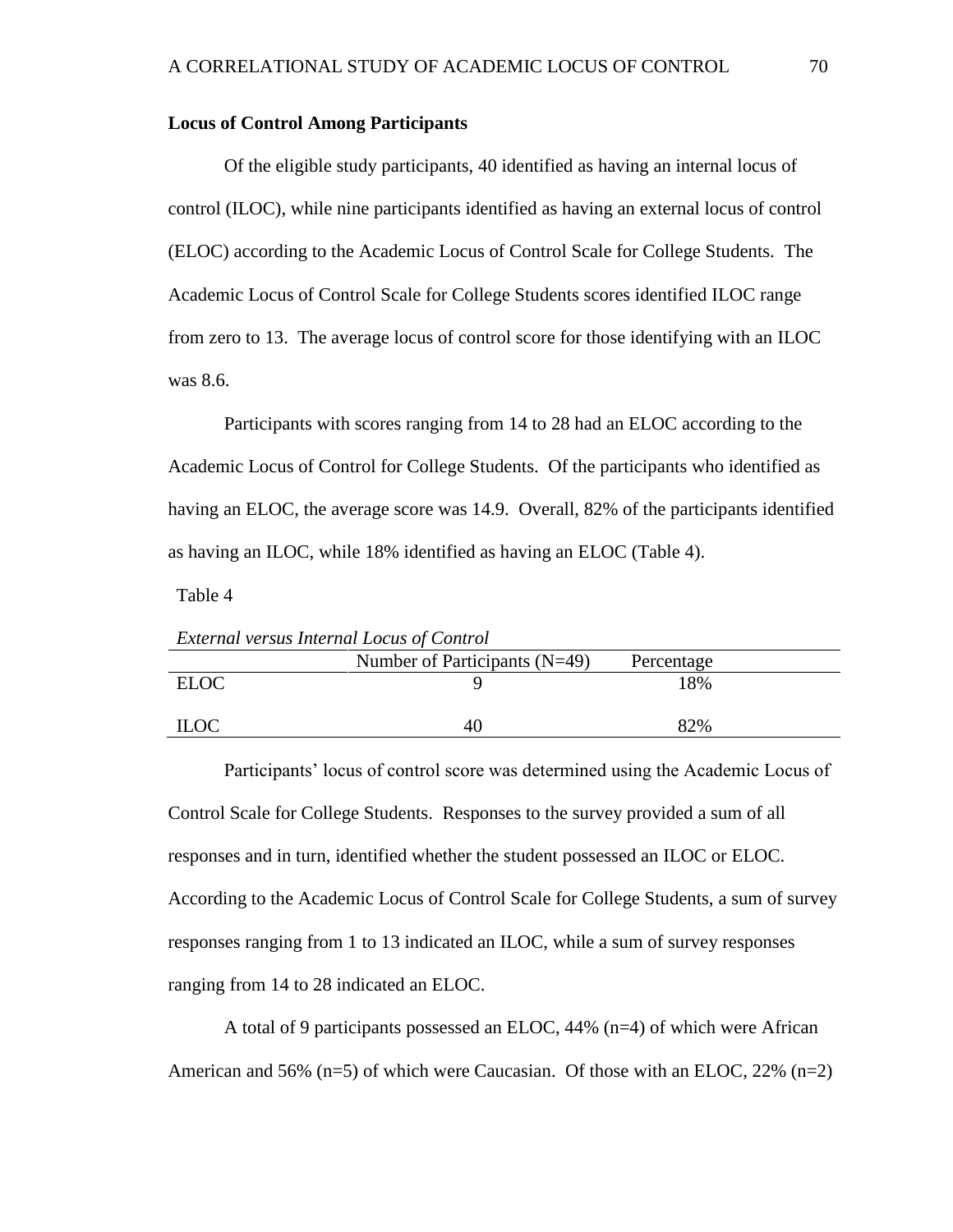were male and 78% (n=7) were female. A total of 40 participants possessed an ILOC,

25% (n=10) of which were African American and 75% (n=30) of which were Caucasian.

Of those with an ILOC, 5%  $(n=2)$  were male and 95%  $(n=47)$  were female.

# *Praxis II* **Results**

Overall, regardless of the number of attempts, of the 40 participants with an

ILOC, 31 passed the *Praxis II*; however, nine participants failed. Of the nine participants with an ELOC, five passed the *Praxis II*, with four participants failing.

Table 5

*Pass/Fail Rates Based on Total Participants and LOC (n=49)*

|             | Pass | Fail | Percentage Pass | Percentage Fail |
|-------------|------|------|-----------------|-----------------|
| <b>ILOC</b> |      |      | 63%             | 19%             |
| <b>ELOC</b> |      |      | 10%             | 8%              |
| Total       | 36   | 13   | 73%             | 27%             |

*Note:* Pass/fail rates on based on total attempts at taking the *Praxis II*.

Of all participants involved in the study, 73% passed the *Praxis II*, while 27% failed (Table 5). The percentage between pass and fail rates on the first attempt were much closer for students with an ELOC (2% difference) as compared to those with an ILOC (44% difference).

## **Null Hypotheses**

The researcher investigated the following null hypotheses during the study.

**Null Hypothesis one.** There is no relationship between locus of control and anticipated study preparation for the *Praxis II*, as measured by the Academic Locus of Control scale and the Intended *Praxis II*: Professional School Counselor Preparation Survey.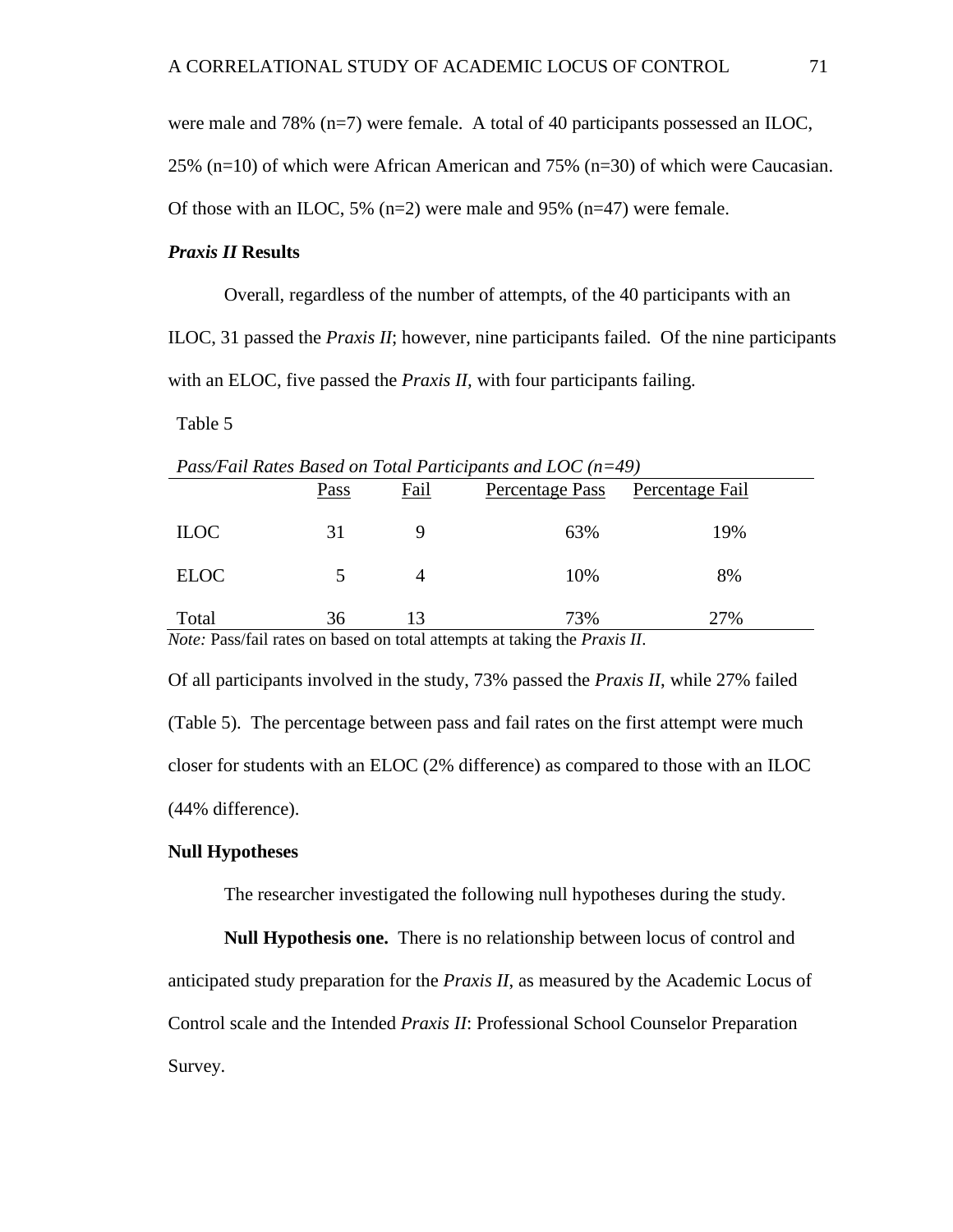For the sake of this study, the researcher identified the following scale when considering the degree of strength to which variables may correlate: .2 to.4 is a weak relationship, .5 to .7 is a moderate relationship, and .8 to .9 is a strong relationship. A correlation of 1.00 or -1.00 is a strong relationship.

To calculate whether a relationship between locus of control and anticipated study preparation existed, the researcher used a PPMCC to determine if a relationship existed and to what degree.

Table 6

| <b>Preparation Activity Variable</b> | Test Value $(R)$ |
|--------------------------------------|------------------|
| Registration date                    | 0.07             |
| Exam delivery                        | 0.29             |
| Number of times taken Praxis         | $-0.12$          |
| Previous Praxis taken                | $-0.09$          |
| Study prep location                  | 0.03             |
| Preparation hours                    | 0.04             |
| Study technique                      | 0.23             |
| Preparation activities               | $-0.05$          |
| Allocated study time                 | 0.15             |
| Gender                               | $-0.13$          |
| Ethnicity                            | 0.18             |
| Age                                  | $-0.12$          |

*Anticipated Study Preparation and Academic Locus of Control* 

*Note:* critical value=0.273

In examining the potential relationship between anticipated study preparation and locus of control, the researcher investigated the potential relationship between several sub-variables (types of study preparation) and the academic locus of control score. Using a 0.05 alpha, the test value of each sub-variable was compared to a critical value of 0.273.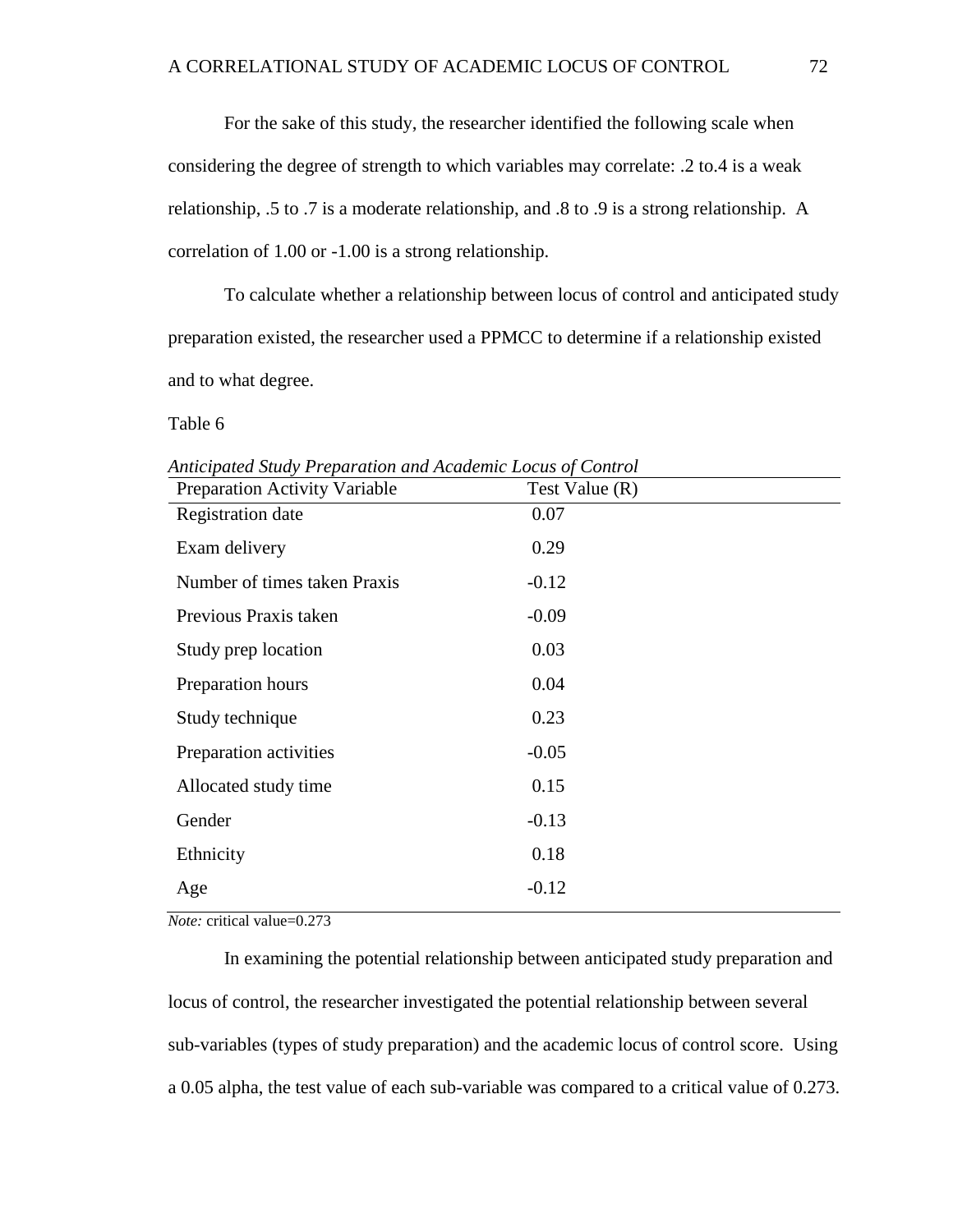Table 6 displays the PPMCC values for each variable considered, in relation to locus of control.

A weak positive correlation was found, indicating a significant linear relationship between exam delivery and academic locus of control (*r*= .29). This indicated that participants who had an ELOC either registered to take the computer-delivered test, or at the time of the study had not yet registered to take the test at all. At the time of the study, the computer-delivered test was the latest version of the test and in higher demand than the paper-delivered test.

While a strong relationship existed between exam delivery and locus of control, no other relationships were identified among the sub-variables and locus of control; therefore, the reader might conclude the null hypothesis was not rejected and the alternative hypothesis was not supported.

**Null Hypothesis two.** There is no relationship between locus of control and actual study preparation for the *Praxis II,* as measured by the Academic Locus of Control scale and the Actual *Praxis II*: Professional School Counselor Preparation Survey.

To calculate whether a relationship between locus of control and actual study preparation existed, the researcher used a PPMCC to determine if a relationship existed and to what degree.

In examining the potential relationship between locus of control and actual study preparation, the researcher investigated the potential relationship between several subvariables (types of study preparation) and the academic locus of control score. Using a 0.05 alpha, the test value of each sub-variable was compared to a critical value of 0.273.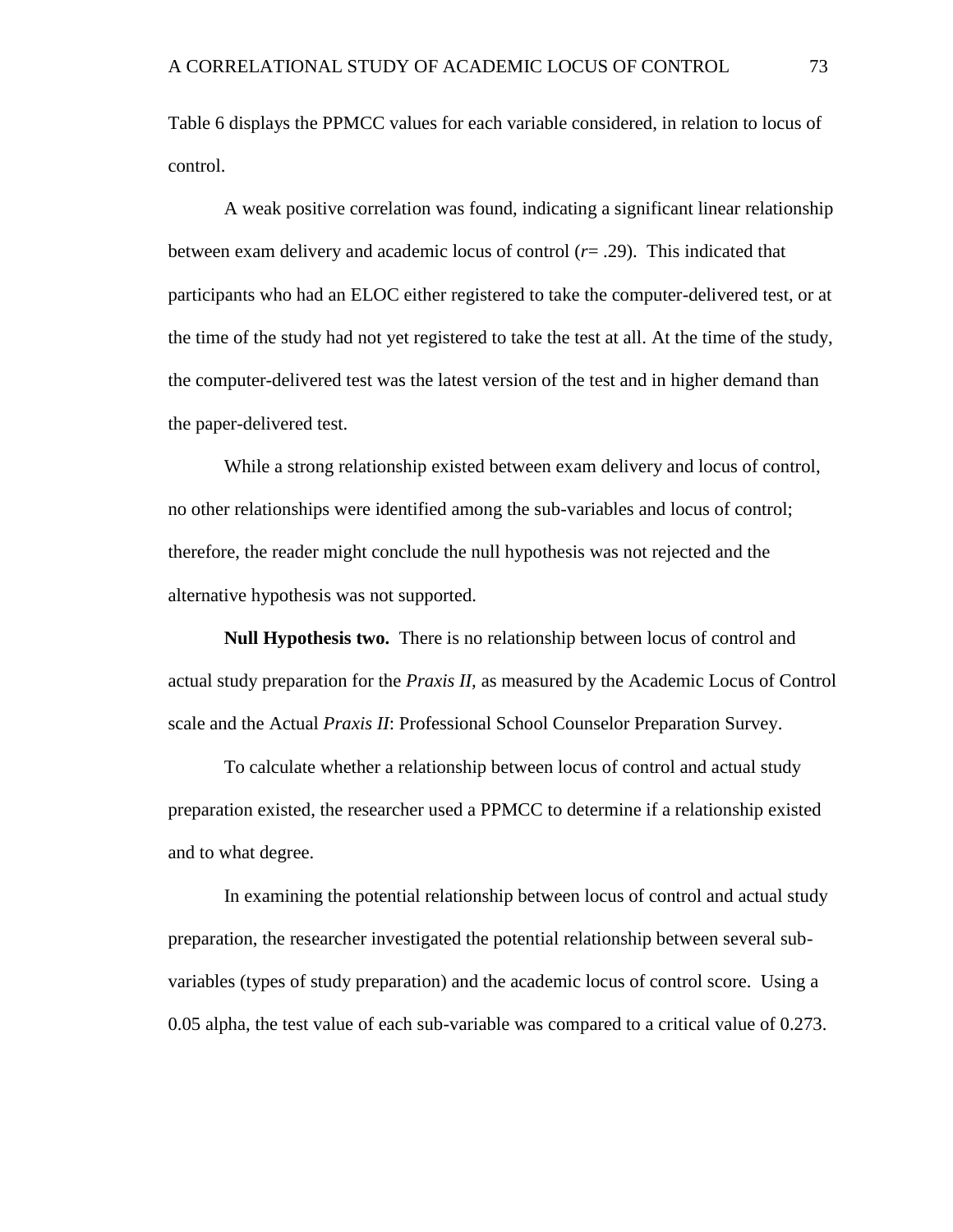Table 7 displays the PPMCC values for each variable considered, in relation to locus of control.

Table 7

| Preparation Activity Variable | Test Value $(R)$ |  |
|-------------------------------|------------------|--|
| Study prep location           | 0.03             |  |
| Preparation hours             | 0.09             |  |
| Study technique               | 0.23             |  |
| Preparation activities        | $-0.05$          |  |

*Academic Locus of Control and Actual Study Preparation*

*Note:* critical value=0.273

There were no identifiable correlations between actual study preparation subvariables and academic locus of control scores; therefore, the null hypothesis was not rejected, and the alternative hypothesis was not supported. This indicated that there was no relationship between study preparation activities participants engaged in and academic locus of control.

On average, most participants spent no time engaging in study preparation for the *Praxis II.* Of those participants who did study, most study sessions were spent at home. In fact, of the weekly survey responses, participants who did study did so at home 94 times, far surpassing any other location of study. Those participants who did study typically spent less than one hour preparing for the *Praxis II* on a weekly basis.

**Null Hypothesis three.** There is no relationship between locus of control and *Praxis II* results, as measured by the Academic Locus of Control scale and the obtained score on the *Praxis II* exam.

To calculate whether a relationship between locus of control and *Praxis II* results existed, the researcher used a PPMCC to determine if a relationship existed and to what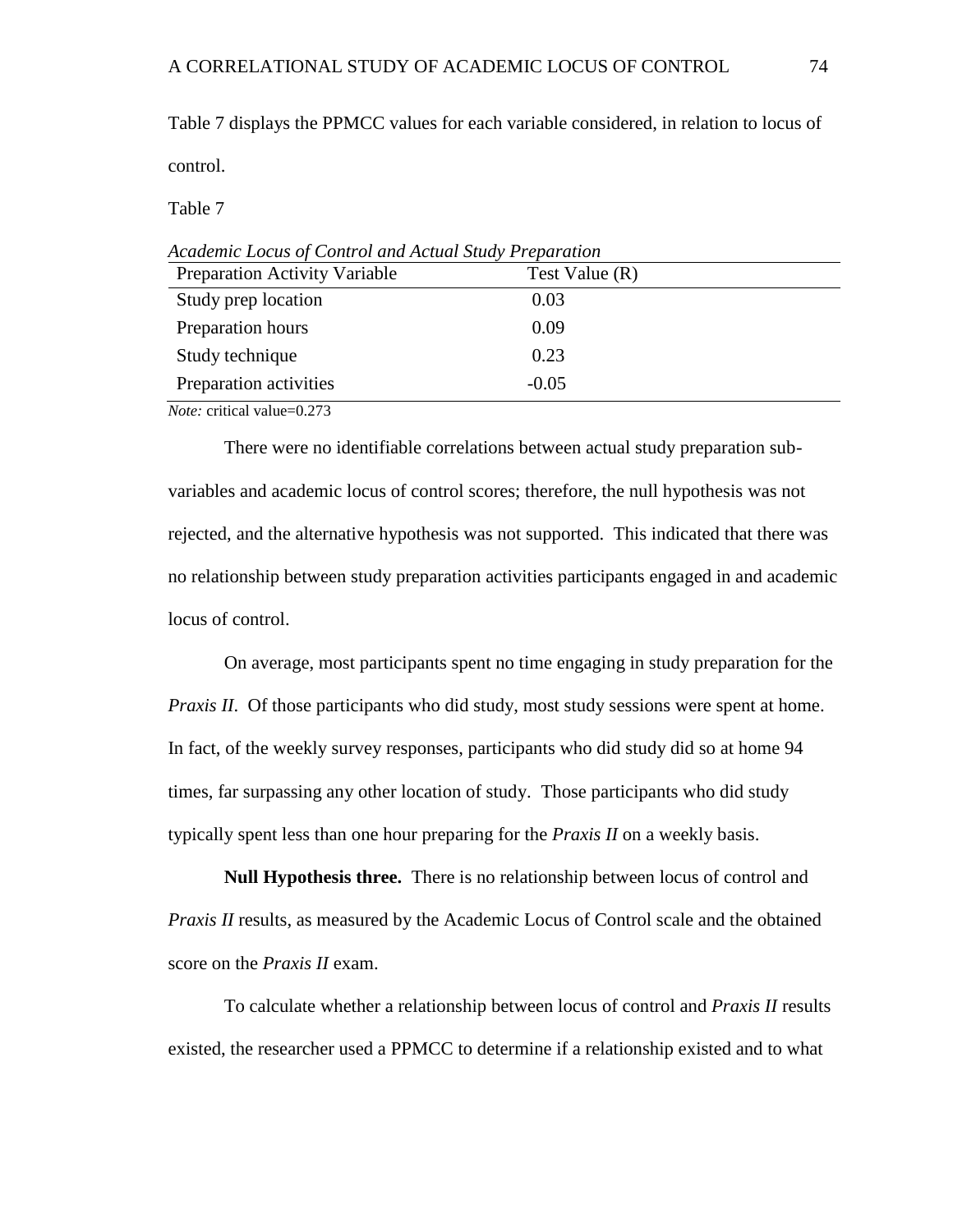degree. Using a 0.05 alpha, the test value of each sub-variable was compared to a critical value of 0.273.

There was not an identifiable correlation between academic locus of control and *Praxis II* scores; therefore, the null hypothesis was not rejected and the alternative hypothesis was not supported.This indicated that there was no relationship between academic locus of control and *Praxis II* scores

**Null Hypothesis four.** There is no relationship between anticipated study preparation and *Praxis II* results, as measured by the Intended *Praxis II*: Professional School Counselor Preparation Survey and the obtained score on the *Praxis II* exam.

Table 8

| Preparation Activity Variable | Test Value (R) |  |
|-------------------------------|----------------|--|
| Registration date             | 0.20           |  |
| Exam delivery                 | $-0.24$        |  |
| Number of times taken Praxis  | $-0.02$        |  |
| Previous Praxis taken         | $-0.06$        |  |
| Study prep location           | 0.22           |  |
| Preparation hours             | 0.01           |  |
| Study technique               | 0.08           |  |
| Preparation activities        | $-0.09$        |  |
| Allocated study time          | 0.00           |  |
| Gender                        | $-0.06$        |  |
| Ethnicity                     | 0.12           |  |
| Age                           | 0.23           |  |

*Anticipated Study Preparation and Praxis II*

*Note:* critical value=0.273

Table 8 displays the PPMCC values for each variable considered, in relation to

locus of control.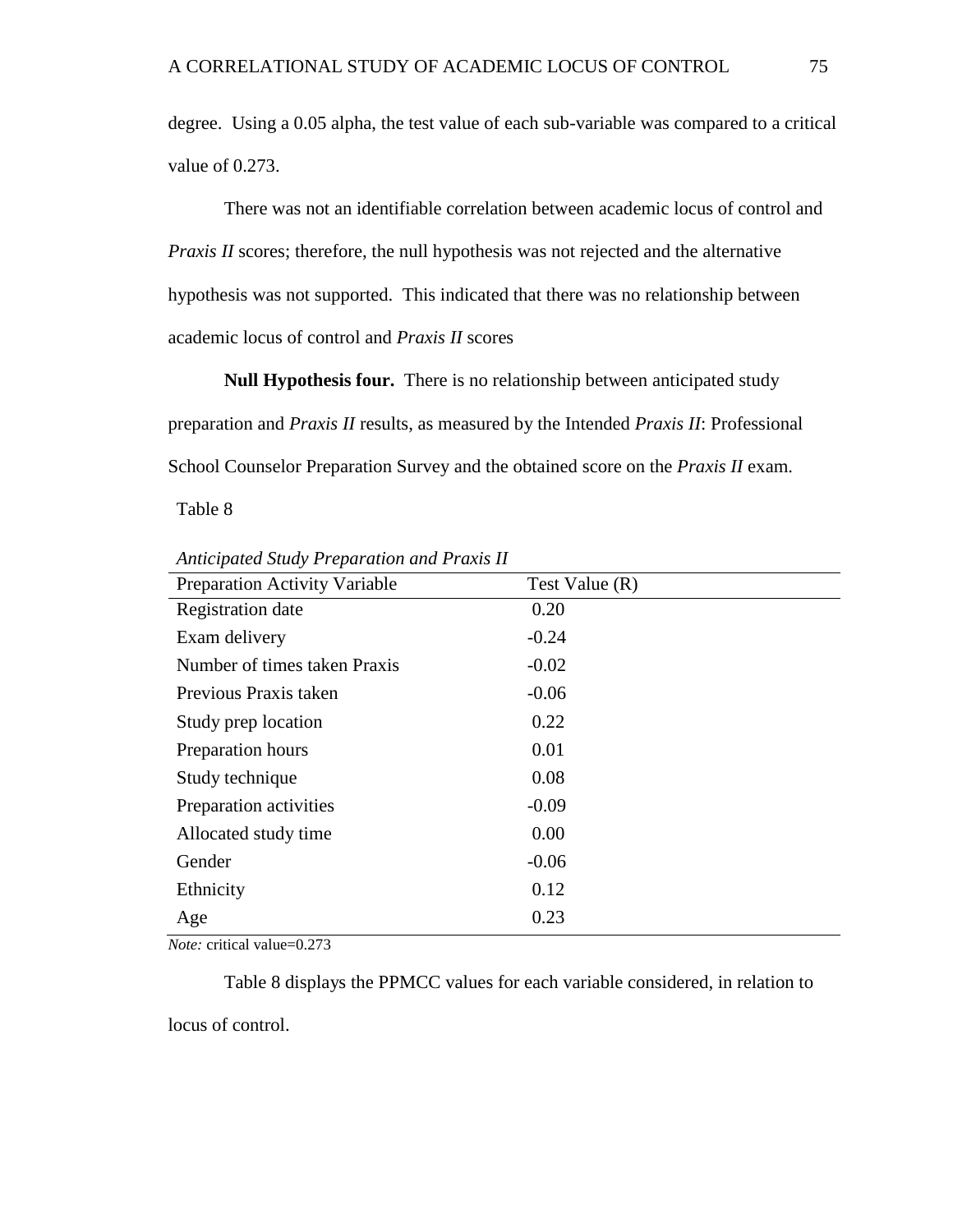To calculate whether a relationship between anticipated study preparation and *Praxis II* results existed, the researcher used a PPMCC to determine if a relationship existed and to what degree.

In examining the potential relationship between anticipated study preparation and locus of control, the researcher investigated the potential relationship between several sub-variables (types of study preparation) and the *Praxis II* score. Using a 0.05 alpha, the test value of each sub-variable was compared to a critical value of 0.273. There were no identifiable correlations between anticipated study preparation sub-variables and the *Praxis II* scores; therefore, the null hypothesis was not rejected and the alternative hypothesis was not supported. This indicated that there was no relationship between participants' plans to study for the *Praxis II* and their *Praxis II* score.

**Null Hypothesis five.** There is no relationship between actual study preparation and *Praxis II* results*,* as measured by the Actual *Praxis II*: Professional School Counselor Preparation Survey and the obtained score on the *Praxis II* exam.

To calculate whether a relationship between actual study preparation and *Praxis II* results existed, the researcher used a PPMCC to determine if a relationship existed and to what degree. Table 9 displays the PPMCC values for each variable considered, in relation to locus of control.

#### Table 9

*Actual Study Preparation and Praxis II Results*

| <b>Preparation Activity Variable</b>                                                    | Test Value (R) |  |
|-----------------------------------------------------------------------------------------|----------------|--|
| Study prep location                                                                     | 0.03           |  |
| Preparation hours                                                                       | $-0.21$        |  |
| Study technique                                                                         | 0.23           |  |
| Preparation activities                                                                  | $-0.05$        |  |
| $\mathbf{r}$ and $\mathbf{r}$ and $\mathbf{r}$ and $\mathbf{r}$<br>$\sim$ $\sim$ $\sim$ |                |  |

*Note:* critical value=0.273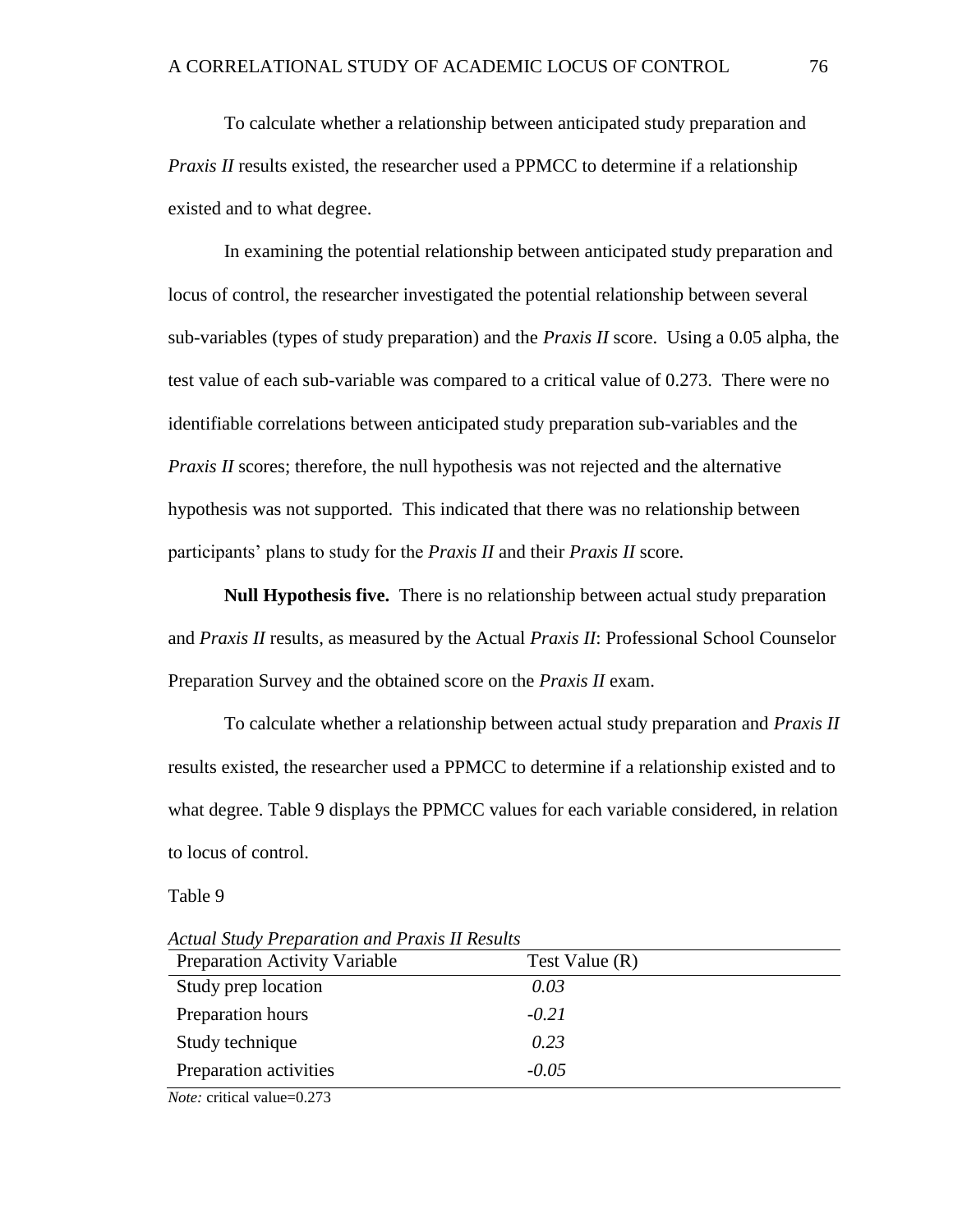In examining the potential relationship between actual study preparation and *Praxis II* results, the researcher investigated the potential relationship between several sub-variables (types of study preparation) and the *Praxis II* score. Using a 0.05 alpha, the test value of each sub-variable was compared to a critical value of 0.273. There was not an identifiable relationship between actual study preparation sub-variables and the *Praxis II* scores; therefore, the null hypothesis was not rejected and the alternative hypothesis was not supported. This indicated that there was no relationship between study preparation activities participants engaged in and their *Praxis II* scores.

**Null Hypothesis six.** Gender, ethnicity, age, exam delivery, location of study preparation, hours spent in preparation, and preparation activities are not predictors of *Praxis II* results.

To determine whether gender, ethnicity, age, exam delivery, location of study preparation, hours spent in preparation, and preparation activities were predictors of *Praxis II* results, the researcher quantified responses to the Intended Study Preparation and Actual Study Preparation Survey and used a single linear regression analysis to determine whether there was a relationship.

A single linear regression was calculated to predict participants' *Praxis II* score based on participants' gender. The regression equation was not significant  $(F(1, 47)) =$ 0.00,  $p = .97$ ) with an  $R^2$  of 1.85. The regression analysis indicated that gender was not a significant predictor of *Praxis II* scores.

A single linear regression was calculated to predict participants' *Praxis II* score based on participants' ethnicity.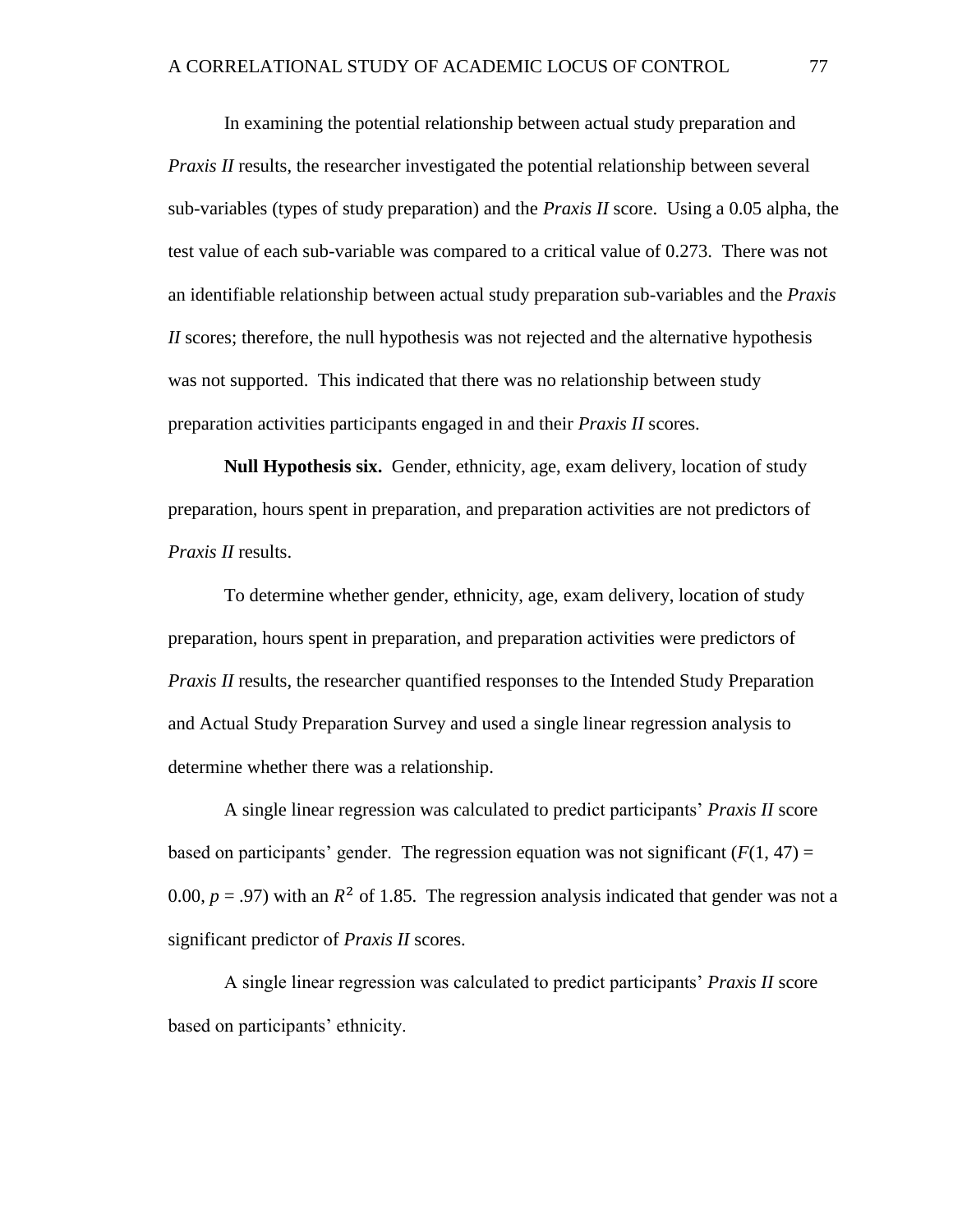

*Figure 2*. Linear relationship of ethnicity and *Praxis II* scores.

The regression equation was significant,  $(F(1, 47) = 18.51, p = .000)$  with an  $R^2$  of .32. The regression analysis indicated that 32.1% of variance in *Praxis II* scores could be explained by participants' ethnicity.

A single linear regression was calculated to predict participants' *Praxis II* score based on participants' age.



*Figure 3*. Linear relationship of age and *Praxis II* scores.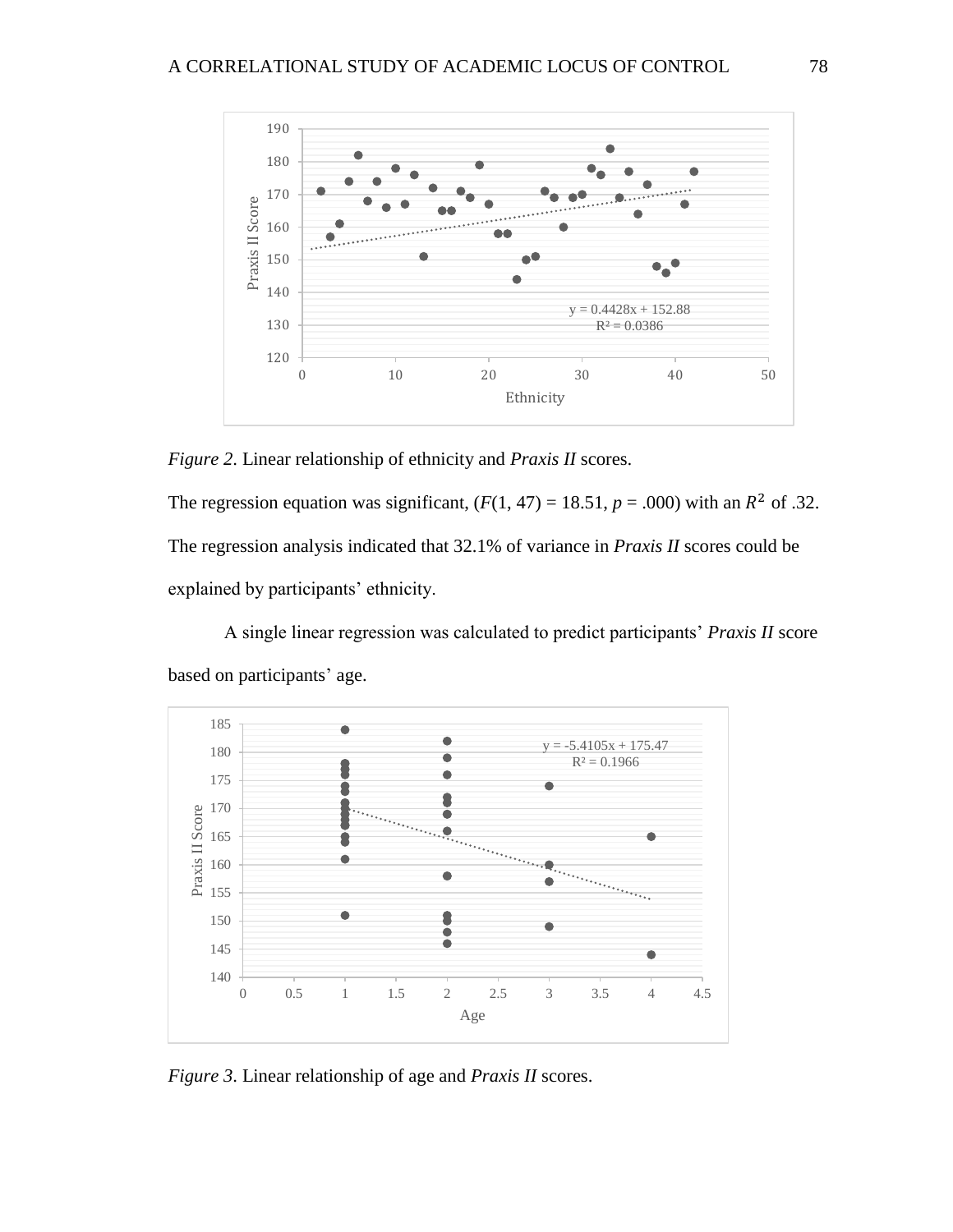The regression equation was significant,  $(F(1, 47) = 9.54, p = .003)$  with an  $R^2$  of .196. The regression analysis indicated that 19.6% of variance in *Praxis II* scores could be explained by participants' age.

Time spent studying for the exam was not a significant predictor of *Praxis II* scores. The regression equation was not significant  $(F(1, 47) = .35, p = .55)$  with an  $R^2$ of .008. The regression analysis indicated that gender was not a significant predictor of *Praxis II* scores.

A single linear regression was calculated to predict participants' *Praxis II* score based on whether participants took the exam on a computer or paper. The regression equation was not significant  $(F(1, 47) = 3.46, p = .07)$  with an  $R^2$  of .08. The regression analysis indicated that exam delivery was not a significant predictor of *Praxis II* scores.

A single linear regression was calculated to predict participants' *Praxis II* score based on location of where participants studied. The regression equation was not significant  $(F(1, 47) = 1.78, p = .18)$  with an  $R^2$  of .04. The regression analysis indicated that location of study preparation was not a significant predictor of *Praxis II* scores.

A single linear regression was calculated to predict participants' *Praxis II* score based on time participants spent preparing for the exam. The regression equation was not significant ( $F(1, 47) = .35$ ,  $p = .07$ ) with an  $R^2$  of .008. The regression analysis indicated that time spent studying for the exam was not a significant predictor of *Praxis II* scores.

A single linear regression was calculated to predict participants' *Praxis II* score based on preparation activities participants engaged in to prepare for the exam. The regression equation was not significant  $(F(1, 47) = 1.25, p = .26)$  with an  $R^2$  of .03. The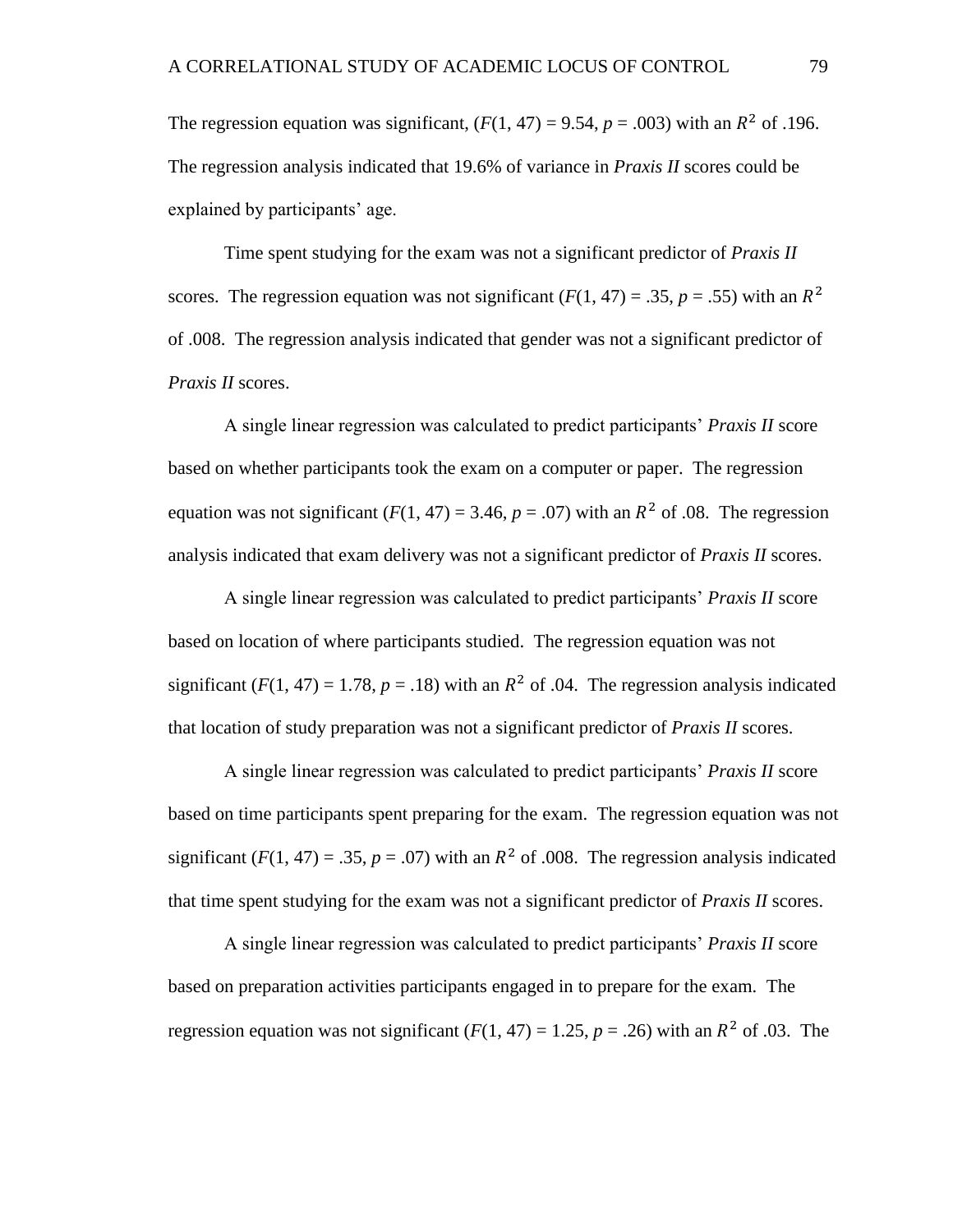regression analysis indicated that preparation activities were not a significant predictor of *Praxis II* scores.

There were few identifiable predictors of *Praxis II* scores, including age and ethnicity; therefore, the null hypothesis for age and ethnicity was rejected and the alternative was supported. However, the null hypothesis for gender, exam delivery, location of study preparation, hours spent in preparation, and preparation activities was not rejected and the alternative hypothesis was not supported. This indicated that these variables were not predictors of *Praxis II* scores. Since the null hypothesis for age and ethnicity was rejected and the alternative hypothesis was supported, these variables, age and ethnicity, were predictors of *Praxis II* scores.

With respect to age, 49% of the participants were between the ages of 20 and 30, 39% were between the ages of 31 and 40, 8% were between the ages of 41 and 50, and 4% were between the ages of 51 and 60. No participants identified themselves as 60 years or older.

Table 10 *Age Range and Praxis II Pass Rates*

| Age range | n  | Percentage of total participants | Percentage pass |
|-----------|----|----------------------------------|-----------------|
| $20 - 30$ | 24 | 49%                              | 88%             |
| $31 - 40$ | 19 | 39%                              | 68%             |
| $41 - 50$ |    | 8%                               | 25%             |
| 60        |    | 4%                               | 50%             |

*Note:* n=*49*

Pass rates on the *Praxis II* indicated that younger participants were more likely to pass the *Praxis II*. There were few participants above the age of 41; however, those between the ages of 20 and 30 passed the *Praxis II* at a greater rate. With regard to *Praxis II* scores, the average score for the 20 to 30-age-range was 170. The average score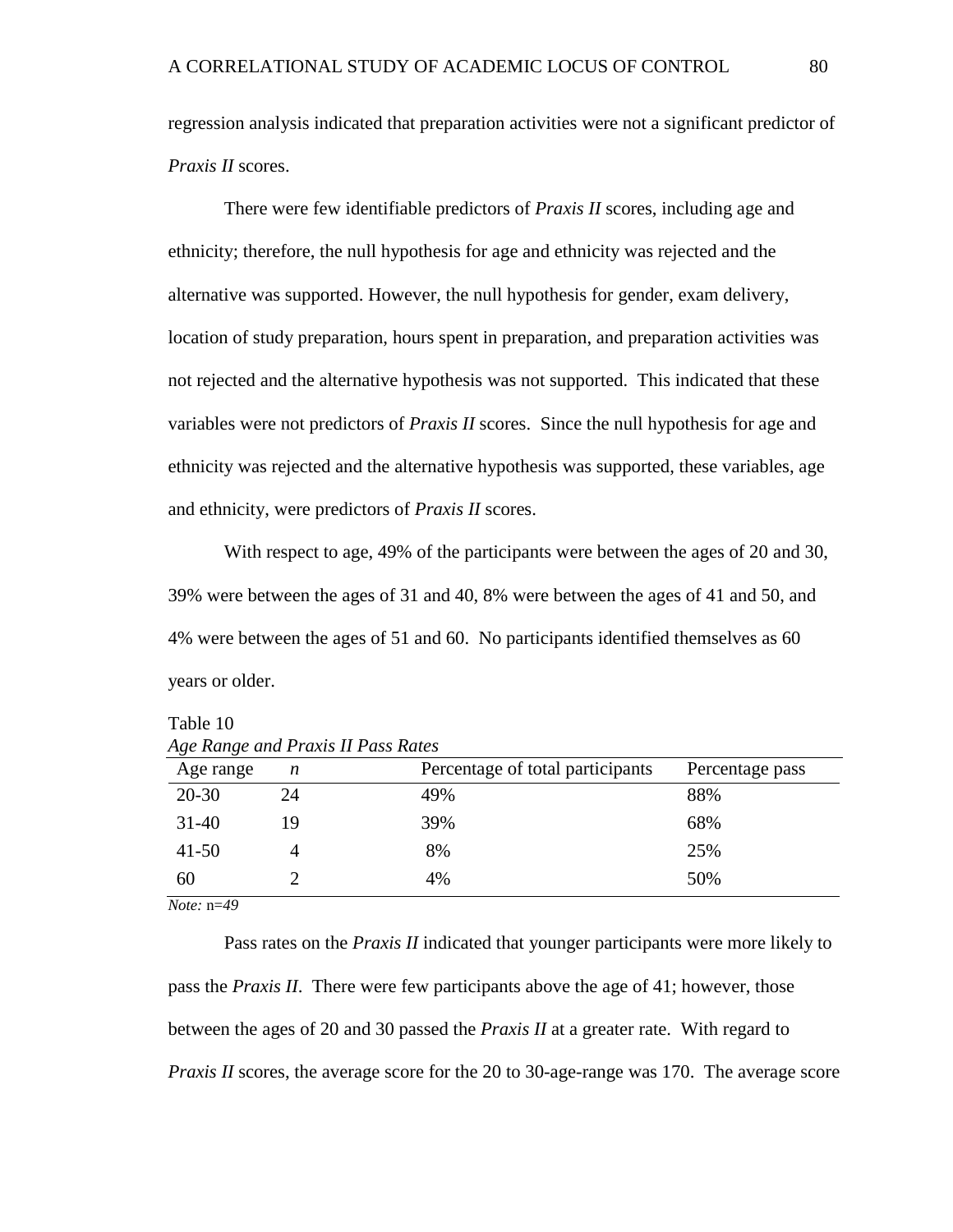for the 31 to 40-age-range was 194. The average score of the 41 to 50-age-range was 160. The average score of the 51 to 60-age-range was 155. At the time of this study, the cut off score to be eligible to pass the *Praxis II* was 164.

The researcher speculated that younger participants passed the *Praxis II* at a greater rate because they were more likely to be students who entered graduate school immediately following their undergraduate program, as opposed to older participants who likely stepped away from school for some time. Younger participants may be more accustomed to test taking compared to those who were not enrolled as a student for some time, requiring the development or refining of test taking skills.

# **Conclusion**

This study analyzed the relationship among locus of control, *Praxis II* scores, and participants' plans to study, as well as their self-reported study habits. The study included 44 unique participants, with a total of 49 respondents, due to their enrollment in the Field Placement course for more than one semester.

The majority of participants in this study (82%) possessed an ILOC with an average academic locus of control score of 8.6 (score range is from zero to 28). Only 18% of the participants identified as having an ELOC with an average academic locus control score of 14.9. When comparing ethnicities, more African American participants identified as having an ELOC (56%) than their Caucasian peers (44%). More Caucasian participants identified as having an ILOC (75%) than their African American peers (25%). The percentage of participants with an ILOC that passed the *Praxis II* (63%) was greater than the percentage of those with an ELOC that passed the *Praxis II* (10%), indicating some inherent value in possessing an ILOC.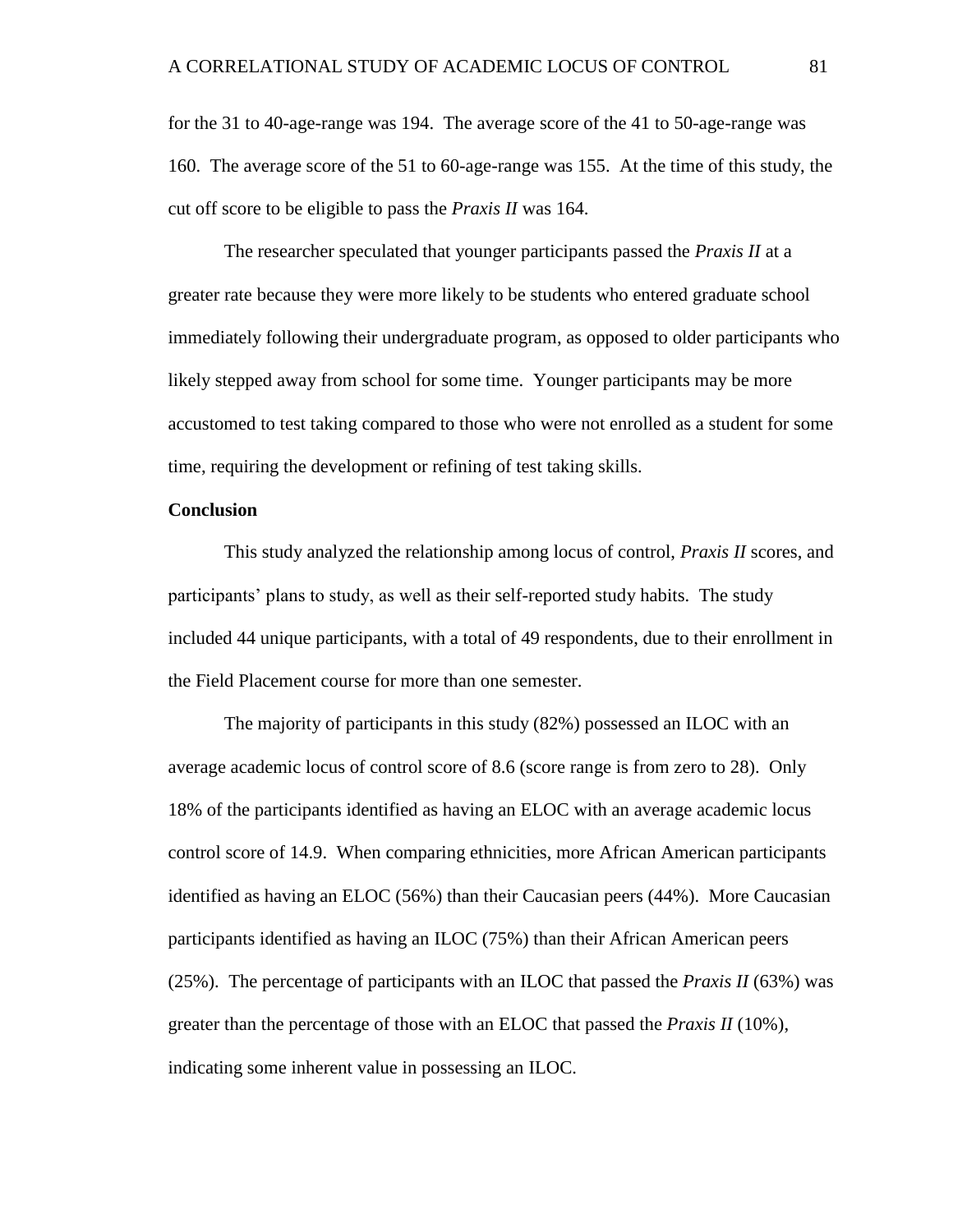The results from this study indicated that there were not significant relationships amongst locus of control, planned study preparation, actual study preparation, and *Praxis II* scores. While two variables, age and ethnicity, were identified as predictors of *Praxis II* scores, the majority of variables considered were not identified as predictors of *Praxis II* scores.

Lastly, results indicated that younger participants were more likely to pass the *Praxis II*. Specifically, those within the age range of 20 to 30 passed the *Praxis II* at a greater rate, though the average score on the Praxis II was higher for those between the ages of 31 and 40. Based on findings within Chapter Four, Chapter Five specifies recommendations for school counseling programs, faculty, and students enrolled in school counseling programs, as well as areas for future research.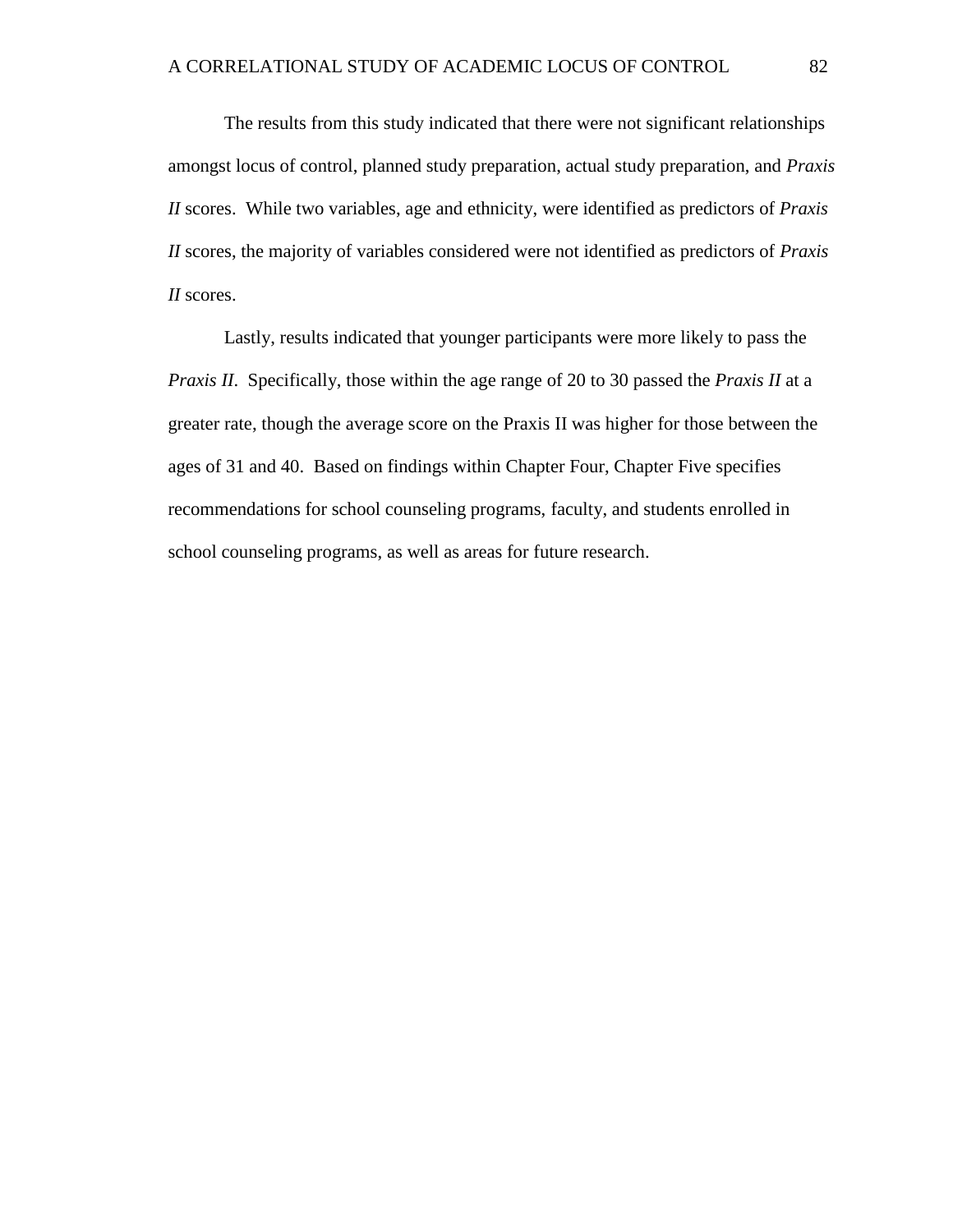## **Chapter Five: Discussion and Reflection**

The purpose of this research was to develop an understanding of academic locus and its relationship to several variables, including preparation strategies of students and their effect on the *Praxis II* score. Utilizing a quantitative approach, the researcher measured the relationship among participants' academic locus of control, their plans to prepare for the *Praxis II*, and weekly preparation for the *Praxis II*. Additionally, the researcher investigated whether participants' academic locus of control, their plans to prepare for the *Praxis II*, and weekly preparation for the *Praxis II* were predictors of *Praxis II* scores.

#### **Summary of Results**

The results from this study indicated that there were not significant relationships among locus of control, planned study preparation, actual study preparation, and *Praxis II* scores. While two variables, age and ethnicity, were identified as predictors of *Praxis II* scores, the majority of variables considered were not identified as predictors of *Praxis II* scores. Results did indicate that participants who possessed an internal locus of control passed the *Praxis II* at a greater rate than those with an external locus of control. Additionally, ethnicity as a predictor of *Praxis II* scores provided further confirmation for the rationale for this study. This finding confirms that a gap among *Praxis II* scores existed and may be related to student ethnicity.

**Hypotheses.** Six hypotheses were included in this study, five of which investigated the whether a relationship among variables existed and to what degree. The sixth hypothesis investigated variables in the study as predictors of *Praxis II* scores. The researcher did not reject the null hypothesis for hypotheses one through five. There were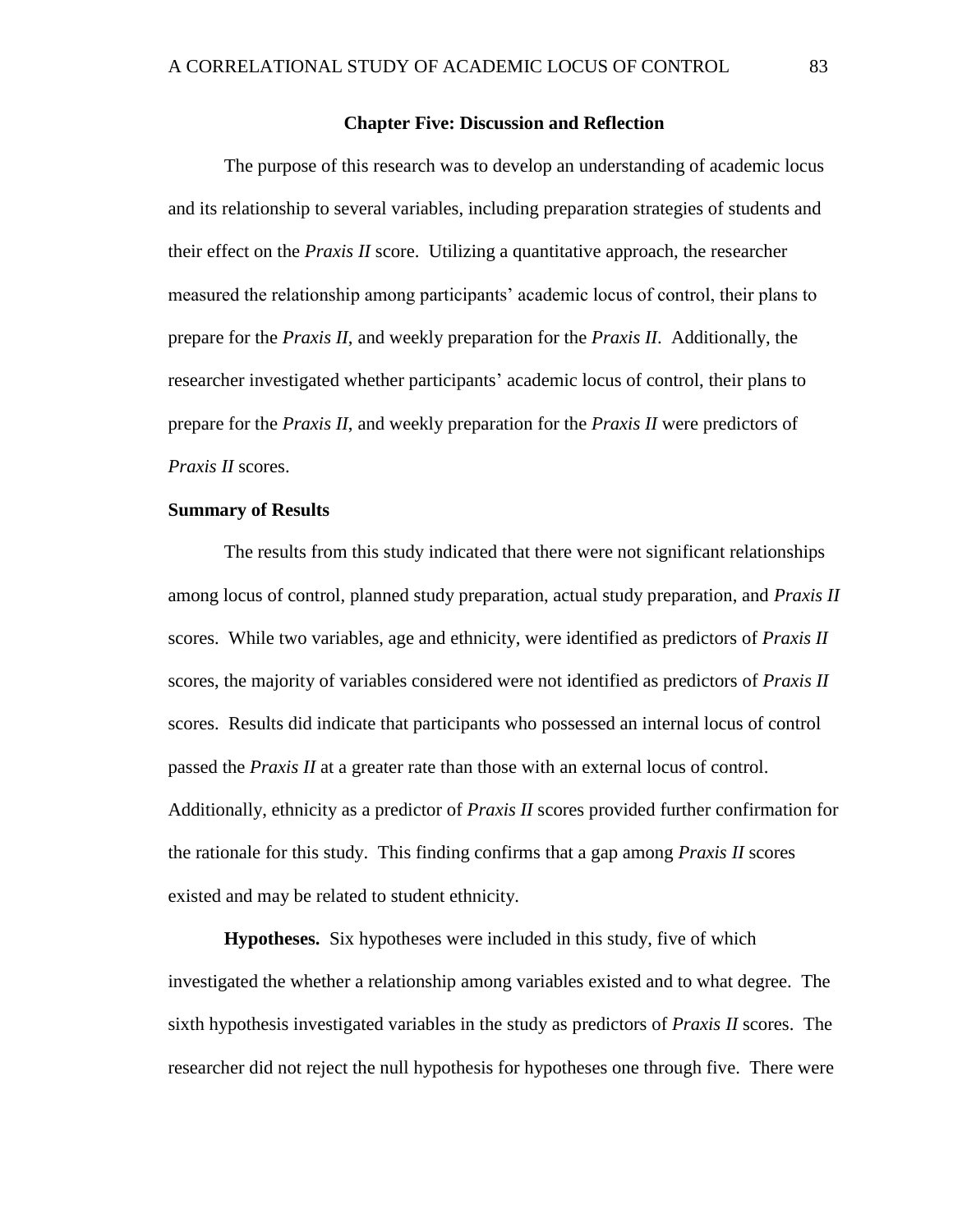few identifiable predictors of *Praxis II* scores, including age and ethnicity; therefore, the null hypothesis for gender, exam delivery, location of study preparation, hours spent in preparation, and preparation activities was not rejected and the alternative hypothesis was not supported. This indicated that these variables were not predictors of *Praxis II* scores. The null hypothesis for age and ethnicity was rejected and the alternative hypothesis was supported. This indicated that age and ethnicity were predictors of *Praxis II* scores.

# **Discussion**

**Ethnicity**. Pass rates of the *Praxis II* in this study clearly demonstrated ethnicity as factor in success on the *Praxis II*. Of the 13 African American participants that took the *Praxis II*, only 38% passed the *Praxis II.* Of the 36 Caucasian participants that took the Praxis *II*, 95% passed the *Praxis II*. Ethnicity as a factor in standardized testing pass rates was identified in a variety of studies (Edmonds, 2014; Elpus, 2015; Graham, 2013; Wall, 2008). More specifically, such standardized tests that demonstrated ethnicity as a predictor of student pass rate included, but were not limited to the *Praxis II* (multiple areas of content), the *Praxis I*, and the MoGEA (Edmonds, 2014; Elpus, 2015; Madkins, 2011). Such findings in this study were consistent with findings throughout literature regarding standardized testing.

**Gender**. While this study did not conclude gender as a predictor of *Praxis II* scores, there was evidence that gender may also be a factor in passing the *Praxis II*. While not statistically significant, analysis of gender indicated that only female participants in the study failed the *Praxis II*. In addition to a gap in pass rates based on ethnicity, Elpus (2015) also found that gender was also factor in *Praxis II* pass rates for music educators. Male students performed better on the *Praxis II* than females. Similar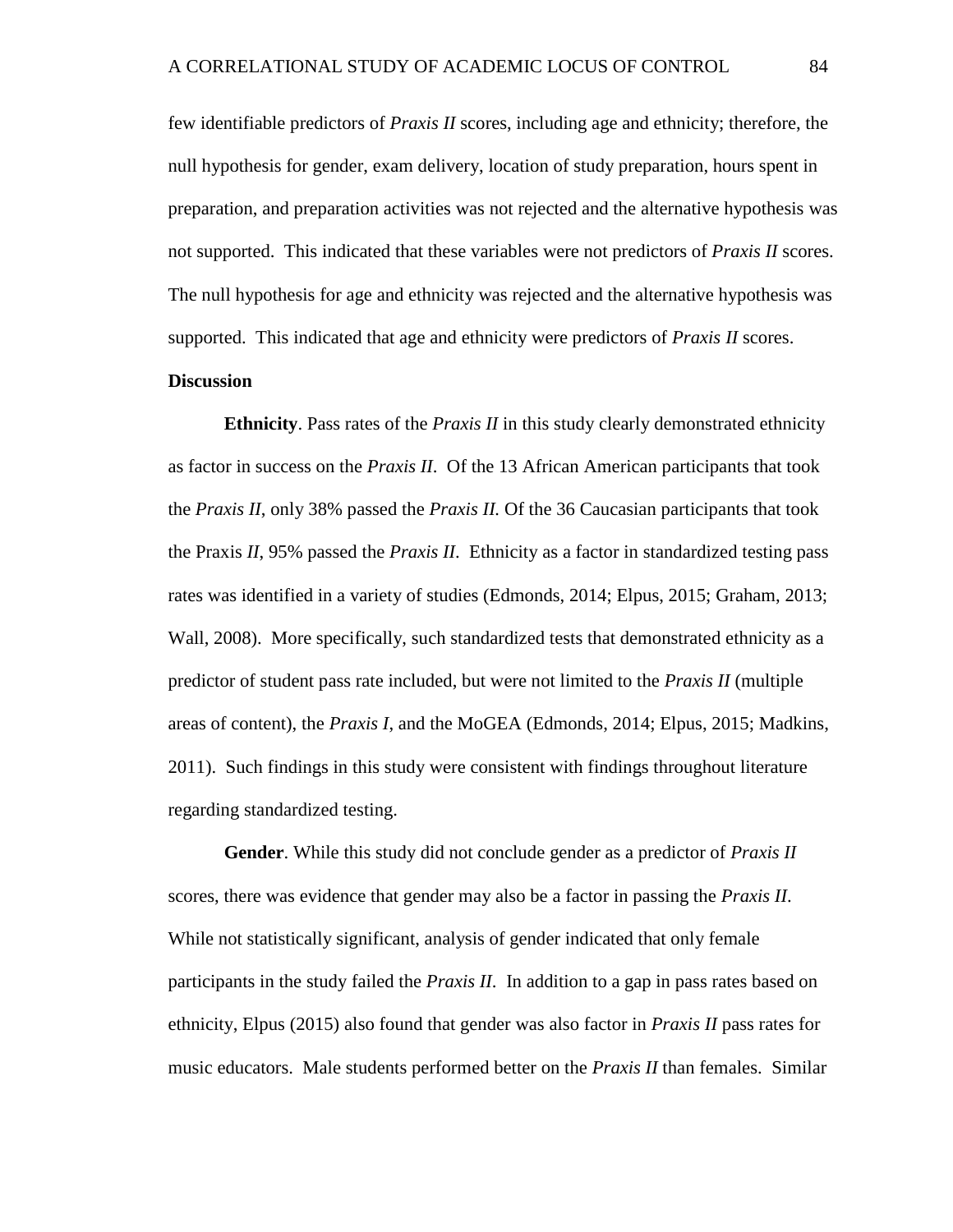findings were also concluded in other studies with regard to the MoGEA and *Praxis I* (Edmonds, 2014; Gitomer et al., 2011). This demonstrated the need for further investigation concerning *Praxis II* scores and gender. The researcher concluded that a larger sample size with increased gender diversity may demonstrate a dissimilar outcome.

**Age**. With respect to age, this study concluded that age was a predictor of *Praxis II* scores. Specifically, those participants between the age ranges of 20 and 30 passed the *Praxis II* at a greater rate; however, the average *Praxis II* score was higher among the participants in the 31 to 40-age-range.

Literature supported the notion that older students tended to retain higher levels of motivation and self-efficacy that often resulted in better educational outcomes (O'Shea, 2003; Rothes, Lemos, & Gonçalves, 2017). There was a lack of research regarding age as a predictor on *Praxis II* tests. Because of the findings of this study as compared to the then-current body of literature, additional inquiry regarding age as a predictor on the *Praxis II* was warranted*.* Narrowing the age ranges on the Intended Preparation Survey, or requiring participants to specify their exact age may be necessary to determine the degree of relationship between age and *Praxis II* scores for school counseling candidates.

**Locus of control**. Results from this study indicated that there was not a statistically significant relationship between locus of control and *Praxis II* results. The researcher found similar results with regard to a lack of relationship between locus of control and anticipated study preparation, as well as actual study preparation. While results indicated no significant relationship between locus of control and *Praxis II* scores, findings from this study did indicate that participants with an internal locus of control passed the *Praxis II* at a greater rate than those with an external locus of control.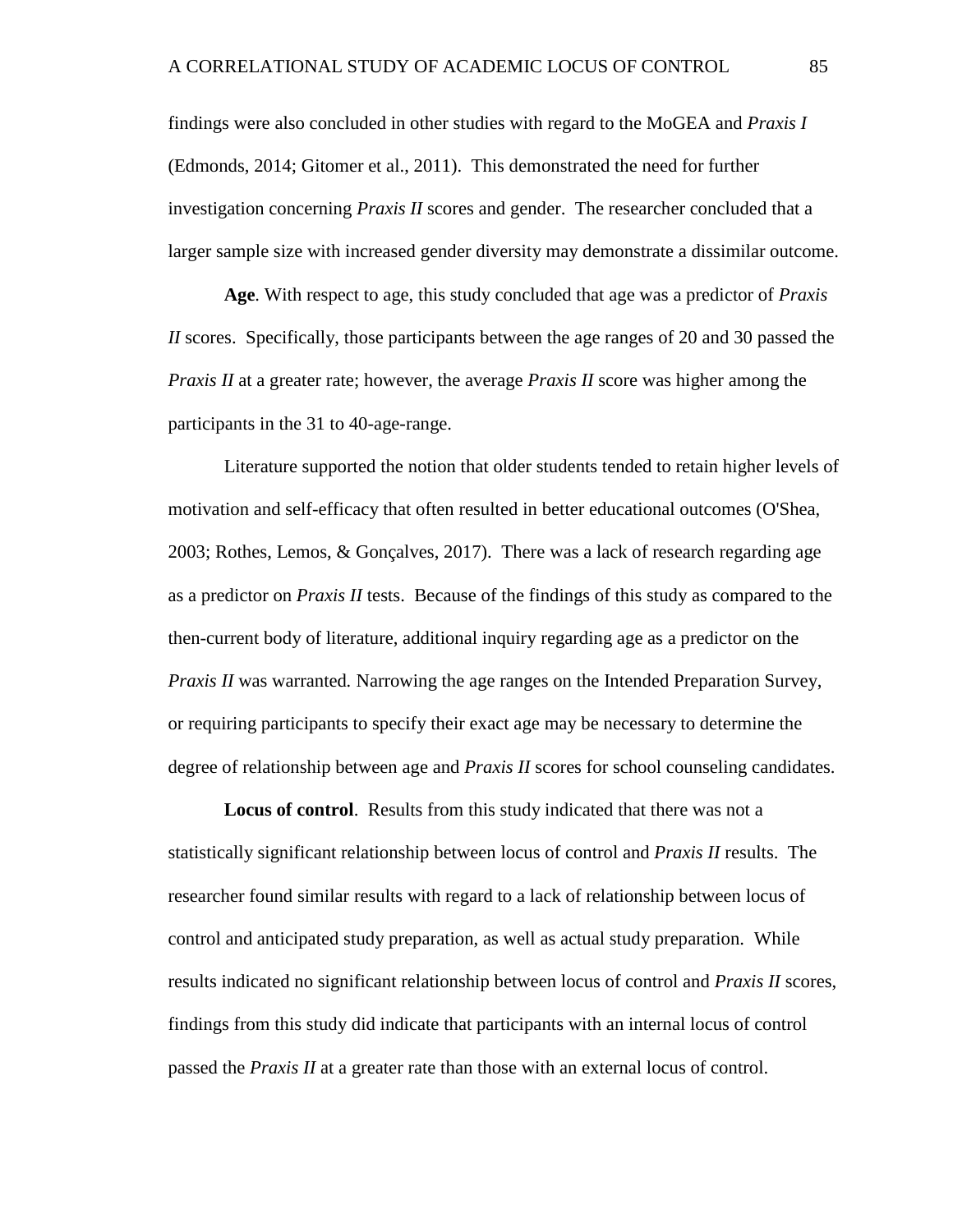Of the 13 failed attempts on the Praxis II,  $31\%$  (n=4) of participants possessed an external locus of control, while of the 36 successful attempts on the Praxis II,  $14\%$  (n=5) participants possessed an external locus of control. Findings regarding a higher pass rate for those with an internal locus of control was consistent with research that suggested those with an internal locus of control typically possessed higher levels of motivation when it came to education and earn higher grades than those with an external locus of control (Nelson & Mathia, 1995).

#### **Recommendations to the Program**

Quantitative results from this study indicated little relationship among variables and their ability to predict a *Praxis II* score. In short, the counseling program at the Midwestern university where research took place, may wish to consider other variables that could significantly influence *Praxis II* scores. Additionally, because Missouri no longer requires the *Praxis II* at the time of this writing, the counseling program may wish to more fully investigate performance on the new MCAs to determine what factors may contribute to a gap in pass rates. Determining such factors may allow the program to better assist students who are more likely to struggle with passing the culminating exam.

The outcomes of this study did not yield results that aid school counseling programs in identifying specific studying techniques or materials students should be encouraged to utilize in preparation for the *Praxis II*. While age and ethnicity were predictors of performance on the *Praxis II*, these variables cannot be altered to aid students in successful completion of the *Praxis II*. If this study had suggested, for example, that a relationship existed between the number of hours spent studying and Praxis II scores, faculty and administration within school counseling programs may have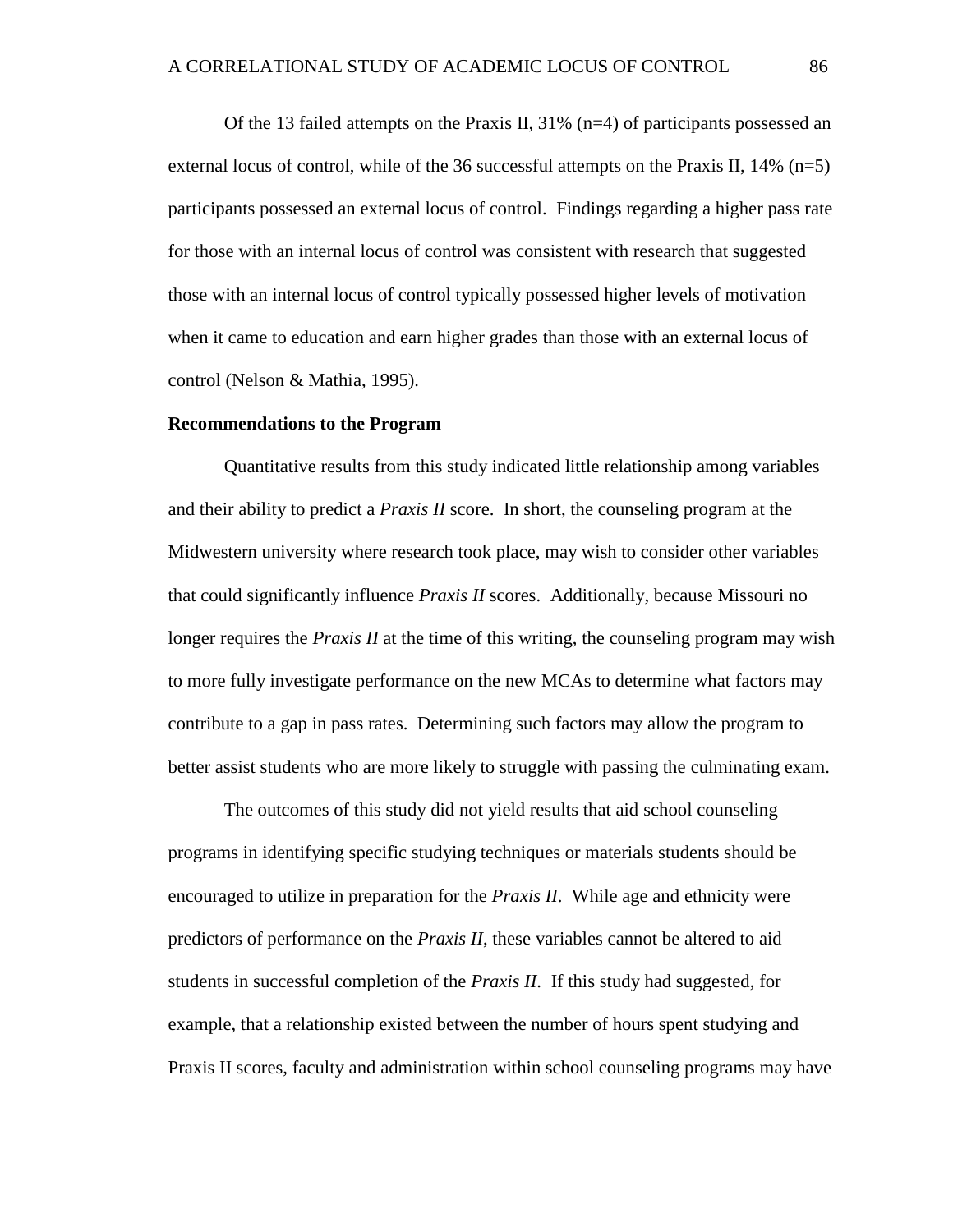grounds for specific interventions to programs, within counseling programs, or recommended guidelines for preparation to ensure student success.

As faculty within school counseling programs consider the methods and tools by which to support students in their preparation for the *Praxis II*, they should consider best practices that are culturally relevant and inform an entire program. Research among African American and other minority undergraduate college students indicated that the following contribute to their academic success: increased social engagement, welcoming campus culture and climate, and modifying consequences of changing major fields (Martin et al., 2016). How these aspects of campus life apply to graduate students differs, especially due to the different needs of adult learners that traditionally seek graduate programs. The researcher believes that continued research involving locus of control, its relationship with student perceptions of preparation, and exit exam scores, may eventually demonstrate value to counseling programs and enrolled students.

As administrators at universities seek to maintain accreditation and prepare students appropriately for their field of study, a thorough understanding of contributing factors to the achievement gap will be essential. Institutions accredited by the Higher Learning Commission (2018), regional accrediting body for post-secondary education institutions, are required to review the success of its graduates on a regular basis (Criteria 4, Core Component 4.A.). More specifically, as part criteria for accreditation, institutions must demonstrate:

that the degree or certificate programs it represents as preparation for advanced study or employment accomplish these purposes. For all programs, the institution looks to indicators it deems appropriate to its mission, such as employment rates,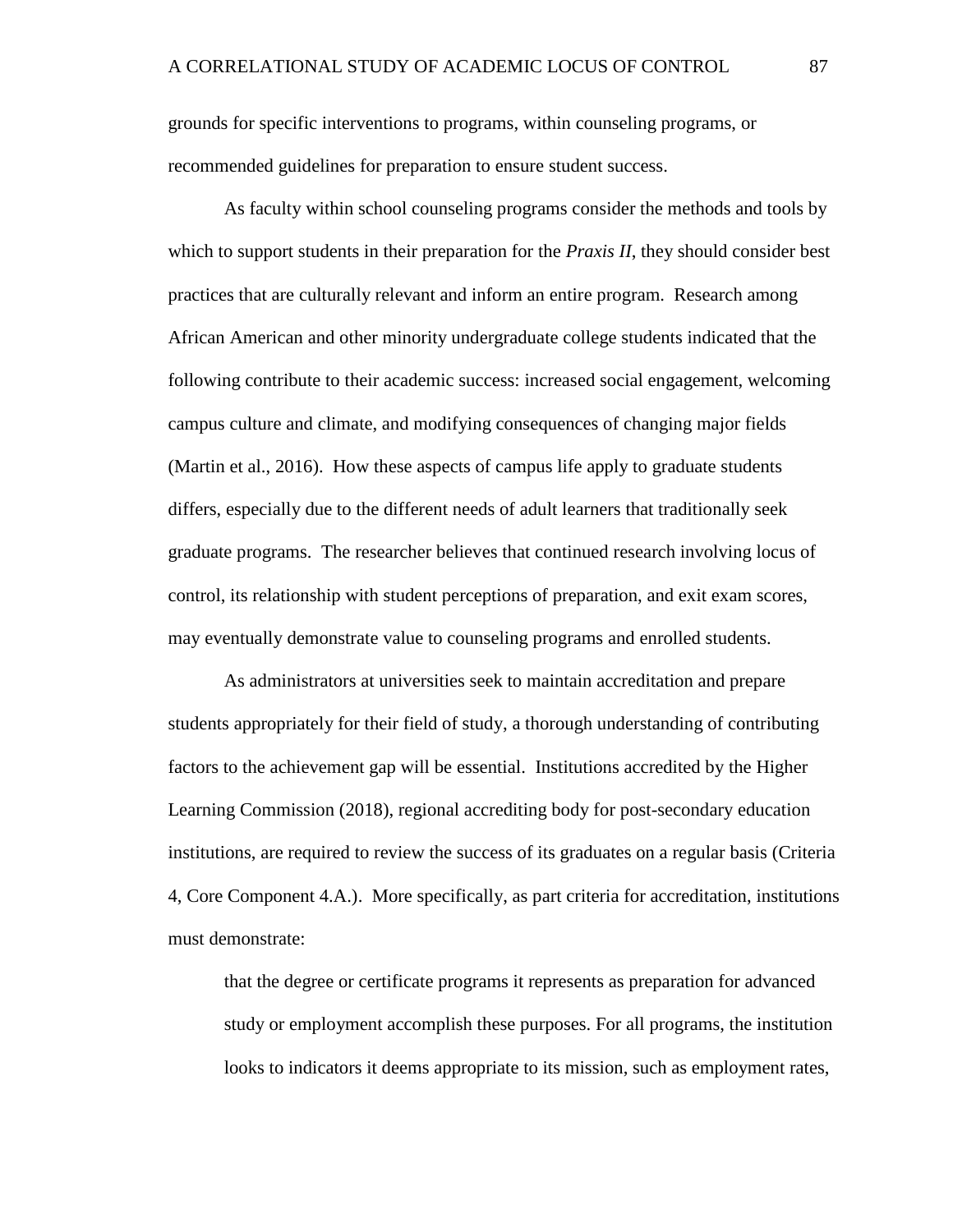admission rates to advanced degree programs, and participation rates in fellowships, internships, and special programs. (Higher Learning Commission, 2018, para. 15)

Failure to address gaps in the success of an institution's graduates could have impact on an accreditation review, requiring specific and documented remediation from the university or college. It is in the best interest of an institution to remain abreast of the challenges facing their graduates and seek to remediate obstacles regularly encountered. Inadequate solutions will influence accreditation reviews, but may also affect enrollment and retention as students learn of dismal success rates for graduates.

# **Implications for Faculty**

While this study focused on student-related perceptions and preparation for the *Praxis II*, it is clear that colleges and universities have little control over such elements. Faculty can provide study tools, offer study sessions, and guide students in their efforts to prepare for a licensure exam, and should continue to do so, but faculty cannot control individual motivations of students or their perceptions. Perhaps a more valuable use of time for institutions and faculty is to consider elements that directly influence student achievement and performance. Literature suggested that faculty teaching had significant impact on students' academic achievement (Gillian-Daniel & Kraemer, 2015; Gillian-Daniel, Kraemer, Kueppers, & Schmid, 2016). Institutions of higher education must recognize the value of developing the teaching ability of all faculty to support not only minority students, but also all students. Strategies used by faculty to be inclusive in their instruction has potential to influence the learning of students who are diverse, in not only race, but also academic ability, including those with disabilities.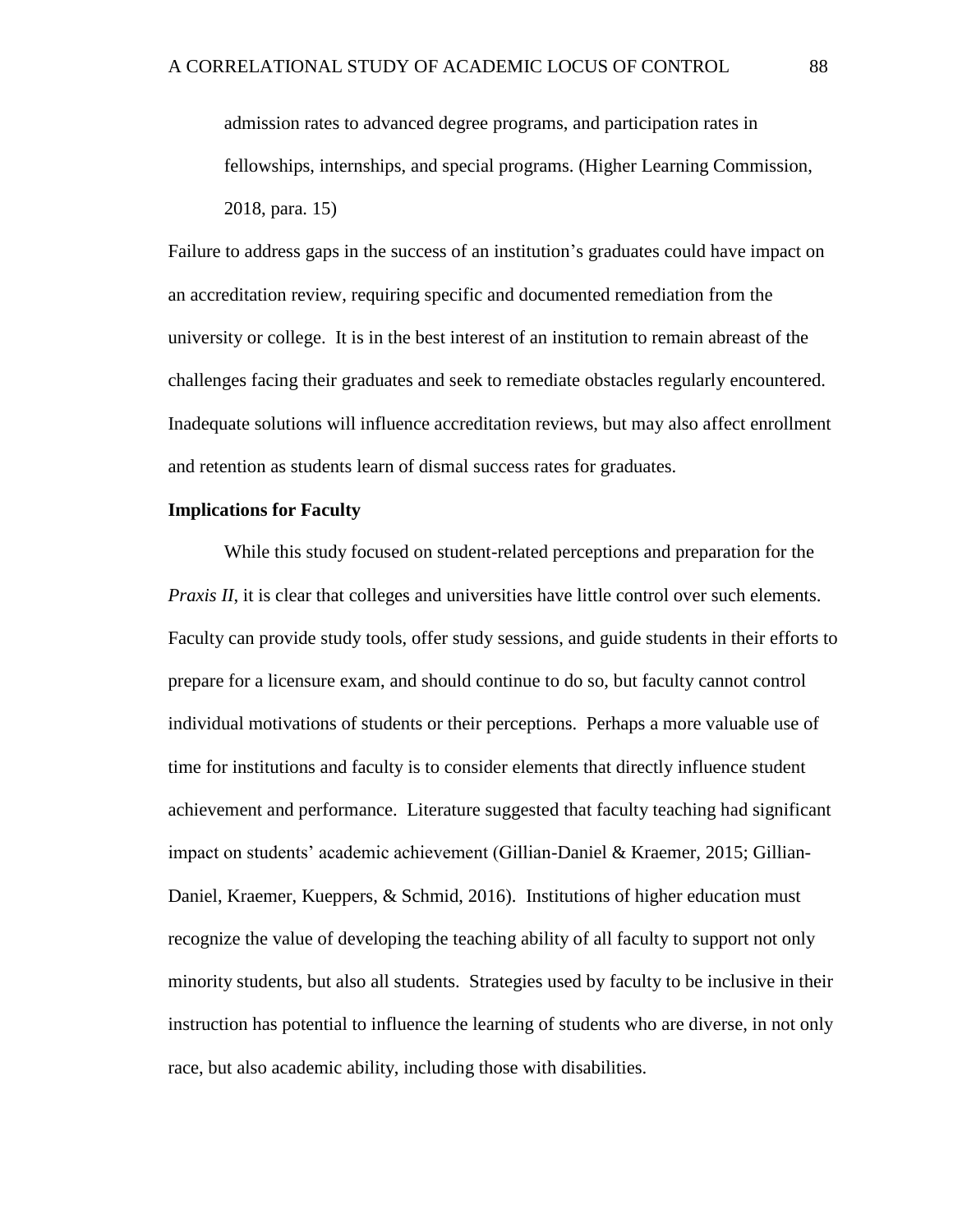Because of the varying preparation faculty receive in teaching, faculty lack knowledge regarding teaching methodology. One way by which institutions can begin to address the achievement gap in higher education is by providing opportunities for faculty to learn and master learner-centered teaching methodologies.

Higher education institutions are already exploring the idea of implementing practices like Universal Design for Learning (UDL) to assist in making course content accessible for all learners. While helpful for students with disabilities, UDL can aid in the learning of all students. Tobin (2014) stated that:

Though UDL allows us to do much more than merely accommodate student disabilities. UDL is an approach to the creation of learning experiences that incorporates multiple means of engaging with content and people, representing information, and expressing skills and knowledge. (p.14)

In short, UDL provided access to course materials and content in a format that was accessible for all learners. UDL provided learners the opportunity to engage, interaction, and absorb course content is a manner most suitable to the learning needs of the student (Tobin, 2014). As the student body within higher education continues to diversify and includes adult learners, first-generation, minority, ESL, and disabled students, the method of course delivery and teaching methodology of faculty will have to change if colleges and universities hope to retain these students.

Simple elements of UDL include providing course documents in a PDF format so students can utilize screen readers to audibly hear the material, rather than read it, providing videos with closed captioning, and allowing students an option with demonstrating their knowledge regarding course content. While college and university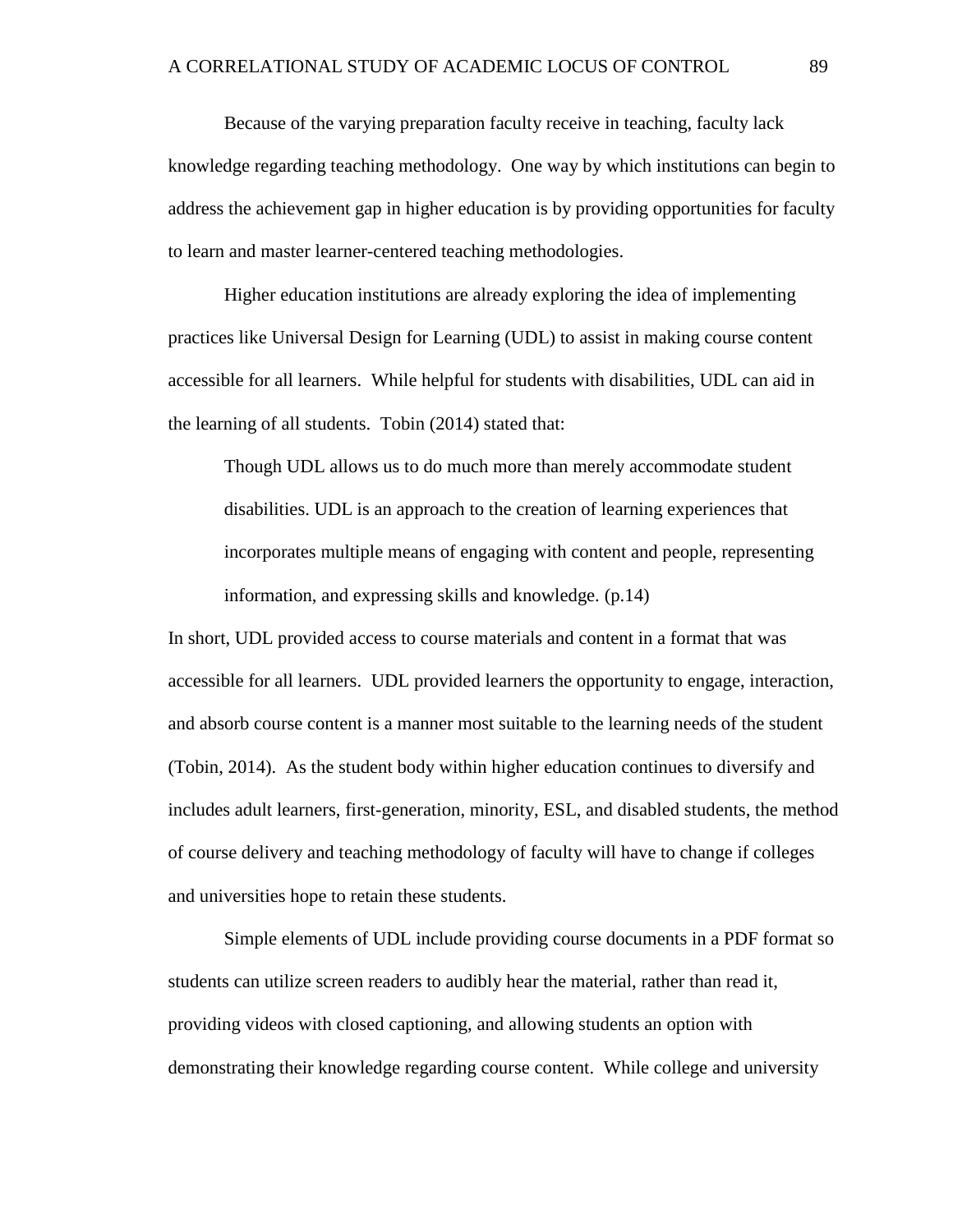faculty may prefer a lecture style course to convey course content, the reality is that not all students effectively learn through lecture-based teaching. UDL is a best practice for faculty serving not only students with disabilities, but also students with varying learning needs.

An example of one faculty development opportunity to learner-centered teaching exists at University of Wisconsin-Madison. The Madison Teaching and Learning Excellence (MTLE) Office developed a program for its faculty to train faculty on inclusive teaching. As part of the training, faculty become aware of institutional and systematic barriers that minority students often deal with, explore their personal biases, explore new pedagogical approaches to teaching, and develop an action plan that includes one evidenced based practice with the goal of becoming a more inclusive teacher. The MTLE program utilizes the following best practices based on research, for inclusive teaching, which can be replicated at other institutions (Gillian-Daniel, et al., 2016):

| measive and impact at Teaching Trachees                                    |                                                                                                                                                                                        |
|----------------------------------------------------------------------------|----------------------------------------------------------------------------------------------------------------------------------------------------------------------------------------|
| Categories of Practice                                                     | Examples of instructor's practice                                                                                                                                                      |
| Integrate culturally inclusive and<br>relevant content into a course       | Include content-based literature from diverse<br>populations and invite students to contribute<br>their unique cultural experiences to the<br>classroom discussion.                    |
|                                                                            | Reflect on the degree to which their own<br>٠<br>teaching practices are inclusive and<br>appropriate for their multicultural classrooms,<br>as well as students' future work settings. |
| Decrease the potential<br>intimidation students feel around<br>instructors | Create more opportunities for student-faculty<br>$\bullet$<br>and student teaching assistant (TA)<br>interactions in and beyond the classroom.                                         |
|                                                                            | Hold out-of-class meetings with first-<br>٠<br>generation students, individually or<br>collectively, to discuss collegiate success.                                                    |
|                                                                            | Continued                                                                                                                                                                              |

|  | <b>Inclusive and Impactful Teaching Practices</b> |  |
|--|---------------------------------------------------|--|
|  |                                                   |  |

Table 11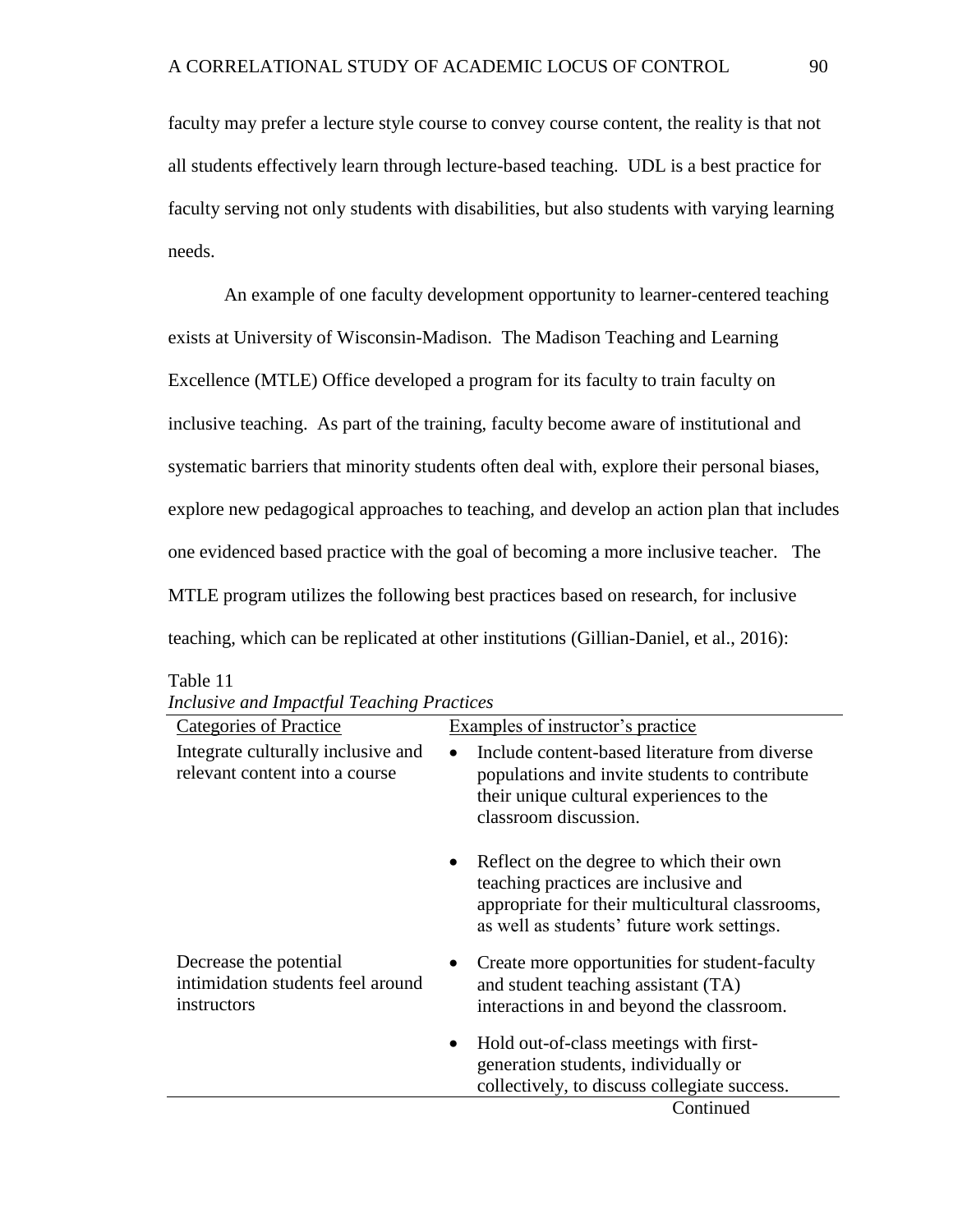| Table 11. Continued.                                                       |                                                                                                                                                                                                                                                                       |
|----------------------------------------------------------------------------|-----------------------------------------------------------------------------------------------------------------------------------------------------------------------------------------------------------------------------------------------------------------------|
| Engage students with                                                       | Create a peer collaborative learning space.<br>$\bullet$                                                                                                                                                                                                              |
| supplemental instruction                                                   | Create open study spaces where students can<br>$\bullet$<br>receive help from TAs, instructors, and other<br>classmates.                                                                                                                                              |
|                                                                            | Connect students with existing campus<br>$\bullet$<br>resources, like learning centers and tutoring<br>programs.                                                                                                                                                      |
| Be intentional about how student<br>groups and project teams are<br>formed | Conduct teamwork training with graduate<br>students and undergraduate peer mentors<br>before group projects; conduct mentoring<br>meetings with each group during the project.                                                                                        |
|                                                                            | Allow each study group or peer-mentoring<br>$\bullet$<br>group to determine goals and rules, and to<br>create an agenda for each meeting at the<br>beginning to allow for greater participation.                                                                      |
| Work with TAs and other<br>instructors in the class                        | Include a section in TA trainings on how to<br>improve retention of first and second year<br>students (especially in the sciences) by<br>presenting data on institutional and national<br>retention figures and case studies on why<br>students leave the discipline. |
|                                                                            | Train TAs how to implement active learning<br>and cooperative learning in their discussion<br>groups and labs.                                                                                                                                                        |
| Use inclusive teaching practices                                           | Make sure the classroom, textbooks, handouts,<br>$\bullet$<br>and all other course materials reflect an<br>inclusive environment in both their content and<br>images.                                                                                                 |
|                                                                            | Emphasize the human purpose of what is being<br>learned and its relationship to the students'<br>experience.                                                                                                                                                          |

Faculty who engaged in the MTLE program reported a change in their knowledge, attitude, awareness, and teaching practice. Most notably, faculty who participated in this development opportunity felt as though the way they engaged students changed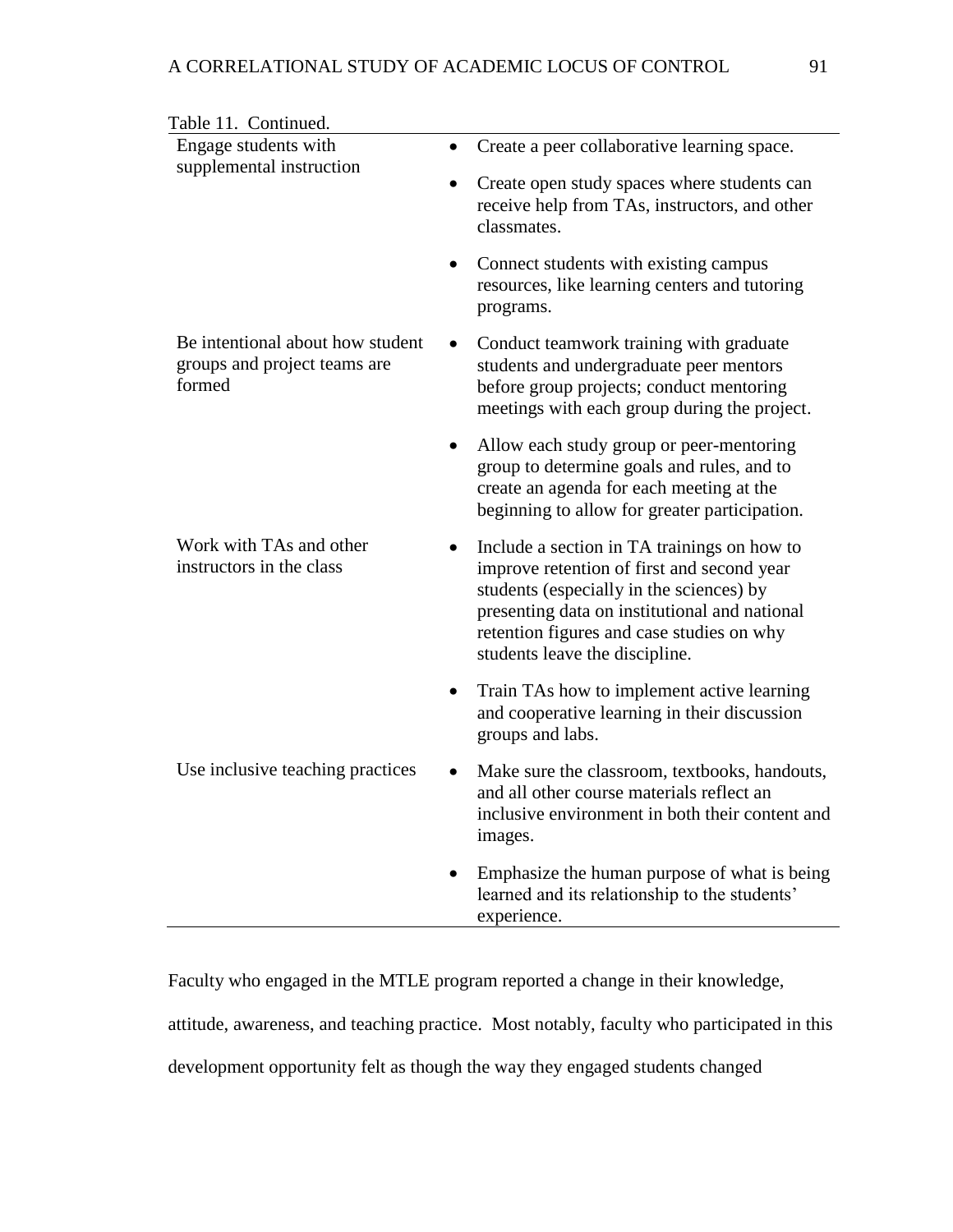significantly. Faculty reported a developed ease with regard to discussing diversity to engage students in the classroom (Gillian-Daniel, et al., 2016).

Development opportunities like the MTLE program and UDL may be the answer to closing the achievement gap in higher education. Higher education administration and faculty should make note of promising practices that will continue to facilitate changes in the learning experiences for minority students, leading to student success and licensed, employable school counseling candidates.

## **Implications for School Counseling Students**

Unfortunately, this study did not reveal any significant findings related to students enrolled in school counseling programs. Initially, the researcher had anticipated learning of study practices and techniques that aided students in successfully passing the *Praxis II*; however, results did not indicate any variables within the student's control that had a direct relationship with pass or failure rates on the *Praxis II*. For school counseling students, it may prove more beneficial to examine the habits of students who successfully pass the *Praxis II* to determine study suggestions for those preparing to take the test. Students are encouraged to utilize the study tools prepared by ETS to become familiar with the test prior to taking it for licensure.

#### **Recommendations for Future Research**

**Sampling.** Various issues contributed to a smaller sample size than originally expected. This was due to issues outside of the researcher's control. A larger sample size may have allowed for a smaller margin of error when attempting to discern the relationship of the variables. Additionally, the participants included one institution. It is possible that admission standards and institution location affected the type of student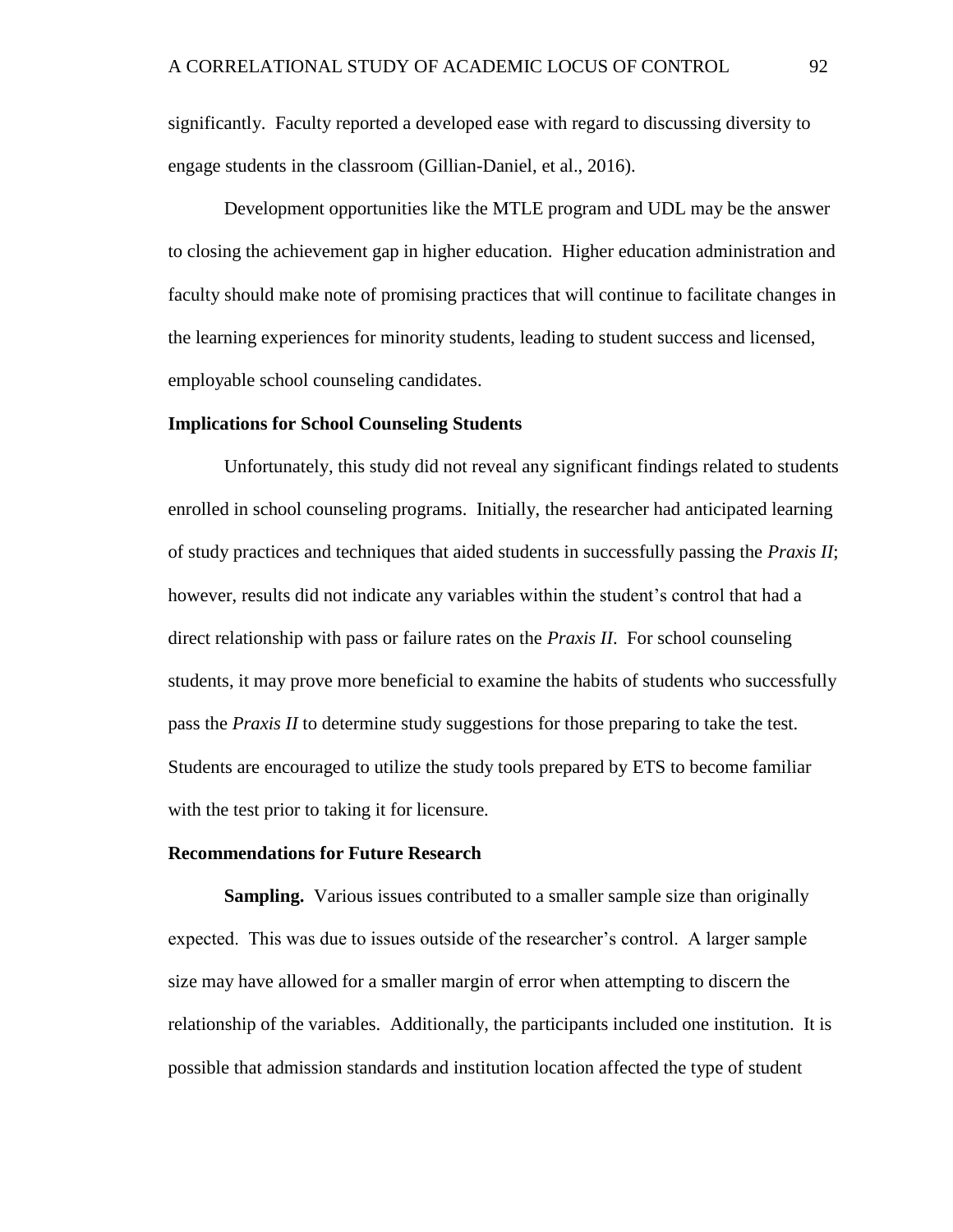attracted, resulting in a different outcome with regard to locus of control and exam scores. A larger sample size of participants from various institutions would provide the researcher with a more comprehensive understanding of the relationship among the variables, academic locus of control, and the *Praxis II* results.

In future research, stratified random sampling would yield results that would be more representative of the population characteristics, increasing the ability to generalize results. Convenience sampling, as used in this study, cannot always be generalized to the population, nor does convenience sampling ensure proper representation of the population (Bluman, 2008). Because this study used convenience sampling to identify participants, the study should be replicated to determine if results can be duplicated. Convenience sampling also limits the ability for results to be generalized to the population as a whole, because it may include biases, including over representation or underrepresentation of particular groups. Lastly, a study involving a small number of participants is not sufficient to evaluate the assortment of variables that may influence a *Praxis II* score.

**Participants.** Several considerations should be made for future research, should this study or aspects of this study be replicated. One limitation of this study was the participants. Including participants from a single university within a specific discipline may have affected the results of this study and limited generalizability. A difference in results could exist if other universities and graduate students from various disciplines had participated in the study. Additionally, the participating university was a private, liberal arts university located in the Midwest. Research including a different locale or orientation may yield dissimilar results.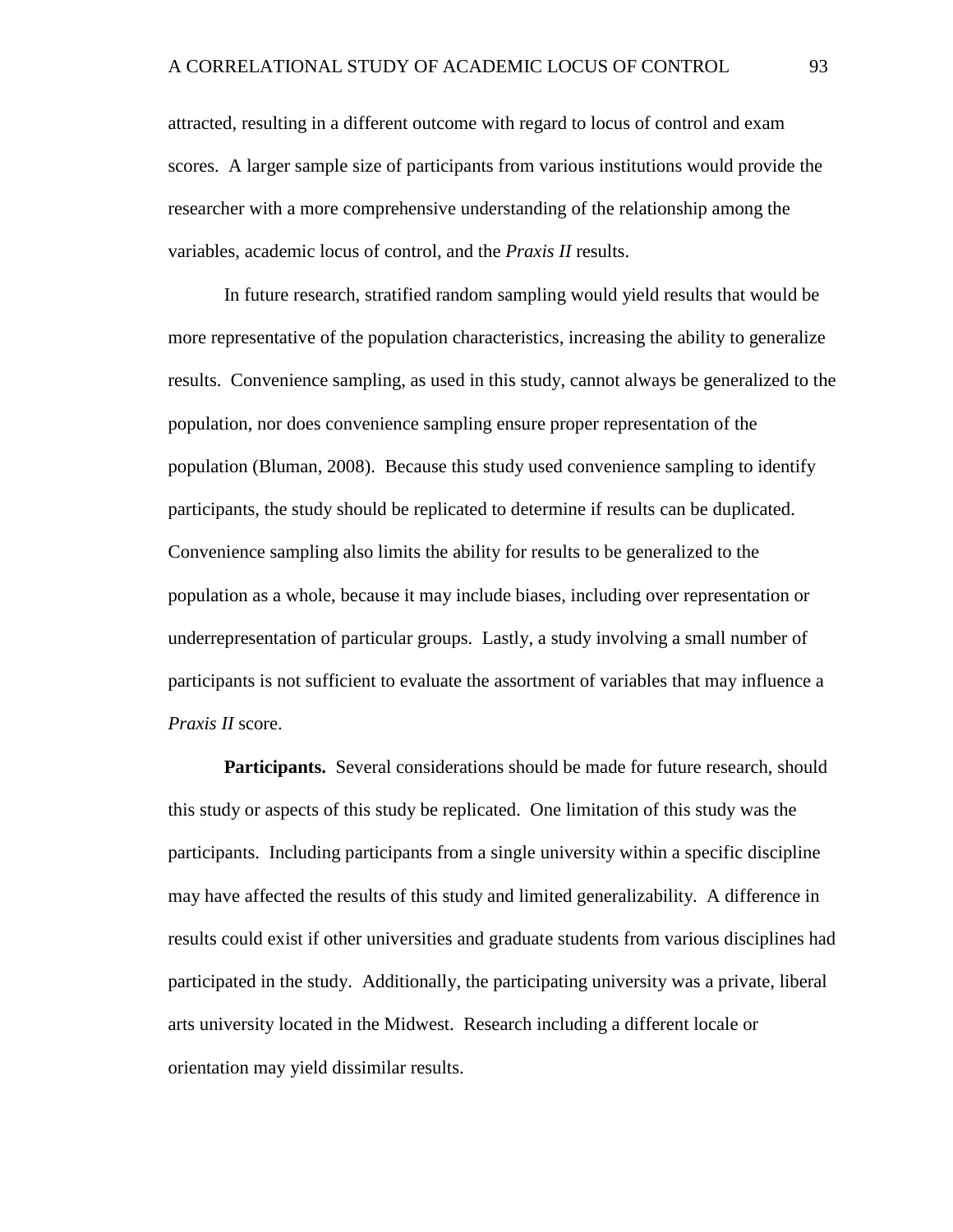The participants in this study were also limited in ethnicity with 13 participants identifying as African American and 36 identifying as Caucasian. This study may yield dissimilar results should a researcher include a more diverse student population. Because of the ethnicities represented in this study, the results were also limited to generalizability within more densely diverse universities.

This study took place for the duration of a year, including the spring semester of the 2012-2013 academic year and the fall semester of the 2013-2014 academic year. Conducting the same study for an extended period to include more participants may lead the researcher to establishing more and/or different trends among the student body. Investigating such variables over an extended period may also allow the researcher to identify whether the variables interact contrarily with a different group of participants.

**Quantitative study.** The quantitative nature of this study limited the researcher's insight into linking locus of control with Praxis II performance, along with the other variables investigated in this study. Conducting a mixed method study to include interviews or focus groups may have provided more awareness regarding the participants' perspectives of the Praxis II, as well as their study habits. In this study, nearly all participants indicated they planned to dedicate a significant amount of time to preparing for the Praxis II; however, regardless of age, race, sex, or internal/external locus of control, on average, participants spent less than an hour studying each week. Developing an understanding of rationale for lack of follow through on planned study time from the participant's perspective may lead to other avenues for research.

**Instruments.** While the instrument used to measure participants' academic locus of control was found to demonstrate a great deal of reliability and validity, the researcher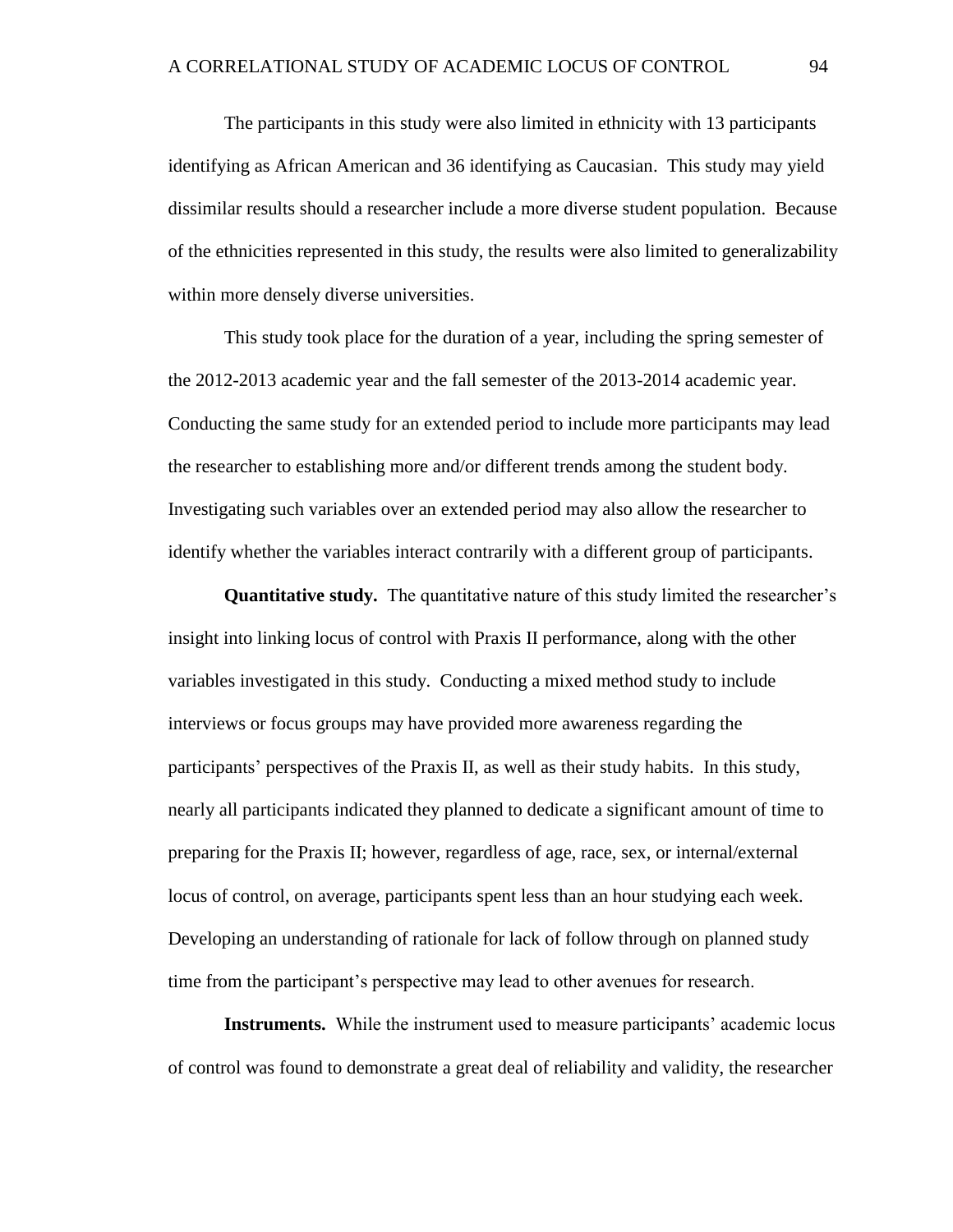created the Intended *Praxis II*: Professional School Counselor Preparation Survey and the Actual *Praxis II*: Professional School Counselor Preparation Survey used in this study. While the surveys were piloted prior to its use for research, it could have undergone more rigorous evaluation for reliability and validity. A different measure of intended versus actual study preparation would be beneficial for future research, ideally with an instrument that has not been created solely by the researcher.

Additionally, though participants were made aware that their responses to the survey had no bearing on the course content or grade earned in the course, their responses may have not reflected an accurate depiction of reality. The researcher surveyed participants at the beginning of the semester regarding their intended preparation for the *Praxis II* and on a weekly basis regarding their actual preparation for the *Praxis II*. Participants were surveyed on a weekly basis to provide the best opportunity for students to accurately depict the week's preparation activities; however, because the information collected through the surveys was strictly based on what the student reported, the accuracy of the student report was subject to the student's recollection and honesty in responses.

Unbeknownst to the researcher, participants may have wished to distort their answers to survey questions in an effort to exhibit a specific guise as factual. The data captured by the surveys must be interpreted with this limitation in mind. In this case, participants may have sought to indicate study habits they did not actually complete. The weekly survey may have also influenced results, as it served as a reminder of the necessity to study. Typically, students do not receive such a prompting on a weekly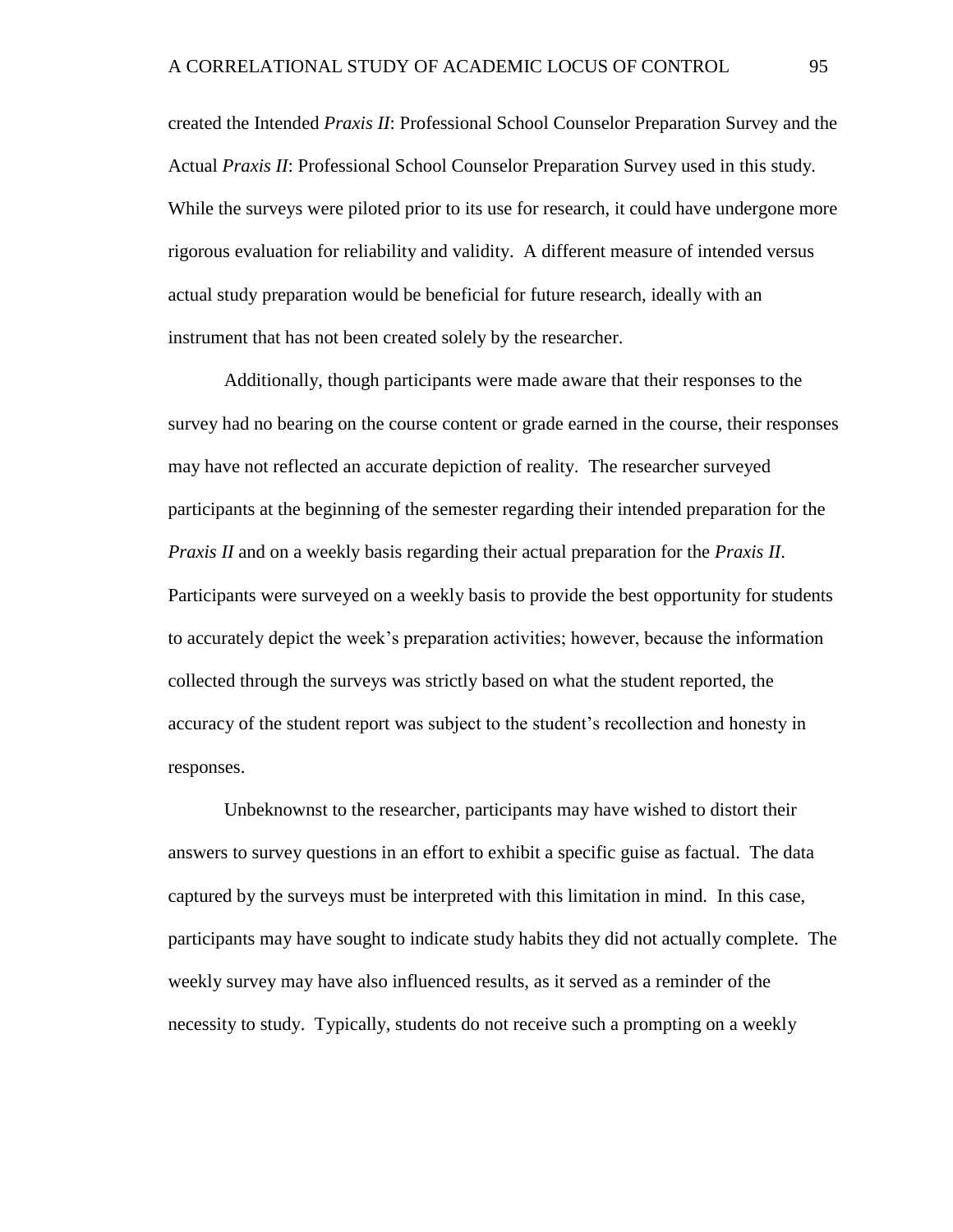basis. As with any self-reporting instrument, all results are based on what participants' report, which is subject to error and interpretation.

A concern regarding participant honesty in responses results from the researcher's potential relationship with some of the participants. At the time of data collection, the researcher was an adjunct professor within the school counseling program; therefore, students may have reflected their preparation inaccurately, as though they spent more time in preparation for the *Praxis II* than factual. Some participants may have had the researcher as a professor while enrolled in the program or may be aware that they would have the researcher as a professor in the future. Participants may prefer to demonstrate a different level of preparation due to their interaction with the researcher as a professor or their interaction with the department as a whole. A reviewer from outside of the organization may yield reliable results, as participants may not be concerned about their relationship or potential relationship with the researcher.

It is also possible that because participants were asked to share about their weekly preparation for the *Praxis II* that the survey served as a reminder for participants to prepare for the exam, thereby changing their weekly responses. In this study, it is possible that because participants were reminded on a weekly basis to complete a survey regarding their study preparation, their behavior changed. In social research, the Hawthorne Effect may explain this potential shift in behavior. Though an understanding and definition of the Hawthorne Effect may vary in different disciplines, within social research, it is commonly defined as "an influence that can occur in experiments when subjects know they are being studied and change their behavior as a result" (Chiesa  $\&$ Hobbs, 2008, p. 69.). In this study, the Hawthorne Effect may have been an underlying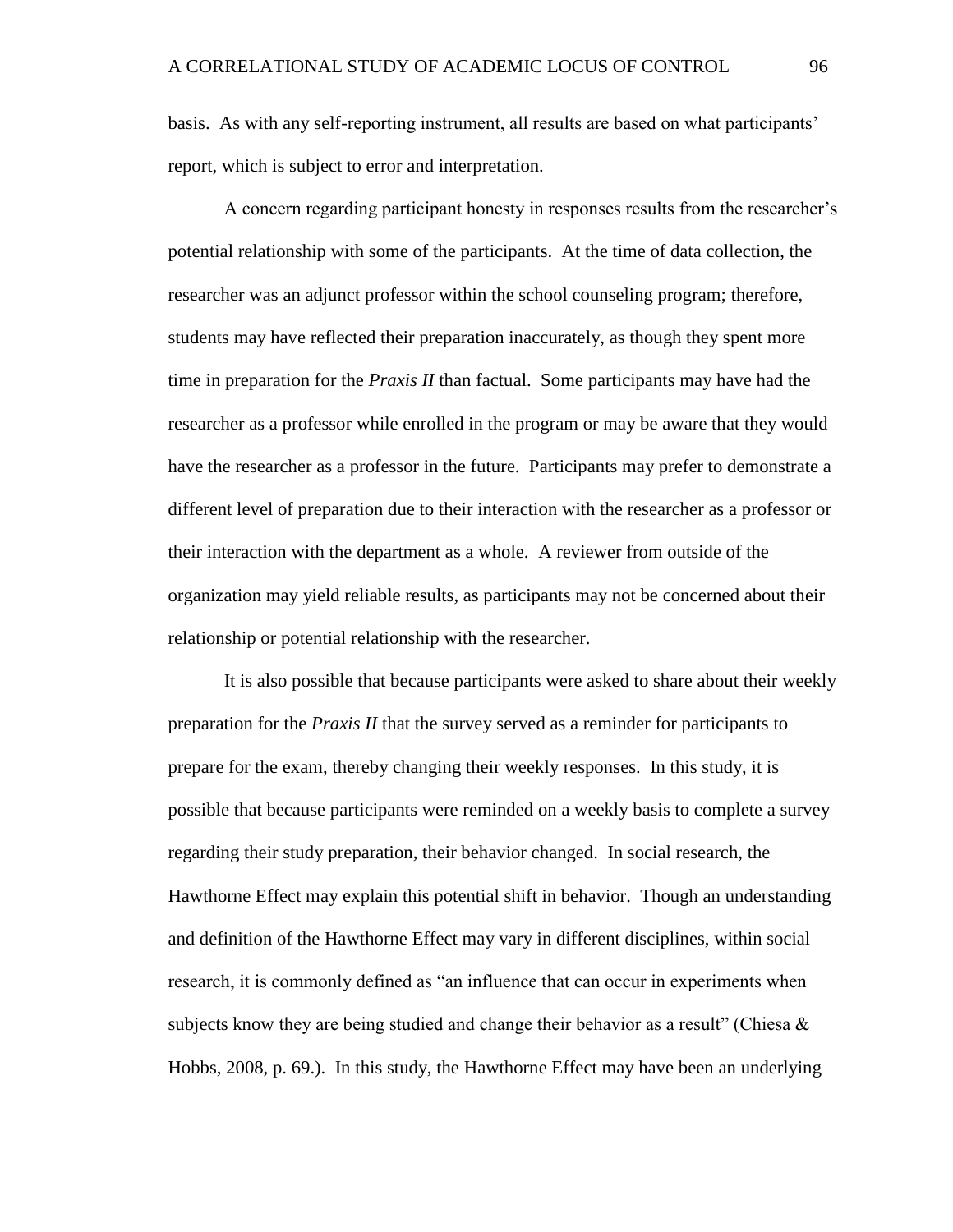variable that indirectly influenced participant preparation and perceptions. In social research, this effect may be one that is nearly impossible to avoid.

Finally, over the course of this research, the test by which institutions of higher education measure successful completion of a school counseling program has changed several times. Due to the changes in the *Praxis II* content by the ETS (2012) and the subsequent change from the *Praxis II* to the MCA test by MODESE (2014), the *Praxis II* results included in this research may be limited in their application to the MCA test. Future research should most certainly include the most current version of the exam required by the state for certification.

**Variables of the study.** Rather than relying on curiosity, the researcher should have framed research based on studies that indicated specific variables that influenced study habits and test performance. While the researcher was curious if specific variables had the ability to influence a specific cohort and test, limited information was available as to whether such variables were a worthy topic of study. This may have influenced the results of the study because little research existed to support the need to investigate variables, such as study location and preparation activities specific to the *Praxis II* exam. Selecting variables that had evidence of affecting study preparation and test performance may have proved to be more fruitful.

#### **Personal Reflections**

Continuing to attribute test score discrepancies among students of different ethnicities solely to the achievement gap perpetuates the myth that students have no control over their academic outcomes. Failure to continue to investigate the variables that may be related to such gaps in achievement demonstrates a lack of understanding by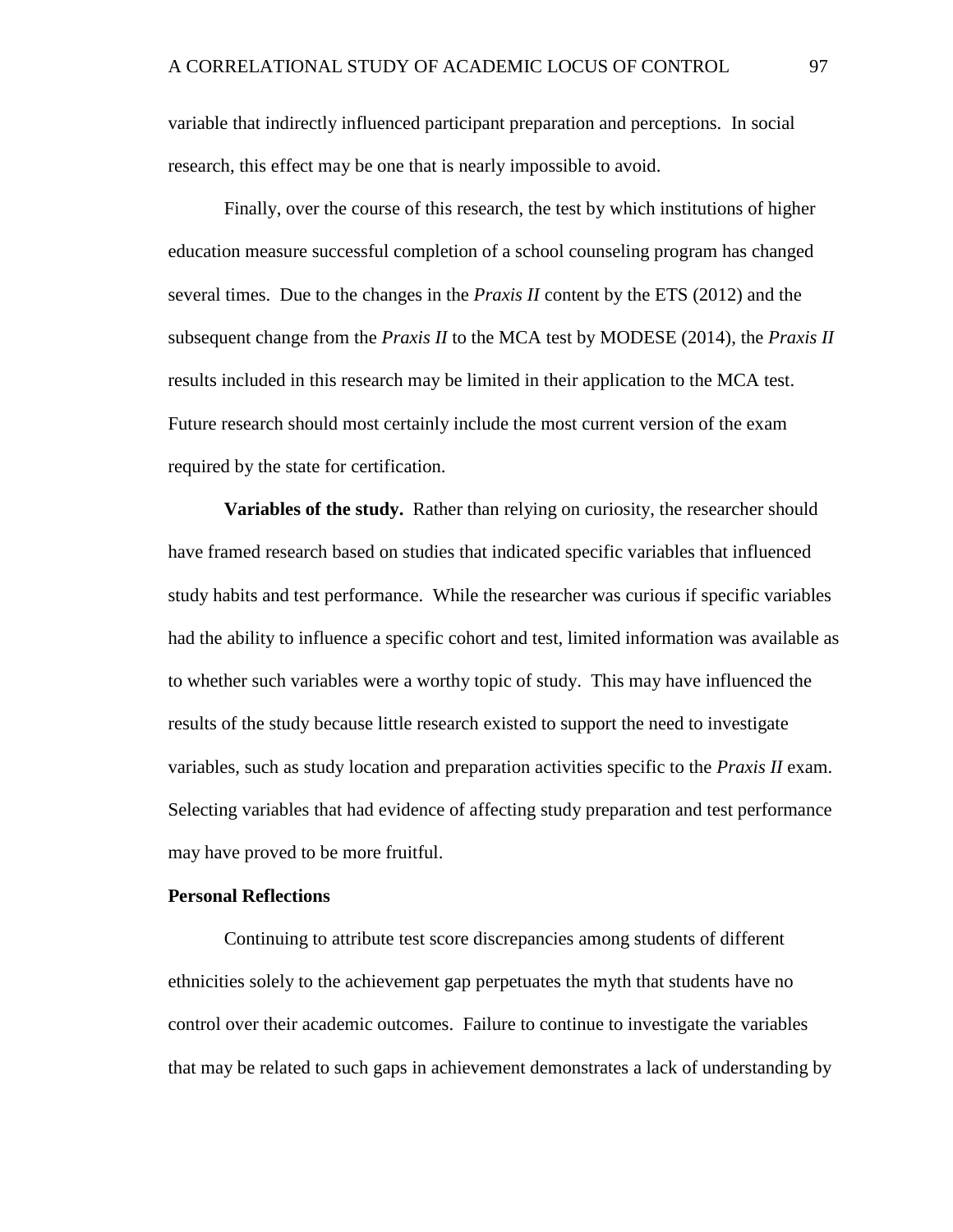administrators to the real and relevant issues students continue to encounter on standardized tests. A willingness to continue to understand all variables that contribute to the achievement gap not only builds student confidence in university administration, but also aids in accessible employment for all students upon successful completion of a graduate program.

Personally, anecdotal comments from students served as a prompt for this study. The perception that students possessed regarding their inability to perform well on a standardized test, regardless of preparation spoke volumes to me. The perceived lack of control among students was a perspective I had hoped to change based on the results of this study. While this study did not provide the evidence I had hoped, it did demonstrate the continued need for faculty development in the areas of teaching and inclusivity. There are elements of my teaching methodology that need to change to better reflect the needs of my students and their learning needs. Additionally, in my role as an administrator, I can use the knowledge learned through this study to aid in proper support program design and faculty development.

My drive to empower students in their academic journey has not waivered. My resolve, as a university administrator, remains the same. I will continue to listen to the varying perspectives among students while considering the responsibility of university programs in preparing students to be successful, not only in the classroom, but on exit exams and beyond.

#### **Conclusion**

This study sought to determine whether a relationship among academic locus and several variables, including preparation strategies of students and the effect on the *Praxis*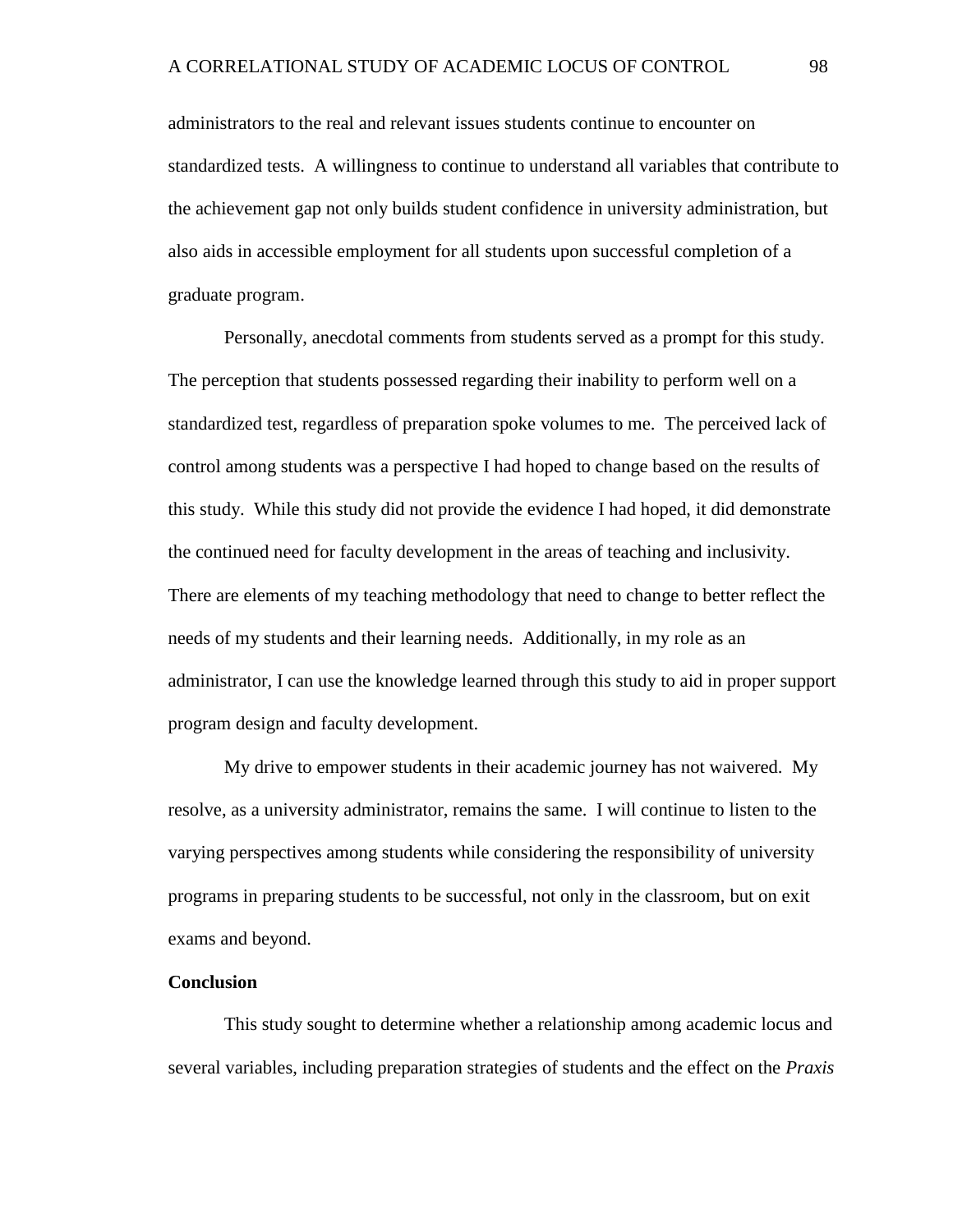*II* score, exists. While the majority of participants possessed an internal locus of control, the researcher found that there is no significant relationship among academic locus of control, plans students had to study, what they did to study, and *Praxis II* scores.

Results did that younger participants, specifically those between the ages of 20 and 30, were more likely to pass the *Praxis II*; however, average scores on the *Praxis II* were the highest within the age range of 31 to 40. Results also indicate that participants who possessed an internal locus of control passed the *Praxis II* at a greater rate than those with an external locus of control. Additionally, ethnicity as a predictor of *Praxis II* scores provides further confirmation for the rationale for this study. This finding confirms that a gap among *Praxis II* scores exists and may be related to student ethnicity. In addition, scores from the replacement exam for the *Praxis II*, the MCA, indicate that disparity continues to exist among pass and failure rates based on student ethnicity. Changing the exam required for licensure did nothing to improve the achievement gap for school counseling candidates.

In Chapter Five, this study highlights recommendations made by the researcher for institutions of higher education, faculty, and school counseling students. Perhaps the most notable are the proposed faculty development opportunities to improve the quality of instruction within higher education classrooms, including learner-centered and inclusive teaching. While faculty can only influence student perceptions and study habits, they do have the ability to shape student learning by utilizing pedagogy that reflects best practice.

While the achievement gap continues to exist, research regarding the rationale for why and the means by which to address it, should continue. As faculty continue to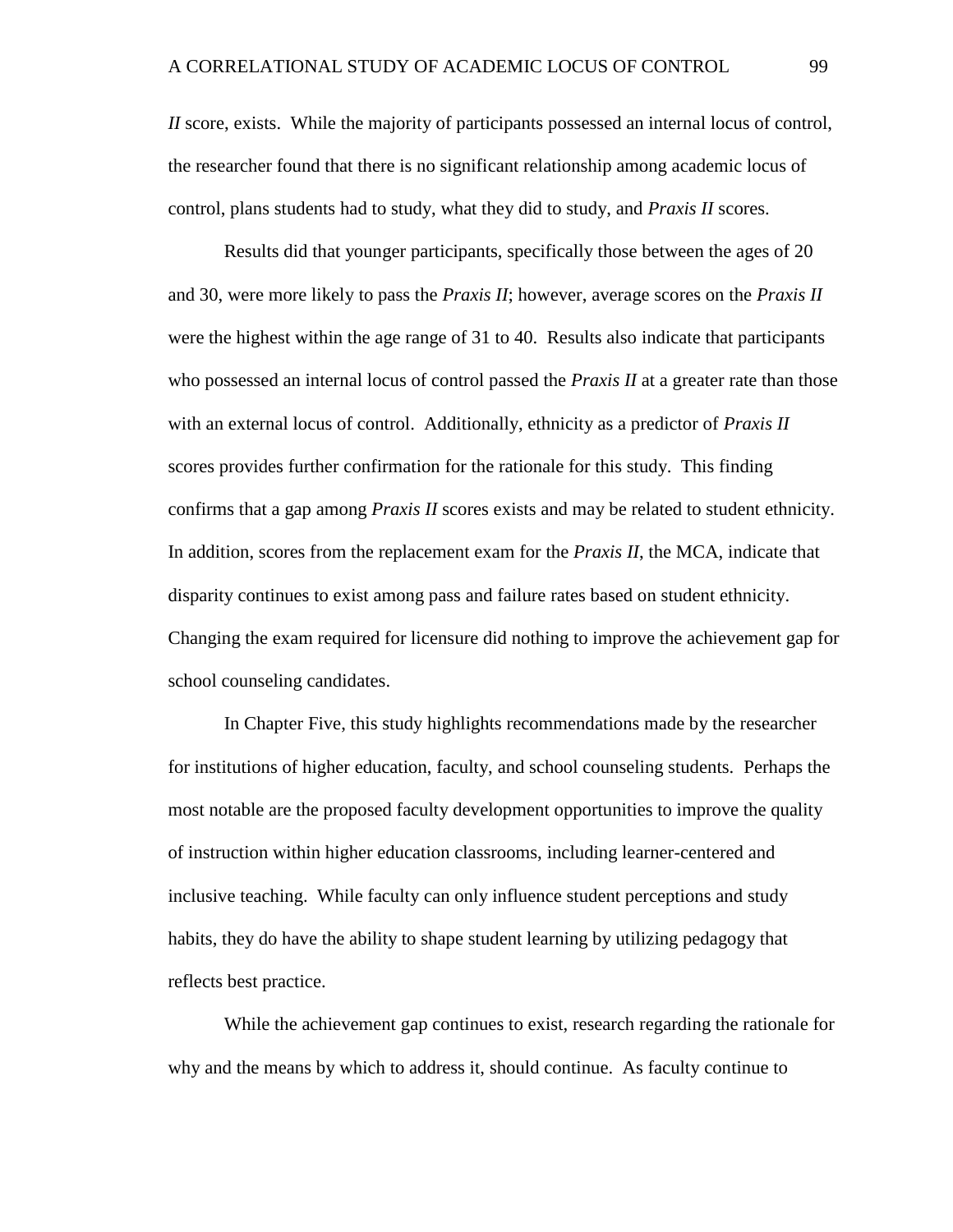diversify their teaching methods, their assessment of learners in the classroom, as well as students in their classrooms, educators will not be able to avoid the achievement gap any longer. As university administrators and leaders, our pursuit of eliminating barriers to student success should be relentless.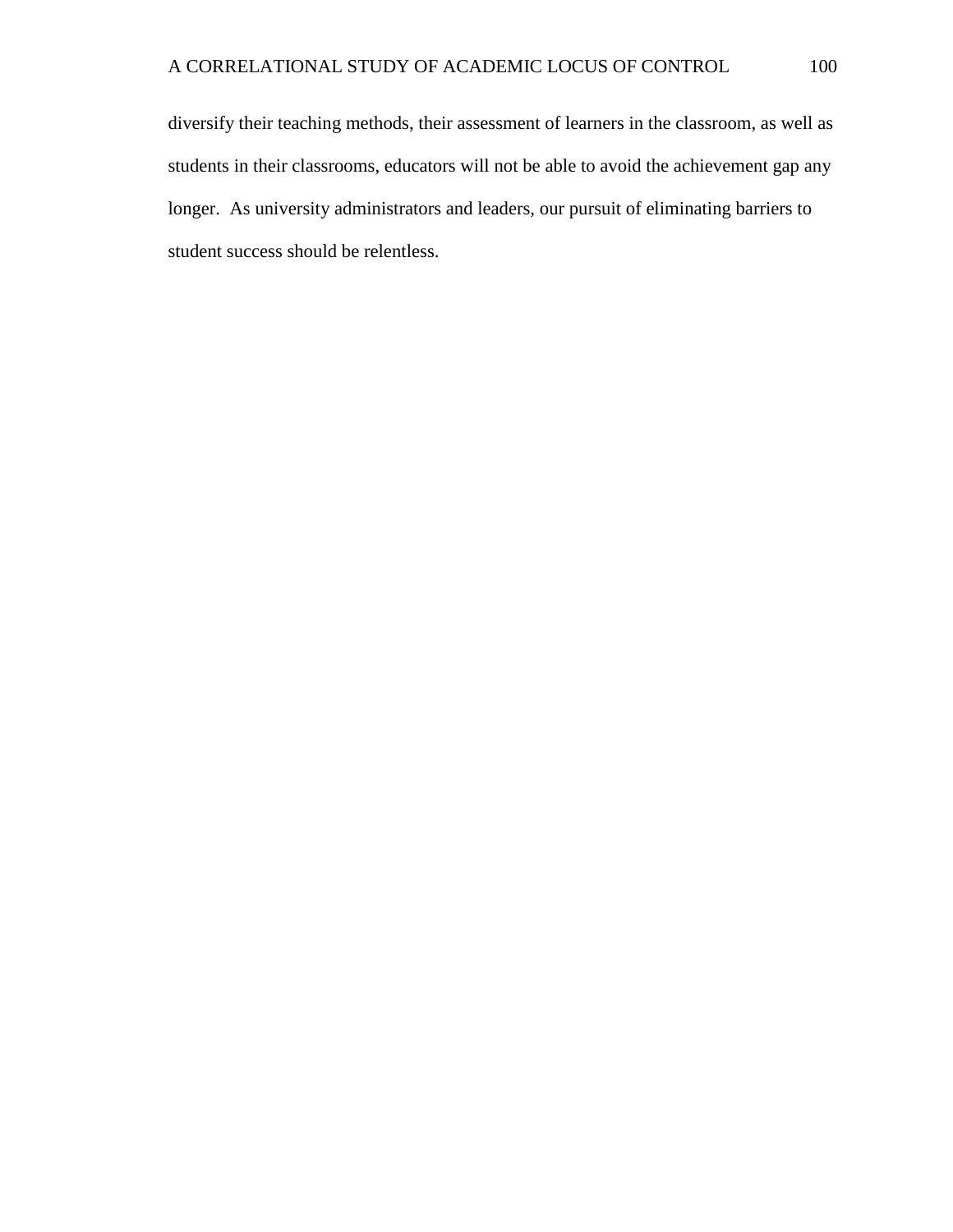#### **References**

- Bar-Tal, D. (1977, April 01). The relationship between perception of locus of control and academic achievement: Review and some educational implications. *Contemporary Educational Psychology, 2*(2) 181-199.
- Bar-Tal, D., Bar-Tal, Y., & Leinhardt, G. (1975). *The environment, locus of control and feelings of satisfaction.* Pittsburgh, PA: University of Pittsburgh.
- Barna Group & Impact 360 Institute. (2018). *Gen Z: The culture, beliefs, and motivations shaping the next generation*. Ventura, CA: Barna Group.
- Baron, J., & Cobb-Clark, D. (2010, April). *Are young people's educational outcomes linked to their sense of control?* IZA Discussion Paper, No. 4907. Retrieved from http://ftp.iza.org/dp4907.pdf.
- Barton, P. E., & Coley, R. J. (2009). Those persistent gaps. *Educational Leadership*, *67*(4), 18-23.
- Barton, P. E., Coley, R. J. (2010). *The Black-White achievement gap: When progress stopped*. Policy Information Report. Educational Testing Service. Retrieved from https://www.ets.org/Media/Research/pdf/PICBWGAP.pdf.
- Beckerman, N. (July-August, 2010). Teaching the Teachers. *Academe 96*(4). Retrieved from https://www.aaup.org/article/teaching-teachers#.WxlbqndOlPa.
- Bennett, C. I. , McWhorter, L. M., & Kuykendall, J. A. (2006). Will I ever teach?: Latino and African American students' perspectives on *Praxis* I. *Amiercan Educational Research Journal*, *43*(3), 531-574.
- Bluman, A. G. (2008). *Elementary statistics: A step by step approach* (5th ed.). New York, NY: McGraw Hill Companies.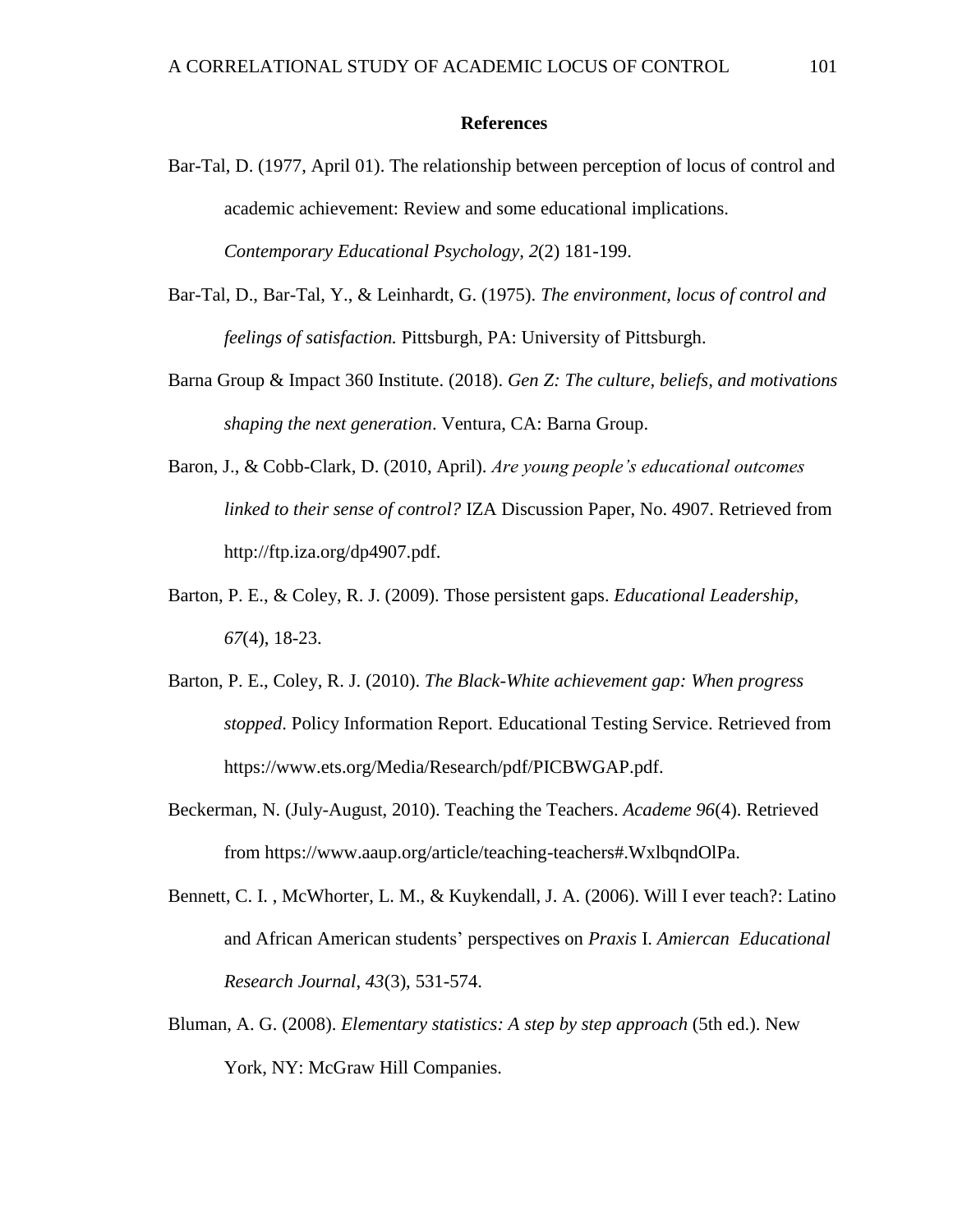- Brown, J., Brown, L., & Brown, C. (2008). "Signs, signs, everywhere there's signs . . . and the sign says:" You got to have a *Praxis* II membership card to get inside. *Teacher Education Quarterly, 35*(1), 29-42. Retrieved from http://www. jstor.org/stable/23479029.
- Butterfield, E. C. (1964). Locus of control, test anxiety, reactions to frustration, and achievement attitudes. *Journal of Personality*, *32*(3), 355. DOI:10.1111/1467- 6494.ep8933491
- Chiesa, M., & Hobbs, S. (2008). Making sense of social research: How useful is the Hawthorne Effect?. *European Journal of Social Psychology, 38*(1), 67-74. DOI:10.1002/ejsp.40
- Choi, N. (1998). The effects of test format and locus of control on test anxiety. *Journal of College Student Development, 39*(6), 616. Retrieved from http://search.proquest. com/docview/195176060?accountid=12104
- Chittooran, M., & Miles, D. (2001). *Test-taking skills for multiple-choice formats: implications for school psychologists*. Retrieved from https://files.eric.ed.gov/full text/ED455488.pdf.
- Cohen, M. T. (2012). The importance of self-regulation for college student learning. *College Student Journal*, *46*(4), 892-902.
- Cohen, S., Rothbart, M., & Phillips, S. (1976). Locus of control and the generality of learned helplessness in humans. *Journal of Personality and Social Psychology*, *34*(6), 1049-1056. DOI:10.1037/0022-3514.34.6.1049.
- Donenfeld, H. (2008). The effect of learned helplessness on locus of control and anxiety. *The Huron University College Journal of Learning and Motivation, 46*(1), 27-41.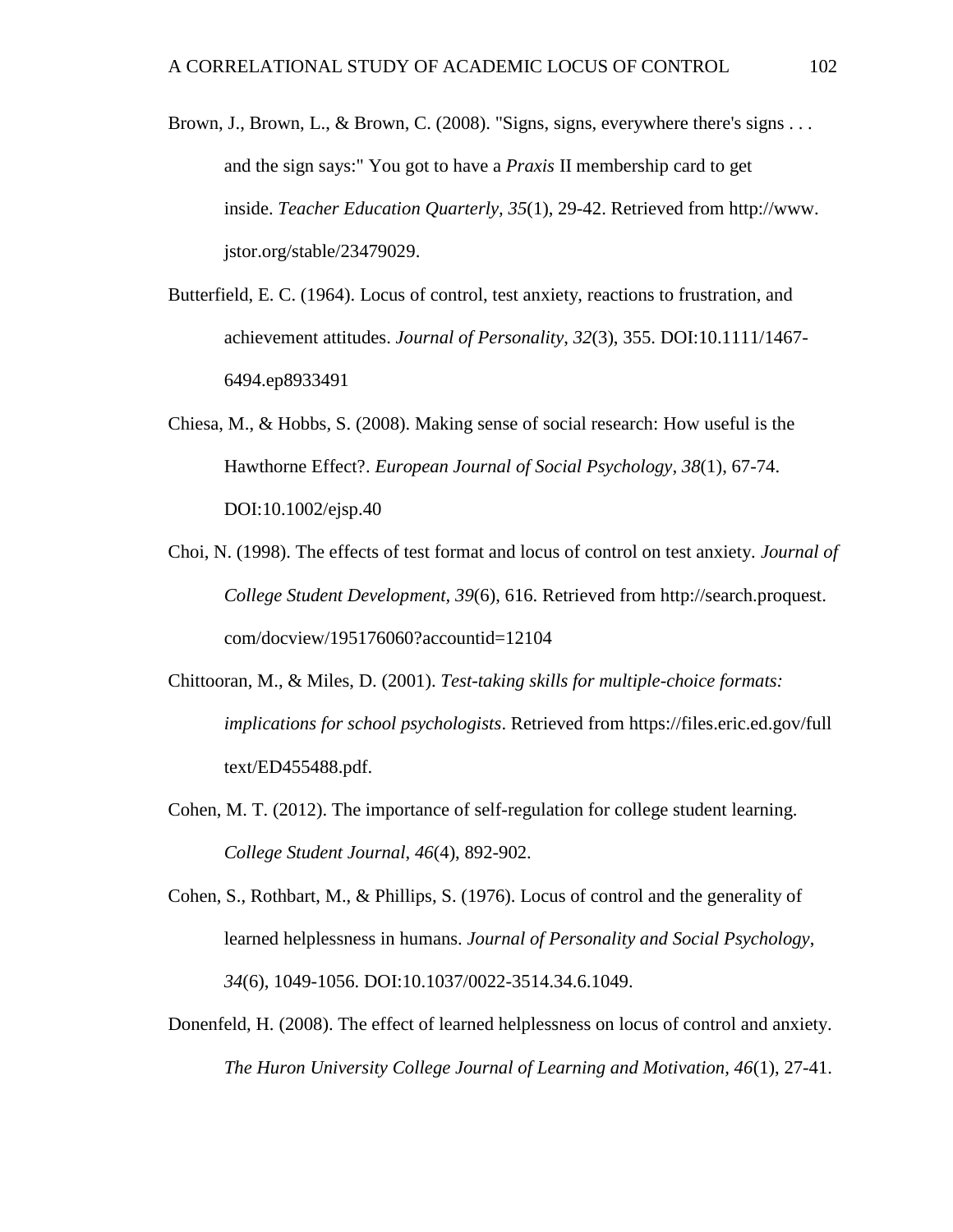Retrieved from https://ir.lib.uwo.ca/cgi/viewcontent.cgi?article=1037&context= hucjlm.

- Duckworth, A., Peterson, C., Matthews, M., & Kelly, D. (2007). Grit: Perseverance and passion for long-term goals. Journal of *Personality and Social Psychology, 92*(6), 1087-1101. Retrieved from https://www.sas.upenn.edu/~duckwort/images/Grit% 20JPSP.pdf.
- Edmonds, J. M. (2014). *Missouri general education assessment: Examination of teacher candidate scores and predictor*. Retrieved from https://mospace.umsystem.edu/ xmlui/bitstream/handle/10355/45741/research.pdf?sequence=1.
- Educational Testing Service. (n.d.). Overview of Missouri testing requirements. Retrieved from http://www.ets.org/praxis/about/fees.
- Educational Testing Service. (2010). *Technical manual for the Praxis Series and related assessments*. Retrieved from https://www.ets.org/s/praxis/pdf/technical\_manual. pdf.
- Educational Testing Service. (2012). The *Praxis* study companion: Professional school counselor. Retreived from http://www.ets.org/praxis/prepare/materials/5421.
- Educational Testing Service. (2013). *The Praxis Series: Professional school counselor (0421)*. Retrieved from http://www.ets.org/s/praxis/pdf/0421.pdf.
- Educational Testing Service. (2014). ETS *standards for quality and fairness*. Retrieved from https://www.ets.org/s/about/pdf/standards.pdf
- Educational Testing Service. (2015). *Praxis Series passing score by test and state*. Retrieved from https://www.ets.org/s/praxis/pdf/passing\_scores.pdf.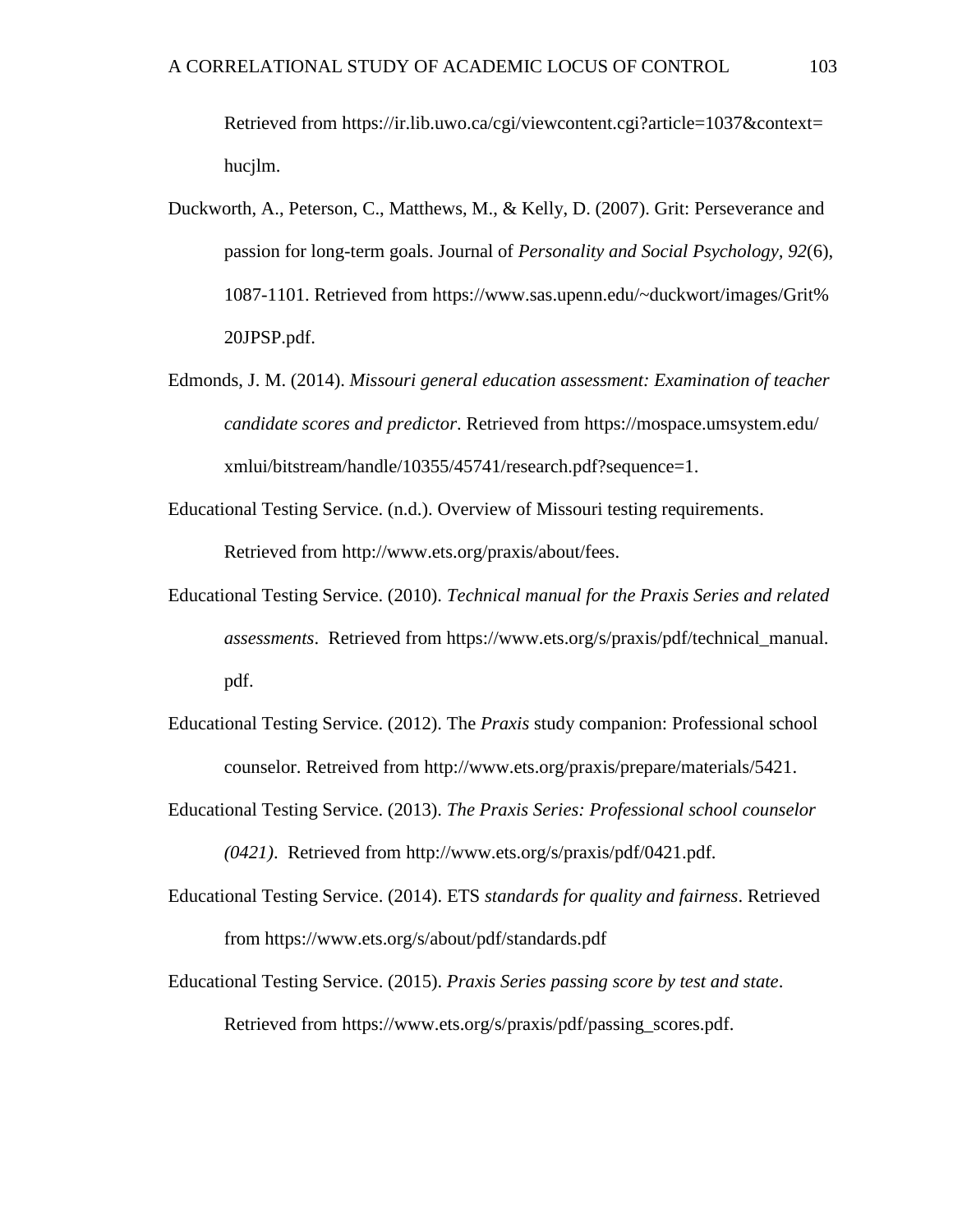- Educational Testing Service. (2016). *How ETS approaches testing*. Retrieved from https://www.ets.org/understanding\_testing.
- Educational Testing Service. (2018). *Praxis subject assessments overview*. Retrieved from https://www.ets.org/praxis/about/subject?WT.ac=31040\_praxis\_about\_ praxisii.
- Elpus, K. (2015). Music teacher licensure candidates in the United States. *Journal of Research in Music Education*, *63*(3), 314-335. DOI:10.1177/0022429415602470.
- Findley, M. J., & Cooper, H. M. (1983, January). Locus of control and academic achievement: A literature review. *Journal of Personality and Social Psychology, 44(*2) 419-427.
- Firmin, M., Hwang, C. E., Copella, M., & Clark, S. (2004). Learned helplessness: The effect of failure on test-taking. *Education*, *124*(4), 688-693. Retrieved from http:// link.galegroup.com.ezproxy.lindenwood.edu:2048/apps/doc/A121765622/AONE ?u=sain20269&sid=AONE&xid=e9097f59.
- Gewertz, C. (2004, December 1). Black males lagging on graduation rates. *Education Week, 24(*14), 14. Retrieved from http://link.galegroup.com.ezproxy.lindenwood. edu:2048/apps/doc/A215121389/SUIC?u=sain20269&sid=SUIC&xid=ab3ced51.
- Gifford, D. D., Briceno-Perriott, J., & Mianzo, F. (2006, June). Locus of control: Academic achievement and retention in a sample of university first-year students. *Journal of College Admission.* Retrieved from https://files.eric.ed.gov/fulltext/EJ 741521.pdf.
- Gillian-Daniel, D., & Kraemer, S. (2015*).* Faculty development to address the achievement gap. *Change, 47*(6), 32-41. DOI:10.1080/00091383.2015.1089757.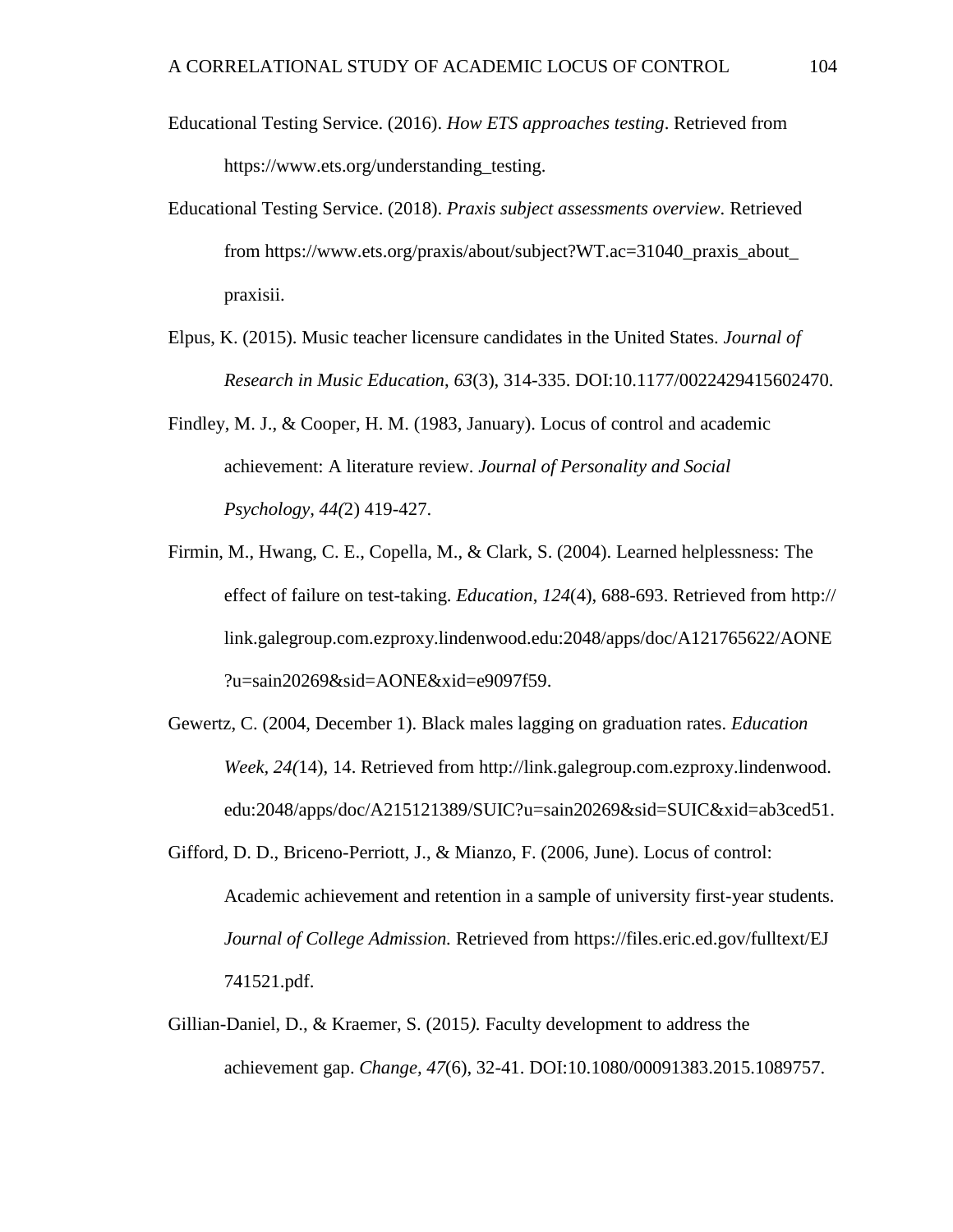- Gillian-Daniel, D., Kraemer, S., Kueppers, M., & Schmid, M. (2016). Promoting student academic achievement through faculty development about inclusive teaching. *Change*, *48*(5), 16-25. DOI:10.1080/00091383.2016.1227672
- Gitomer, D., Brown, T., & Bonett, J. (2011). Useful signal or unnecessary obstacle? The role of basic skills tests in teacher preparation. *Journal of Teacher Education*, *62*(5), 431+. Retrieved from http://link.galegroup.com.ezproxy.lindenwood.edu: 2048/apps/doc/A271664902/BIC?u=sain20269&sid=BIC&xid=ef1ae37f.
- Graham, A. (2013). Black teacher education candidates' performance on *Praxis* I: What test results do not tell us. *Negro Educational Review, 64*(1–4), 9–35. Retrieved from http://ezproxy.lindenwood.edu:2048/login?url=http://search.ebscohost.com/ login.aspx?direct=true&db=a9h&AN=91870112&site=ehost-live.
- Grant, C. A. (2004). Oppression, privilege, and high-stakes testing. *Multicultural Perspectives, 6*(1), 3-11.
- Ginder, S., Kelly-Reid, J., & Mann, F. (2018). Postsecondary institutions and cost of attendance in 2017–18; Degrees and other awards conferred, 2016–17; and 12 month enrollment, 2016–17. Retrieved from https://nces.ed.gov/pubs2018/ 2018060.pdf.
- Gurin, P., Gurin, G., Loa, R. C., & Battie, M. (1969). Internal-external control in the motivational dynamics of Negro youth. *Journal of Social Sciences Issues, 25*(3)*,* 29-53.
- Hairston, G. (2010, April). *Praxis II* test scores for school guidance & counseling: Examination comparison of multi-state, state, and institution results. Counselor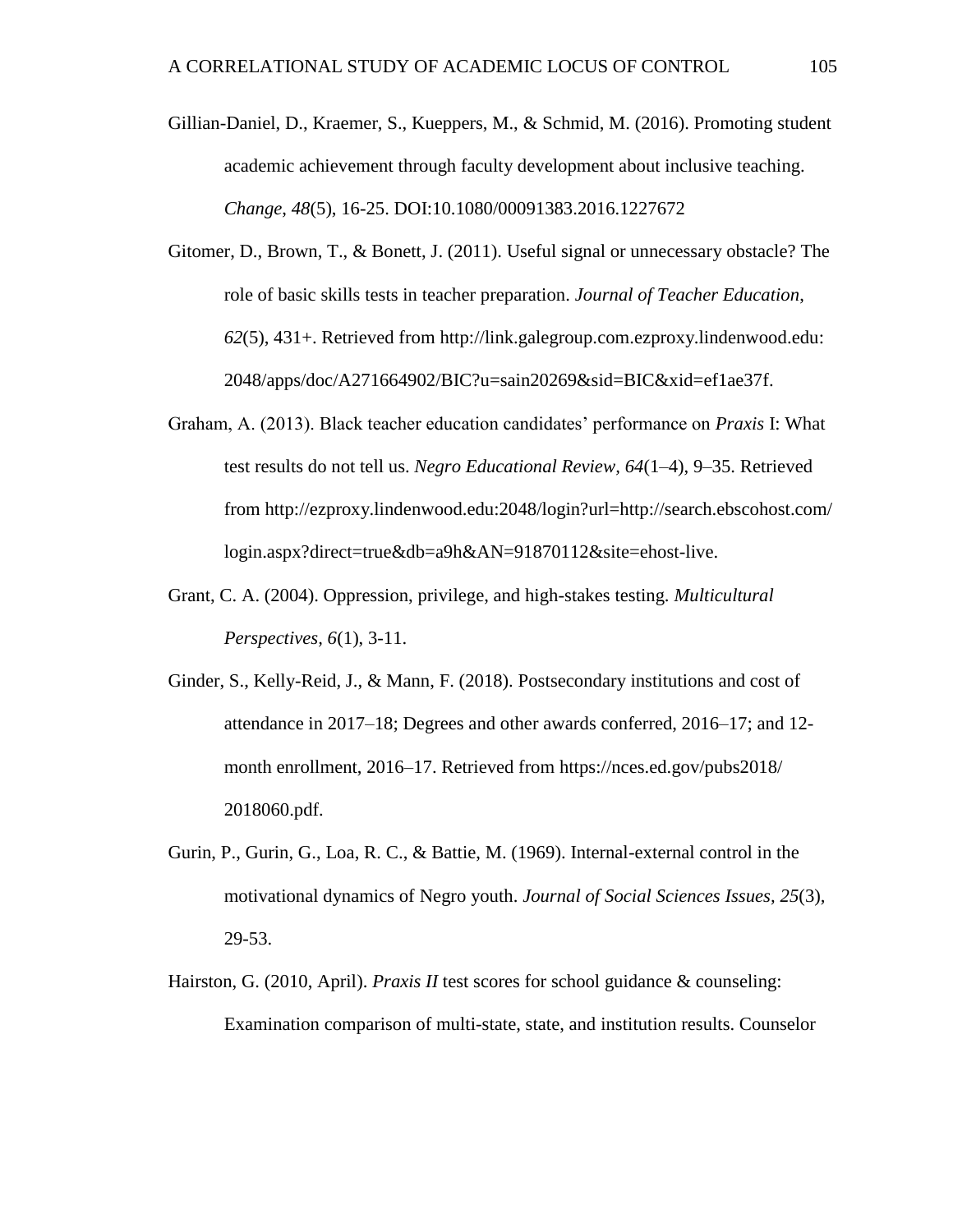Educator Committee Meeting. Presentation conducted from Missouri Department of Elementary and Secondary Education, Jefferson City, MO.

- Hammonds, F., & Mariano, G. (2015). Student test grades in college: A study of possible predictors. *International Journal of Teaching and Learning in Higher Education*, *27(1)*, 114-118.
- Higher Learning Commission (2018). Criteria for accreditation. Retrieved from https:// www.hlcommission.org/Policies/criteria-and-core-components.html.
- Hjelle, L. A. (1970). Internal-external control as a determinant of academic achievement. *Psychological Reports, 28*(2), 619-640.
- Hunt, D. E., & Hardt, R. H. (1969). The effect of Upward Bound programs on their attitudes, motivation, and academic achievement of Negro students. *Journal of Social Issues*, *23*(3), 117-129.
- Jencks, C., & Phillips, M. (1998). *The Black-White test score gap*. Washington, DC: Brookings Institution Press.
- Latham, A. S., Gitomer, D., & Ziomek, R. (1999). What the tests tell us about new teachers. *Educational Leadership*, *56*(8), 23-26.
- Lefcourt, H. M. (1982). *Locus of control: current trends in theory and research* (2nd ed.) Hillsdale, NJ: Lawrence Erlbaum Associates, Inc.
- Lei, S. A. (2015). Variation in study patterns among college students: A review of literature. *College Student Journal*, *49*(2), 195-198.
- Lynch, M., Engle, J., & Education, Trust. (2010). *Big gaps, small gaps: Some colleges and universities do better than others in graduating African American students*. College Results Online. Education Trust, Retrieved from EBSCO*host*.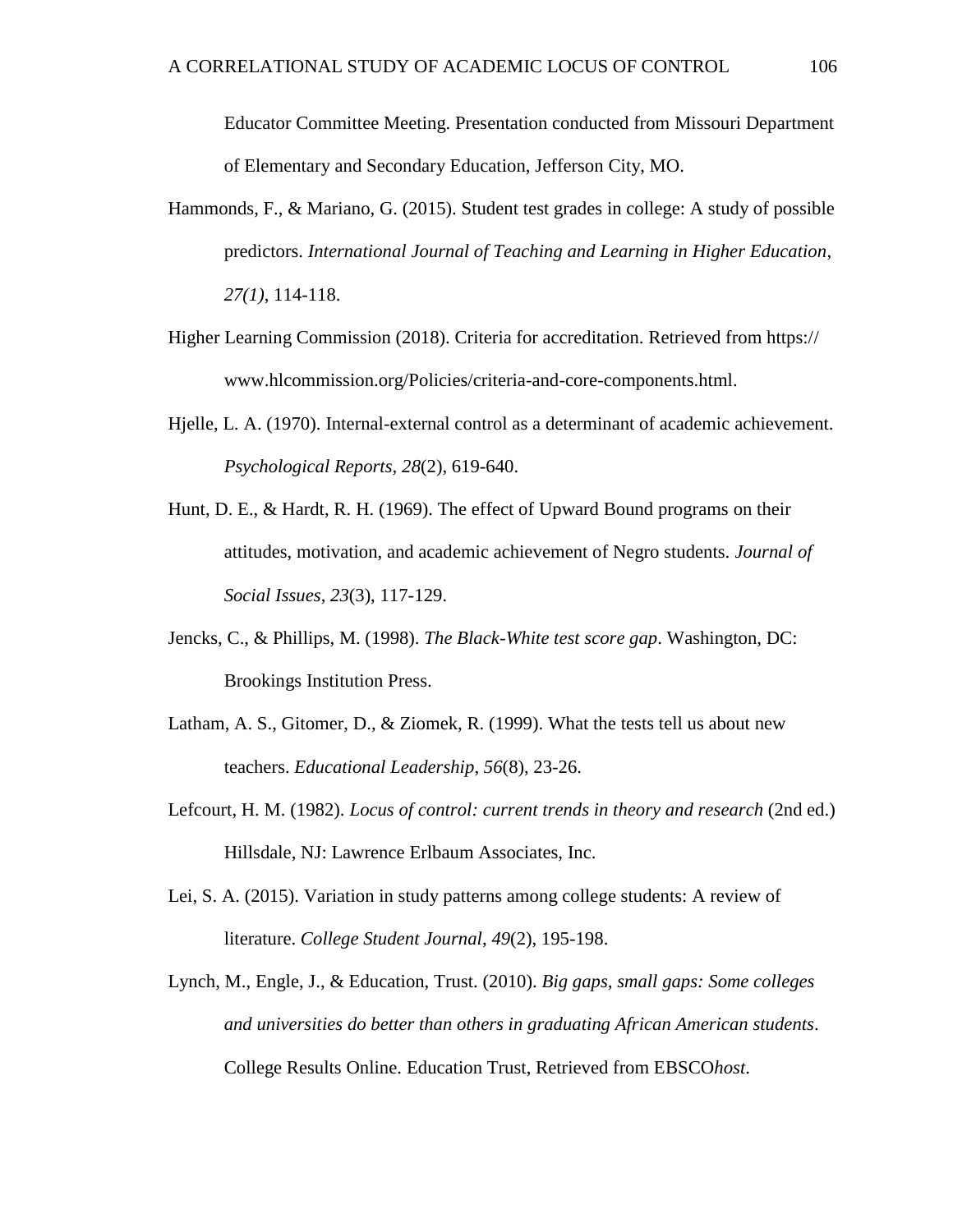- Madkins, T. C. (2011). The Black teacher shortage: A literature review of historical and contemporary trends. *The Journal of Negro Education, 80*(3), 417-427, 437. Retrieved from http://ezproxy.lindenwood.edu:2048/login?url=https://searchproquest-com.ezproxy.lindenwood.edu/docview/903303350?accountid=12104.
- Marks, L. I. (1998). Deconstructing locus of control: Implications for practitioners. *Journal of Counseling and Development*, *76*(3), 251-260.
- Martin, N., Spenner, K., & Mustillo, S. (2016). A test of leading explanations for the college racial-ethnic achievement gap: Evidence from a longitudinal case study, *Research in Higher Education,* 58(6): 617-645. Retrieved from https://doi.org/10. 1007/s11162-016-9439-6.
- Mearns, J. (2009). Social learning theory. In H. Reis & S. Sprecher (Eds.), *Encyclopedia of human relationships* (vol. 3, pp. 1537-1540). Thousand Oaks, CA: Sage.
- Mee, J. (2000). *Statistical evaluation of the effectiveness of a preparatory study program for the teacher certification examination in physical education at Southern Connecticut State University: Theory and methods of adult education*. Practicum Paper, Nova Southeastern University, Florida, U.S.
- Messick, S. (1994). The interplay of evidence and consequences in the validation of performance assessments. *Educational Researcher, 23*(2), 13-23.
- Milgram, N. (1971). Locus of control in Negro and White children at four age levels. *Psychological Reports*, *29*(2), 259-465.
- Minding the gap; education. (2013). *The Economist, 409*(35). Retrieved from http://ezproxy.lindenwood.edu:2048/login?url=https://search-proquestcom.ezproxy.lindenwood.edu/docview/1459209973?accountid=12104.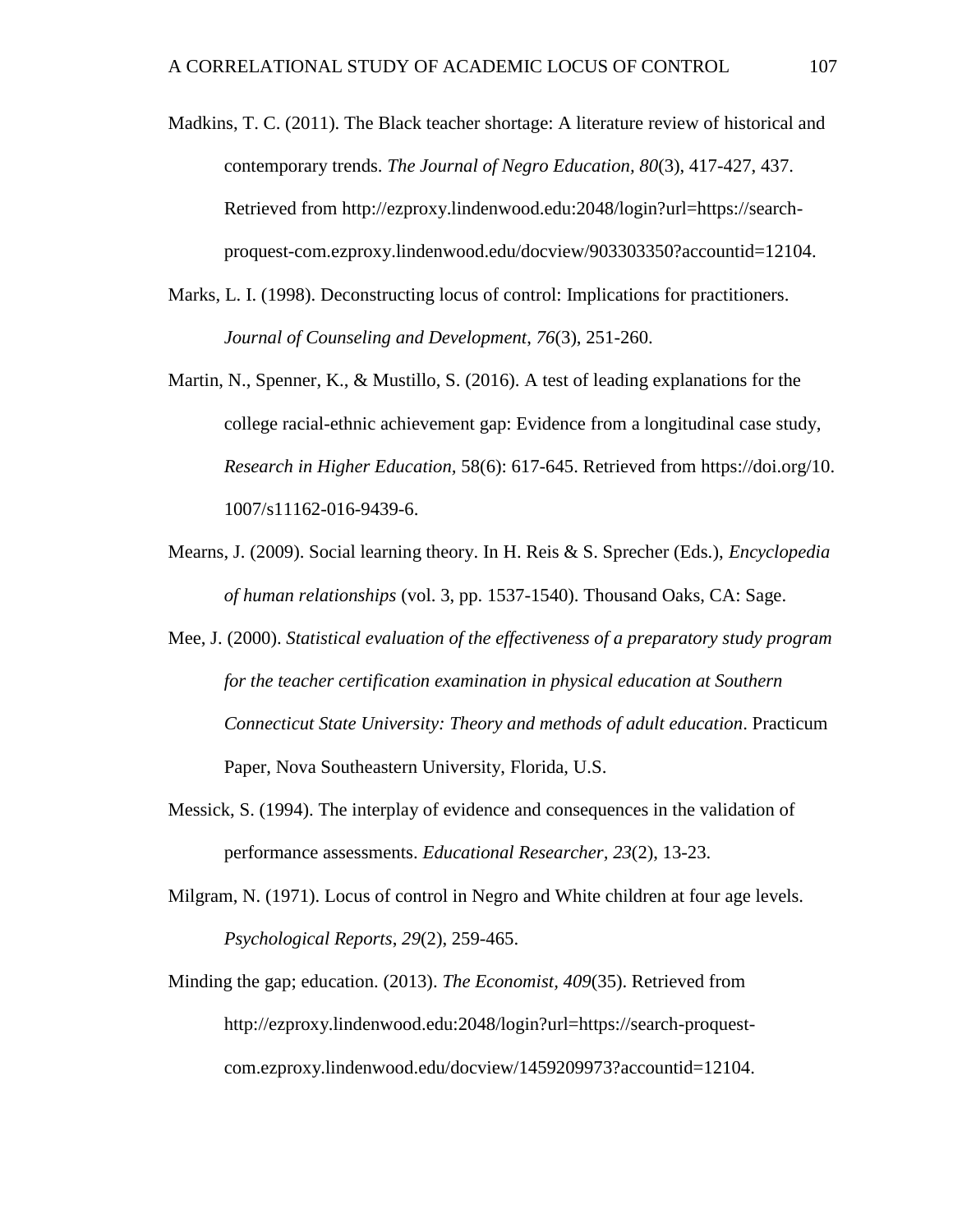Mischel, W., Zeiss, R., & Zeiss, A. (1974). Internal-external control and persistence: Validation and implication of the Stanford Preschool Internal-External Scale. *Journal of Personality and Social Psychology*, *29*(2), 265-278.

- Missouri Advisory Board for Educator Preparation (2015). *Missouri Content Assessments* [PowerPoint Slides]. Retrieved from https://dese.mo.gov/sites/default/files/June 2015-Powerpoint.pdf.
- Missouri Department of Elementary and Secondary Education. (2012). *Praxis II Assessments designated for certification in Missouri*. Retrieved from http://dese. mo.gov/divteachqual/teached/AllPraxisAssessments.htm.
- Missouri Department of Elementary and Secondary Education. (2014). *Missouri Content Area Exams.* Retrieved from https://dese.mo.gov/educator-quality/missouricontent-area-exams.
- Missouri Department of Elementary and Secondary Education. (2016). *Equity task force.*  Retrieved from https://dese.mo.gov/sites/default/files/Equity-Task-Force.pdf.
- Missouri Educator Gateway Assessments. (2015). *Counselor 056*. Retrieved from http://www.mo.nesinc.com/TestView.aspx?f=HTML\_FRAG/MO056\_TestPage.h tml.
- Miyasaka, J. (2000). *A framework for evaluating the validity of test-preparation Practices*. Retrieved from https://files.eric.ed.gov/fulltext/ED454256.pdf.
- Polzin, E. (2012). *Quadrennial comprehensive program assessment*. St. Charles, MO: Lindenwood University.
- Potthast, M. J. (1999). Outcomes of using small-group cooperative learning experiences in introductory statistics courses. *College Student Journal*, *33*(1), 34-42.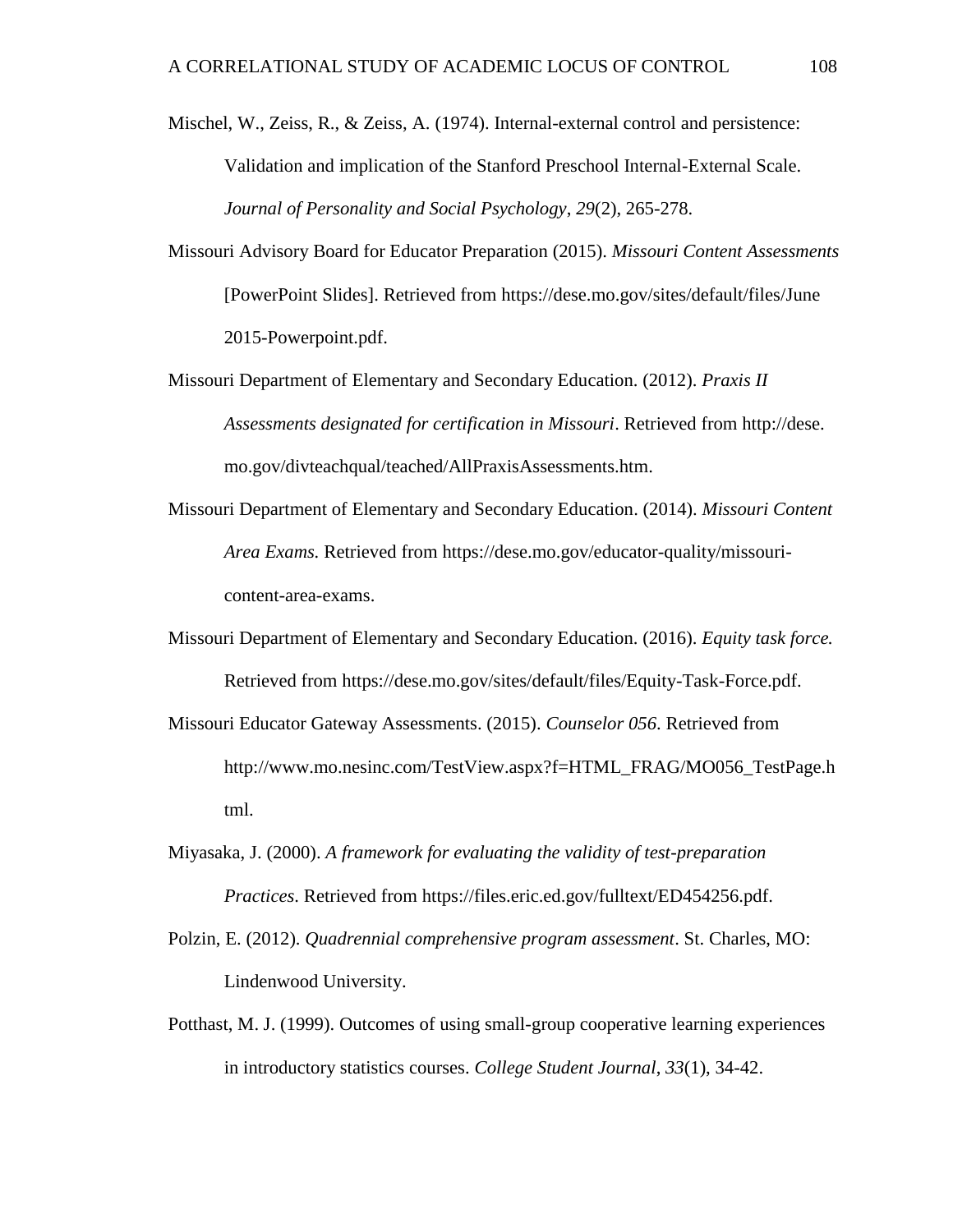- Nelson, E. S., & Mathia, K. E. (1995). The relationships among college students' locus of control, learning styles, and self-prediction of grades. *Education Research and Perspectives 22(2)*, 110-17.
- Nettles, M., Scatton, L., Steinberg, J., & Tyler, L. (2011). *Performance and passing rate differences of African American and White prospective teachers on Praxis Examinations: A joint project of the National Education Association (NEA) and Educational Testing Service (ETS)*. Retrieved from http://www.ets.org/Media/ Research/pdf/RR-11-08.pdf.
- Nolan, J. L. (2017). Learned helplessness*.* In the *Encyclopedia Britannica*. Retrieved from https://www.britannica.com/science/learned-helplessness#ref1083354.
- Nord, W. R., Connelly, F., & Daignault, G. (1974, January). Locus of control and aptitude test scores as predictors of academic achievement. *Journal of Educational Psychology, 66(*6), 956-961.
- Nordstrom, C. R., & Segrist, D. J. (2009). Predicting the likelihood of going to graduate school: The importance of locus of control. *College Student Journal, 43*(1), 200- 206. Retrieved from http://search.proquest.com/docview/236525990?account id=12104
- Nowicki, S., & Strickland, B. R. (1973). A locus of control scale for children. *Journal of Consulting and Clinical Psychology 40*(1), 148-54.
- O'Shea, E. (2003). Self-directed learning in nurse education: A review of the literature. *Journal of Advanced Nursing, 43*(1), 62.
- Otten, M. W. (1977). Inventory and expressive measures of locus control and academic performance: A 5-year outcome study. *Journal of Personality Assessment, 41*(6),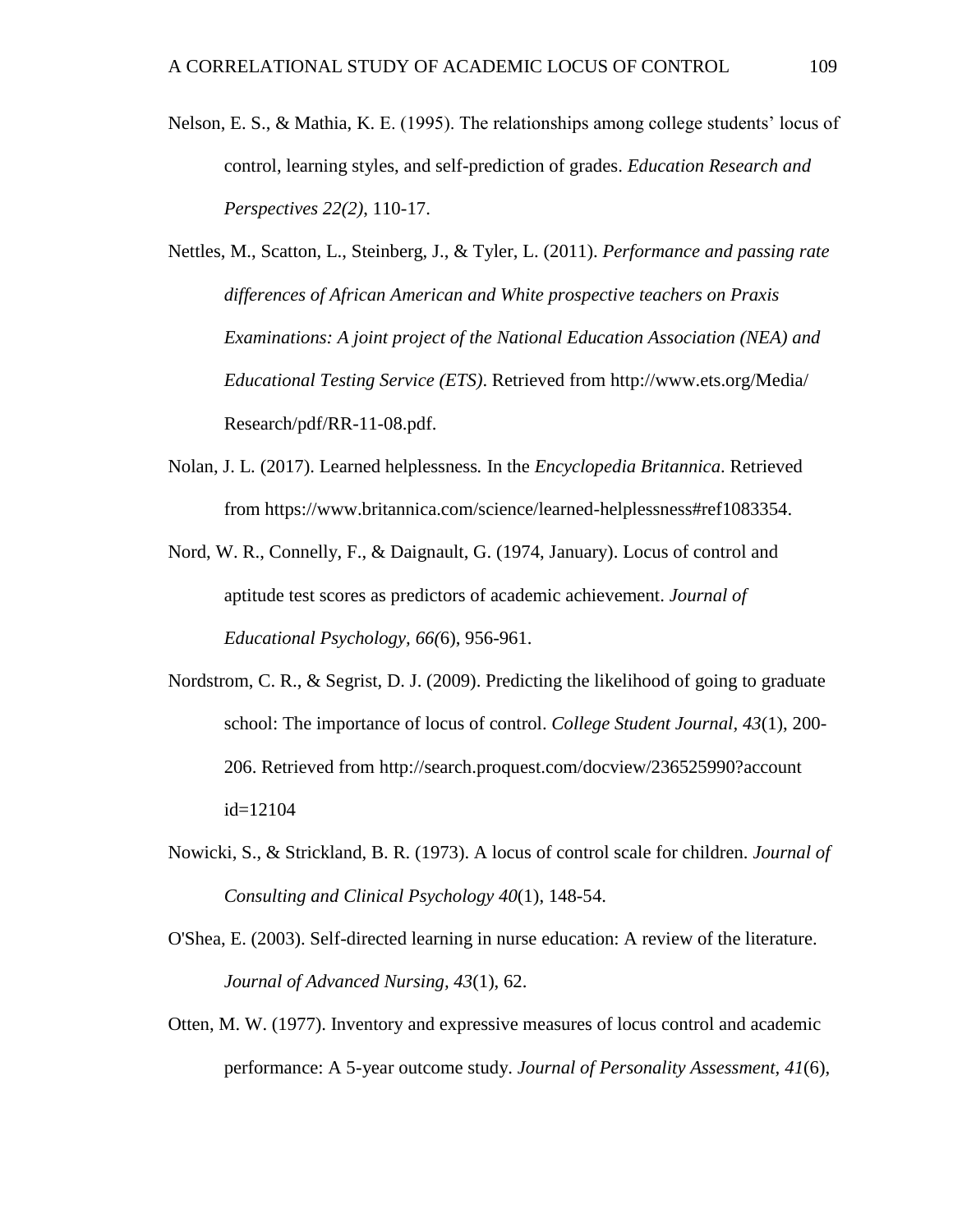644. Retrieved from http://ezproxy.lindenwood.edu:2048/login?url=http://search. ebscohost.com/login.aspx?direct=true&db=buh&AN=6390185&site=ehost-live.

- Pittman, N. L., & Pittman, T. S. (1979). Effects of amount of helplessness training and internal–external locus of control on mood and performance. *Journal of Personality and Social Psychology, 37*(1), 39-47. DOI:10.1037/0022- 3514.37.1.39.
- Rainey, A. (1996). *Effect of American College Testing (ACT) coaching courses on American College Testing scores*. Retrieved from http://ezproxy.lindenwood.edu: 2048/login?url=http://search.ebscohost.com/login.aspx?direct=true&db=eric&AN =ED397069&site=ehost-live.
- Robb, T. N., & Ercanbrack, J. (1999). A study of the effect of direct test preparation on the TOEIC scores of Japanese university students. *TESL-EJ, 3*(4). Retrieved from http://ezproxy.lindenwood.edu:2048/login?url=http://search.ebscohost.com/login. aspx?direct=true&db=eric&AN=EJ579815&site=ehost-live.
- Rothes, A., Lemos, M., & Gonçalves, T. (2017). Motivational profiles of adult learners. *Adult Education Quarterly*, *67*(1), 3-29. DOI:10.1177/0741713616669588.
- Rotter, J. (1954). *Social learning and clinical psychology*. Englewood Cliffs, NJ: Prentice Hall, Inc.
- Rotter, J. B. (1966). Generalized expectancies for internal versus external control of reinforcement. *Psychological Monographs: General and Applied*, *80*(1), 1-28. DOI:10.1037/h0092976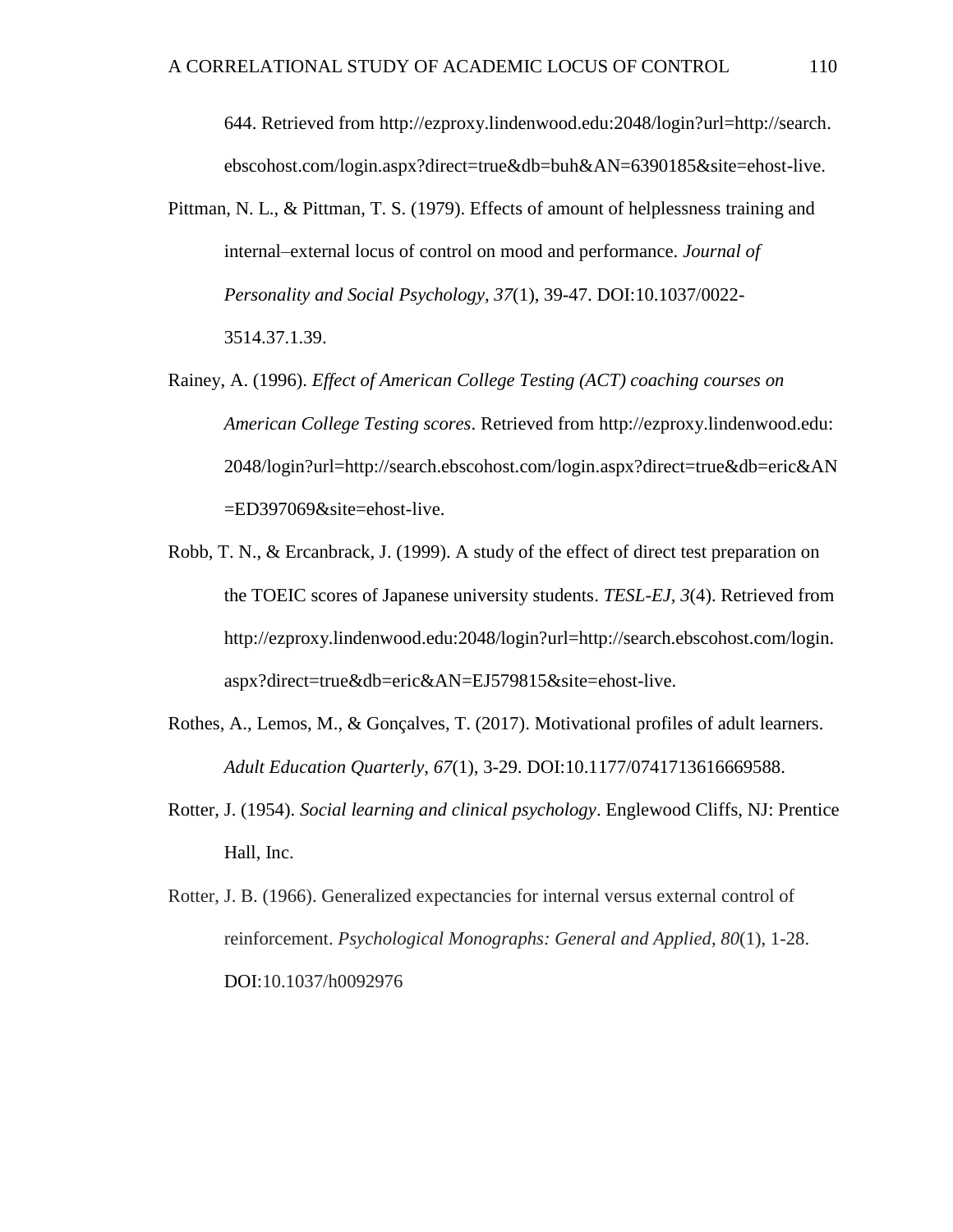- Safier, R. (2018). *Study: Student loans weigh the heaviest on Black and Hispanic students*. Retrieved from https://studentloanhero.com/featured/study-studentloans-weigh-heaviest-black-hispanic/.
- Schoenherr, N. (2006). *Discovering why study groups are more effective.* Retrieved from https://source.wustl.edu/2006/07/discovering-why-study-groups-are-moreeffective/.
- Scholes, R. J., & Lain, M. M. (1997). The effects of test preparation activities on ACT assessment scores. Retrieved from http://ezproxy.lindenwood.edu:2048/login? url=http://search.ebscohost.com/login.aspx?direct=true&db=eric&AN=ED409341 &site=ehost-live.
- Shaukat, S., Abiodullah, M., & Rashid, K. (2010). Student's causal attribution towards their success and failure in examination at post graduate level. *Pakistan Journal of Psychology, 41*(1), 81-98. Retrieved from http://search.proquest.com/docview/ 968474635?accountid=12104
- Simon, E., McGinniss, S., & Krauss, B. (2013). Predictor variables for NCLEX-RN readiness exam performance. *Nursing Education Perspectives, 34*(1), 18+. Retrieved from http://link.galegroup.com.ezproxy.lindenwood.edu:2048/apps/ doc/A322480050/AONE?u=sain20269&sid=AONE&xid=4b4e5989.
- Taylor, G. (1992). *The use of test-taking strategies to improve test performance on the National Teacher Examination.* [Unpublished doctoral dissertation]. Nashville, TN: Tennessee State University.
- Tobin, T. J. (2014). Increase online student retention with universal design for learning. *Quarterly Review of Distance Education*, *15*(3), 13-24.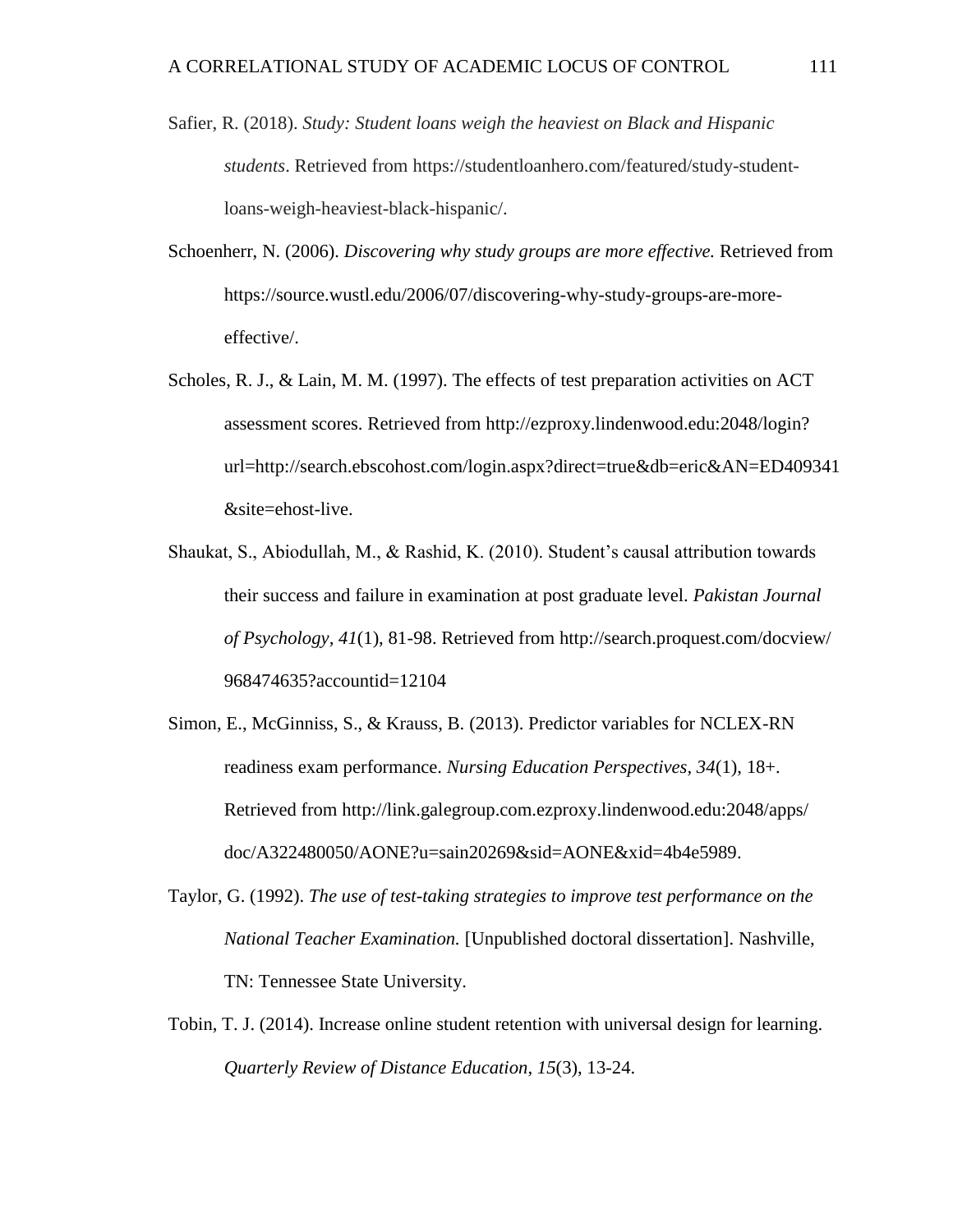- Trice, A. D. (1985). An academic locus of control for college students. *Perceptual and Motor Skills, 61*(3), 1043-1046.
- Trice, A. D. (1987). Concurrent validity of the Academic Locus of Control Scale. *Educational and Psychological Measurement, 47*(2), 483-86.
- U.S. Department of Education. (2018). *National Postsecondary Student Aid Study.* National Center for Education Statistics, 2015-16. Retrieved from https://nces.ed. gov/datalab/index.aspx.
- Wall, T. (2008). *Evaluation of the impact of participation in the T.E.S.T. Examination Preparation Program on elementary education teacher candidate C-BASE and Praxis II performance.* [Unpublished Doctoral Dissertation]. Columbia, MO: University of Missouri-Columbia.
- Wall, T., & Symonds, M (2012). Preparing to pass the Physical Education *Praxis*-II examination: Increasing teacher candidate test-wiseness, self-efficacy and content knowledge in the era of accountability. *Journal of Assessment and Accountability in Educator Preparation, 55*(1), 36-47.
- Watson, D. (1967, January). Relationship between locus of control and anxiety. *Journal of Personality and Social Psychology, 6*(1), 91-2.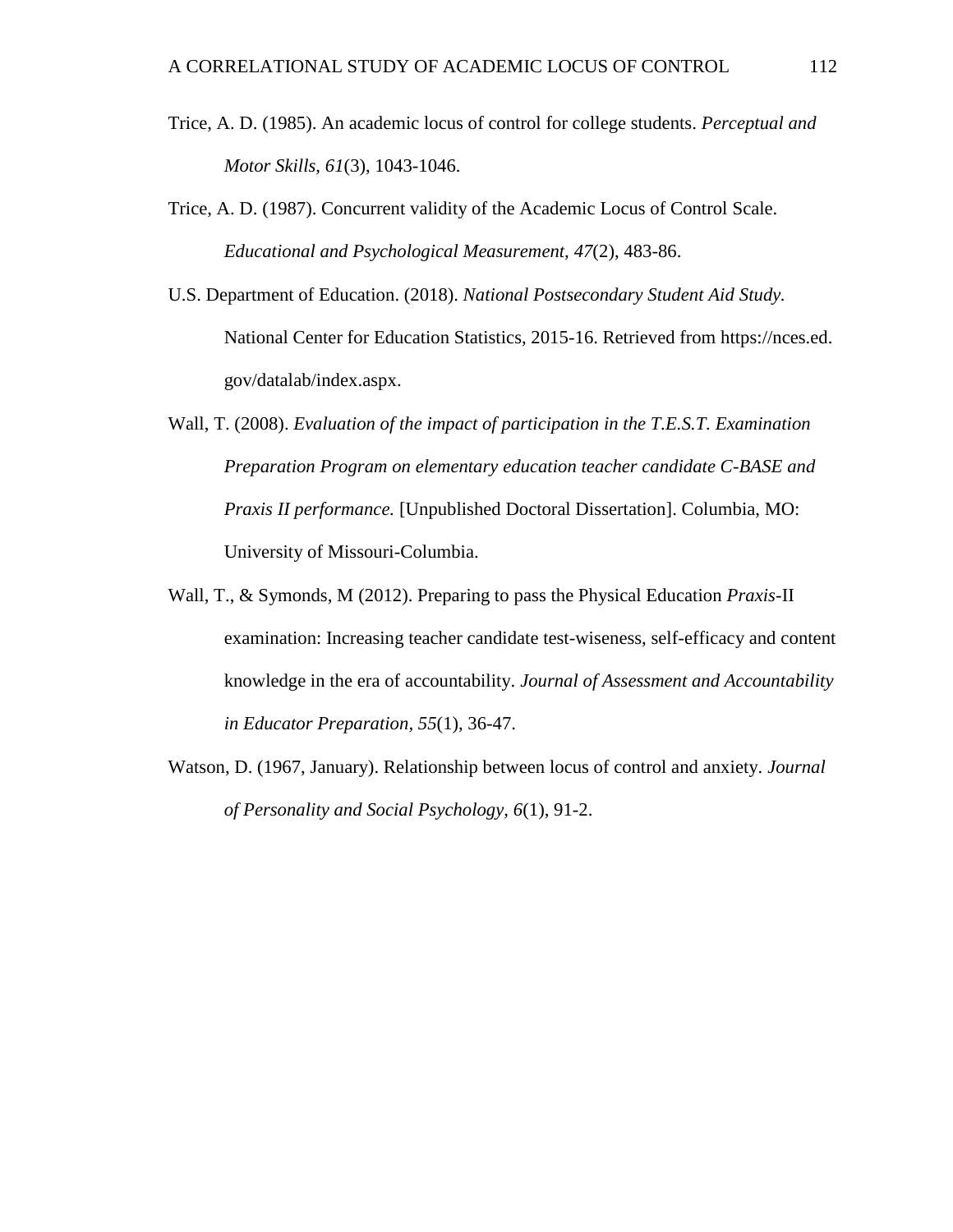### **Appendix A**

Student ID:

### Academic Locus of Control

Below are some statements about various academic topics. For each statement, please indicate whether it is true (T) or false (F). There are no right or wrong answers, but be sure to select the one you believe to be more true rather than the one you think you should choose or the one you would like to be true. When you have completed this survey, please return it to the front of the classroom, and place it in the manila folder. If you would like to receive information regarding the outcome of this measure relative to your answers, please indicate your e-mail address at the end of the survey.

T F 1. College grades most often reflect the effort you put into classes. T F 2. I came to college because it was expected of me. T F 3. I have largely determined my own career goals. T F 4. Some people have a knack for writing, while others will never write well no matter how hard they try. T F 5. At least once, I have taken a course because it was easy to get a good grade. T F 6. Professors sometimes make an early impression of you and then no matter what you do, you cannot change that impression. T F 7. There are some subjects in which I could never do well. T F 8. Some students, such as student leaders and athletes, get free rides in college classes. T F 9. I sometimes feel that there is nothing I can do to improve my situation. T F 10. I never feel hopeless-there is always something I can do to improve my situation. T F 11. I would never allow social activities to affect my studies. T F 12. There are many more important things for me than getting good grades. T F 13. Studying every day is important.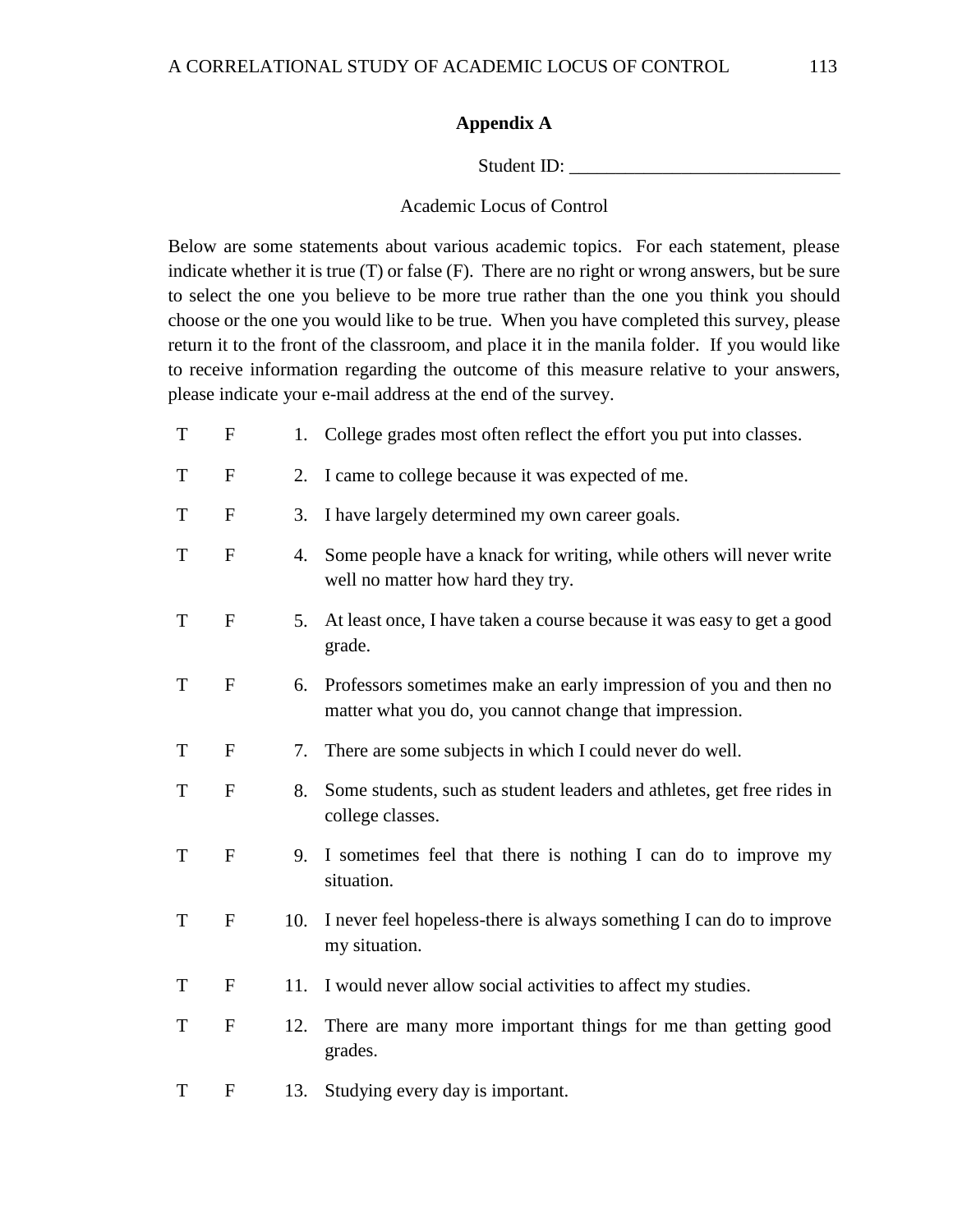## A CORRELATIONAL STUDY OF ACADEMIC LOCUS OF CONTROL 114

| T           | $\mathbf{F}$ | 14. | For some courses, it is not important to go to class.                                                     |
|-------------|--------------|-----|-----------------------------------------------------------------------------------------------------------|
| T           | $\mathbf F$  | 15. | I consider myself highly motivated to achieve success in life.                                            |
| T           | $\mathbf F$  | 16. | I am a good writer.                                                                                       |
| T           | $\mathbf{F}$ | 17. | Doing work on time is always important to me.                                                             |
| T           | $\mathbf F$  | 18. | What I learn is more determined by college and course requirements<br>than by what I want to learn.       |
| T           | $\mathbf{F}$ | 19. | I have been known to spend a lot of time making decisions, which<br>others do not take seriously.         |
| T           | $\mathbf F$  | 20. | I am easily distracted.                                                                                   |
| T           | $\mathbf{F}$ | 21. | I can be easily talked out of studying.                                                                   |
| $\mathbf T$ | ${\bf F}$    | 22. | I get depressed sometimes and then there is no way I can accomplish<br>what I know I should be doing.     |
| T           | $\mathbf F$  | 23. | Things will probably go wrong for me sometime in the near future.                                         |
| T           | $\mathbf{F}$ | 24. | I keep changing my mind about my career goals.                                                            |
| T           | ${\bf F}$    | 25. | I feel I will someday make a real contribution to the world if I work<br>hard at it.                      |
| T           | ${\bf F}$    | 26. | There has been at least one instance in school where social activity<br>impaired my academic performance. |
| T           | $\mathbf F$  | 27. | I would like to graduate from college, but there are more important<br>things in my life.                 |
| T           | $\mathbf{F}$ | 28. | I plan well and stick to my plans.                                                                        |

University E-mail address (optional):\_\_\_\_\_\_\_\_\_\_\_\_\_\_\_\_\_\_\_\_\_\_\_\_\_\_\_\_\_\_\_\_\_\_\_\_\_\_\_\_\_\_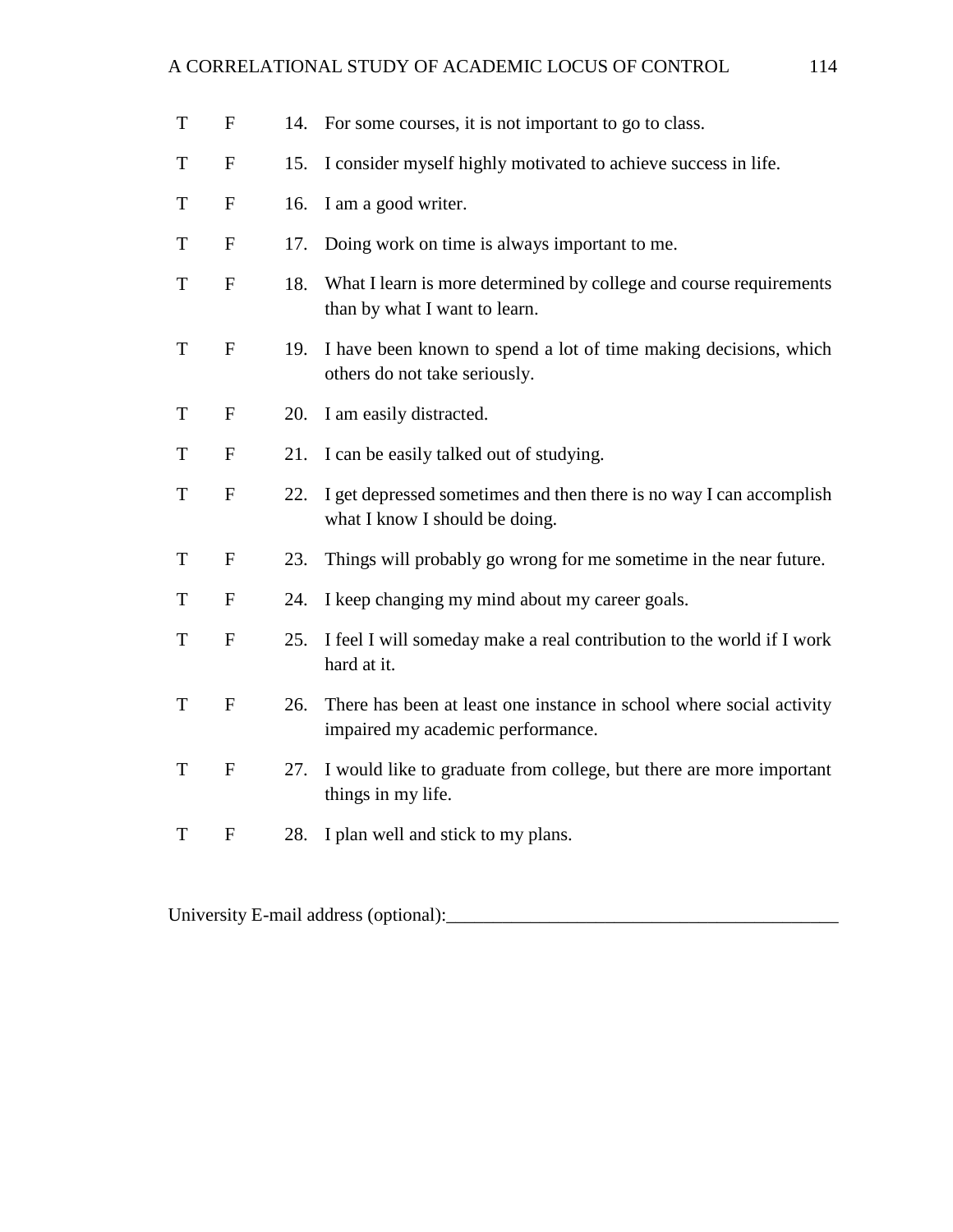### **Appendix B**

Student ID:

Intended *Praxis II*: Professional School Counselor Preparation Survey

Below are statements regarding preparation for the *Praxis II*: Professional School Counselor. There are no right or wrong answers. Please be sure to read all answers prior to indicating a response to the following questions regarding your intended preparation for the *Praxis II.* When you have completed this survey, please return it to the front of the classroom, and place it in the manila folder.

- 1. I have registered to take the *Praxis II* on:
	- a. January 26, 2013
	- b. April 13, 2013
	- c. June 8, 2013
	- d. July 20, 2013
	- e. not yet scheduled.
	- f. the computer (test dates vary).
	- g. I have already passed the *Praxis II* (if so, skip to question number 10).
- 2. I have registered to take the *Praxis II* as a:
	- a. paper-delivered test.
	- b. computer-delivered test.
	- c. I have not registered to take the *Praxis II.*
- 3. I have taken the *Praxis II*: Professional School Counselor:
	- a. once.
	- b. twice.
	- c. more than twice.
	- d. never, it is my first time.
- 4. I have taken a *Praxis* test for a previous certification or program:
	- a. once.
	- b. twice
	- c. more than twice.
	- d. never, this is the first *Praxis* test I have planned to take.
- 5. When I study for the *Praxis II*, I plan to:
	- a. study at home.
	- b. study at a library.
	- c. study outside of my home.
	- d. study in multiple locations.
	- e. I do not plan to study.
- 6. When I study for the *Praxis II*, I plan to: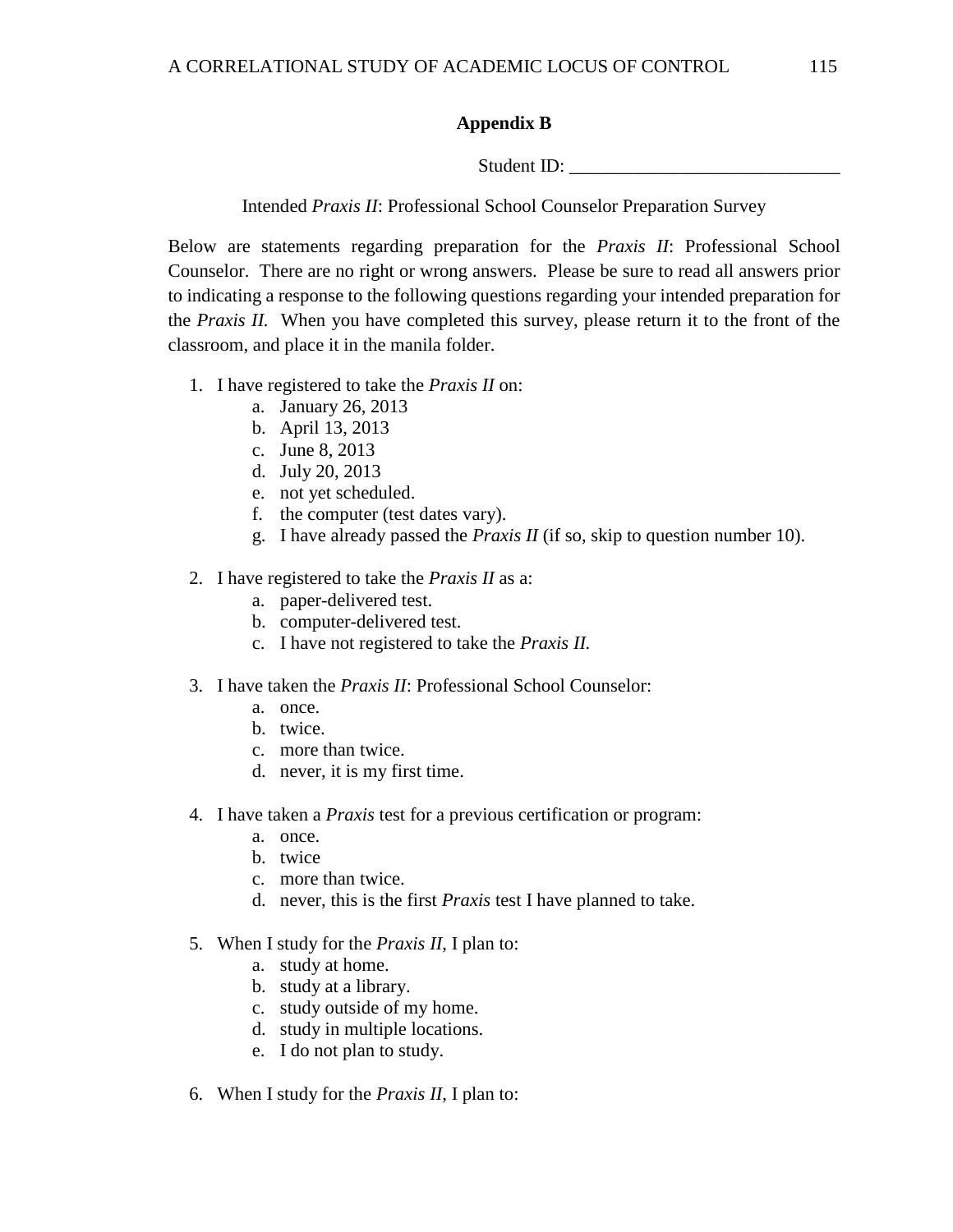- a. spend less than one hour per week preparing for the test.
- b. spend one to two hours per week preparing for the test.
- c. spend more than two hours per week preparing for the test.
- d. Unsure.
- e. I do not plan to study.
- 7. When I study for the *Praxis II*, I plan to (select all that apply):
	- a. study with a study group.
	- b. study by myself.
	- c. study with a single partner.
	- d. not study outside of class.
	- e. I do not plan to study.
- 8. I plan to participate in the following preparation activities before taking the *Praxis II* (select all that apply).
	- a. Review the *Test at a Glance* that is available on the Educational Testing Service website.
	- b. Review other textbooks and/or study materials.
	- c. Participate in a test preparation/study activity or course organized by my university or other institution.
	- d. Other, please specify:
- 9. I have a set time for studying each week.
	- a. True.
	- b. False.
- 10. Your gender is:
	- a. Male.
	- b. Female.
- 11. Your ethnicity is:
	- a. African American.
	- b. White/Caucasian.
	- c. Asian.
	- d. Hispanic.
	- e. American Indian.
	- f. Other.
- 12. Your age range is:
	- a. 20-30.
	- b. 31-40.
	- c. 41-50.
	- d. 51-60.
	- e. older than 60.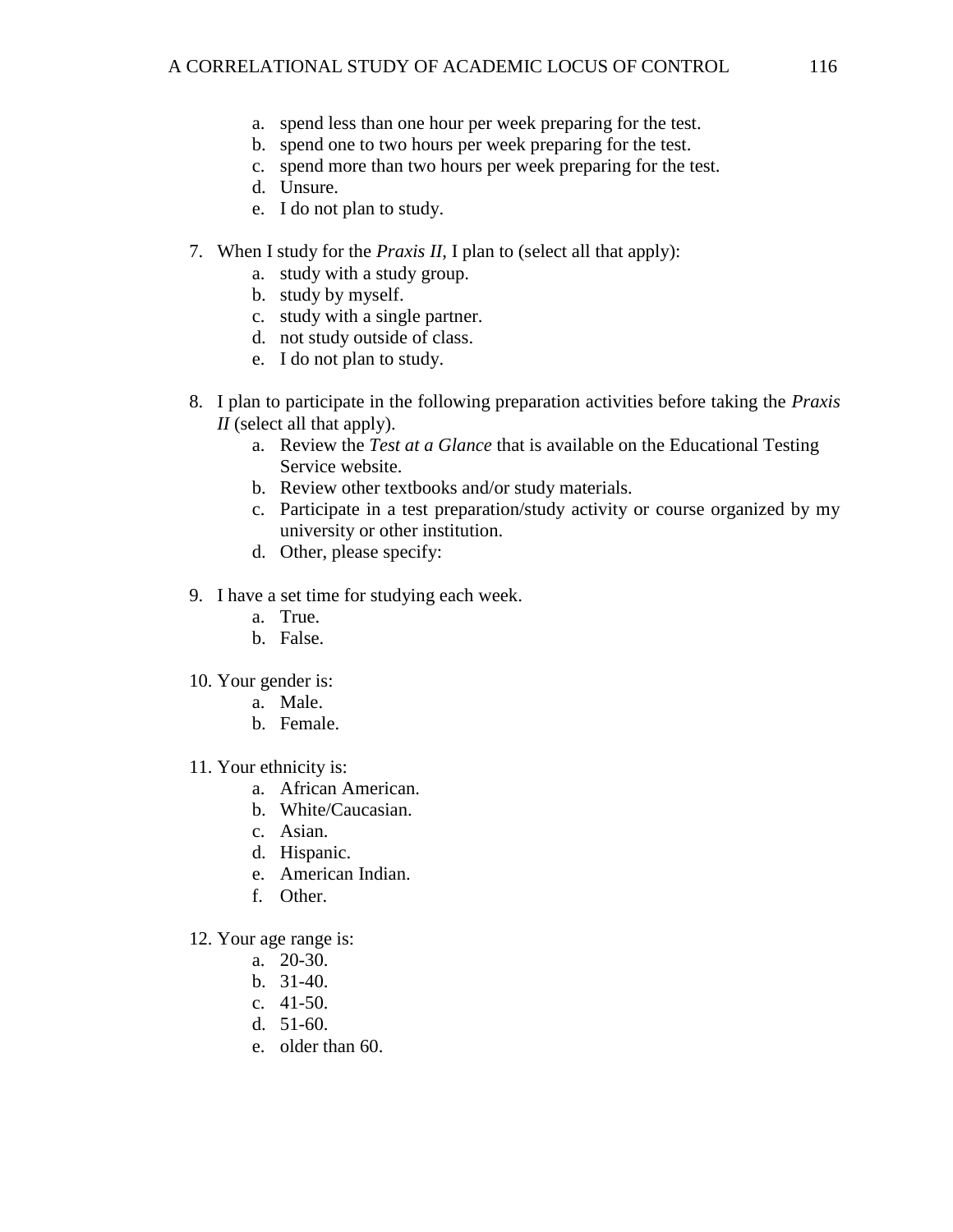### **Appendix C**

Student ID:

Actual *Praxis II*: Professional School Counselor Preparation Survey

Below are statements regarding your preparation for the *Praxis II*: Professional School Counselor. There are no right or wrong answers. Please be sure to read all answers prior to indicating a response to the following questions regarding your preparation for the *Praxis II* **within the past week***.* When you have completed this survey, please return it to the front of the classroom, and place it in the manila folder.

- 1. This week, I:
	- a. studied for the *Praxis II* at home.
	- b. studied for the *Praxis II* at a library.
	- c. studied for the *Praxis II* outside of my home.
	- d. studied for the *Praxis II* in multiple locations.
	- e. did not study for the *Praxis II.*
	- f. I have already taken the *Praxis II*; therefore, I did not study. If so, please select the most appropriate response regarding your perspective:
		- i. I believe I passed the *Praxis II*: Professional School Counselor.
		- ii. I do not believe I passed the *Praxis II*: Professional School Counselor.
		- iii. I am unsure as to whether I passed the *Praxis II*: Professional School Counselor.
		- iv. I know I did pass the *Praxis II*: Professional School Counselor.
		- v. I know I did not pass the *Praxis II:* Professional School Counselor.
- 2. This week, I:
	- a. spent less than one hour preparing for the *Praxis II*.
	- b. spent one to two hours preparing for the *Praxis II*.
	- c. spent more than two hours preparing for the *Praxis II*.
	- d. did not study for the *Praxis II*.
- 3. This week, I (select all that apply):
	- a. studied with a study group.
	- b. studied by myself.
	- c. studied with a single partner.
	- d. did not study outside of class.
	- e. did not study.
- 4. This week, I participated in the following activities in preparation for the *Praxis II* (select all that apply).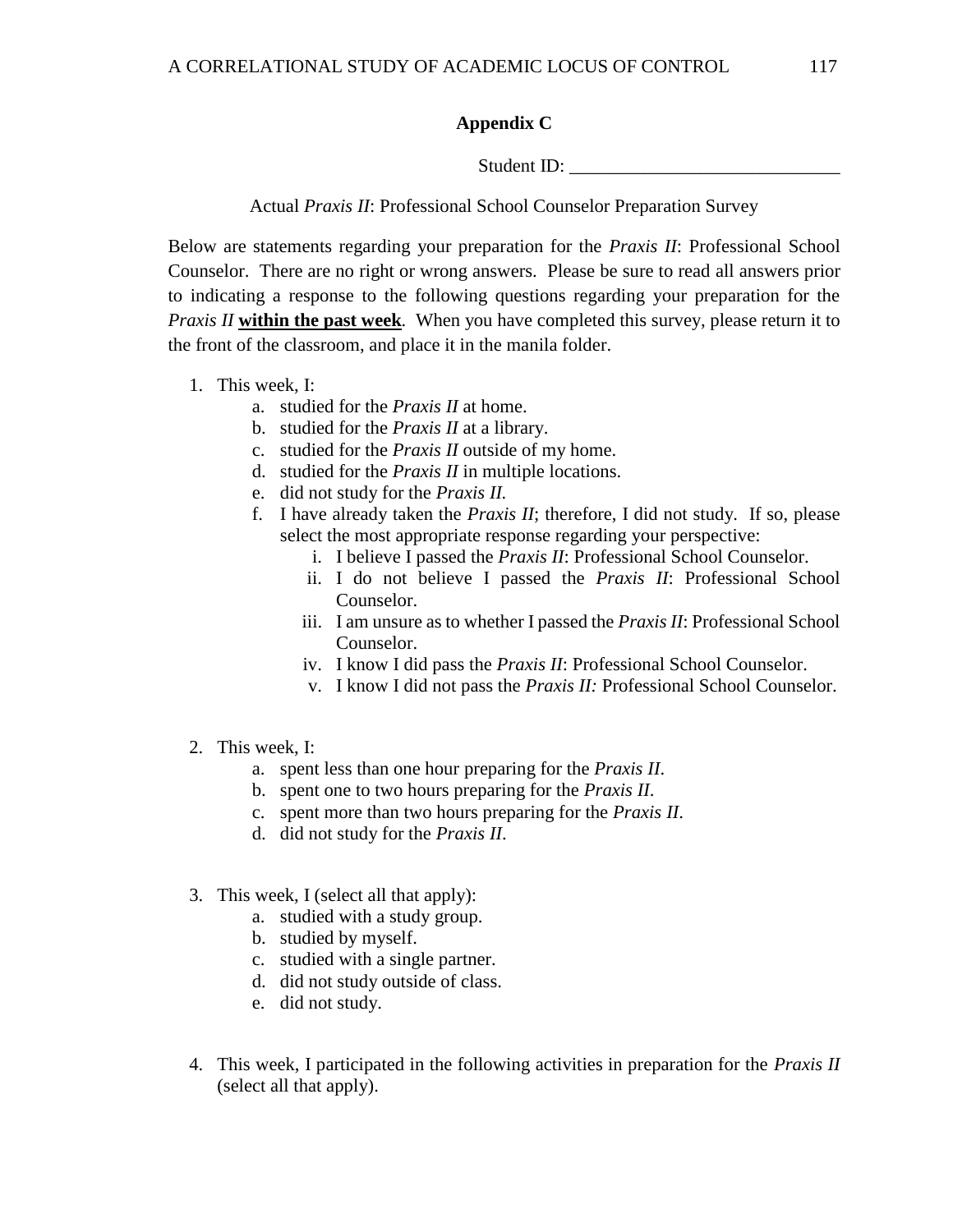- a. Reviewed the *Test at a Glance* that is available on the Educational Testing Service website.
- b. Reviewed other textbooks and/or study materials.
- c. Participated in a test preparation/study activity or course organized by my university or other institution.
- d. Other, please specify:
- e. I did not participate in any of the above activities this week.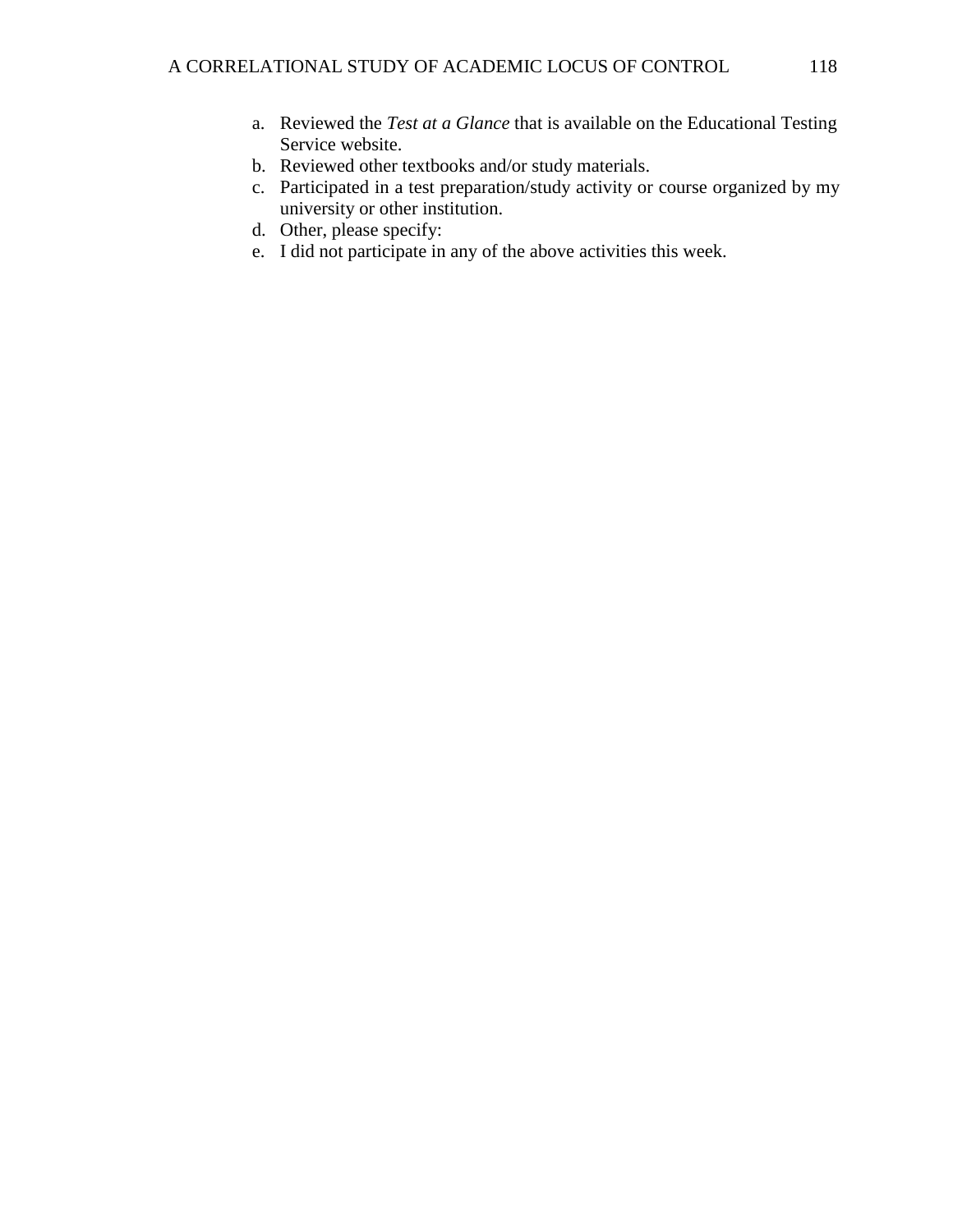## **Vitae**

### **Elizabeth A. Polzin** 312 Washington Avenue, Fredonia, WI 53021 (636) 578-0546 Elizabeth.Polzin@gmail.com

| <b>Education</b> |                                                                                                                                                                                                                                                                                               |
|------------------|-----------------------------------------------------------------------------------------------------------------------------------------------------------------------------------------------------------------------------------------------------------------------------------------------|
|                  | 2011-present Lindenwood University, St. Charles, Missouri<br>Ed.D (projected August 2017), Instructional Leadership, emphasis in<br><b>Higher Education Administration</b><br>Dissertation Title: A Correlational Study of Academic Locus of Control,<br>Study Preparation, and the Praxis II |
| 2011             | Lindenwood University, St. Charles, Missouri<br>School Psychological Examiner Certification                                                                                                                                                                                                   |
| 2009             | Lindenwood University, St. Charles, Missouri<br>Master of Arts, School Counseling                                                                                                                                                                                                             |
| 2005             | Hannibal-LaGrange University, Hannibal, Missouri<br>Bachelor of Science, Christian Education                                                                                                                                                                                                  |

# **Clinical Experience**

| 2013-2014 | Red Lake School District ISD #38, Red Lake, Minnesota<br>School Psychologist                                                                                                                                                           |  |  |
|-----------|----------------------------------------------------------------------------------------------------------------------------------------------------------------------------------------------------------------------------------------|--|--|
|           | Provided indirect and direct psychological services to<br>prekindergarten through grade 12 Native American students                                                                                                                    |  |  |
|           | Administered, interpreted, and reported results of<br>$\bullet$<br>psychological, functional, behavioral, and educational tests                                                                                                        |  |  |
|           | Selected and evaluated assessment instruments and data<br>gathering procedures                                                                                                                                                         |  |  |
|           | Gathered and interpreted necessary data using formal and informal<br>$\bullet$<br>procedures in the areas of child development, such as cognitive,<br>perceptual, emotional, social, adaptive behavior, personality, and<br>vocational |  |  |
| 2011-2013 | Lindenwood University, St. Charles, Missouri                                                                                                                                                                                           |  |  |
|           | School Psychological Examiner                                                                                                                                                                                                          |  |  |
|           | • Conducted educational evaluations in conjunction with the Student<br>Counseling and Resource Center                                                                                                                                  |  |  |
|           | • Appropriately identified disabilities and provided                                                                                                                                                                                   |  |  |
|           | recommendations for accommodations through the university's                                                                                                                                                                            |  |  |
|           | <b>Student and Academic Support Services</b>                                                                                                                                                                                           |  |  |
|           | • Designed and implemented new application forms and referral                                                                                                                                                                          |  |  |
|           | process for students requesting an evaluation                                                                                                                                                                                          |  |  |
|           | Developed a database by which to track students referred for testing                                                                                                                                                                   |  |  |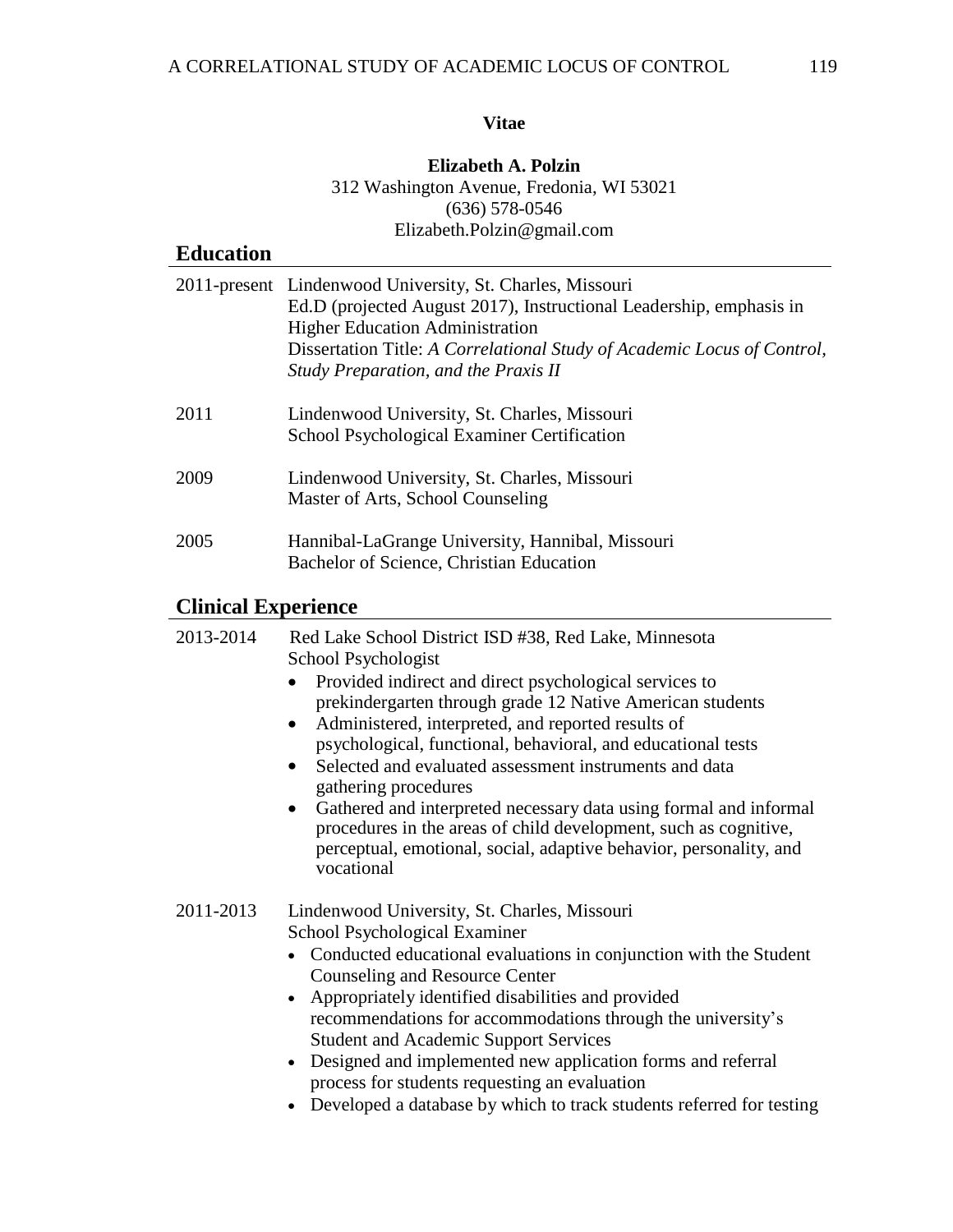# **Teaching and Administrative Experience in Higher Education**

| 2016-present | Concordia University, Mequon, Wisconsin<br>Vice President of Academics for Student Success<br>Develop, oversee and assess academic success programs for all<br>Concordia students<br>Assess University policies regarding academic honesty, academic<br>grievances, academic probation, and dismissal<br>Serve as graduation coordinator<br>Monitor retention, persistence, and graduation rates, implement<br>program changes based on such data<br>Participate in strategic planning at an administrative and unit level<br>Supervise the Directors of Career Services, Academic Advising, and<br>the Learning Resource Centers<br>Serve as an academic liaison to student life<br>Collaborate with others on campus to identify and secure internal<br>and external resources to support student success efforts                                                                                                                                                                                                                                                                                                                         |
|--------------|---------------------------------------------------------------------------------------------------------------------------------------------------------------------------------------------------------------------------------------------------------------------------------------------------------------------------------------------------------------------------------------------------------------------------------------------------------------------------------------------------------------------------------------------------------------------------------------------------------------------------------------------------------------------------------------------------------------------------------------------------------------------------------------------------------------------------------------------------------------------------------------------------------------------------------------------------------------------------------------------------------------------------------------------------------------------------------------------------------------------------------------------|
| 2014-2016    | Red Lake Nation College, Red Lake, Minnesota<br><b>Vice President of Student Success</b><br>Oversee and provide student support services, including counseling<br>services, career counseling, and study skill development<br>Established and coordinate Disability Services for eligible students<br>$\bullet$<br>Developed new program initiatives in an effort to increase<br>$\bullet$<br>persistence, retention, and graduation rates<br>Supervise the Retention and Recruitment Counselor regarding<br>retention initiatives and recruitment efforts<br>Supervise the Director of Library Services and Tribal Archives<br>Lead college faculty/staff in identifying, assisting, and monitoring<br>"at-risk" students<br>Assist with Higher Learning Commission tasks and duties<br>Chair the Progressive Academic Student Success Committee,<br>$\bullet$<br>working closely with colleagues to assess student performance and<br>address retention efforts<br>Lead and coordinate RLNC staff and faculty to assist in identifying,<br>supporting, and monitoring students to improve retention of students<br>and recruiting efforts |
| 2015-2016    | Red Lake Nation College, Red Lake, MN                                                                                                                                                                                                                                                                                                                                                                                                                                                                                                                                                                                                                                                                                                                                                                                                                                                                                                                                                                                                                                                                                                       |

Adjunct Faculty, Associate of Arts Degree Program/Associate in Applied Science, Social and Behavioral Sciences Degree Program

- Redesigned and instructed EDU 102 Path to Success
- Instruct HUM 110 Introduction to Human Services
- Assisted in developing curriculum and coursework for Associate in Applied Science, Social and Behavioral Sciences Program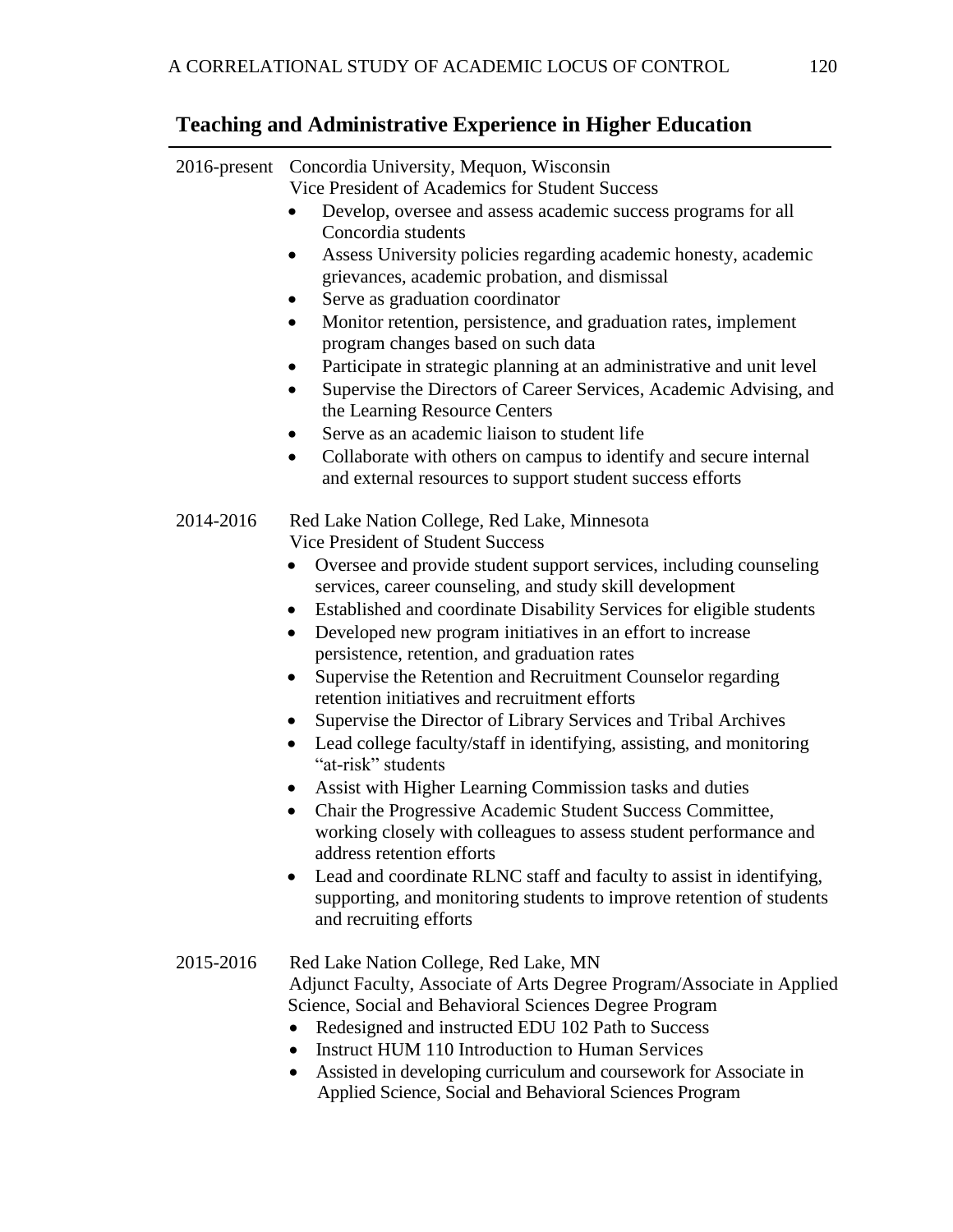### 2006-2013 Counseling Program Coordinator, Department of Counseling

- Served as primary contact for prospective students regarding program information
- Advised students academically and assisted them with daily academic requests
- Provided administrative support for the department faculty
- Represented University as a liaison to adjunct faculty
- Coordinated course schedule, directed student enrollment and class closures
- Tracked book usage to provide updated research and materials
- Wrote and reviewed Adjunct Faculty contracts on a semester basis
- Assessed and implemented changes to program curriculum
- Supervised work study students and two graduate assistants
- Initiated and maintained department's social networking presence
- Updated program handbooks and program planners yearly
- Established the use of the *Praxis* II *Series* Tests at the university
- Developed new hiring procedures and job descriptions/profiles for Full-Time Faculty, Adjunct Faculty, Graduate Assistants, and Work and Learn Students
- Assisted in developing new recruitment strategies for the program

2010-2013 Lindenwood University, St. Charles, Missouri Adjunct Faculty, Department of Teacher Education & Department of Counseling

- Redesigned and instructed EDU 32400 Assessment of Intellectual Skills for undergraduate students
- Instructed EDU 20200 Psychology of Teaching & Learning for undergraduate students
- Instructed IPC 58300 Analysis of the Individual for graduate students

### 2011-2013 Higher Learning Commission (HLC) Assessment Committee

- Facilitated communication between HLC and Counseling Department
- Developed assessment procedures for the Department of Counseling, per HLC
- requirements
- Designed data collection and interpret results of data collected
- Authored all assessment reports regarding curriculum alignment to state and university standards, per the Higher Learning Commission and the Missouri Department of Elementary and Secondary Education

2008 Success Advisor, Office of First-Year Programs

Assisted first-year freshman in implementing a 'success contract'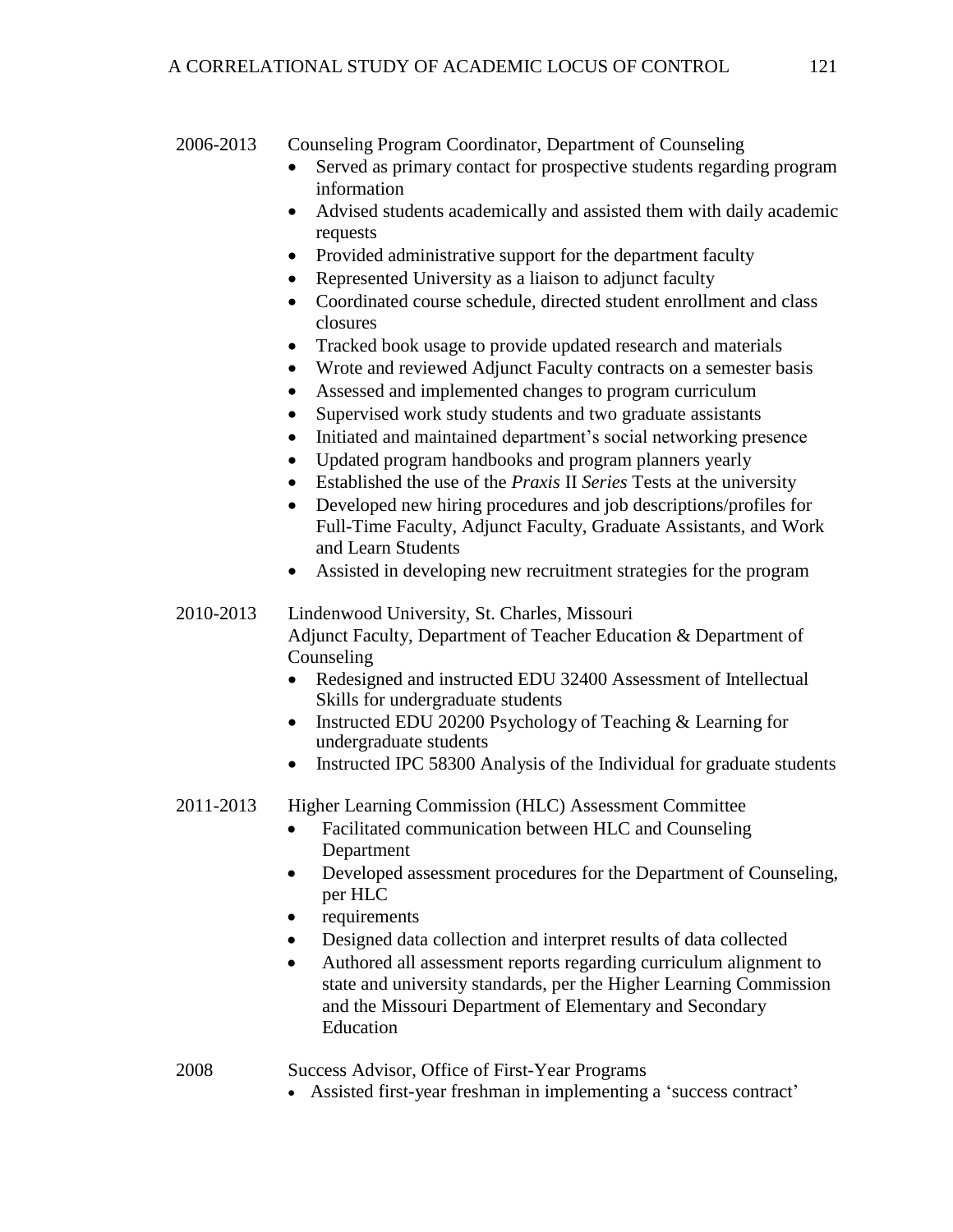- Assessed academic progress for those on academic probation in an effort to assist with retention
- Provided guidance in study habits and time management

### 2007-2009 Instructor, First-Year Programs

- Instructed Freshman Experience for undergraduate students
- Assisted students in their transition to college through additional mentoring for academic, personal, and vocational development

### **Previous Work Experience**

2005-2006 American Red Cross, St. Louis, Missouri AmeriCorps Member, Safety Education Corps

- Created health, safety, and disaster presentations
- Educated K-12 age students (6500 reached) through classroom presentations
- Managed 30 high school age volunteers
- Served as a caseworker for Hurricane Katrina/Rita victims
- Conducted First Aid/CPR/Automated External Defibrillator training

# 2003-2005 YMCA, Hannibal, Missouri

Site Director, After School Program,

- Conducted after school activities
- Addressed disciplinary issues with children
- Maintained children's records to meet state requirements

### **Presentations**

**Polzin, E**., & Miller, A. (2017). *More than just a number: Maintaining a student-centric approach while taking the data plunge*. Oral Presentation. NACADA Annual Conference. St. Louis, Missouri.

Polzin, E. (2017). *Helping students achieve success*. Oral Presentation. CUW/CUAA Faculty Retreat 2017. Mequon, WI.

**Polzin, E.** (2013, April). *A correlational study of academic locus of control, study preparation, and the Praxis II.* Poster presented at the Missouri Professors of Educational Administration Conference. Columbia, MO.

Karraker, H., & **Polzin, E.** (2010 & 2011, November). *Adding school psychological examiner credentials*. Presentation at the Missouri School Counselor Association Conference.

### **Publications**